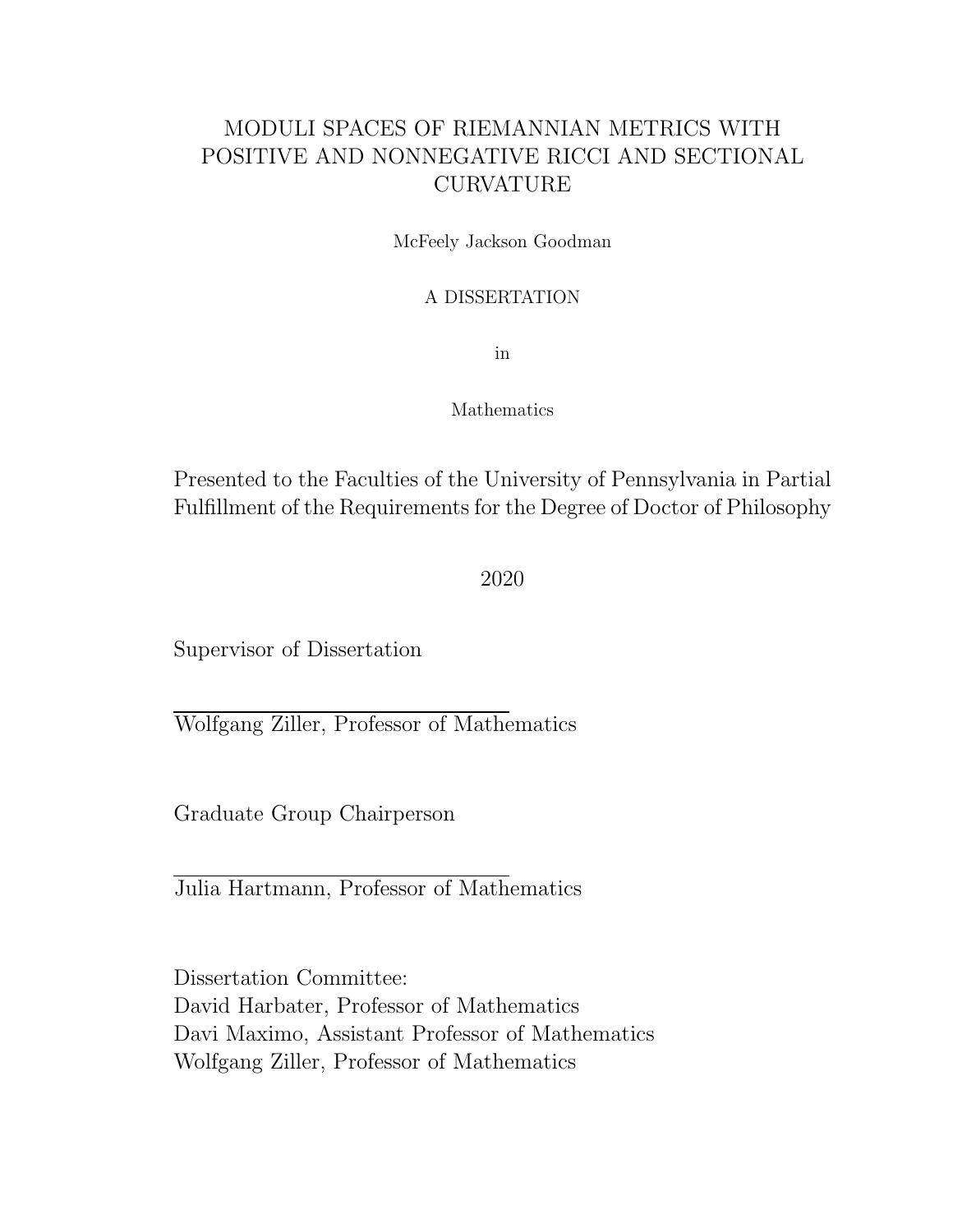# Acknowledgments

It is my pleasure to thank Wolfgang Ziller, for his remarkable generosity with his time, his ideas, his support, his networks, and his adventures. Over the past five years he has helped me move from a vague idea that I wanted to be a mathematician to a strong conviction in exactly what kind of mathematician I would like to be. Along the way we have shared insights, conversations, debates, frustrations, confusions, successes, journeys on three continents, hikes, laughs, meals and drinks.

I also want to thank Renato Bettiol, Davi Maximo, Jonathan Block, Fernando Galaz-Garcia, Diego Corro, and Peter McGrath for key insights at various stages of this project.

At Penn, thanks to all my professors for showing me the forest and the trees, and to my classmates for constant support mathematical and otherwise. Thanks to the Math Department staff for walking me through every step of teaching, learning, and funding. Thanks to the many mathematicians around the world who have hosted me and widened my horizons.

Outside of Penn, thanks to every math teacher I have ever had, I couldn't have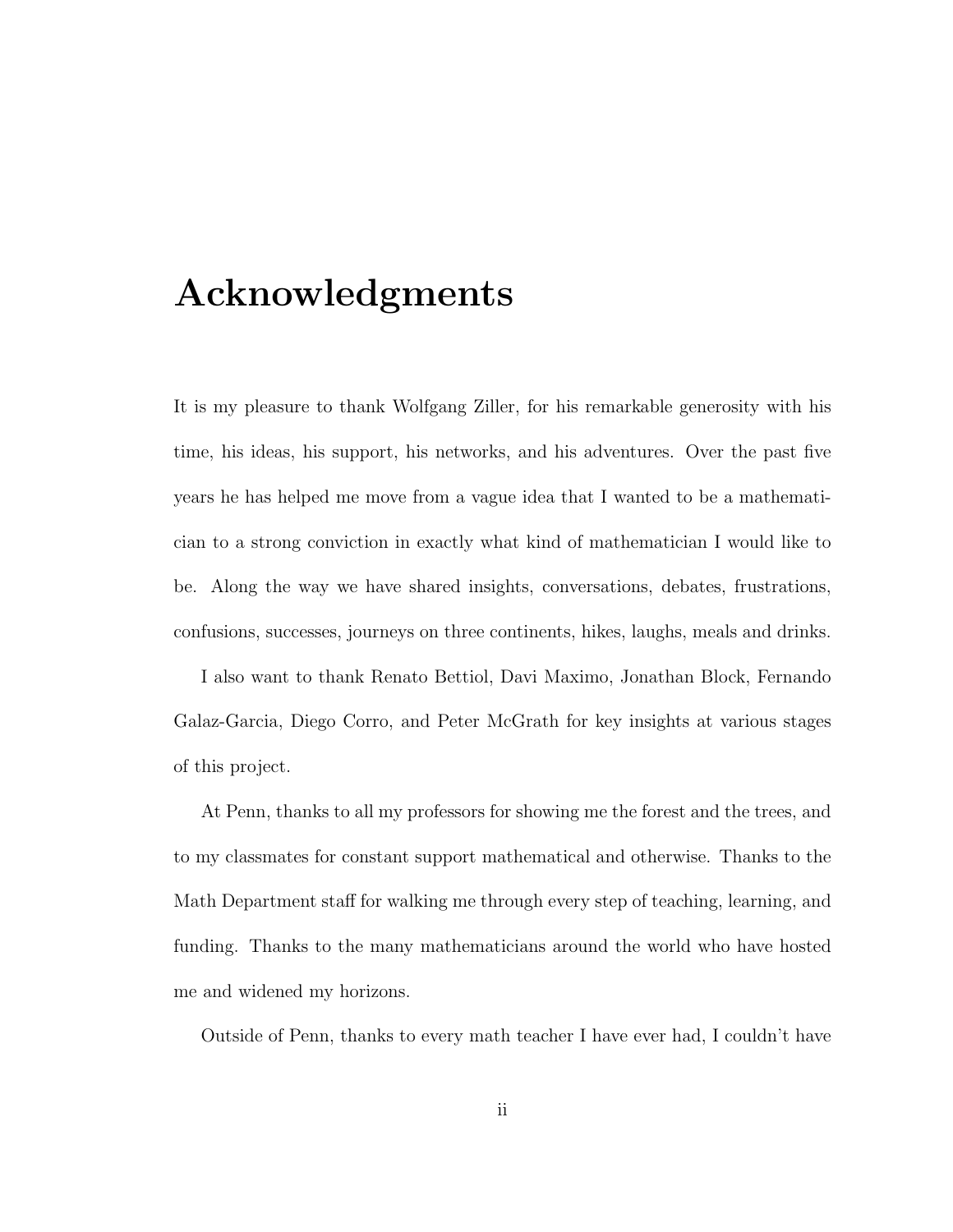done this without you. And to every other teacher, for the unbounded creativity that makes mathematics so fun.

The most incredible thanks to Mom, Dad, Sam, Tasha and the rest of my loving family and friends, two legs and four, for getting this journey started, seeing it through, and jumping on board for the next one. Special thanks to my beloved partner Maura for everything, including putting up with my claims that "I finished my thesis!" every day for the last year.

This thesis is dedicated to my grandparents, Bill McFeely, Mary McFeely, Burt Goodman, and Rachel Lehr, all of whom would have been at my defense.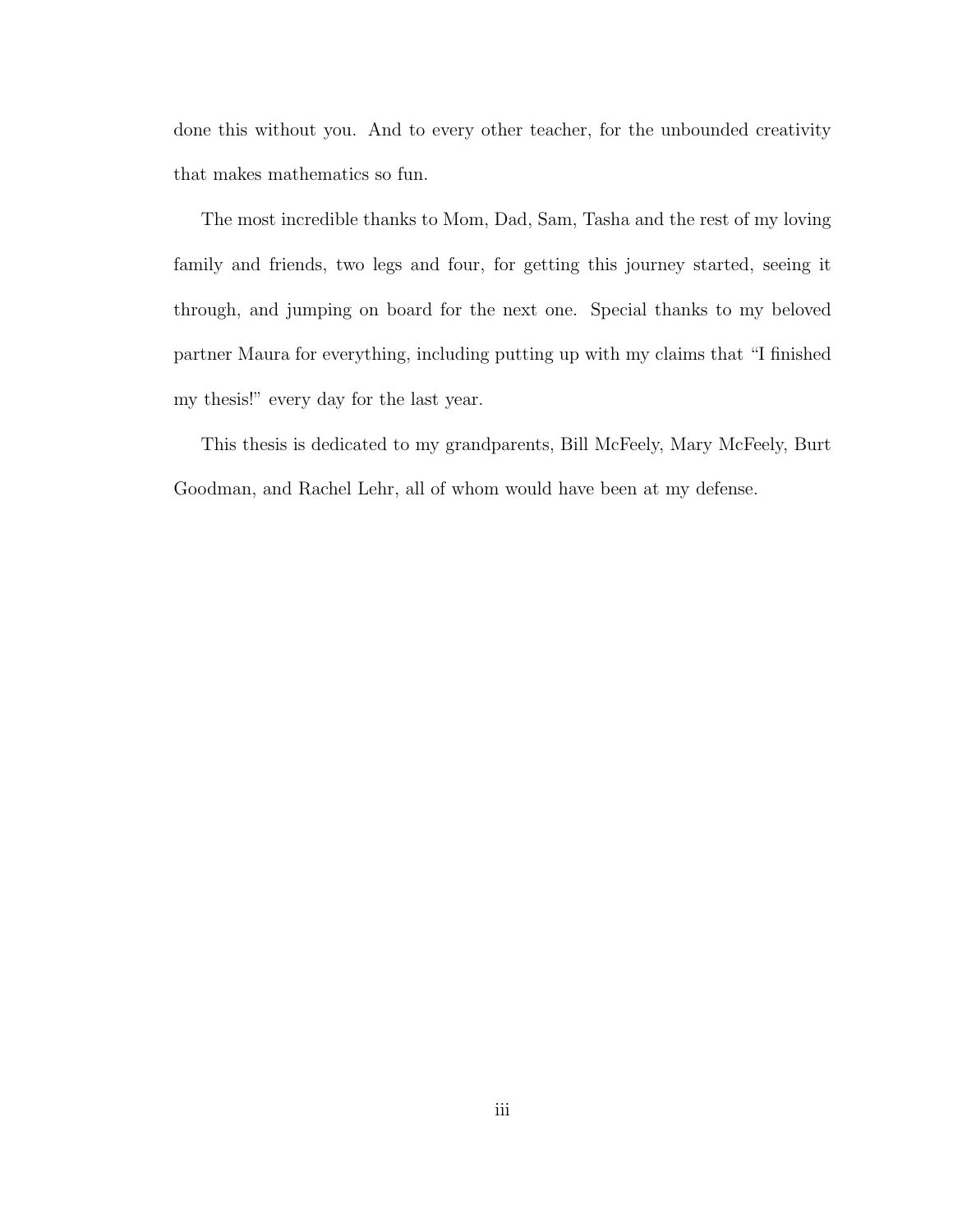#### ABSTRACT

## MODULI SPACES OF RIEMANNIAN METRICS WITH POSITIVE AND NONNEGATIVE RICCI AND SECTIONAL CURVATURE

McFeely Jackson Goodman

#### Wolfgang Ziller

We use invariants related to  $\eta$  invariants of Dirac operators to distinguish path components of moduli spaces of Riemannian metrics with positive and nonnegative Ricci and sectional curvature. In 7 dimensions, we calculate the Kreck-Stolz s invariant for metrics on spin total spaces of  $S<sup>n</sup>$  bundles with nonnegative sectional curvature. We then apply it to show that the moduli spaces of metrics with nonnegative sectional curvature on certain 7-manifolds have infinitely many path components. These include certain positively curved Eschenburg and Aloff-Wallach spaces.

We next use the  $\eta$  invariant of spin<sup>c</sup> Dirac operators to distinguish connected components of moduli spaces of Riemannian metrics with positive Ricci curvature. We find infinitely many non-diffeomorphic five dimensional manifolds for which these moduli spaces each have infinitely many components. The manifolds are total spaces of principal  $S^1$  bundles over  $\#^a \mathbb{C}P^2 \#^b \overline{\mathbb{C}P^2}$  and the metrics are lifted from Ricci positive metrics on the base.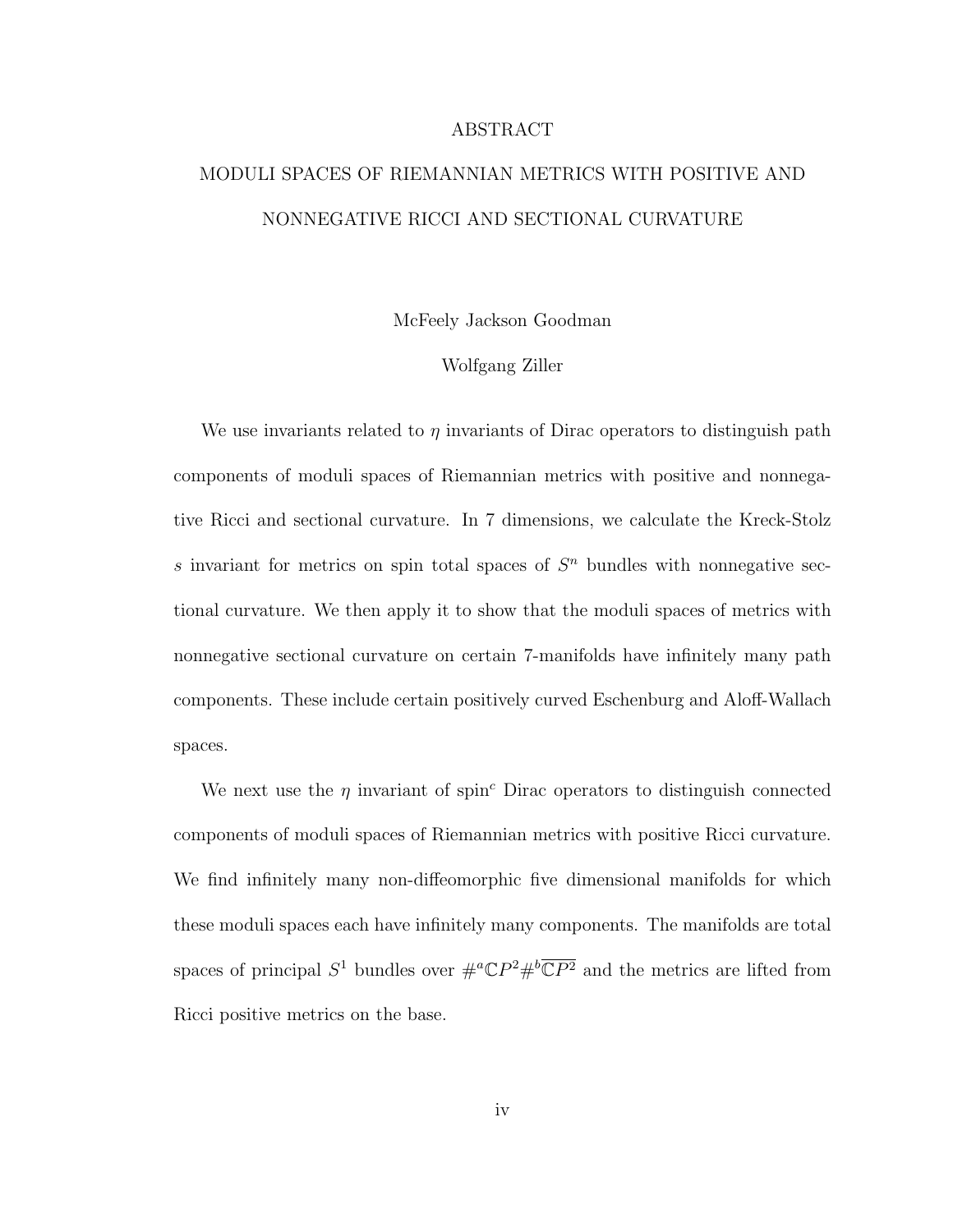# **Contents**

| $\mathbf{1}$ |     | Introduction                                                                   | 1              |
|--------------|-----|--------------------------------------------------------------------------------|----------------|
|              | 1.1 |                                                                                | $\overline{5}$ |
|              |     | 1.1.1                                                                          | $\overline{5}$ |
|              |     | 1.1.2                                                                          | 9              |
| $\mathbf{2}$ |     | <b>Moduli Space Invariants</b>                                                 | 13             |
|              | 2.1 |                                                                                | 16             |
|              | 2.2 |                                                                                | 21             |
| 3            |     | 7-Manifolds                                                                    | 26             |
|              | 3.1 | Metrics on Sphere and Disc Bundles $\ldots \ldots \ldots \ldots \ldots \ldots$ | 26             |
|              | 3.2 |                                                                                | 31             |
|              |     | $S^3$ bundles over $S^4$<br>3.2.1                                              | 32             |
|              |     | 3.2.2                                                                          | 33             |
|              | 3.3 |                                                                                | 35             |
|              |     | $S^1$ bundles over spin $S^2$ bundles over $\mathbb{C}P^2$<br>3.3.1            | 42             |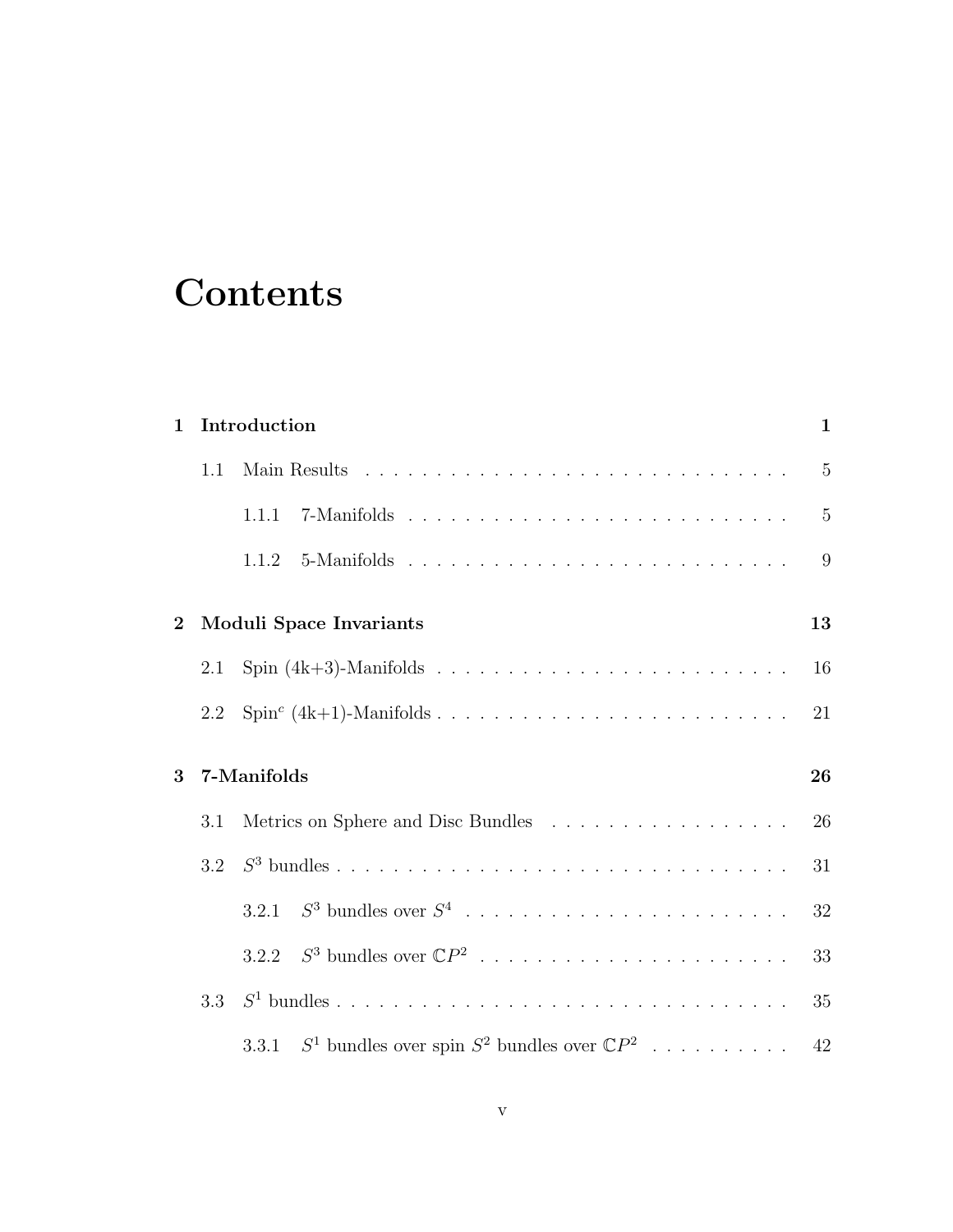|     | 3.3.2 $S^1$ bundles over non-spin $S^2$ bundles over $\mathbb{C}P^2$ 44  |    |
|-----|--------------------------------------------------------------------------|----|
|     | $4\;$ 5-Manifolds                                                        | 48 |
| 4.1 | Diffeomorphism Classification of 5 Manifolds with $\pi_1 = \mathbb{Z}_2$ | 48 |
|     |                                                                          | 50 |
|     | 4.3 Metric and Connection on Disc Bundles 58                             |    |
|     | 4.3.1                                                                    |    |
|     | 4.3.2                                                                    |    |
|     |                                                                          |    |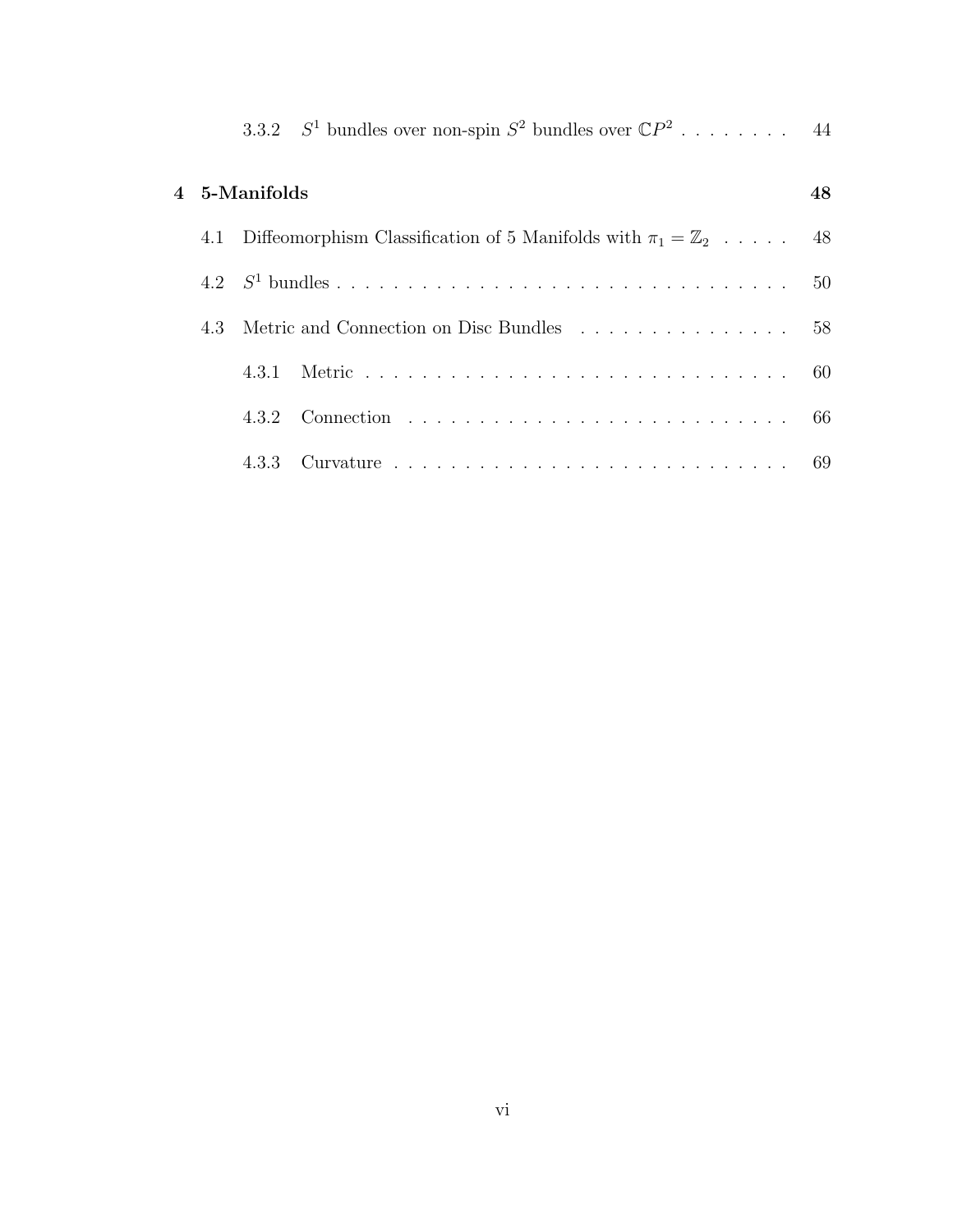## Chapter 1

# Introduction

The description of manifolds with positive and nonnegative scalar, Ricci, and sectional curvature is an important topic in Riemannian geometry. We know of few manifolds admitting metrics of positive sectional curvature, with only spheres and projective spaces in dimensions larger than 24 and infinite families only in dimensions 7 and 13.

More closed manifolds are known to admit Riemannian metrics of positive Ricci curvature exist, for example, all compact, simply connected homogeneous spaces, biquotients, and cohomogeneity one manifolds, see [Ber], [GZ2], [STu]. Systematic methods for constructing such metrics on certain connected sums and bundles have been explored in [CG], [GPT], [Na], [SW], [SY1], [W2].

On manifolds  $M<sup>n</sup>$  which support such metrics, the next question is to describe the space of all such metrics. The proper space to study is the moduli space, or the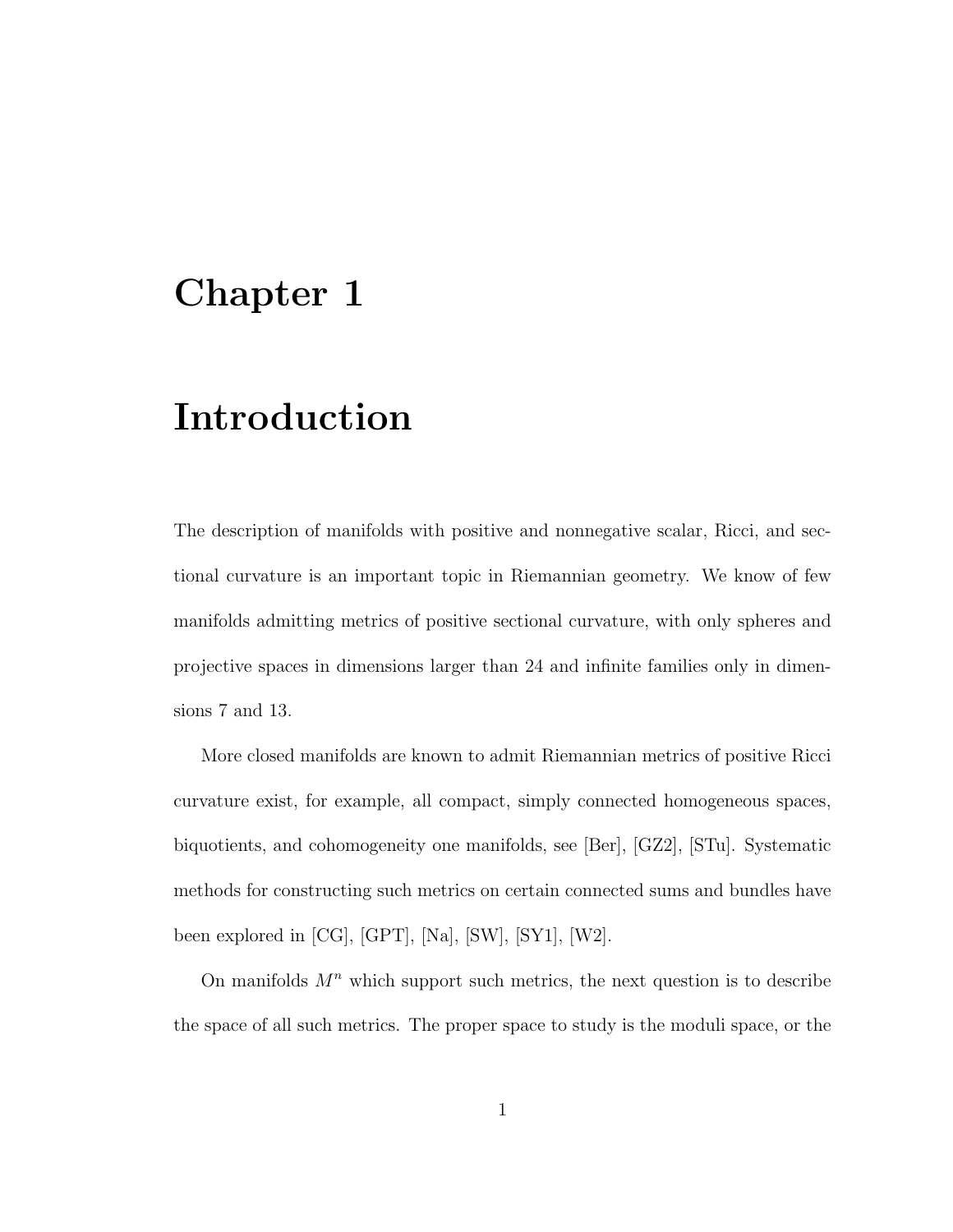quotient of the space of positive or nonnegative curvature metrics by the pullback action of the diffeomorphism group. We denote by  $\mathfrak{M}$  the space of all metrics modulo the diffeomorphism group, and use a subscript to specify the curvature condition. The number of connected components of  $\mathfrak{M}_{\rm scal>0}$ , for instance, serves as a coarse quantification of positive scalar curvature metrics.

In dimension 2, where all three notions of positive curvature coincide, one sees using the uniformization theorem that the moduli space is connected. In dimension 3, the Ricci flow has been used to show that  $\mathfrak{M}_{\text{sec}>0}$ ,  $\mathfrak{M}_{\text{Ric}>0}$ , and  $\mathfrak{M}_{\text{scal}>0}$  are connected when they are nonempty, see [H1], [H2], and [M].

The situation is different in higher dimensions. Kreck and Stolz [KS3] defined the s invariant of the path components of the moduli space of positive scalar curvature metrics  $\mathfrak{M}_{\text{scal}>0}(M)$  on certain spin manifolds. If two metrics on M yield different values of s, they cannot be connected by a path maintaining positive scalar curvature. Kreck and Stolz used the invariant to show that for a (4n+3)-manifold with vanishing rational Pontryagin classes and a unique spin structure the space of such metrics is either empty or has infinitely many components. Botvinnik and Gilkey used the relative  $\eta$  invariant to prove the same property for spin manifolds of odd dimension  $\geq 5$  with certain nontrivial fundamental groups and space forms in all dimensions  $\geq 5$ , see [BG1], [BG2].

The s invariant can also be used to distinguish path components of the moduli spaces of metrics with stronger curvature conditions. Wraith showed that for a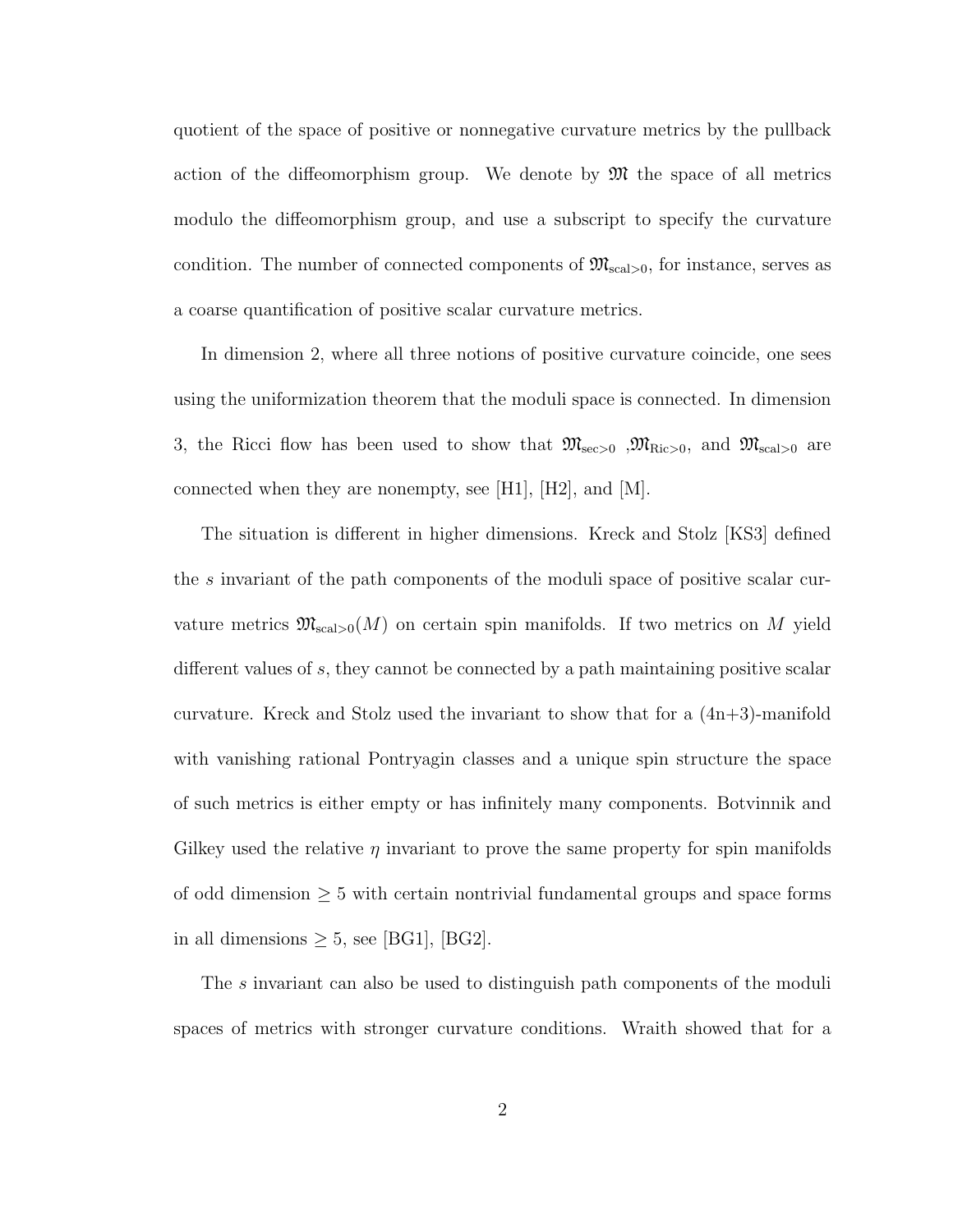homotopy sphere  $\sigma^{4k-1}$  bounding a parallelisable manifold,  $\mathfrak{M}_{\text{Ric}>0}(\sigma)$  has infinitely many components. The procedure known as plumbing with disc bundles over sphere produces infinitely many parallelisable manifolds with boundaries diffeomorphic to  $\sigma$ . Wraith constructed metrics of positive Ricci curvature on each boundary in [W1] and calculated the s invariant of each metric in in [W3].

In [KS3] Kreck and Stolz studied the s invariant for two families of 7-manifolds. The first are the total spaces  $N_{k,l}^7$  of principal  $S^1$  bundles over  $\mathbb{C}P^2 \times \mathbb{C}P^1$ . These spaces are also described as the homogeneous spaces  $S^5 \times S^3 / S^1_{k,l}$ , see [WZ]. Using the diffeomorphism invariants of [KS1] they show that each  $N_{k,l}^7$ , with k even and  $gcd(k, l) = 1$ , is diffeomorphic to infinitely many manifolds in the same family. Calculating the s invariants for the Einstein metrics described in [WZ] and the homogeneous metrics induced from the product of two round metrics on  $S^5 \times S^3$ , it follows that  $\mathfrak{M}_{\text{Ric}>0}(N_{k,l}^7)$  and  $\mathfrak{M}_{\text{sec}\geq 0}(N_{k,l}^7)$  have infinitely many path components.

The second family are the Aloff-Wallach spaces  $W_{k,l}^7 = SU(3)/S_{k,l}^1$ . Using the diffeomorphism classification in [KS2] they show that some  $W_{k,l}^7$  are diffeomorphic to finitely many other manifolds in the family. As these spaces have homogeneous metrics of positive curvature when  $kl(k+l) \neq 0$ , they exhibit some examples where  $\mathfrak{M}_{\mathrm{sec}>0}(W^7_{k,l})$  has more than one component. We note though that for all known families of manifolds admitting positive sectional curvature metrics, only finite subfamilies have the same cohomology ring, see [CEZ], [EZ].

The same methods are used in [DKT] to calculate the s invariants of homo-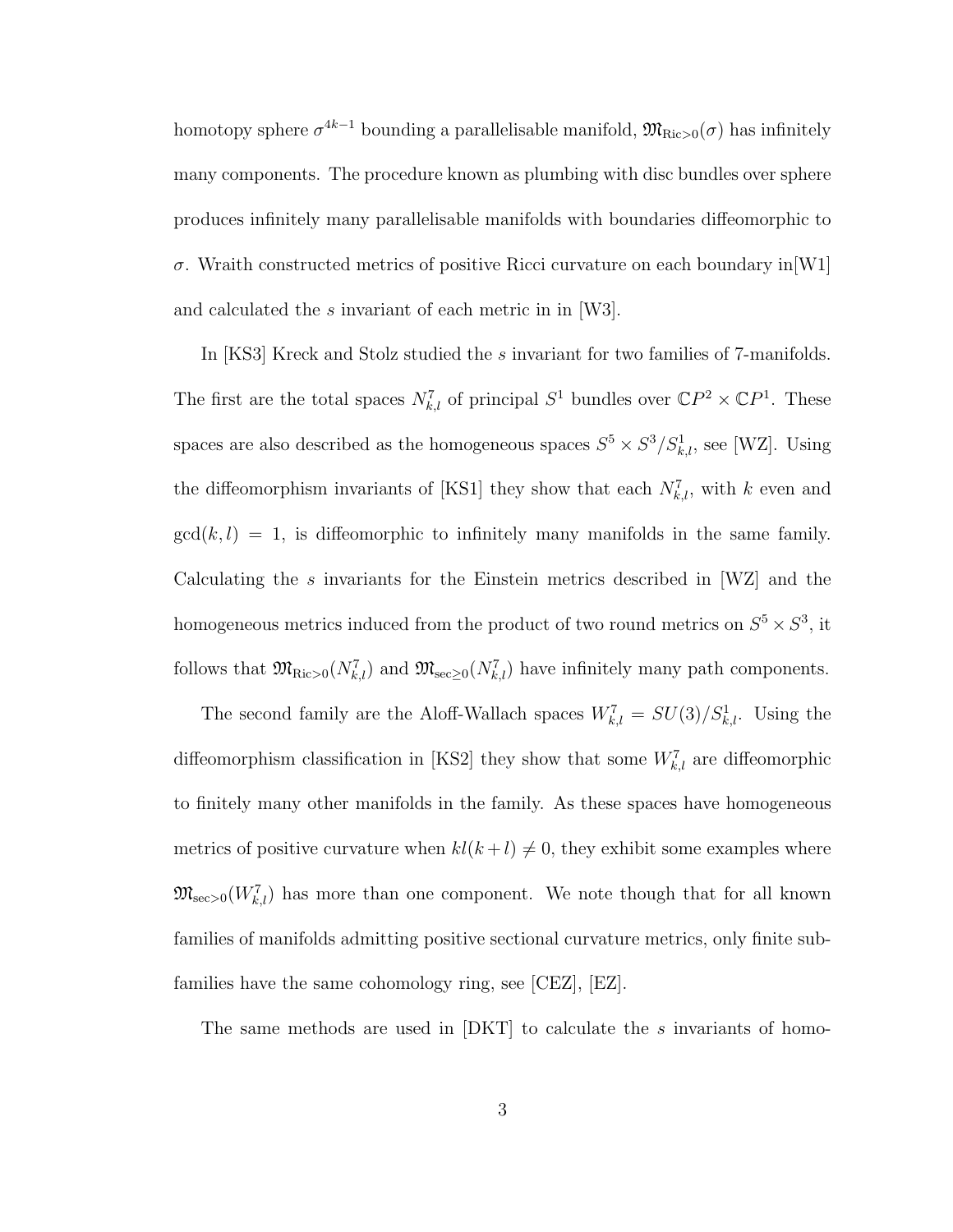geneous metrics on the total spaces of  $S^1$  bundles  $N_{k,l}^{4n+3}$  over  $\mathbb{C}P^{2n} \times \mathbb{C}P^1$ . As observed in [WZ], for fixed n and l this family contains only finitely many diffeomorphism types. It follows that for any fixed n and l there exists some  $k_0$  such that  $\mathfrak{M}_{\mathrm{sec}\geq 0}(N_{k_0,l}^{4n+3})$  has infinitely many path components. We note however that for  $n \geq 2$  and  $|l| > 2$  this does not identify any specific manifold having that property.

Dessai [D] used the s invariant to find several infinite families of 7-dimensional sphere bundles  $M^7$  such that  $\mathfrak{M}_{\mathrm{Ric} > 0}(M)$  and  $\mathfrak{M}_{\mathrm{sec} \geq 0}(M)$  have infinitely many path components. Grove and Ziller [GZ1, GZ3] constructed metrics on nonnegative sectional curvature on the manifolds in those families, and the diffeomorphism classifications in [CE] and [EZ] show that each manifold is diffeomorphic to infinitely many other members of the family.

More recently, Dessai and González-Álvaro [DG] showed that if  $M^5$  is one of the five closed manifolds homotopy equivalent to  $\mathbb{R}P^{5}$ 's then  $\mathfrak{M}_{\sec\geq 0}(M)$  and  $\mathfrak{M}_{\text{Ric}>0}(M)$  have infinitely many path components. López de Medrano [L] showed that each such  $M<sup>5</sup>$  admits infinitely many descriptions as a quotient of a Brieskorn variety, and Grove and Ziller showed the each quotient admits a metric of nonnegative sectional curvature [GZ2]. Dessai and González-Álvaro calculated the relative  $\eta$  invariant for those metrics to distinguish the path components.

This thesis is organized as follows. Below we summarize the main results, in dimensions 7 and 5. In Chapter 2 we develop invariants to detect path components of moduli spaces. In Chapter 3 and Chapter 4 we describe metrics and connections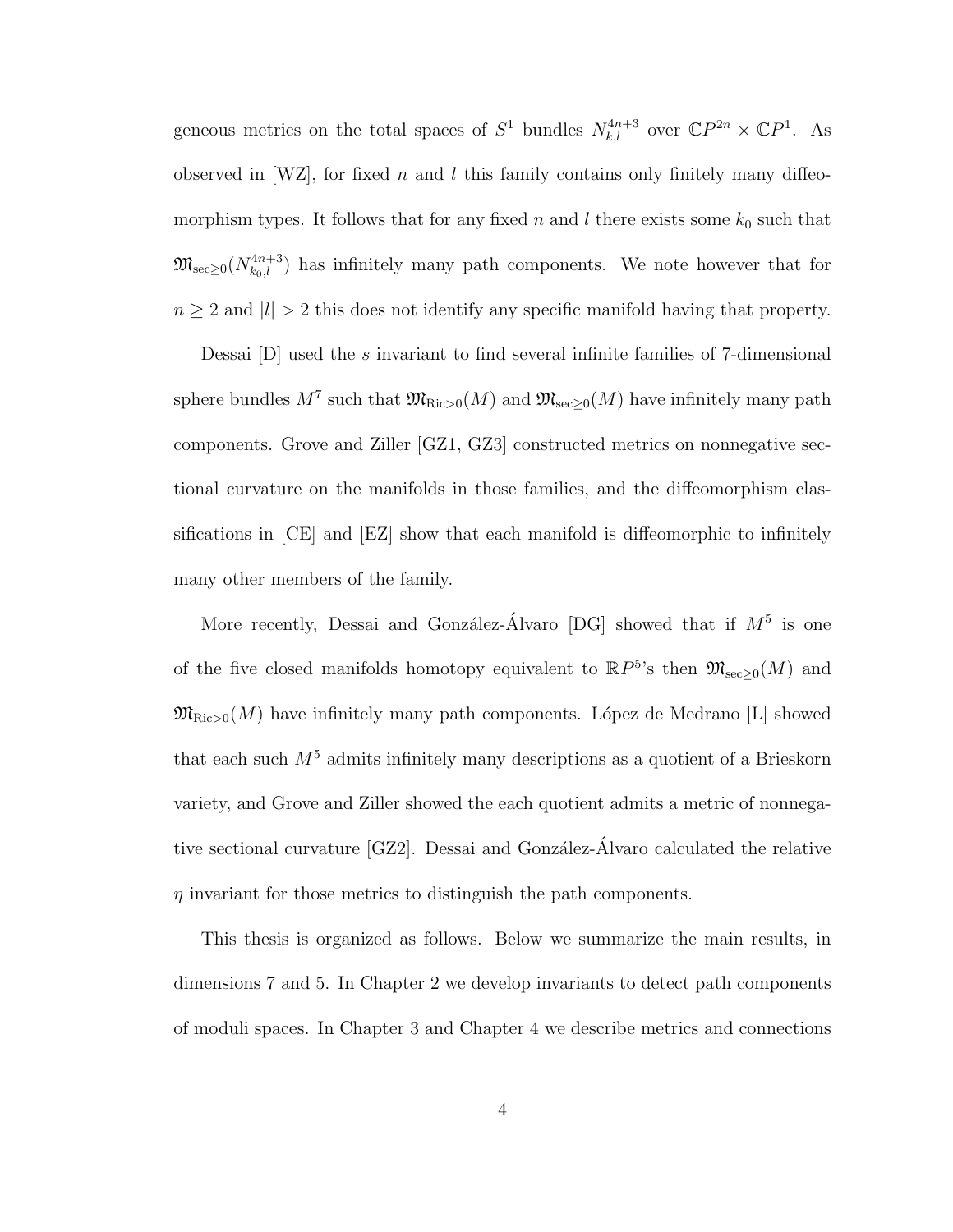on certain 7- and 5-Manifolds respectively used to calculate the moduli space invariants, and combine the calculations with diffeomorphism classifications to prove the main results.

### 1.1 Main Results

#### 1.1.1 7-Manifolds

We identify new 7-manifolds with  $\mathfrak{M}_{\text{sec}\geq 0}$  and  $\mathfrak{M}_{\text{Ric}>0}$  having infinitely many path components. As in previous examples, the manifolds are total spaces of  $n$ -sphere bundles. In the case of  $S<sup>1</sup>$  bundles, however, we develop new techniques to use metrics for which the orbits are not geodesics.

The first set of examples are total spaces  $M_{m,n}$  of  $S^3$  bundles over  $S^4$ . Such bundles are classified by pairs of integers  $(m, n) \in \pi_3(SO(4)) \cong \mathbb{Z} \oplus \mathbb{Z}$ . The second set are total spaces  $S_{a,b}$  of  $S^3$  bundles over  $\mathbb{C}P^2$  which are sphere bundles of nonspin vector bundles. They are classified by two integers  $a, b$  describing the first Pontryagin class and the Euler class. Grove and Ziller [GZ1, GZ3] showed that  $M_{m,n}$  and  $S_{a,b}$  admit metrics of nonnegative sectional curvature.

THEOREM A. Let  $m, n, a, b \in \mathbb{Z}$  with  $n \neq 0$  and  $a \neq b$ . Then for  $M = M_{m,n}$ or  $S_{a,b}$  the moduli spaces  $\mathfrak{M}_{\text{sec}\geq 0}(M)$  and  $\mathfrak{M}_{\text{Ric}>0}(M)$  have infinitely many path components.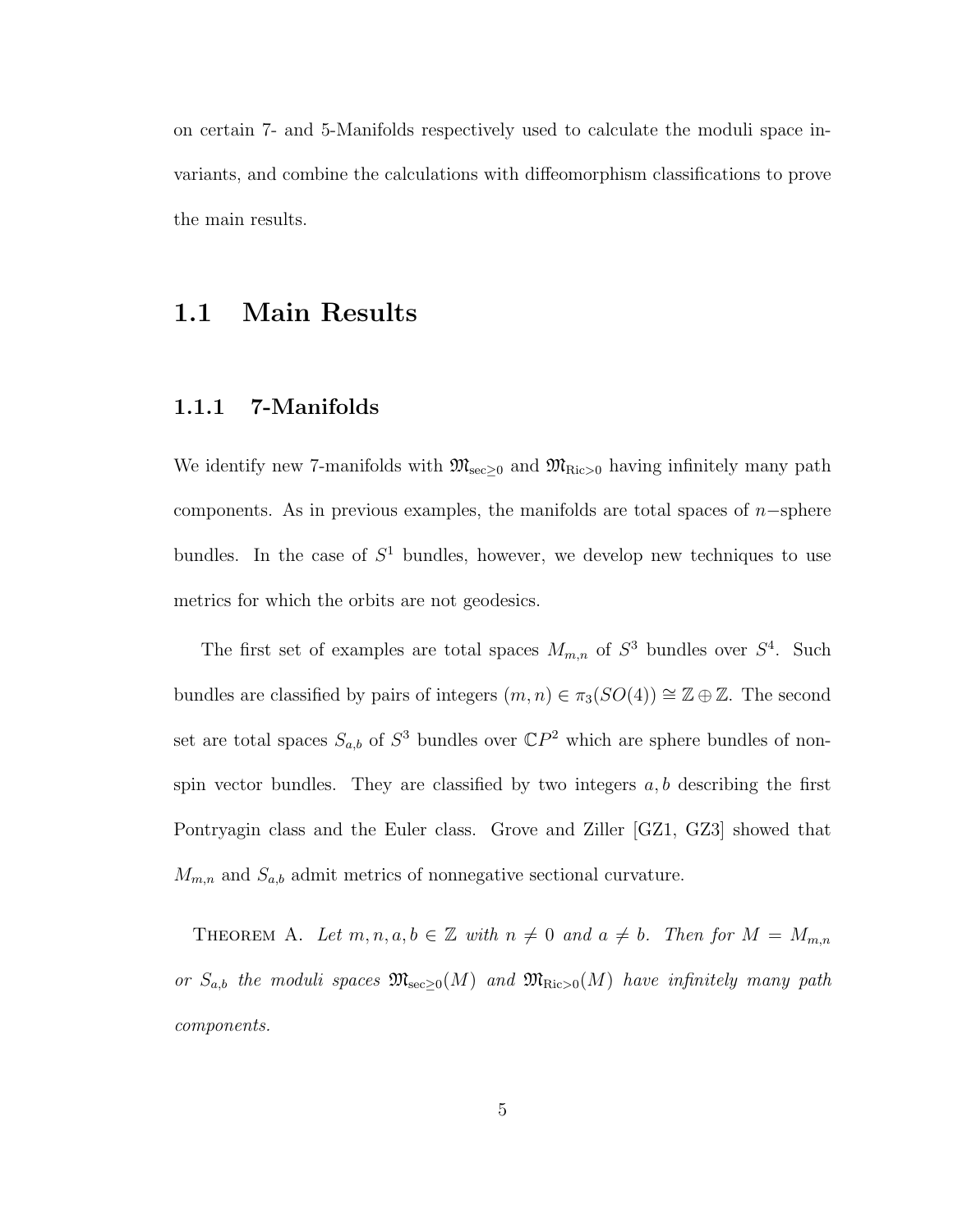Note that the family  $M_{m,\pm 1}$  includes  $S^7$  and the exotic Milnor spheres. The case of  $S^3$  bundles over  $S^4$  was obtained independently by Dessai in [D] using the relative index invariant of Gromov and Lawson [GL]. Those are the only previous nonhomogeneous examples of this type. By [EZ] Proposition 6.7 the manifold  $S_{-1,a(a-1)}$ is diffeomorphic to the Aloff-Wallach space  $W_{a,1-a}^7$  discussed above. But in general  $M_{m,n}$  and  $S_{a,b}$  do not have the homotopy type of a 7-dimensional homogeneous space, e.g. when  $|H^4(M_{m,n}, \mathbb{Z})| = |n| \notin \{1, 2, 10\}$  or  $|H^4(S_{a,b}, \mathbb{Z})| = |a - b| = 2 \text{ mod } 2$ 3 respectively.

To describe the final set of manifolds, we start with  $S^2$  bundles  $\bar{N}_t$  and  $N_t$  over  $\mathbb{C}P^2$  which are sphere bundles of spin, respectively non-spin, vector bundles and are classified by an integer  $t$  describing the first Pontryagin class. The 7-manifolds  $\bar{M}^t_{a,b}$ and  $M_{a,b}^t$  are the total spaces of  $S^1$  bundles over  $\bar{N}_t$  and  $N_t$  respectively, classified by two additional integers a and b, with  $gcd(a, b) = 1$ , describing the Euler class. Escher and Ziller [EZ] showed that  $M_{a,b}^t$  and  $\bar{M}_{a,b}^{2t}$  admit metrics of non-negative sectional curvature such that  $S<sup>1</sup>$  acts by isometries.

THEOREM B. (a) Let  $a, b, t \in \mathbb{Z}$  with  $gcd(a, b) = 1$  and  $t(a + b)^2 \neq ab$ . Then  $\mathfrak{M}_{\mathrm{sec}\geq0}(M_{a,b}^{t})$  and  $\mathfrak{M}_{\mathrm{Ric}>0}(M_{a,b}^{t})$  have infinitely many path components.

(b) Let  $a, b, t \in \mathbb{Z}$  with  $gcd(a, 2b) = 1$ . Then  $\mathfrak{M}_{\text{sec}\geq 0}(\bar{M}_{a,2b}^{2t})$  and  $\mathfrak{M}_{\text{Ric}>0}(\bar{M}_{a,2b}^{2t})$ have infinitely many path components.

In [EZ] Corollary 6.4 it was shown that the manifold  $M_{a,b}^{-1}$  is the Eschenburg biquotient  $F_{a,b} = S_{a,b,a+b}^1 \backslash SU(3)/S_{0,0,2a+2b}^1$ . These are the only Eschenburg biquo-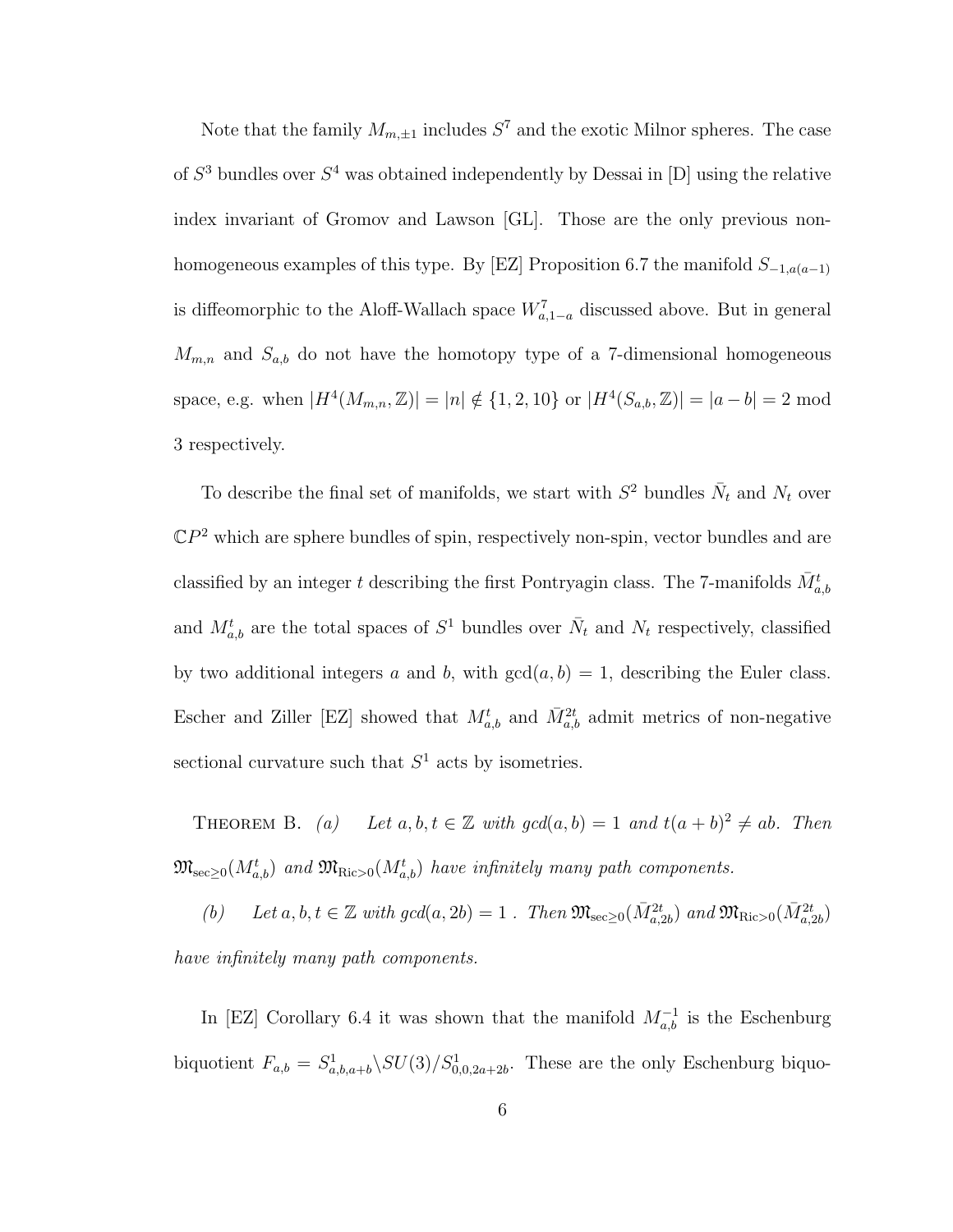tients admitting free  $S^1$  actions and when  $ab > 0$  they admit metrics of positive sectional curvature, see [Es]. Furthermore  $M_{a,b}^1$  is the Aloff-Walach space  $W_{a,b}$ , which has positive sectional curvature if  $ab(a + b) \neq 0$ . We have thus as an immediate corollary

COROLLARY. Let  $a, b \in \mathbb{Z}$  with  $gcd(a, b) = 1$ . For  $M = W_{a,b}$  or  $M = F_{a,b}$  the moduli spaces  $\mathfrak{M}_{\mathrm{sec}\geq0}(M)$  and  $\mathfrak{M}_{\mathrm{Ric}>0}(M)$  have infinitely many path components, and if  $ab(a + b) \neq 0$ , receptively  $ab > 0$ , then at least one of these components contains a metric of positive sectional curvature.

Along with  $S^7$ , these are the first examples of this type. We note that in [EZ] one finds further examples of positively curved Eschenburg spaces which are diffeomorphic to some of the manifolds  $S_{a,b}$  or  $M_{a,b}^{t}$  and so the same conclusion holds.

In [KS3] Example 3.10, Kreck and Stolz showed that  $\mathfrak{M}_{\mathrm{sec}>0}(W_{-4638661,582656})$ , along with finitely many other examples, has more than one component. Thus with Theorem B we have  $\mathfrak{M}_{\mathrm{sec}\geq 0}(W_{-4638661,582656})$  has infinitely many components, at least two of which are known to contain metrics of positive sectional curvature. We remark that so far, the Kreck Stolz examples are the only manifolds for which  $\mathfrak{M}_{\mathrm{sec}>0}$  is known to have more than one path component.

By Corollary 7.8 of [EZ]  $\bar{M}^0_{a,2b}$  is diffeomorphic to the homogeneous space  $N^7_{2b,a}$ , and hence Theorem B part (b) generalizes the Kreck-Stolz examples. But again in general  $\bar{M}^{2t}_{a,2b}$  and  $M^t_{a,b}$  do not have the homotopy type of a 7-dimensional homogeneous space, e.g. when  $|H^4(\bar{M}_{a,2b}^{2t}, \mathbb{Z})| = |a^2 - 8tb^2| = 2 \text{ mod } 3 \text{ or } |H^4(M_{a,b}^t, \mathbb{Z})| =$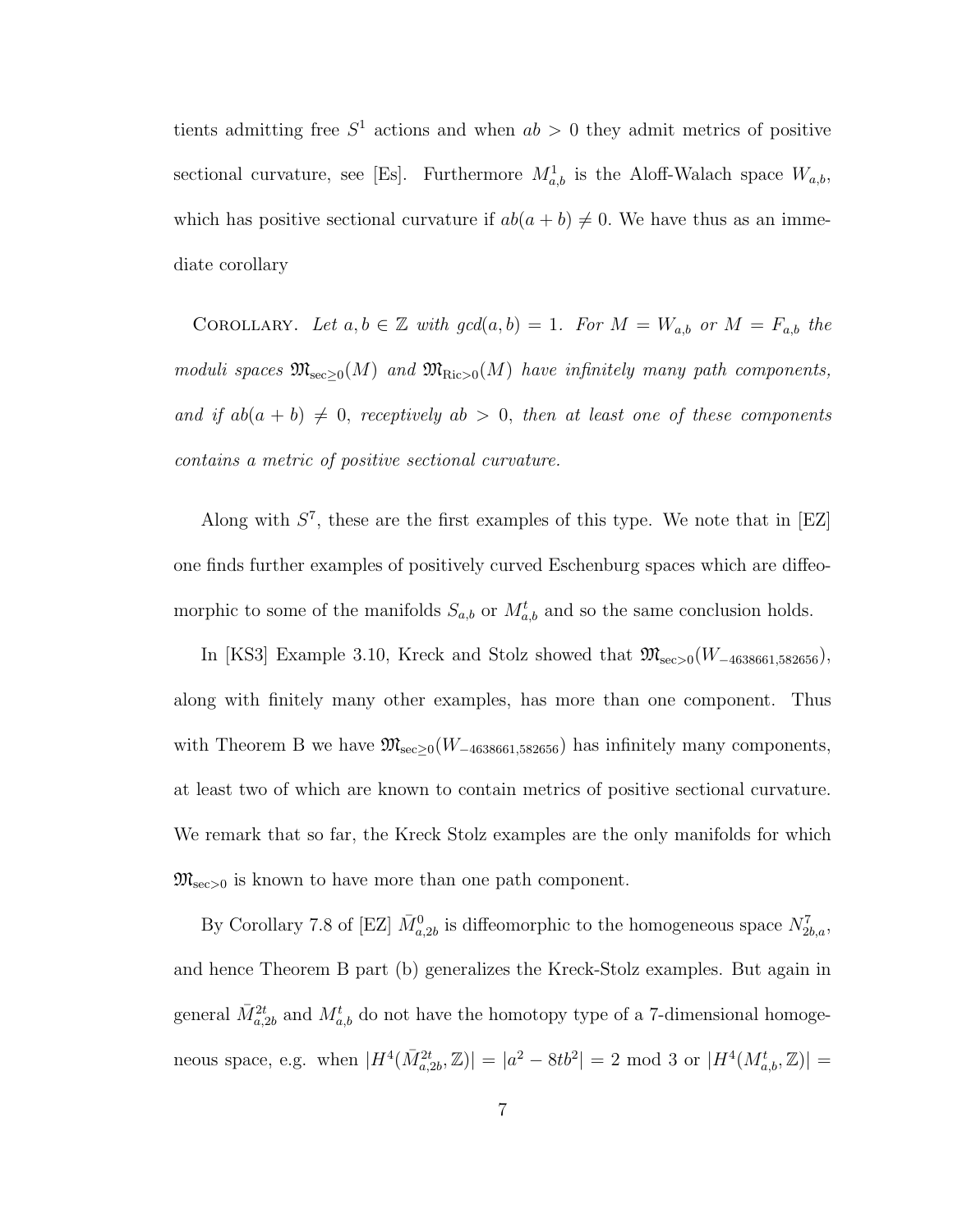$|t(a+b)^2 - ab| = 2 \text{ mod } 3.$ 

The strategy of the proof is as follows. We calculate the s invariant with topological data on the associated disc bundle of the sphere bundle. In Theorem 3.1.1 we extend the metric with sec  $\geq 0$  on each sphere bundle to a metric of positive scalar curvature on the associated disc bundle which is a product near the boundary. If the disc bundle is a spin manifold Kreck and Stolz [KS3] obtained a formula for the s invariant in terms of the index of the Dirac operator, which vanishes since the scalar curvature is positive, and topological data on a bounding manifold, see Theorem 2.1.4. Theorem A follows easily: the manifolds  $M_{m,n}$  and  $S_{a,b}$  are classified up to diffeomorphism in [CE] and [EZ] respectively. In particular each sphere bundle is diffeomorphic to infinitely many others. Their computations easily yield the formula for the s invariant as well. Theorem A follows since s is a polynomial in the integers  $a, b, m$  and n, where  $m, n$  satisfy  $ma + nb = 1$ .

Theorem B is more involved. For part (b) we observe that  $\bar{M}^t_{a,b}$  is a spin manifold if and only if b is even, and in this case the associated disc bundle is a spin manifold as well. The proof then proceeds as before although the proof that the metrics have positive scalar curvature is more involved. We use the Kreck-Stolz invariants  $s_1, s_2, s_3 \in \mathbb{Q}/\mathbb{Z}$  of [KS2] to obtain infinitely many circle bundles diffeomorphic to each manifold. For part (a) the manifolds  $M_{a,b}^t$  are always spin but the disc bundles are not. Here we use another formula from [KS3], see Theorem 2.1.6, which does not require knowledge of a spin bounding manifold, but requires that the bundle be a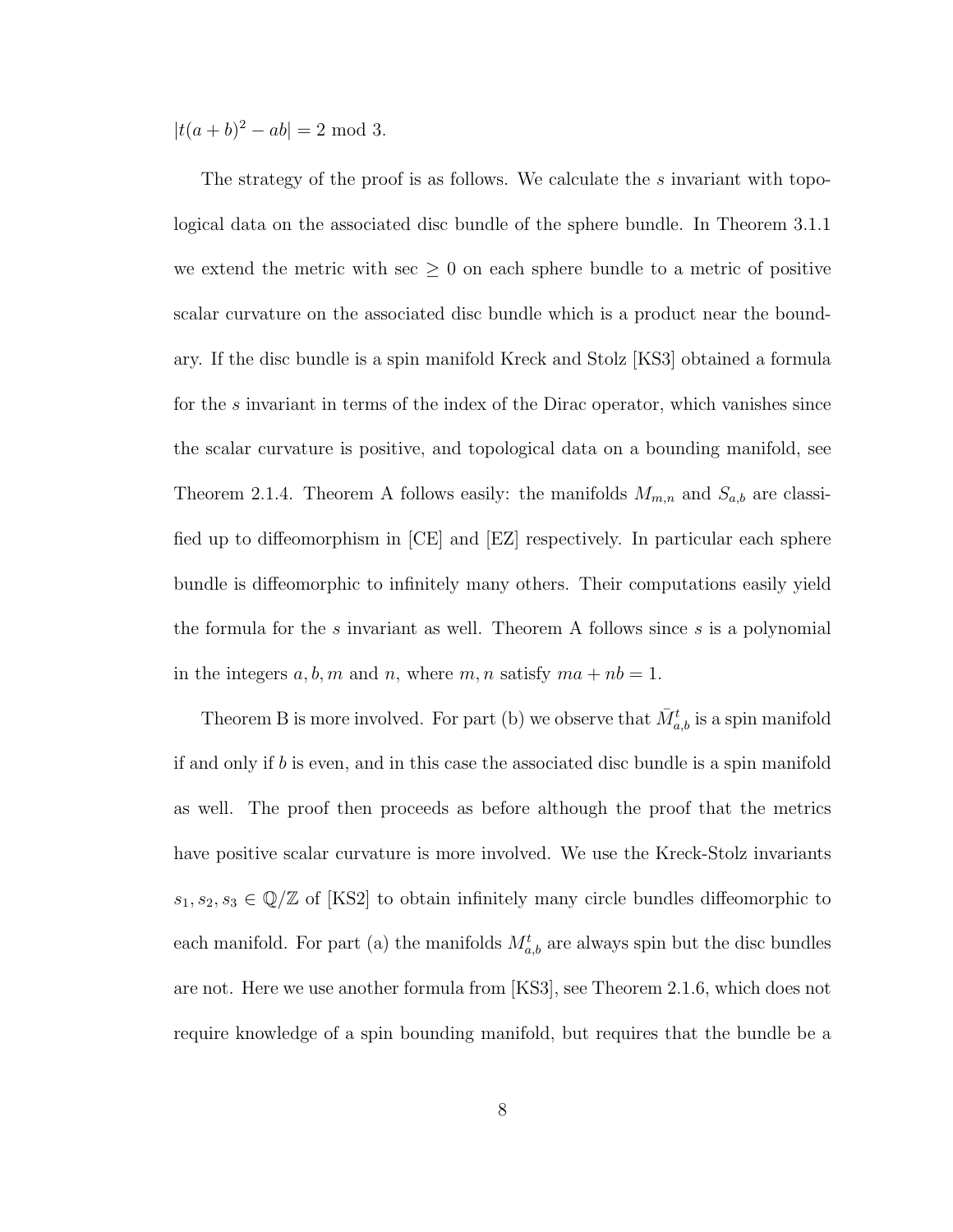circle bundle and that the fibers be geodesics. The latter condition does not hold for the metrics with sec  $\geq 0$ , so we first deform the metrics, preserving positive scalar curvature, until the fibers are geodesics and such that  $S<sup>1</sup>$  still acts by isometries. Then the strategy proceeds in the same way.

We note that  $\bar{M}^{2t}_{a,2b+1}$  and the  $S^3$  bundles over  $\mathbb{C}P^2$  which are sphere bundles of spin vector bundles also admit metrics with sec  $\geq 0$ , but they are not spin manifolds so the methods do not apply. The conditions  $a \neq b$  and  $n \neq 0$  for  $S_{a,b}$  and  $M_{n,m}$  as well as  $t(a+b)^2 \neq ab$  for  $M_{a,b}^t$  are required to ensure the manifolds have the correct cohomology ring for the diffeomorphism classifications.

#### 1.1.2 5-Manifolds

We identify an infinite family 5-manifolds M such that  $\mathfrak{M}_{\text{Ric}>0}(M)$  and  $\mathfrak{M}_{\text{scal}>0}(M)$ have infinitely many path components.

THEOREM C. Let  $B = \#^a \mathbb{C}P^2 \#^b \overline{\mathbb{C}P^2}$  with  $a - b = 4 \mod 8$  and let  $S^1 \to M \to B$ be a principal bundle with first Chern class 2d, where  $d \in H^2(B, \mathbb{Z})$  is primitive and  $w_2(TB) = d \mod 2$ . Then  $\mathfrak{M}_{Ric>0}(M)$  and  $\mathfrak{M}_{scal>0}(M)$  have infinitely many path components.

The only other five dimensional manifolds known to have this property are the five homotopy real projective spaces recently discovered by Dessai and González-Alvaro [DG]. ´

We will see that for a fixed base B the total spaces M satisfying the hypotheses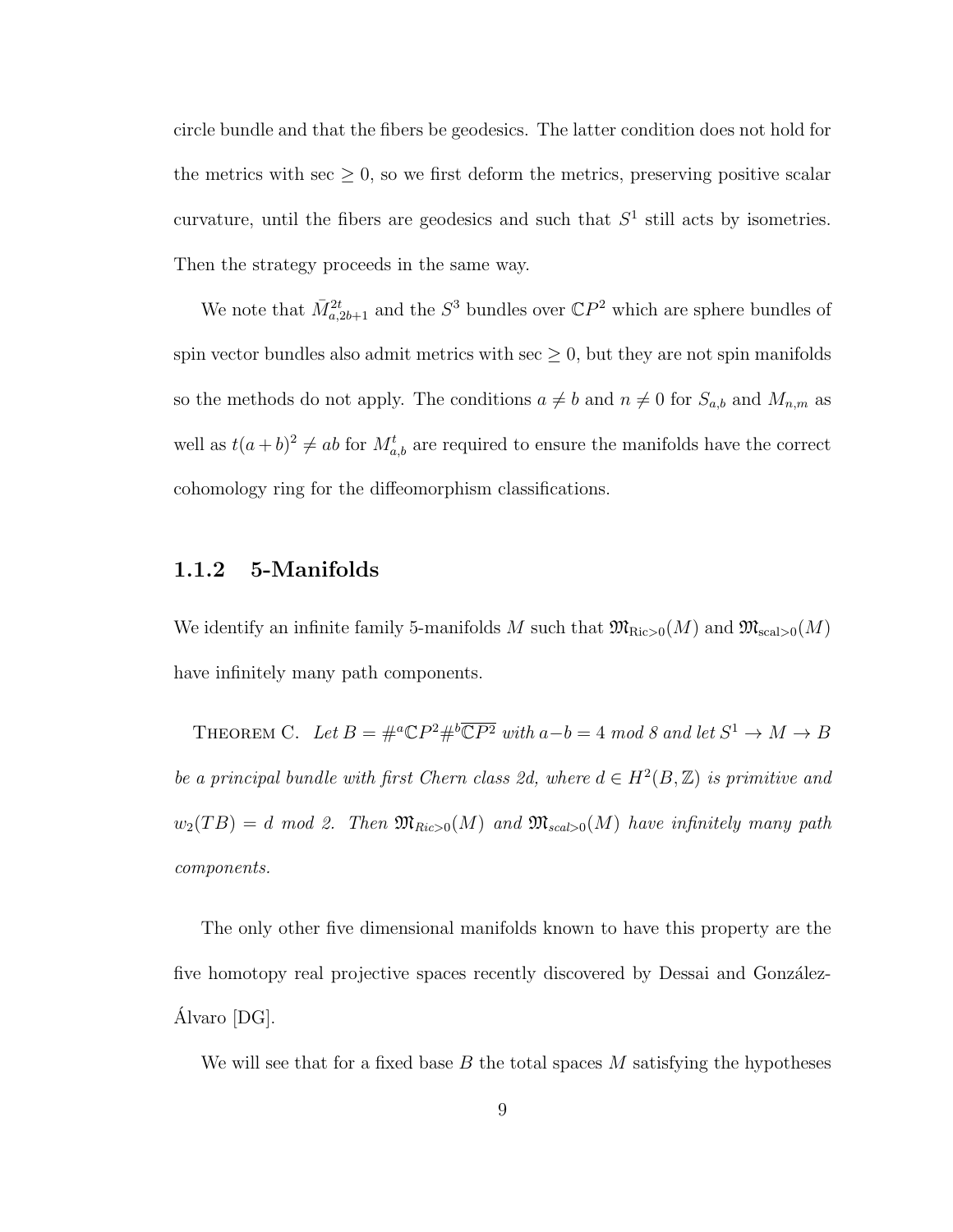of Theorem C are diffeomorphic, i.e. independent of the choice of  $d$ . M can be constructed by taking  $a + b$  copies of  $\mathbb{R}P^5$ , removing equivariant tubular neighborhoods of Hopf orbits and gluing equivariantly along the boundaries of the tubular neighborhoods. The total spaces M have fundamental group  $\mathbb{Z}_2$  and by the classification of Barden [Ba], the universal cover  $\tilde{M}$  is diffeomorphic to  $\#^{a+b-1}S^3 \times S^2$ . But we do not know an explicit description of the deck group action by  $\mathbb{Z}_2$  on M.

Those results (BG) do not apply in the case of Theorem C as the manifolds are not spin.

In Section 2.2 we show that in dimensions  $4k + 1$ , the  $\eta$  invariant of a certain spin<sup>c</sup> Dirac operator constructed for a positive scalar curvature metric  $g$  depends only on the class of g in  $\mathfrak{M}_{\text{scal}>0}$  or  $\mathfrak{M}_{\text{Ric}>0}$ . In Section 4.2 we use a diffeomorphism result of Hambleton and Su [HS] to show that for a fixed base B all the total spaces M satisfying the hypothesis of Theorem C are diffeomorphic. Each base  $B$  admits a metric of positive Ricci curvature by a result of Sha and Yang [SY2]. The metrics can be lifted to metrics of positive Ricci curvature on the total spaces  $M$  by  $\lbrack \text{GPT} \rbrack$ . To complete the proof we calculate  $\eta$  for each metric and show that it obtains infinitely many values.

The standard method for calculating the  $\eta$  invariant of a spin Dirac operator on a manifold M with positive scalar curvature is to extend the metric over a manifold W with  $\partial W = M$  such that the extension has positive scalar curvature as well. When  $M$  is not spin but spin<sup>c</sup>, both the metric and a unitary connection on the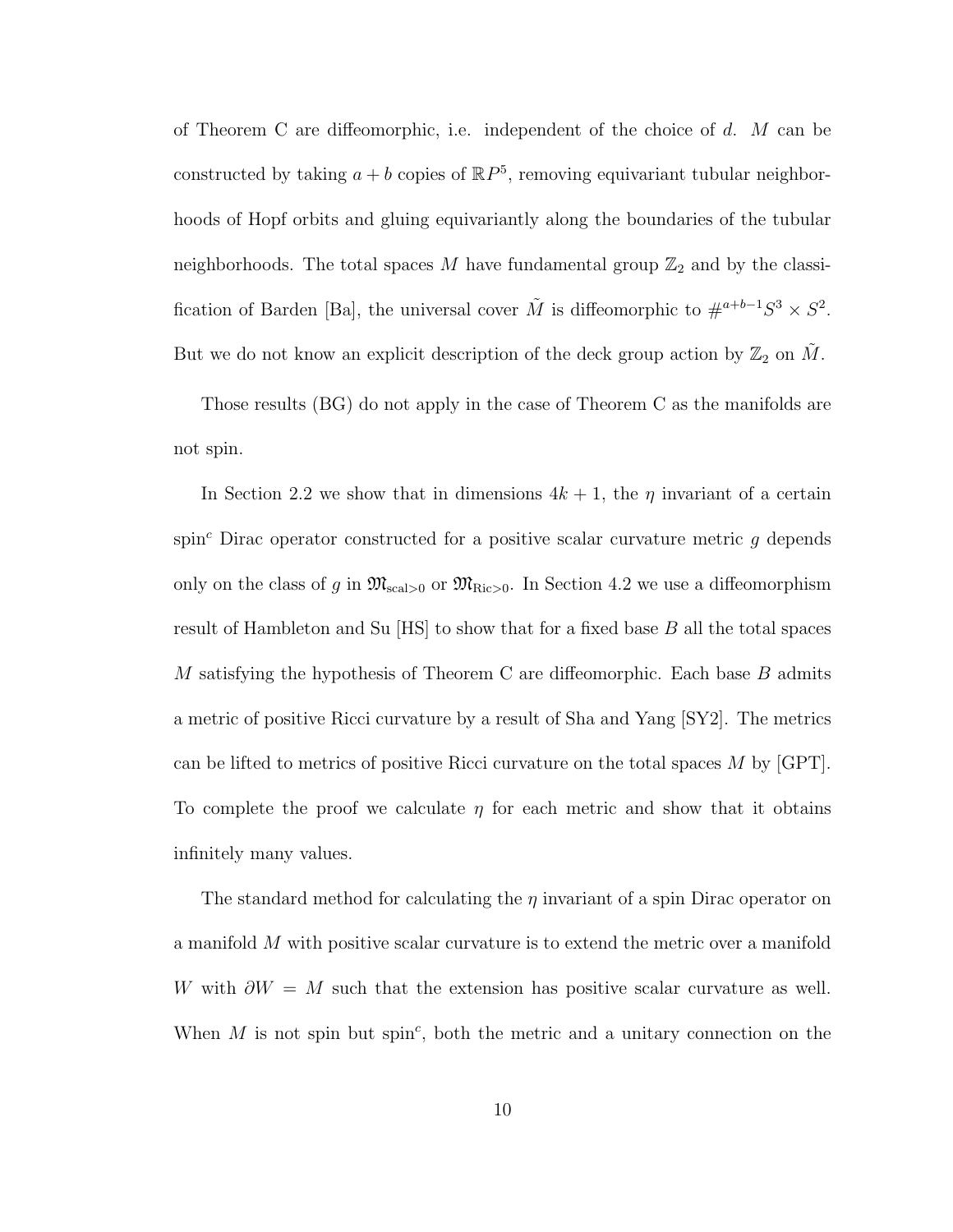$\text{complex line bundle associated to the spin}^c \text{ structure must be extended. The desired$ condition then involves the curvatures of both metric and connection. In their work, Dessai and González-Álvaro passed to the universal cover to find a suitable  $W$  over which the connection could be extended to a flat connection. They use equivariant eta invariants on the cover to compute the eta invariant on the quotient. In this thesis, we work directly on M and use a manifold with boundary W with scal  $> 0$ over which the connection cannot be extended to flat connection, but the curvature of the extension can be explicitly controlled.

To calculate  $\eta$  we extend the metric and connection on M to a metric h and connection  $\nabla$  on the disc bundle  $W = M \times_{S^1} D^2$  associated to the  $S^1$  bundle. We then use the Atiyah-Patodi-Singer index theorem [APS1] to obtain a formula for  $\eta$ in terms of the index of the spin<sup>c</sup> Dirac operator on W and topological data on W. The index will vanish as long as

$$
\text{scal}(h) > 2|F^{\nabla}|_h
$$

where  $F^{\nabla}$  is the curvature form of the connection  $\nabla$ . We accomplish the extension for a general class of  $S^1$  invariant metrics of positive scalar curvature in Section 4.3. This is more general than we need but may be of independent interest. In fact we construct h and  $\nabla$  such that

$$
\text{scal}(h) > \ell |F^{\nabla}|_h
$$

where  $\ell$  is a positive integer such that the first chern class of the  $S^1$  bundle is  $\ell$ times the canonical class of a spin $^c$  structure on the quotient.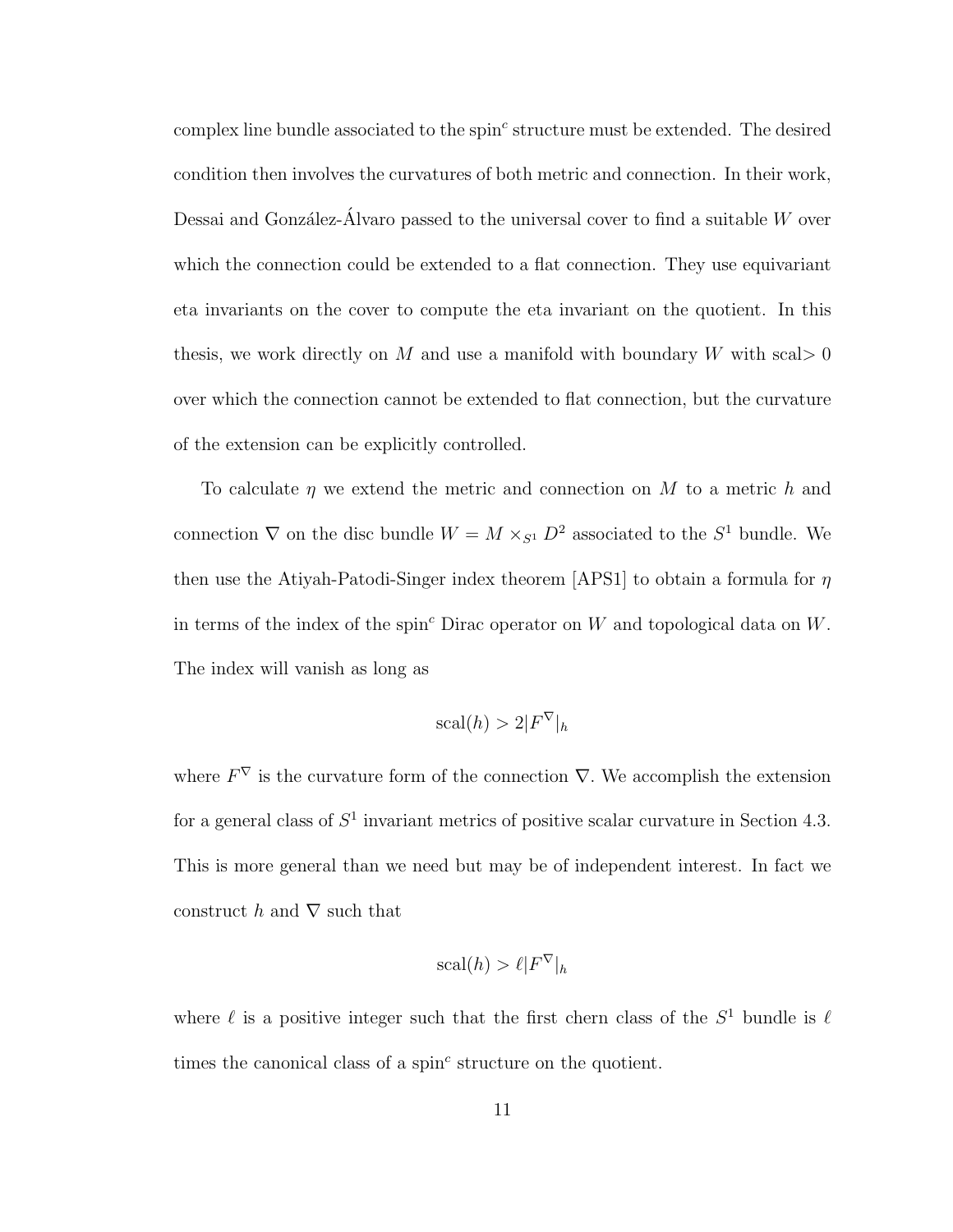If we alter the hypotheses in Theorem C such that  $a - b \neq 4 \mod 8$ , the diffeomorphism result of [HS] determines the diffeomorphism type only up to a twofold ambiguity. Thus the total spaces  $M$  for a fixed  $B$  fall into two diffeomorphism classes. Our methods imply that for one of those manifolds,  $\mathfrak{M}_{\text{Ric}>0}$  has infinitely many components, but we cannot say which one. See Theorem 4.2.7.

Sha and Yang also constructed metrics of positive Ricci curvature on the four manifolds  $\#^m S^2 \times S^2$ . One might expect our methods to yield a similar result in this case. The 5-manifolds, however, would be spin, and the eta invariant of the spin Dirac operator in dimension  $4k+1$  vanishes, even when twisted with certain complex line bundle, see [BG1].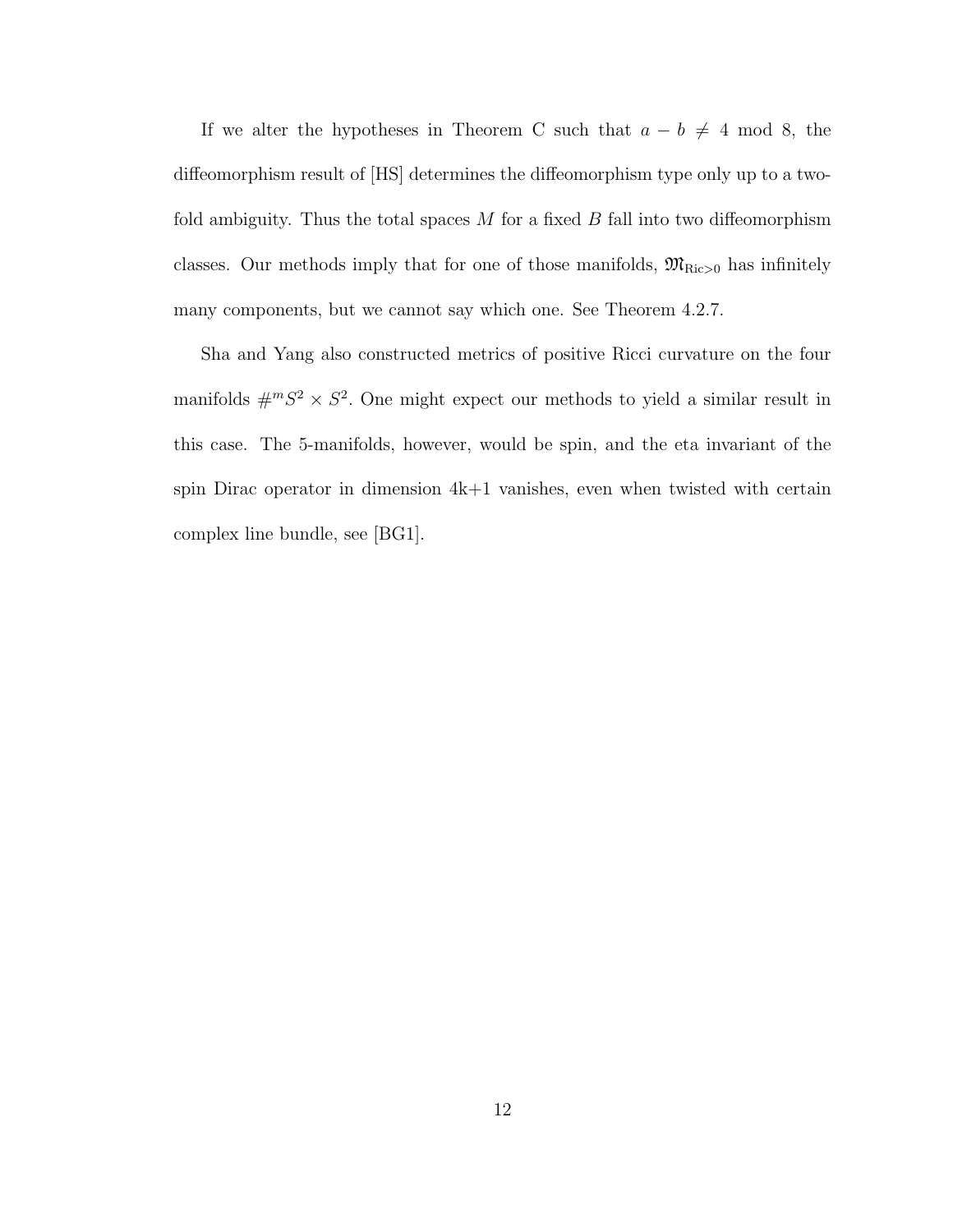## Chapter 2

## Moduli Space Invariants

We use the  $\eta$  invariant and related invariants of the spin<sup>c</sup> Dirac operator, which we define in this section, to distinguish components of geometric moduli spaces. A manifold M is spin<sup>c</sup> if there exists a complex line bundle  $\lambda$  over M such that the frame bundle of  $TM \oplus \lambda$ , a principal  $SO(n) \times U(1)$  bundle, lifts to a principal  $Spin<sup>c</sup>(n) = Spin(n) \times_{\mathbb{Z}_2} U(1)$  bundle. A manifold is Spin<sup>c</sup> if and only if the second Stiefel-Whitney class  $w_2(TM)$  is the image of an integral class  $c \in H^2(M, \mathbb{Z})$  under the map  $H^2(M, \mathbb{Z}) \to H^2(M, \mathbb{Z}_2)$ . In this case c, which we call the canonical class of the Spin<sup>c</sup> structure, is the first Chern class of  $\lambda$ , which we call the canonical bundle.

Using complex representations of  $Spin<sup>c</sup>(n)$  we form  $Spin<sup>c</sup>$  spinor bundles and equip them with actions of the complex Clifford algebra bundle  $Cl(TM)$ . When the dimension of M is even there is a unique irreducible such bundle S with a natural grading  $S = S^+ \oplus S^-$ . Given a metric g on M and a unitary connection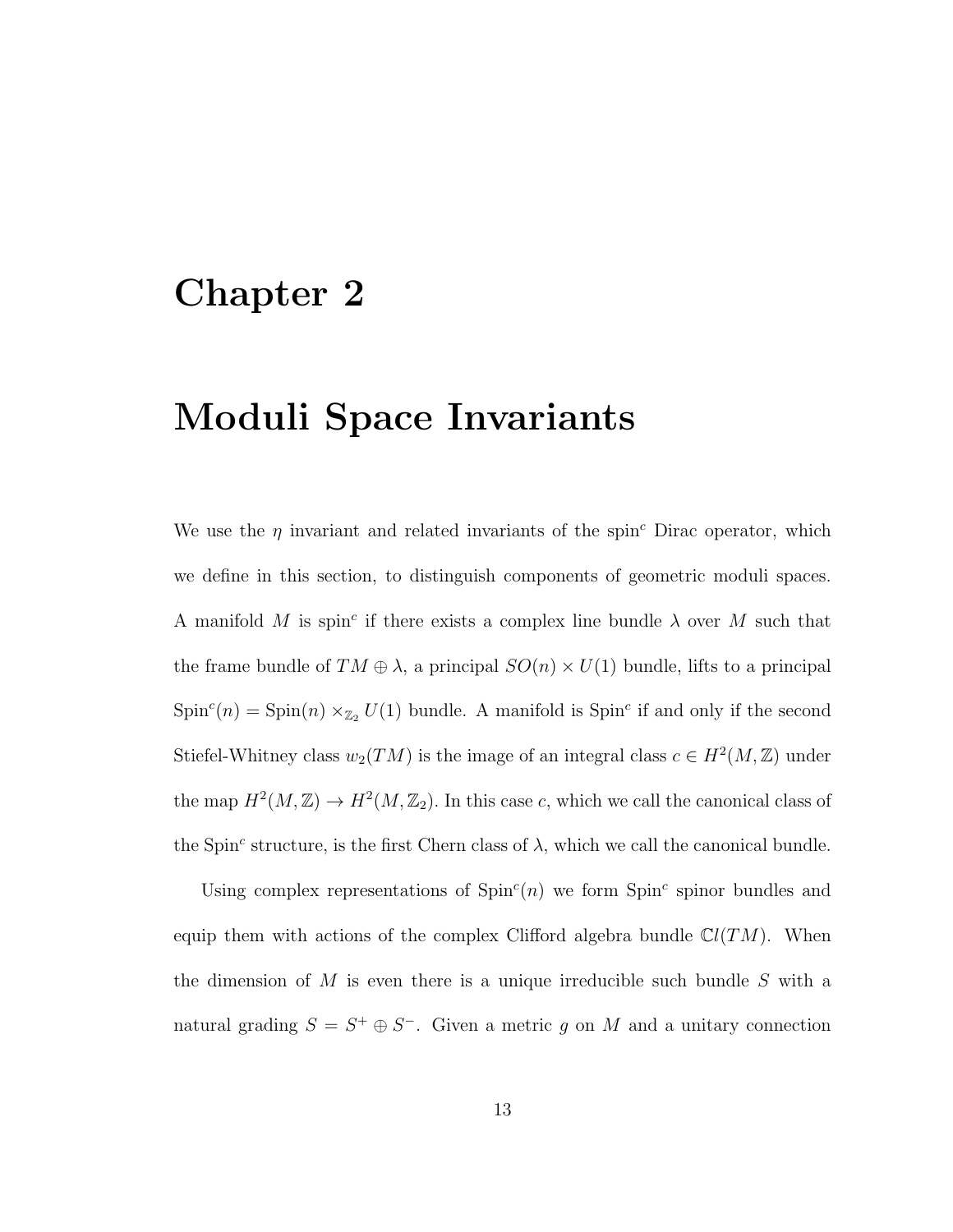$\nabla$  on  $\lambda$  we can construct a spinor connection on  $\nabla^s$  on S, compatible with Clifford multiplication, and a spin<sup>c</sup> Dirac operator  $D_{g,\nabla}^c$  acting on sections of S. See [LM] Appendix D for details. The Bochner-Lichnerowicz identity for this operator is

$$
(D_{g,\lambda}^{c})^{2} = (\nabla^{s})^{*}\nabla^{s} + \frac{1}{4}\text{scal}(g) + \frac{i}{2}F^{\nabla}.
$$
 (2.0.1)

Where the complex two-form  $F^{\nabla}$  is the curvature of  $\nabla$ . This form acts on the spinor bundle S by way of the vector bundle isomorphism  $\Lambda T^*M \to \Lambda TM \to$  $\mathbb{C}l(TM)$  given by g. The operator  $(\nabla^s)^*\nabla^s$  is nonnegative definite with respect to the  $L^2$  inner product on a closed manifold or a compact manifold with boundary on which the Atiyah-Patodi-Singer boundary conditions have been applied. See [APS1] Theorem 3.9 for details. The remaining term  $\frac{1}{4}$ scal $(g) + \frac{i}{2}F^{\nabla}$  is positive definite if

$$
\text{scal}(g) > 2|F^{\nabla}|_g,\tag{2.0.2}
$$

where the norm  $|\cdot|_g$  is the operator norm on  $\mathbb{C}l(TM)$  acting on S. In particular,  $\ker(D_{g,\nabla}^c) = 0$  if (2.0.2) is satisfied. For a later purpose we note that for  $\omega \in$  $\Omega^2(M,\mathbb{C})$  and an orthonormal basis  $\{e_i\}$  of TM with respect to g, we have

$$
|\omega|_g \le \sum_{i < j} |\omega(e_i, e_j)|. \tag{2.0.3}
$$

Suppose W is a Spin<sup>c</sup> manifold with boundary  $\partial W = M$ , with  $\lambda$  and c defined on W as above. W induces a Spin<sup>c</sup> structure on M with canonical class  $c|_{\partial W}$  and canonical bundle  $\lambda|_{\partial W}$ . Choose a metric h on W and a connection  $\nabla$  on  $\lambda$  which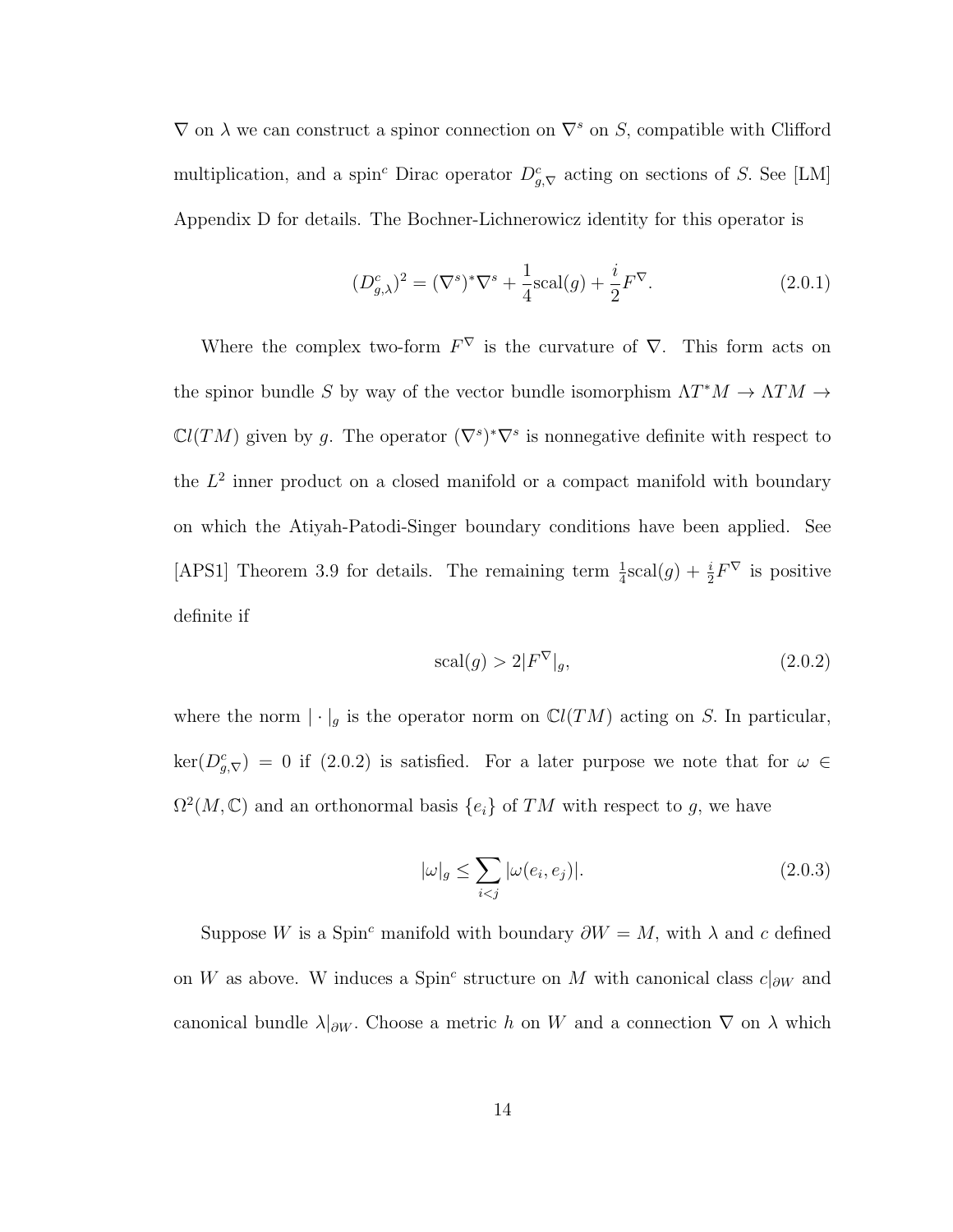are product-like near  $\partial W$ , i.e.

$$
h = h|_{\partial W} + dr^2
$$

and

$$
\nabla = \mathrm{proj}_M^*(\nabla|_{\partial W})
$$

on a collar neighborhood  $U \cong M \times I$  where I is an interval with coordinate r. Applying the Atiyah-Patodi-Singer boundary conditions, the Atiyah-Patodi-Singer index theorem [APS1] states that

$$
\text{ind}(D_{h,\nabla}^c|_{S^+}) = \int_W e^{c_1(\nabla)/2} \hat{A}(p(h)) - \frac{\text{dim}(\text{ker}(D_{h|_{\partial W},\nabla|_{\partial W}}^c)) + \eta(D_{h|_{\partial W},\nabla|_{\partial W}}^c)}{2}.
$$
\n(2.0.4)

Here  $c_1(\nabla)$  and  $p(h)$  are the Chern-Weil Chern and Pontryagin forms constructed from the curvature tensors of the connection and metric respectively.  $\tilde{A}$  is Hirzebruch's polynomial in the Pontryagin forms and  $D^c_{h|_{\partial W}, \nabla|_{\partial W}}$  is the spin<sup>c</sup> Dirac operator on M constructed using the induced metric and connection.

 $\eta$  is an analytic invariant of the spectrum of an elliptic operator defined in [APS1]. Given an elliptic differential operator D with spectrum  $\{\lambda_i\}$  we define a complex function

$$
\eta(D,s) = \sum_{\lambda \neq 0} sign(\lambda_i)|\lambda_i|^{-s}.
$$

One shows that the function is analytic when the real part of s is large and Atiyah, Patodi and Singer showed that it can be analytically continued to a meromorphic function which is analytic at 0. Thus we define  $\eta(D) = \eta(D, 0)$ . If a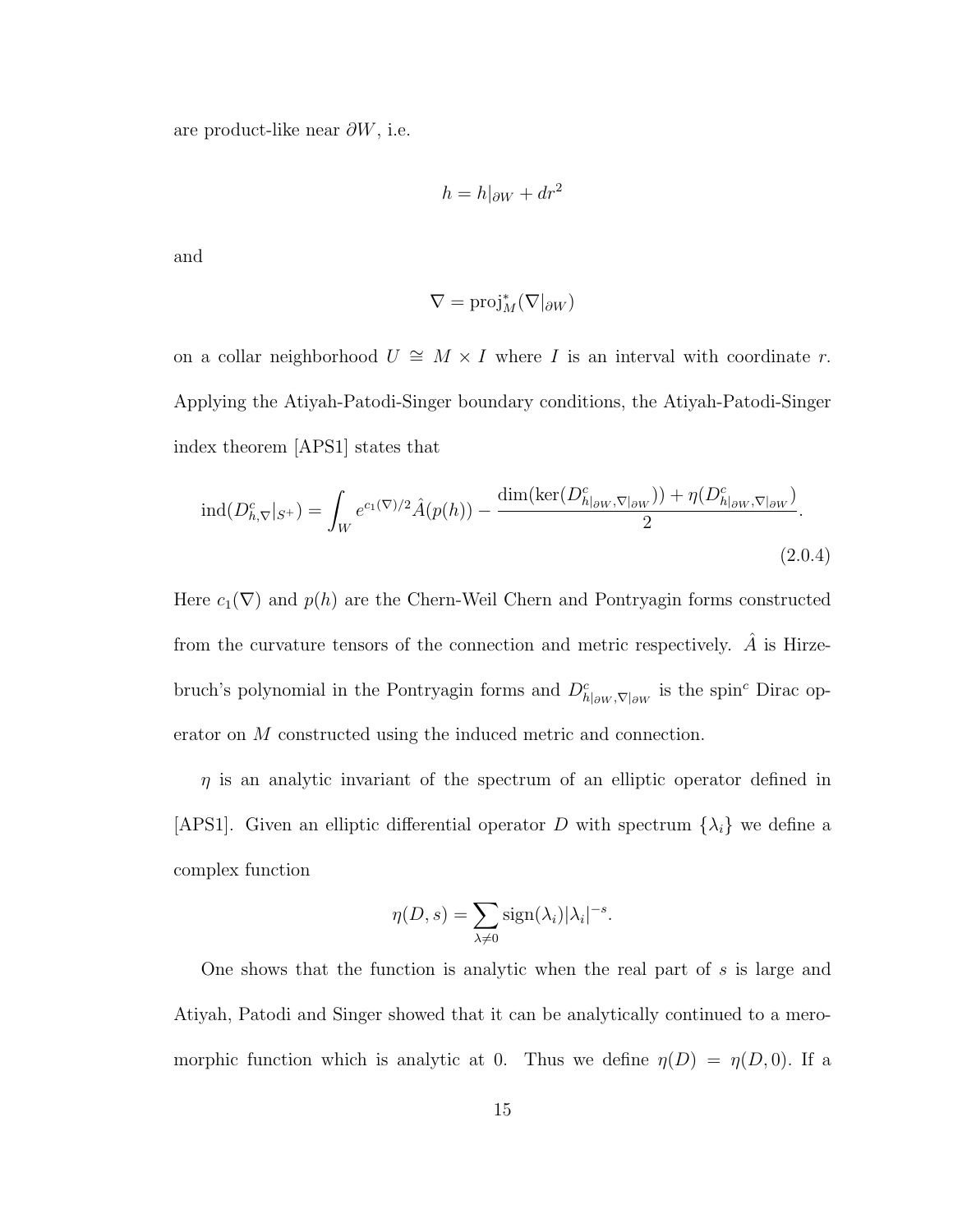diffeomorphism  $\phi$  preserves the spin<sup>c</sup> structure, then  $D^c_{\phi^*g, \phi^*\nabla}$  is conjugate to  $D^c_{g, \nabla}$ and hence they have the same spectrum and the same values of  $\eta$ . We will use (2.0.4) to calculate  $\eta$  and related invariants for an operator  $D_{g,\tilde\nabla}$  on a manifold M by finding a suitable W with  $\partial W = M$  and extending  $g, \tilde{\nabla}$  to product like  $h$  and ∇ on W.

### 2.1 Spin (4k+3)-Manifolds

A Spin manifold is a special case of a Spin<sup>c</sup> manifold for which  $w_2(TM)$  and c are zero. Thus  $\lambda$  is a trivial bundle and  $\nabla$  can be neglected in all expressions, and we use  $D_g$  to represent the Dirac operator with respect to a metric  $g$  in the spin case. Let  $(M, g)$  be a 4k – 1 dimensional Riemannian spin manifold with vanishing rational Pontryagin classes and  $\text{scal}(g) > 0$ . In order to define an intrinsic moduli space invariant on M, Kreck and Stolz consider a spin manifold W such that  $\partial W = M$ and a metric h, product like near  $\partial W$ , and such that  $h|_{\partial} W = g$ .

In this context the Atiyah-Patodi-Singer signature theorem states

$$
sign(W) = \int_{W} L(p(h)) - \eta(B_{h|_{\partial W}})
$$
\n(2.1.1)

where sign(W) is the signature, L is Hirzebruch's L polynomial, and B is the signature operator acting on differential forms.

They multiply (2.1.1) by a factor  $a_k = (2^{2k+1}(2^{2k-1}-1))^{-1}$  and add it to (2.0.4)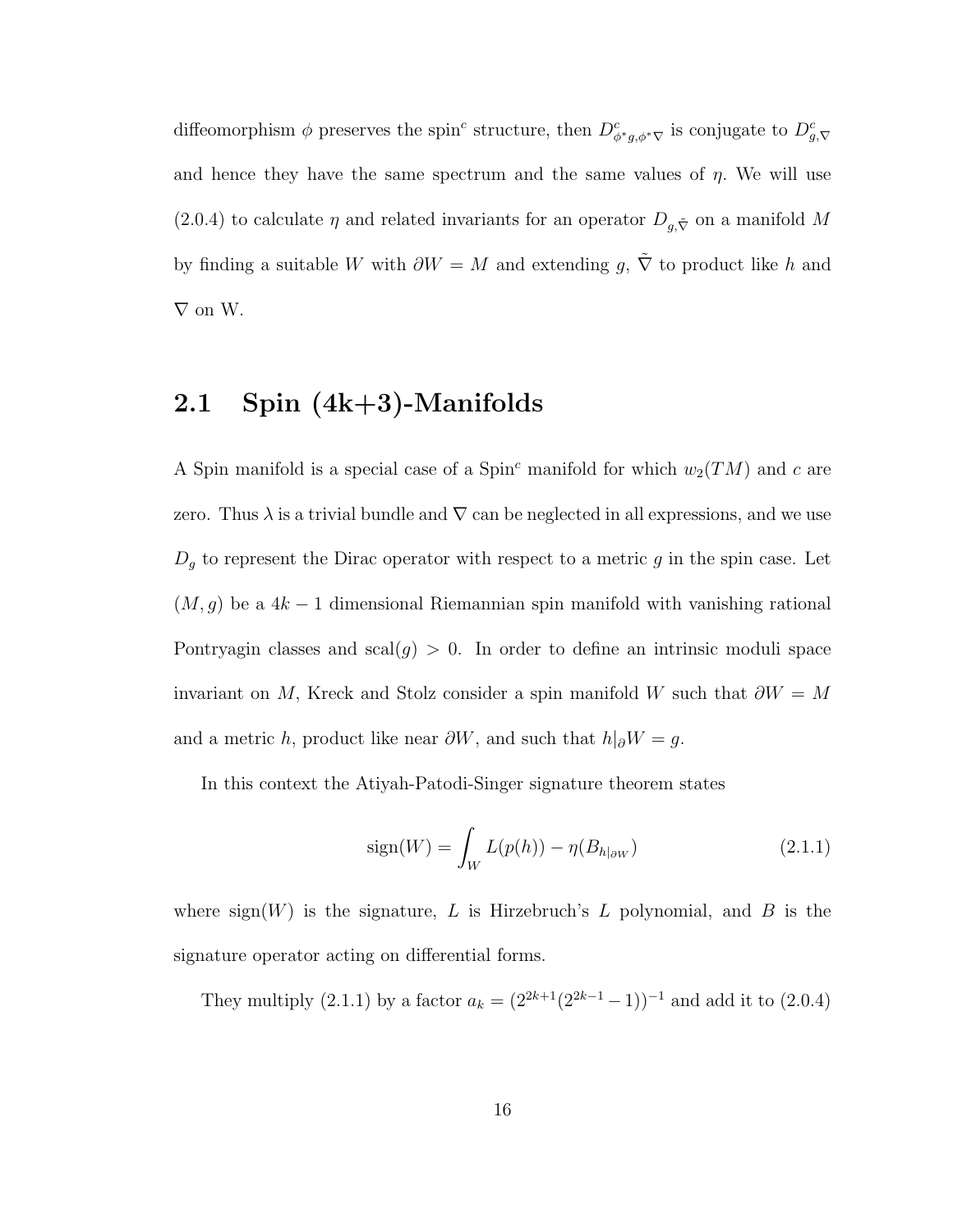in the spin case:

$$
\text{ind}(D_h) + a_k \text{sign}(W) = \int_W (\hat{A} - a_k L)(p(h)) - \frac{\eta(D_g)}{2} - a_k \eta(B_g). \tag{2.1.2}
$$

Note that as (2.0.2) is satisfied on M ( $\nabla$  can be neglected), dim(ker( $D_g$ ))= 0. Lemma 2.7 in [KS3] follows from Stokes' Theorem:

LEMMA 2.1.3. [KS3] Let W be a manifold with boundary, and let  $\alpha, \beta$  be closed forms on W such that  $\alpha|_{\partial W} = d\hat{\alpha}$  and  $\beta|_{\partial W} = d\hat{\beta}$ . Then

$$
\int_W \alpha \wedge \beta = \int_{\partial W} \hat{\alpha} \wedge \beta + \langle j^{-1}(\alpha) \cup j^{-1}(\beta), [W, \partial W] \rangle
$$

where  $j^{-1}$  represents any preimage under the long exact sequence map

$$
j: H^*(W, \partial W; \mathbb{Q}) \to H^*(W, \mathbb{Q}).
$$

The utility of this addition is that each summand of the form  $(\hat{A} + a_k L)(p(h))$  is decomposable into a wedge product of Pontryagin forms. Since  $h$  is product-like,  $p(h)|_M = p(h|_M) = p(g)$ . By the assumption on the Pontryagin classes of M, these forms will be exact when restricted to  $M$ . Thus we can apply Lemma 2.1.3 to the integral

$$
\int_{W} (\hat{A} + a_{k}L)(p(h)) = \int_{M} d^{-1}(\hat{A} + a_{k}L)(p(g)) + \langle j^{-1}(\hat{A} + a_{k}L)(p(TW)), [W, \partial W] \rangle
$$

where  $d^{-1}$  represents replacing one factor of a decomposable form with an exterior anti-derivative as in Lemma 2.1.3. One checks that the choice of which form to replace does not affect the integral.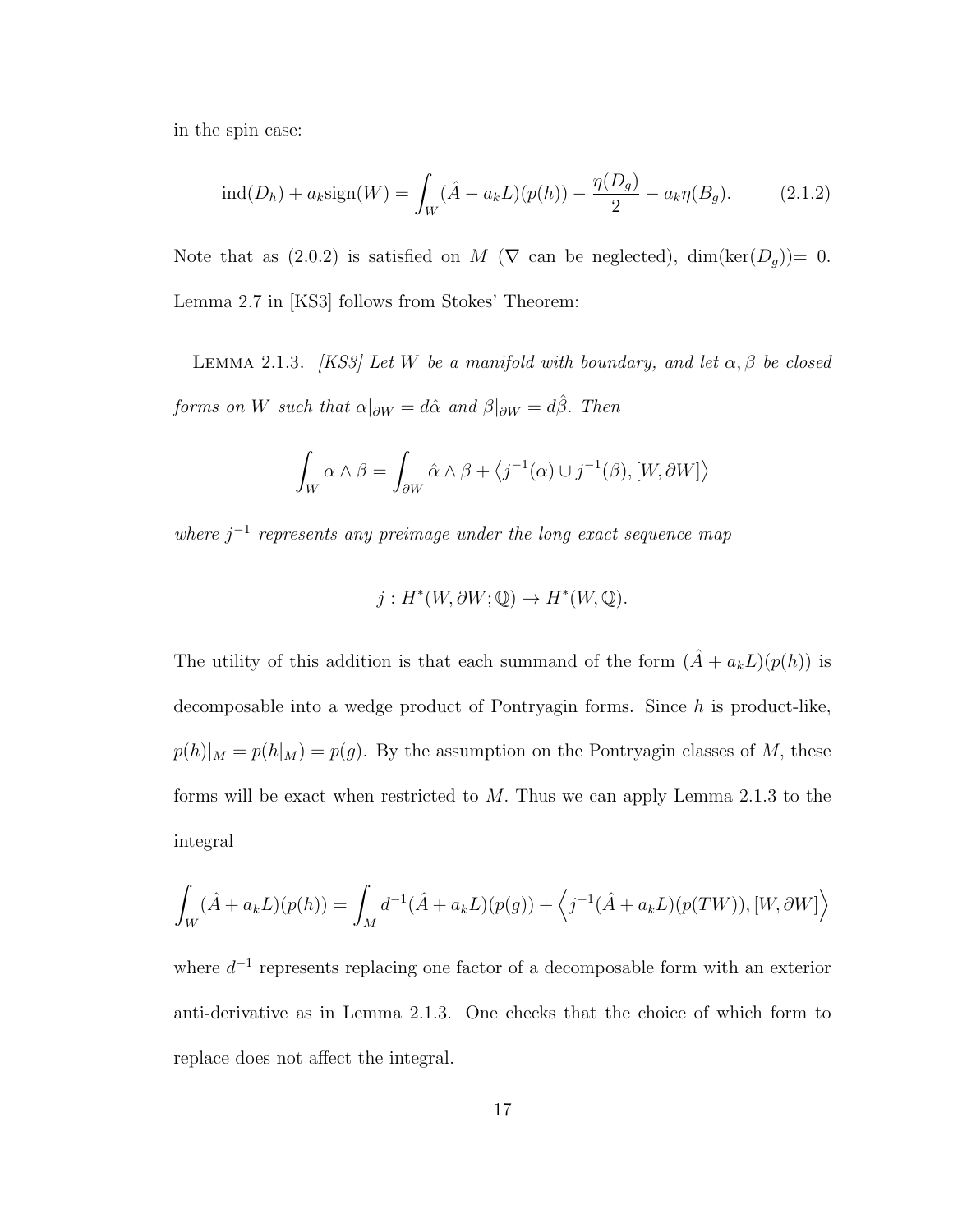The Kreck-Stolz s invariant is defined intrinsically for a positive scalar curvature metric  $q$  on  $M$ :

$$
s(M,g) = -\frac{\eta(D_g)}{2} - a_k \eta(B_g) + \int_M d^{-1}(\hat{A} + a_k L)(p(g)).
$$

Then (2.1.2) becomes

$$
ind(D_h) + a_k sign(W) = s(M, g) + \langle j^{-1}(\hat{A} + a_k L)(p(TW)), [W, \partial W] \rangle
$$

They further showed that when  $H^1(M, \mathbb{Z}_2) = 0$  the absolute value of the invariant depends only on the connected component of g in  $\mathfrak{M}_{\text{scal}>0}$ . One proof is very similar to the proof of Theorem 2.2.1 below.

If W and h can be chosen such that  $\operatorname{scal}(h) > 0$ , then using  $(2.0.2)$  we see that  $ind(D_h) = 0$ , proving the following theorem:

THEOREM 2.1.4.  $[KS3]$  Let W be a spin (4k)-manifold with a metric h of positive scalar curvature which is a product metric on a collar neighborhood of  $\partial W$ . If  $\partial W = M$  has vanishing rational Pontryagin classes and  $g = h|_M$  has positive scalar curvature then

$$
s(M,g) = -\left\langle j^{-1}(\hat{A}(TW) + a_k L(TW)), [W, \partial W] \right\rangle + a_k \operatorname{sign}(W) \tag{2.1.5}
$$

where  $[W, \partial W]$  is the fundamental class and  $\hat{A}$  and  $L$  are Hirzebruch's polynomials. Furthermore  $j^{-1}p_i(W)$  is any preimage of the i<sup>th</sup> Pontryagin class of W in  $H^{4i}(W, \partial W; \mathbb{Q})$  and sign(W) is the signature of W.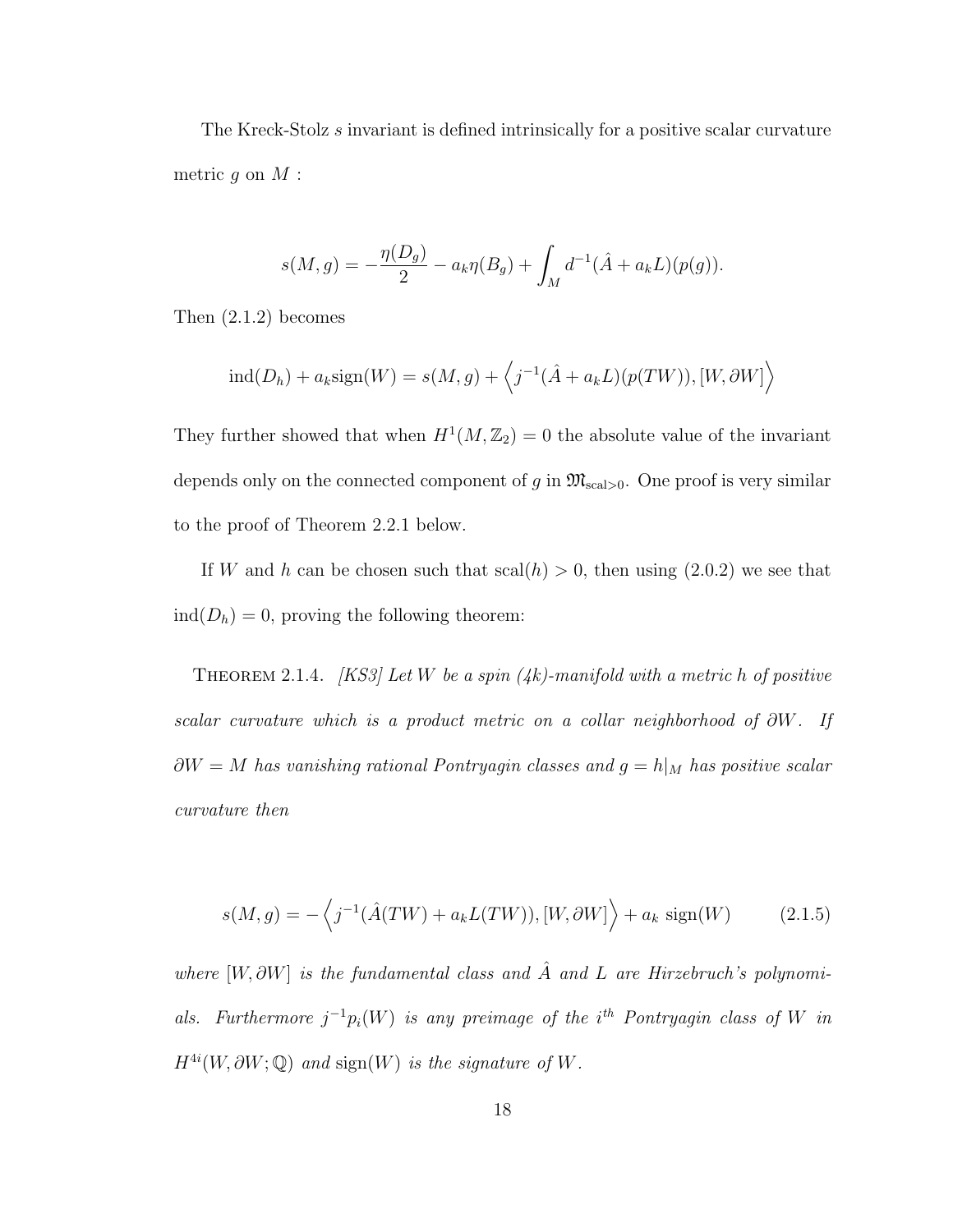In Theorem A and Theorem B part (b) the associated disc bundle to the sphere bundle is a spin manifold and hence we can apply Theorem 2.1.4 using the metrics constructed in Section 3.1. If however the disc bundle is not a spin manifold we use a different strategy. In the special case of an  $S<sup>1</sup>$  bundle with geodesic fibers, Kreck and Stolz use a cobordism argument to reduce to a case where another bounding manifold can be found and derive a correction term.

THEOREM 2.1.6. [KS3] Let  $\pi : M \to B$  be a principal  $S^1$  bundle such that M is a spin  $(4k - 1)$ -manifold with vanishing rational Pontryagin classes. Suppose B is a spin manifold and M is given the spin structure induced by the vector bundle isomorphism  $TM \cong \pi^*(TB) \oplus V$ , where V is the trivial vector bundle generated by the action field of the  $S^1$  action. Let g be a metric with scal(g) > 0 on M such that  $S<sup>1</sup>$  acts by isometries and the  $S<sup>1</sup>$  orbits are geodesics. Then

$$
s(M,g) = -\left\langle j^{-1}(\hat{A}(TW)\cosh(e/2) + a_k L(TW)), [W, \partial W] \right\rangle + a_k \text{sign}(W). \tag{2.1.7}
$$

Here W is the disc bundle associated to M. Furthermore  $j^{-1}$ ,  $\hat{A}$ ,  $L$ ,  $a_k$ ,  $[W, \partial W]$ and sign(W) are as in Theorem 2.1.4 and  $e \in H^2(W, \mathbb{Z})$  is the image of the Euler class of the  $S^1$  bundle under the isomorphism  $H^2(W, \mathbb{Z}) \cong H^2(B, \mathbb{Z})$ .

Specializing to dimension 7, the formulas in (2.1.5) and (2.1.7) become

$$
s(M,g) = -\frac{1}{2^7 \cdot 7} p_1^2 + \frac{1}{2^5 \cdot 7} \text{ sign}(W) \tag{2.1.8}
$$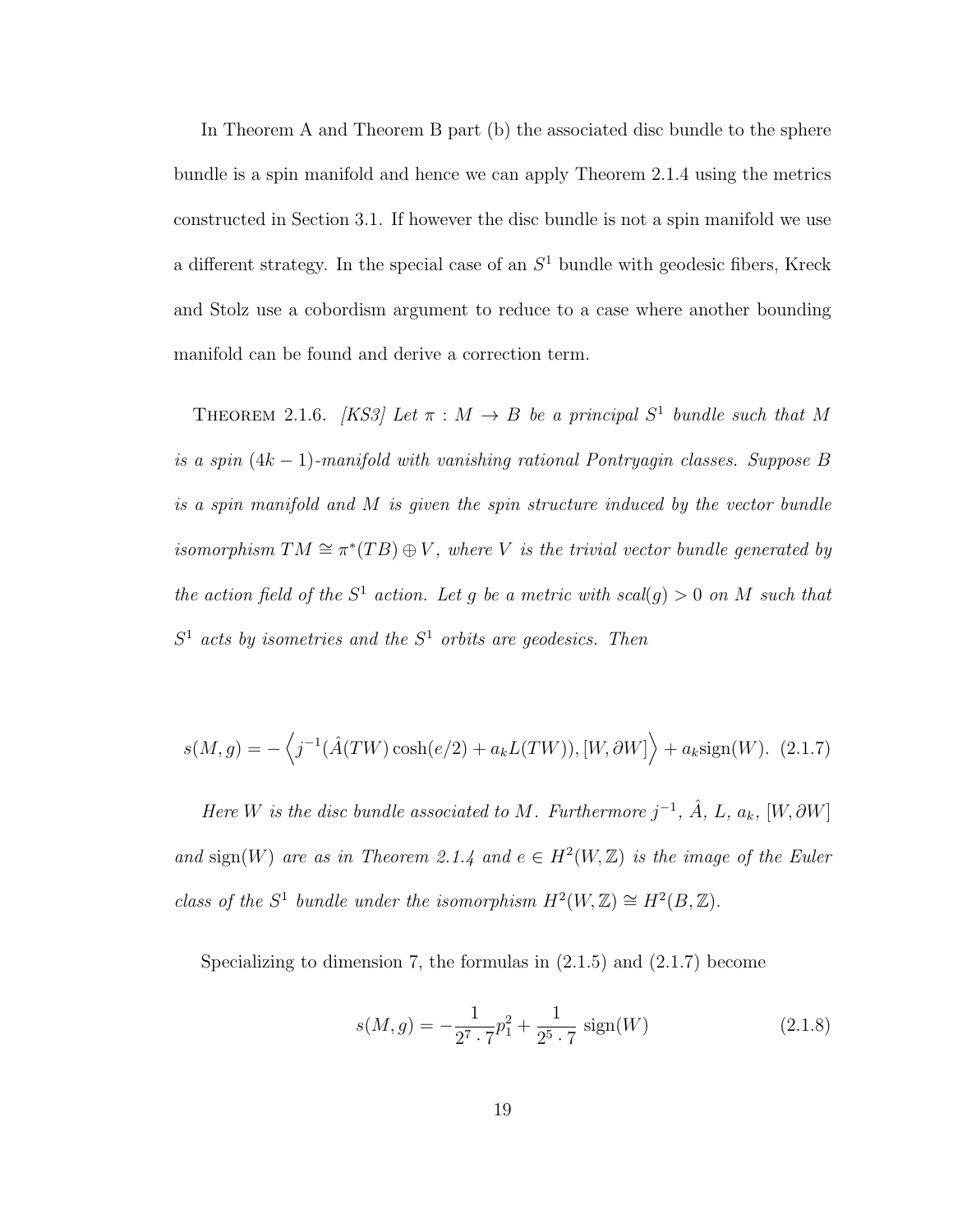and

$$
s(M,g) = -\frac{1}{2^7 \cdot 7} p_1^2 + \frac{1}{2^7 \cdot 3} \left( 2p_1 e^2 - e^4 \right) + \frac{1}{2^5 \cdot 7} sign(W) \tag{2.1.9}
$$

where

$$
p_1^2 = \langle (j^{-1}(p_1(TW)^2), [W, \partial W] \rangle,
$$
  

$$
p_1 e^2 = \langle (j^{-1}(p_1(TW)e^2), [W, \partial W] \rangle \text{ and } e^4 = \langle (j^{-1}(e^4), [W, \partial W] \rangle).
$$

In Sections 3 and 4 we find, for each manifold M in Theorems A and B, a sequence of metrics on manifolds diffeomorphic to M such that no two metrics yield the same value of  $|s|$ . These metrics can be pulled back to M, and by  $|KS3|$ Proposition 2.13, s is preserved under pullbacks. The following lemma of Dessai, Klaus, and Tuschmann ([DKT], Section 2.1) and Belegradek, Kwasik, and Schultz ([BKS], Proposition 2.7) shows that these sequences complete the proof of Theorems A and B.

LEMMA 2.1.10. [BKS, DKT] Let M be a simply connected spin  $(4k-1)$ -manifold with vanishing rational Pontryagin classes. Let  $g_1, g_2$  be Riemannian metrics on M such that  $sec(g_i) \ge 0$ ,  $scal(g_i) > 0$ , and  $|s|(M, g_1) \neq |s|(M, g_2)$ . Then  $g_1, g_2$  lie in different path components of  $\mathfrak{M}_{\text{sec}\geq 0}(M)$ . Furthermore, there exist metrics  $\hat{g}_1$  and  $\hat{g}_2$  on M with  $\text{Ric}(\hat{g}_i) > 0$  and  $s(M, \hat{g}_i) = s(M, g_i)$ . Thus  $\hat{g}_1$  and  $\hat{g}_2$  lie in different path components of  $\mathfrak{M}_{\mathrm{Ric}>0}(M)$ .

The proof relies on the result of Bohm and Wilking [BW] that metrics with nonnegative Ricci curvature on a simply connected manifold immediately evolve to have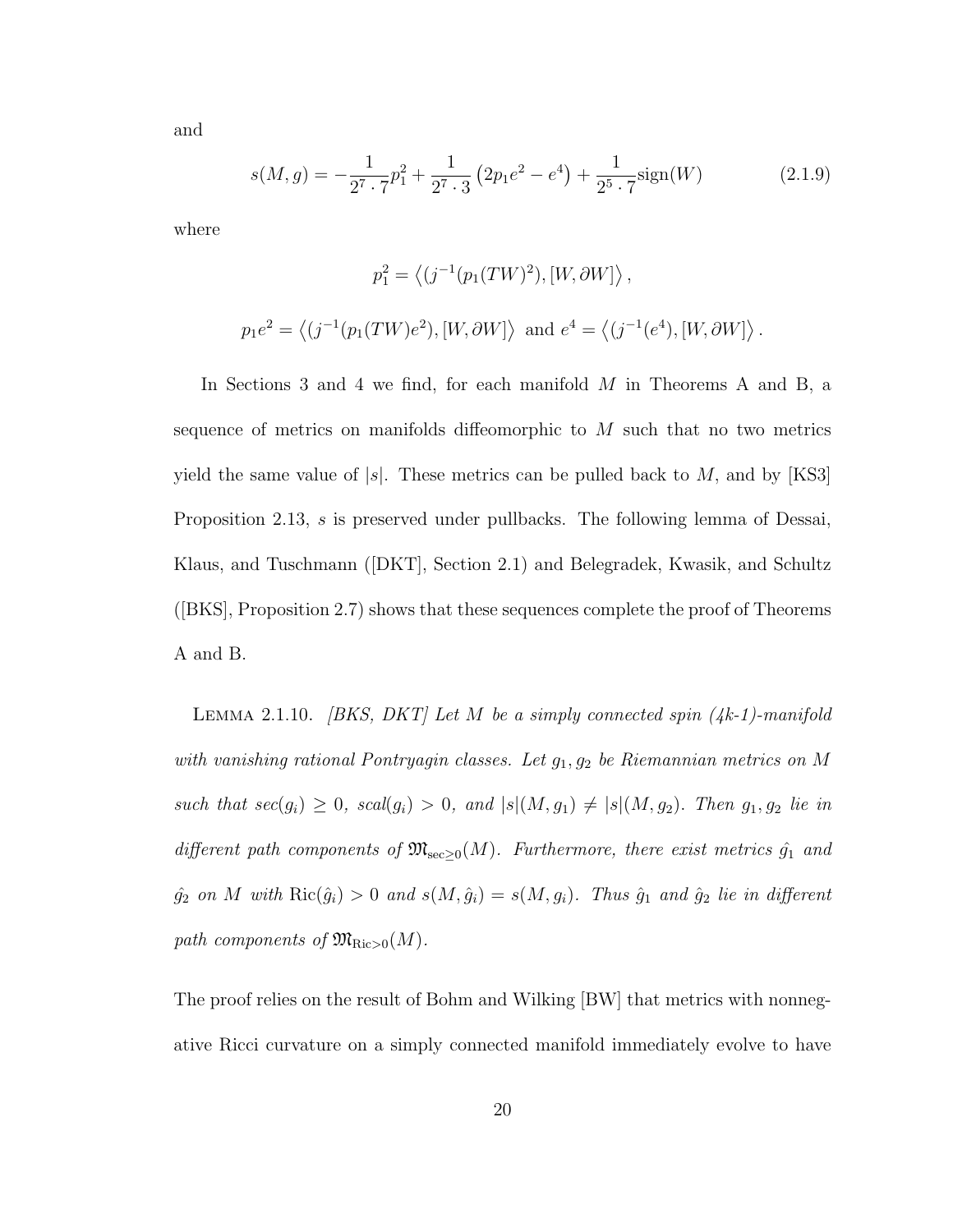positive Ricci curvature under the Ricci flow.

### $2.2$  Spin<sup>c</sup> (4k+1)-Manifolds

In order to extend the tools of Kreck and Stolz to further examples, we prove that for certain  $4n + 1$  dimensional Spin<sup>c</sup> manifolds the  $\eta$  invariant alone provides the desired invariant to distinguish connected components of  $\mathfrak{M}_{\text{scal}>0}$ .

THEOREM 2.2.1. Let  $M^{4n+1}$  be a closed spin<sup>c</sup> manifold with canonical class  $c \in$  $H<sup>2</sup>(M, \mathbb{Z})$  and canonical bundle  $\lambda$ . Suppose c and the Pontryagin classes  $p_i(TM)$ are torsion and  $g_t$ ,  $t \in [0,1]$  is a smooth path of metrics on M with scal $(g_t) > 0$ . If  $\nabla_0$  and  $\nabla_1$  are flat unitary connections on  $\lambda$ , then

$$
\eta(D^c_{g_0,\nabla_0})=\eta(D^c_{g_1,\nabla_1}).
$$

*Proof.* Modifying  $g_t$  if necessary we assume it is a constant path for t near 0 and 1. Given  $L \in \mathbb{R}_{>0}$ , define a smooth metric g on  $M \times [0, 1]$  by

$$
g = g_t + L^2 dt^2.
$$

Then g is product-like near  $M \times \{0, 1\}$ . One sees that scal(g) differs from scal(g<sub>t</sub>) by terms depending on the second fundamental form of each slice  $M \times \{t\}$ , but the second fundamental form tends to 0 as  $L \to \infty$ , so for large L we have scal $(g) > 0$ .

The difference of unitary connections on a complex line bundle is an imaginary one form. Define  $\alpha \in \Omega(M)$  such that

$$
i\alpha = \nabla_1 - \nabla_0.
$$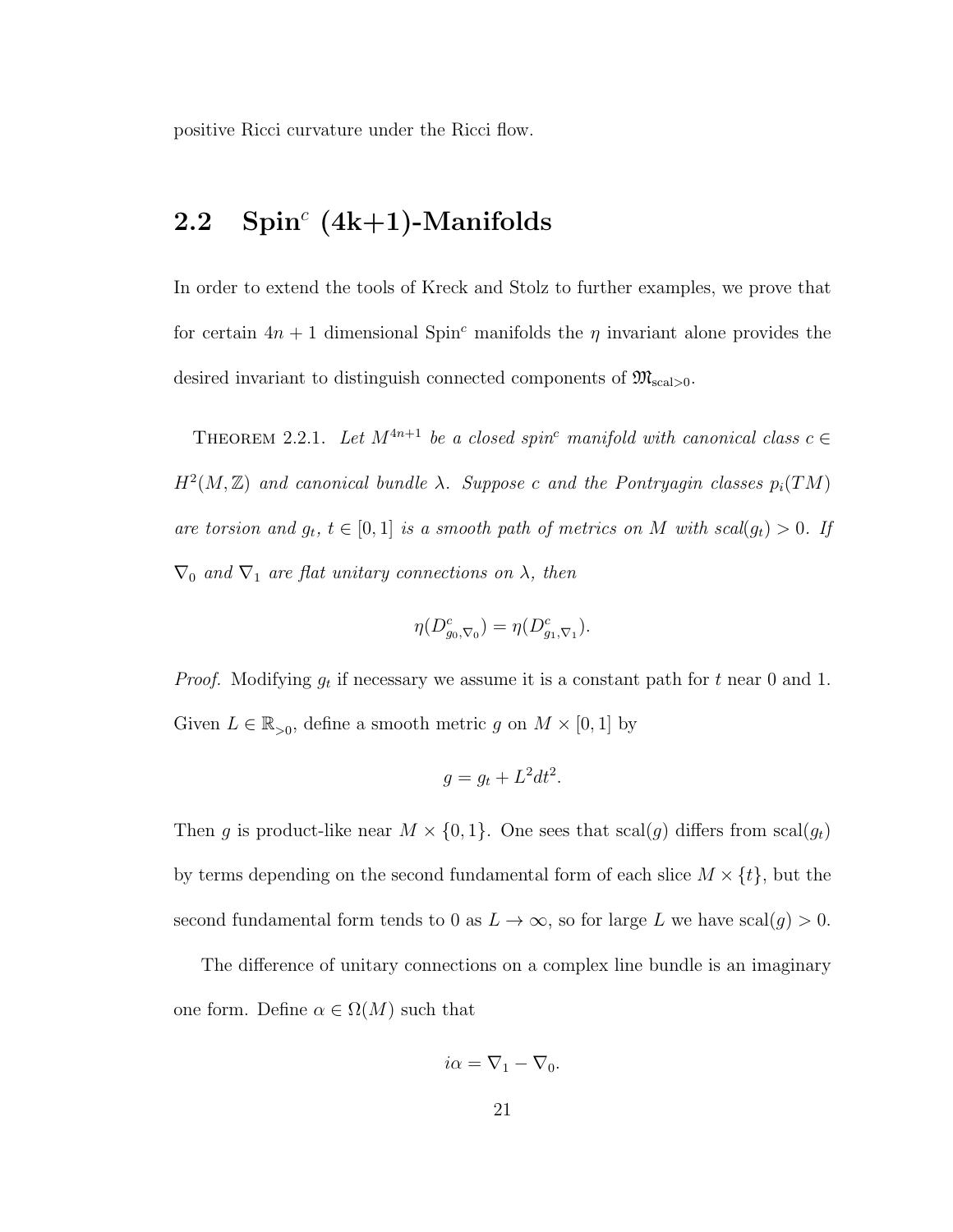Since both connections are flat,  $d\alpha = 0$ . Let  $\pi : M \times [0,1] \to M$  be the projection and let  $f : M \times [0,1] \to [0,1]$  be the projection onto  $[0,1]$  followed by be a smooth function which is 0 in a neighborhood of 0 and 1 in a neighborhood of 1. Define a connection on  $\pi^* \lambda$  by

$$
\nabla = \pi^* \nabla_0 + i f \pi^* \alpha.
$$

Then, since  $\nabla_0$  is flat,

$$
F^{\nabla} = idf \wedge \pi^* \alpha.
$$

Let  $e_i$  be an orthonormal frame for g at a point  $(p, t)$ , such that  $e_1 = \frac{1}{L}$  $\frac{1}{L}\partial_t$ . Then

$$
2\sum_{i < j} |(df \wedge \alpha)(e_i, e_j)| = \frac{2\partial_t f}{L} \sum_{i > 1} \alpha(e_i).
$$

Since  $e_i$ ,  $i > 2$ , is tangent to  $M \times \{t\}$ , it does not depend on L. Using (2.0.3), for large L we have

$$
scal(g) > 2|F^{\nabla}|_g.
$$

The definition of f ensures that  $\nabla$  is product-like near  $\partial(M \times I)$ . Then by (2.0.1)  $D_{g,\nabla}^c$  has trivial kernel and  $\text{ind}(D_{g,\nabla}^c|_{S^+})=0.$ 

Since  $F^{\nabla_i} = 0$  for  $i = 1, 2$ 

$$
scal(g_i) > 0 = 2|F^{\nabla_i}|_{g_i}
$$

and hence (2.0.1) implies  $\ker D_{g_i, \nabla_i}^c = \{0\}$ . We now apply the Atiyah-Patodi-Singer index theorem (2.0.4). The boundary of  $M \times I$  is two copies of M with opposite orientations. The spectrum of the Dirac operator on  $M \times \{0,1\}$  is the union of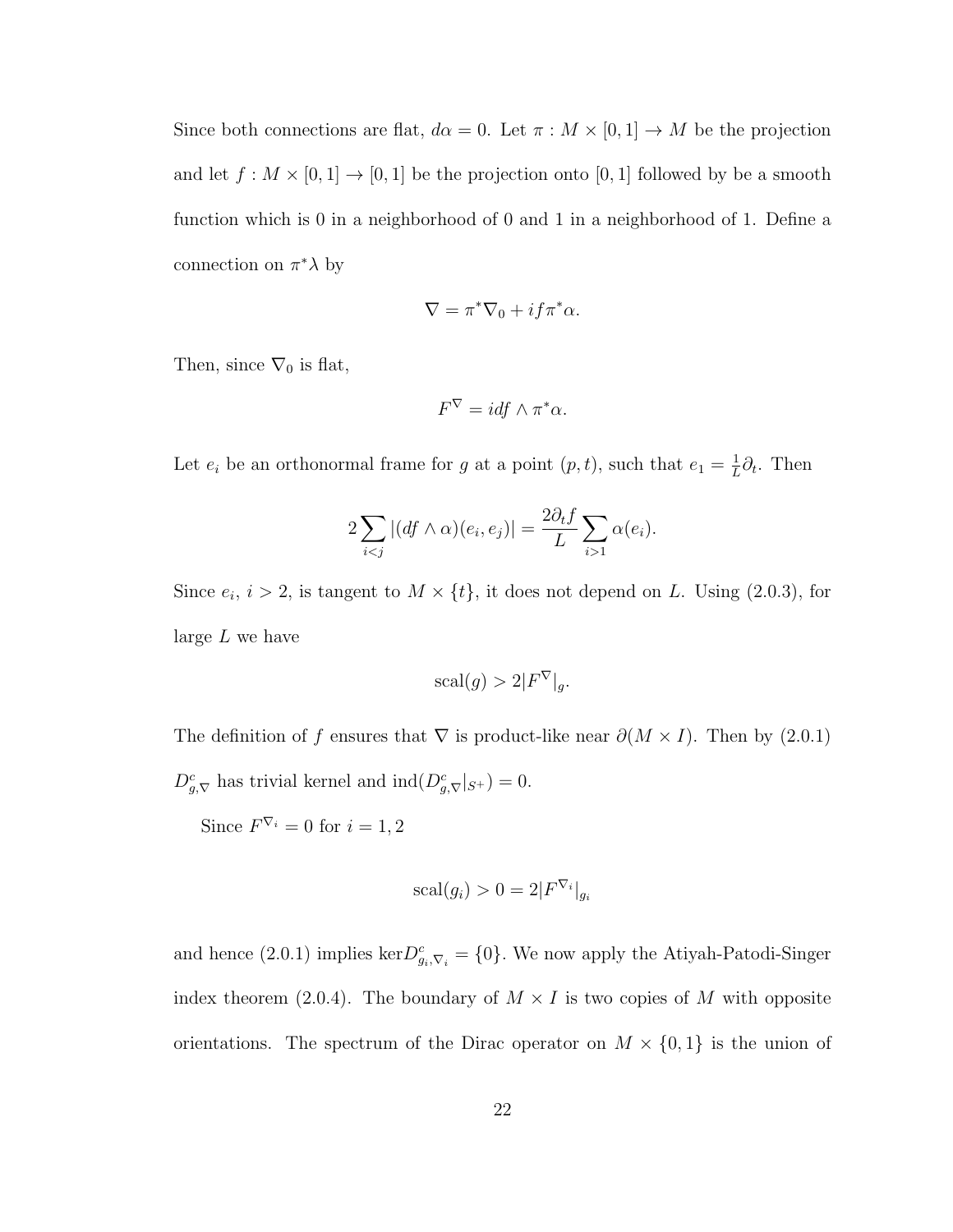the spectra on  $M \times \{0\}$  and  $M \times \{1\}$ , and the  $\eta$  invariant is the sum of the two  $\eta$  invariants. When we change the orientation of an odd dimensional manifold, the Dirac operator changes by a sign. Thus the Atiyah-Patodi-Singer theorem yields

$$
\operatorname{ind}(D_{g,\nabla}^c|_{S^+}) = \int_{M \times [0,1]} e^{c_1(\nabla)/2} \hat{A}(p(g))
$$

$$
-\frac{1}{2} \left( \dim(\ker(D_{g_0,\nabla_0}^c)) + \dim(\ker(D_{g_1,\nabla_1}^c)) + \eta(D_{g_0,\nabla_0}^c) - \eta(D_{g_1,\nabla_1}^c) \right)
$$

and hence

$$
\eta(D^c_{g_1,\nabla_1}) - \eta(D^c_{g_0,\nabla_0}) = 2 \int_{M \times [0,1]} e^{c_1(\nabla)} \hat{A}(p(g)).
$$

Since  $\pi_1^*c$  is torsion,  $c_1(\nabla)$  is exact. Because  $\nabla$  is flat near the boundary  $c_1(\nabla)|_{\partial(M\times I)}=0.$  Furthermore g is product-like near the boundary so  $p(g)|_{M\times\{i\}}=$  $p(g_i)$ . Since the real Pontryagin classes of M vanish  $p_j(g_i)$  is exact for  $j > 0$ . By Stokes' theorem, and since the dimension of M is  $4n+1$ , the integral vanishes.  $\Box$ 

As a corollary we show how to use the  $\eta$  invariant to detect path components of moduli spaces of metrics with curvature conditions no weaker than positive scalar curvature.

COROLLARY 2.2.2. Let M be as in Theorem 2.2.1. Let  $(g_i, \nabla_i)$  be a sequence of Riemannian metrics  $g_i$  with  $Ric(g_i) > 0$ , and flat connections  $\nabla_i$  on  $\lambda$  such that  $\{\eta(D_{g_i,\nabla_i}^c)\}_i$  is infinite. Then  $\mathfrak{M}_{\text{Ric}>0}(M)$  and  $\mathfrak{M}_{\text{scal}>0}(M)$  have infinitely many path components.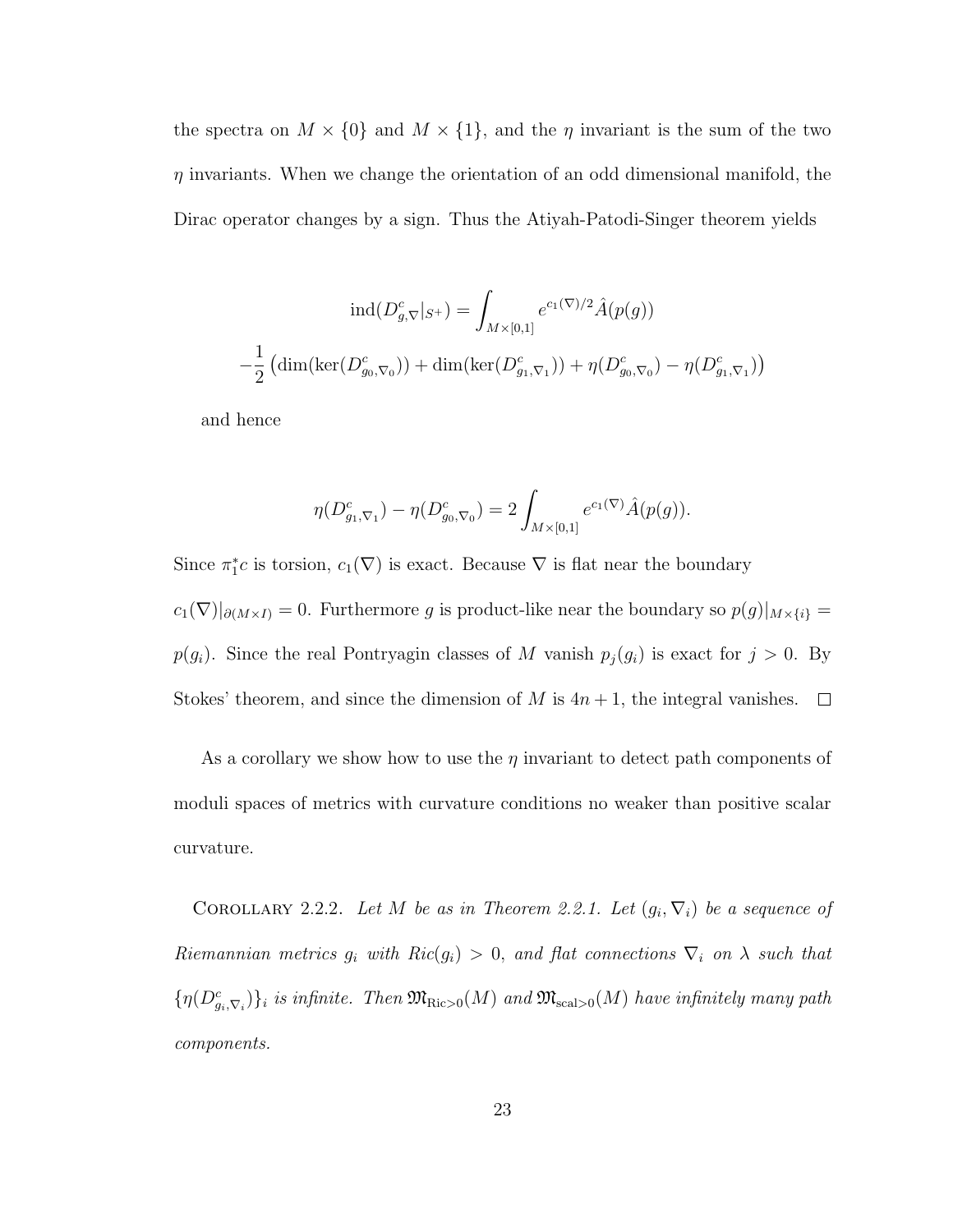*Proof.* Let  $Diff<sup>c</sup>(M)$  be the set of diffeomorphisms of M which fix the spin<sup>c</sup> structure. For  $g \in \mathfrak{R}_{\text{scal}>0}$  let  $[g]$  represent the image in  $\mathfrak{M}_{\text{scal}>0}$  and  $[g]^{c}$  the image in  $\mathfrak{R}_{\text{scal}>0}/\text{Diff}^c(M)$ . It follows from Ebin's slice theorem ([E], [Bo]), that if  $[g_i], [g_j]$ are in the same connected component of  $\Re_{\text{scal}>0}/\text{Diff}^c(M)$  then  $g_i, \phi^* g_j$  are in the same path component of  $\mathfrak{R}_{\text{scal}>0}$  for some  $\phi \in \text{Diff}^c(M)$ . Then there is a path between them maintaining positive scalar curvature, and by Theorem 2.2.1 and the spin<sup>c</sup> diffeomorphism invariance of  $\eta$  we have  $\eta(D^c_{g_i,\nabla_i}) = \eta(D^c_{\phi^*g_j,\phi^*\nabla_j}) = \eta(D^c_{g_j,\nabla_j}).$ Since  $\{\eta(D_{g_i,\nabla_i}^c)\}\$ is infinite,  $\mathfrak{R}_{\text{scal}>0}/\text{Diff}^c(M)$  has infinitely many components.

Any diffeomorphism  $\phi$  pulls back the spin<sup>c</sup> structure to another one with canonical class  $\phi^*c$ , a torsion class in  $H^2(M, \mathbb{Z})$ . There are finitely many such classes. The finite group  $H^1(M, \mathbb{Z}_2)$  indexes the Spin<sup>c</sup> structures associated to each class. Thus the orbit of the spin<sup>c</sup> structure under  $\text{Diff}(M)$  and the set  $\text{Diff}(M)/\text{Diff}^c(M)$  are finite. The fibers of  $\mathfrak{R}_{\mathrm{scal}>0}/\mathrm{Diff}^c(M) \to \mathfrak{M}_{\mathrm{scal}>0}$  are no larger than  $\mathrm{Diff}(M)/\mathrm{Diff}^c(M)$ , implying that  $\mathfrak{M}_{\text{scal}>0}$  has infinitely many components.

The proof is identical for  $\mathfrak{M}_{\text{Ric}>0}$  since  $\text{Ric} > 0$  implies scal  $> 0$ .  $\Box$ 

In section Section 4.3 we show how to extend a metric g with  $\operatorname{scal}(g) > 0$  and flat connection  $\bar{\nabla}$  on certain  $S^1$  principal bundles to  $h, \nabla$  on the associated  $D^2$  bundles such that

$$
scal(h) > |F^{\nabla}|_h.
$$

Then the index and dim(ker) terms in  $(2.0.4)$  vanish, and the  $\eta$  invariant can be calculated in terms of the integral. The integral is evaluated with Lemma 2.1.3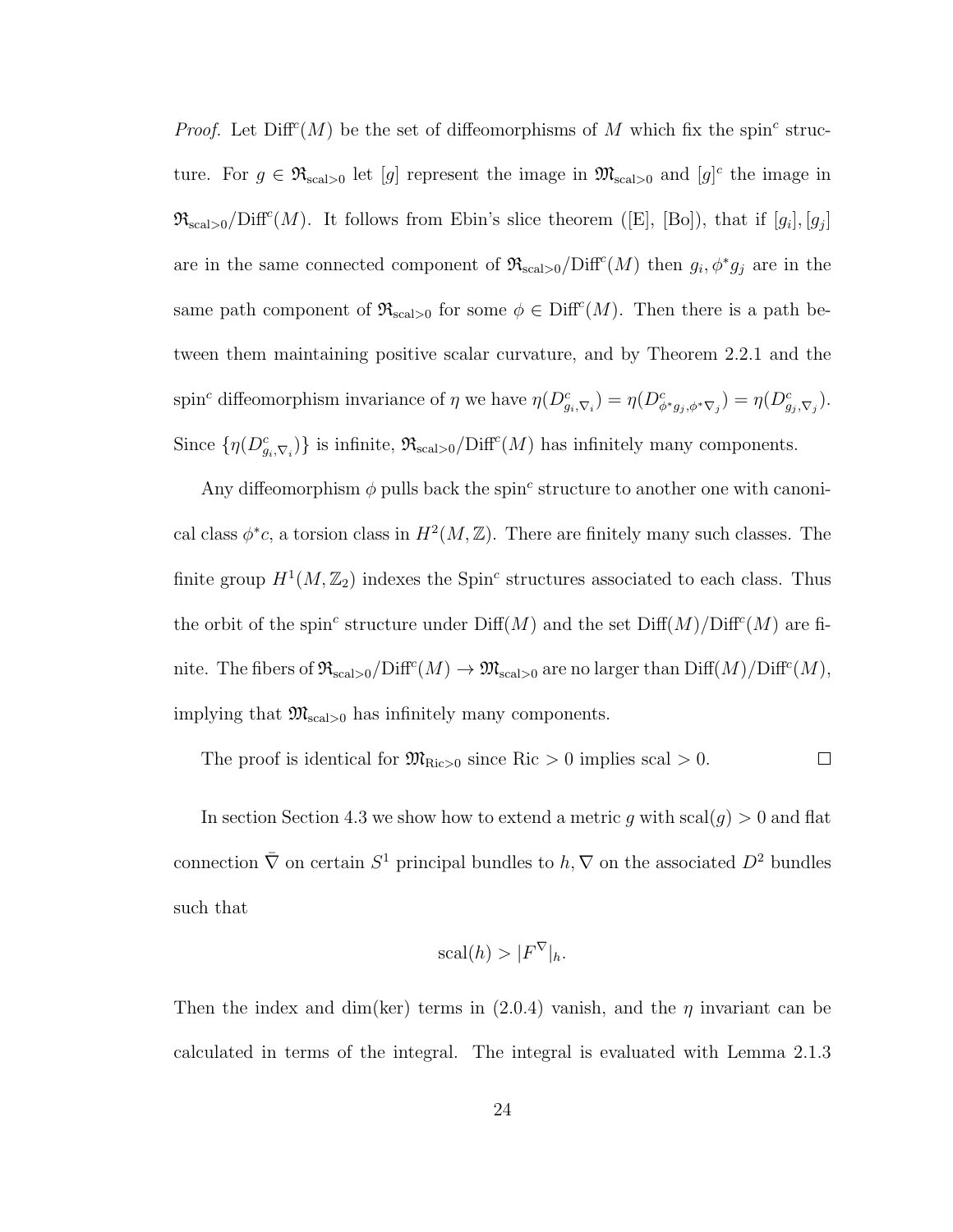as in the previous section. Note that in this case only the cohomological term remains. Evaluating this term in the case of a disc bundle we prove the following in Section 4.2

THEOREM 2.2.3. Let  $S^1$  act freely on a  $4n + 1$  manifold M by isometries of a Riemannian metric g with  $scal(g) > 0$ . Assume  $\pi_1(M)$  is finite and let  $B = M/S^1$ be the quotient. Suppose the first Chern class of the principal bundle  $S^1 \to M \xrightarrow{\pi} B$ is  $\ell d$  where  $\ell$  is a positive even integer and  $w_2(T B) = d \mod 2$ . Finally assume the real Pontryagin classes of  $M$  vanish. Then  $M$  admits a spin<sup>c</sup> structure with canonical class  $\pi^*d$ . If  $\overline{\nabla}$  is a flat connection on the canonical bundle of this spin<sup>c</sup> structure and  $D_{g,\tilde{\nabla}}^c$  is the spin<sup>c</sup> Dirac operator, then

$$
\eta(D_{g,\bar{\nabla}}^c) = \left\langle \frac{\sinh(d/2)\hat{A}(TB)}{\sinh(\ell d/2)}, [B] \right\rangle.
$$

When  $n = 1$ ,

$$
\eta(D^c_{g,\bar{\nabla}}) = \left\langle -\frac{(\ell^2 - 1)d^2 + p_1(TB)}{24\ell}, [B] \right\rangle. \tag{2.2.4}
$$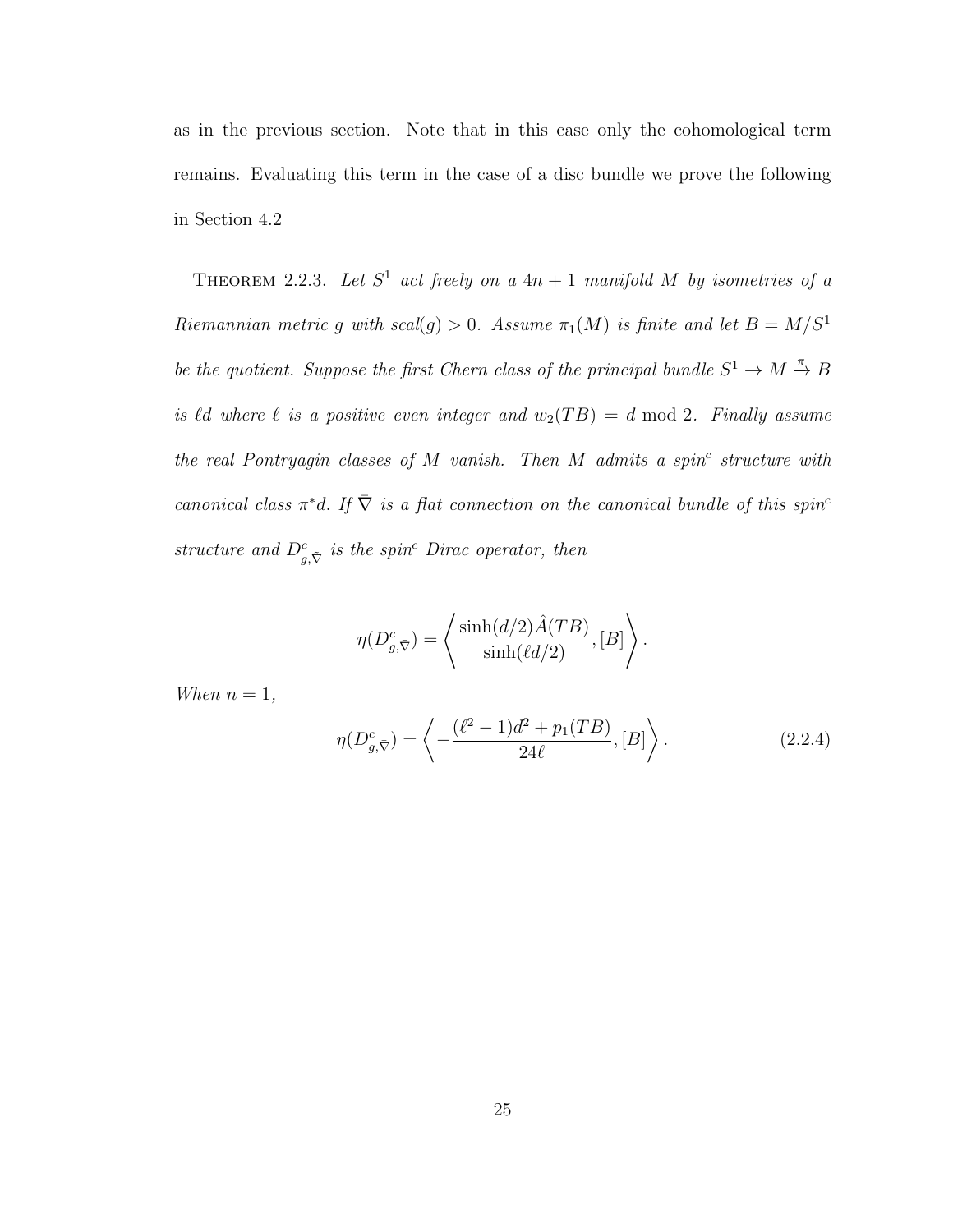## Chapter 3

# 7-Manifolds

### 3.1 Metrics on Sphere and Disc Bundles

In [GZ1] and [GZ3] one finds many examples of metrics with nonnegative sectional curvature on principal  $SO(n)$  bundles such that  $SO(n)$  acts by isometries. Hence the associated sphere bundles admit such metrics as well. We will apply Theorem 2.1.4 to appropriate metrics constructed on the associated sphere and disc bundles.

THEOREM 3.1.1. Let P be a principal  $SO(n+1)$  bundle admitting a metric  $g_P$ , invariant under the  $SO(n+1)$  action, with  $sec(g_P) \geq 0$ . In the case  $n=1$  assume in addition that at each point  $x \in P$  there exists a 2-plane  $\sigma_x \subset T_x P$  with  $\sec_{g_P}(\sigma_x)$ 0 which is orthogonal to the orbit of  $SO(2)$ . Then there exists a metric  $g_M$  on the associated sphere bundle  $M = P \times_{SO(n+1)} S^n$  with  $sec(g_M) \geq 0$  and  $scal(g_M) > 0$ that extends to a metric  $g_W$  on the associated disc bundle  $W = P \times_{SO(n+1)} D^{n+1}$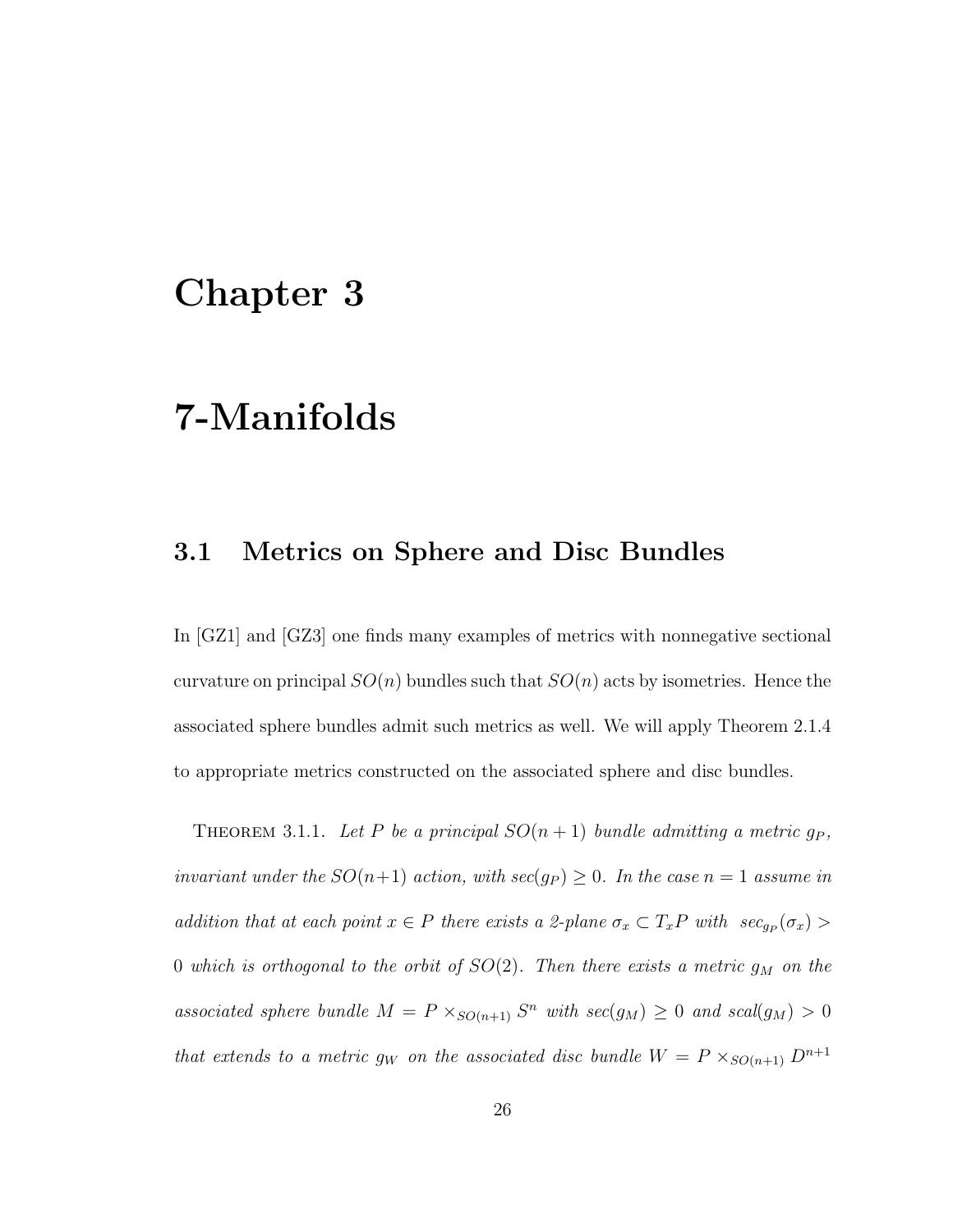with  $scal(g_W) > 0$ . Furthermore  $g_W$  is a product near the boundary of W.

*Proof.* Let  $g_{S^n}$  be the standard metric on the sphere of radius 1/2. We define the metric  $g_M$  such that the product metric  $g_P + g_{S^n}$  and  $g_M$  make the projection

$$
\rho: P \times S^n \to P \times_{SO(n+1)} S^n = M
$$

into a Riemannian submersion. By the O'Neill formula  $g_M$  has nonnegative sectional curvature.

To show  $g_M$  has positive scalar curvature we must check that each point of M has a 2-plane of positive sectional curvature. First assume  $n > 1$ . Consider  $(p, x) \in P \times S^n$ . Let  $X, Y \in \mathfrak{so}(n+1)$  be such that the action fields  $X^*, Y^* \in T_xS^n$ are linearly independent. The vertical space of the  $SO(n + 1)$  action on  $P \times S^n$ is the set of vectors  $(Z^*, -Z^*)$  for all  $Z \in \mathfrak{so}(n+1)$ , where we repeat notation for the action fields on P and  $S<sup>n</sup>$ . It follows that the projections of  $(0, X^*), (0, Y^*) \in$  $T_{(p,x)}P \times S^n$  onto the horizontal space are  $A = (aX^*, bX^*)$  and  $B = (cY^*, dY^*)$  for some  $a, b, c, d \neq 0$  and hence  $\sec(A \wedge B) > 0$  in the product metric  $g_P + g_{S^n}$ . Since the plane is horizontal the O'Neill formula implies that  $\sec_{g_M} (\rho_* A \wedge \rho_* B) > 0$ . Thus  $g_M$  has positive scalar curvature.

In the case of  $n = 1$  we have by assumption a 2-plane  $\sigma_x \subset T_xP$  in the horizontal space of the  $SO(2)$  action on P. It follows that  $(\sigma_x, 0)$  lies in the horizontal space of the  $SO(2)$  action on  $P \times S^1$ , and by the O'Neill formula  $\sec_{g_M}(\rho_*(\sigma_x, 0)) \ge$  $\sec_{g_P}(\sigma_x)$ . So  $g_M$  has a 2-plane of positive sectional curvature at each point and hence  $\operatorname{scal}(g_M) > 0$ .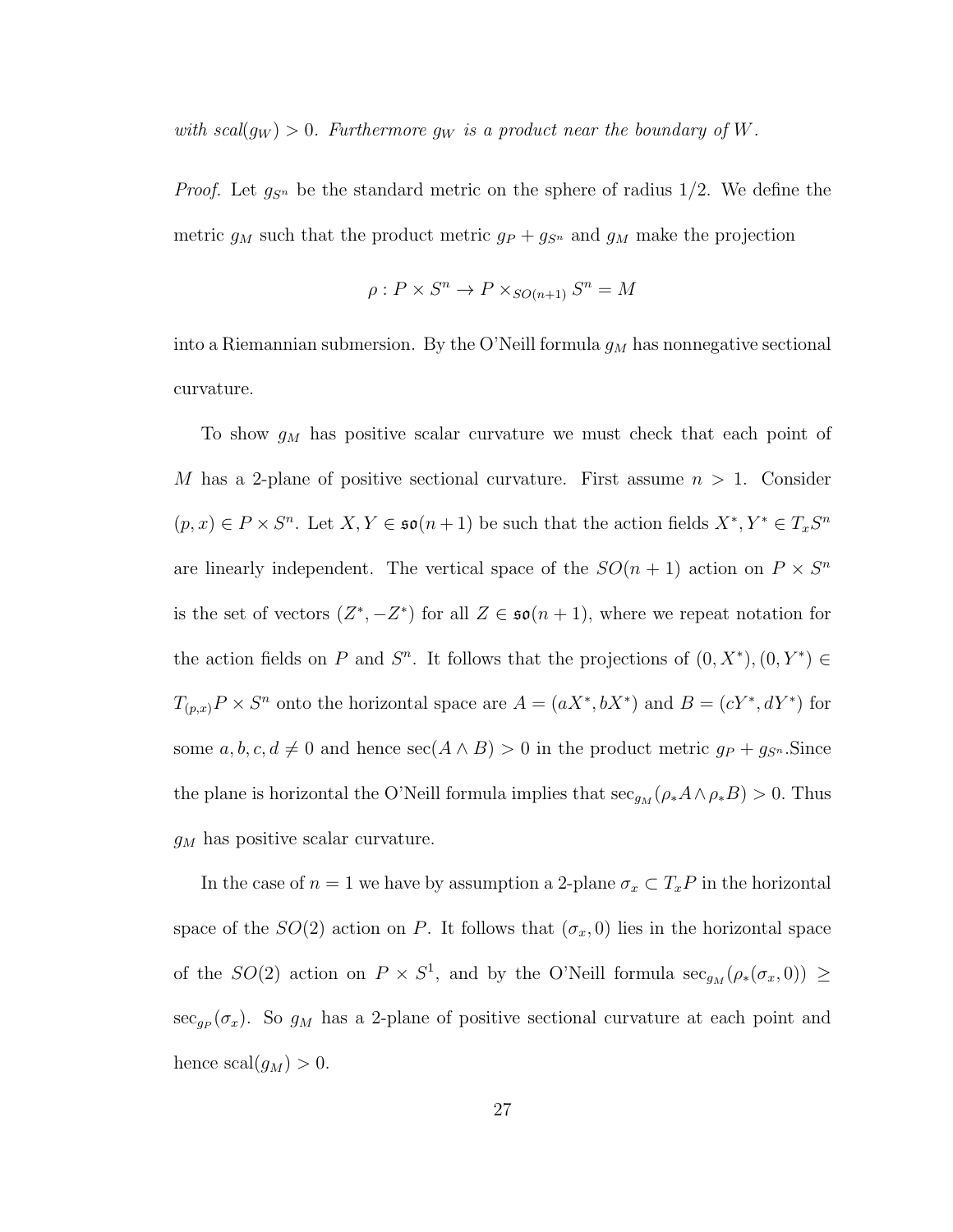We next show that  $g_M$  extends to a metric  $g_W$  on W with positive scalar curvature. Let  $f : [0,1] \to \mathbb{R}$  be a concave function with  $f(0) = 0$ ,  $f'(0) = 1$ ,  $f'(r) < 1$ for  $r \in (0,1]$  and  $f(r) = 1/2$  for  $r \in [R,1]$  for some  $R < 1$ . Then

$$
g_{D^{n+1}} = dr^2 + f(r)^2 g_{S^n}
$$

is a smooth metric on  $D^{n+1}$  with  $\sec(g_{D^{n+1}}) \geq 0$ . Define the metric  $g_W$  on W such that  $g_P + g_{D^{n+1}}$  and  $g_W$  make the projection

$$
\pi: P \times D^{n+1} \to P \times_{SO(n+1)} D^{n+1} = W
$$

into a Riemannian submersion.

The assumption that f is concave and  $f'(r) < 1$  when  $r > 0$  ensure  $\sec(g_{D^{n+1}}) \ge$ 0. Furthermore, when  $n > 1$ , planes tangent to the spheres of constant radius r will have positive sectional curvature, and we repeat the argument above to conclude  $\operatorname{scal}(g_W) > 0$ . For  $n = 1$ , the same argument as for  $g_M$  implies  $\operatorname{scal}(g_W) > 0$ .

For  $r \in [R, 1]$  the projection  $\pi$  can be regarded as

$$
\pi: (P \times S^n) \times [R, 1] \to (P \times_{SO(n+1)} S^n) \times [R, 1] \cong M \times [R, 1].
$$

The image is a collar neighborhood of the boundary of W. Since  $f = 1/2$  in this region, the metric on the left is  $g_P + g_{S^n} + dr^2$  and the metric induced on the quotient is  $g_M + dr^2$ . So  $g_W$  is a product metric near the boundary with  $g_W|_{\partial W} = g_M$ .

 $\Box$ 

We note that by replacing  $g_{S^n}$  by  $\frac{1}{\lambda} g_{S^n}$  in the proof and considering  $\lambda \in [0,1],$ one sees that  $g_M$  lies in the same path component of  $\mathfrak{M}_{\mathrm{sec}\geq 0}(M)$  as the metric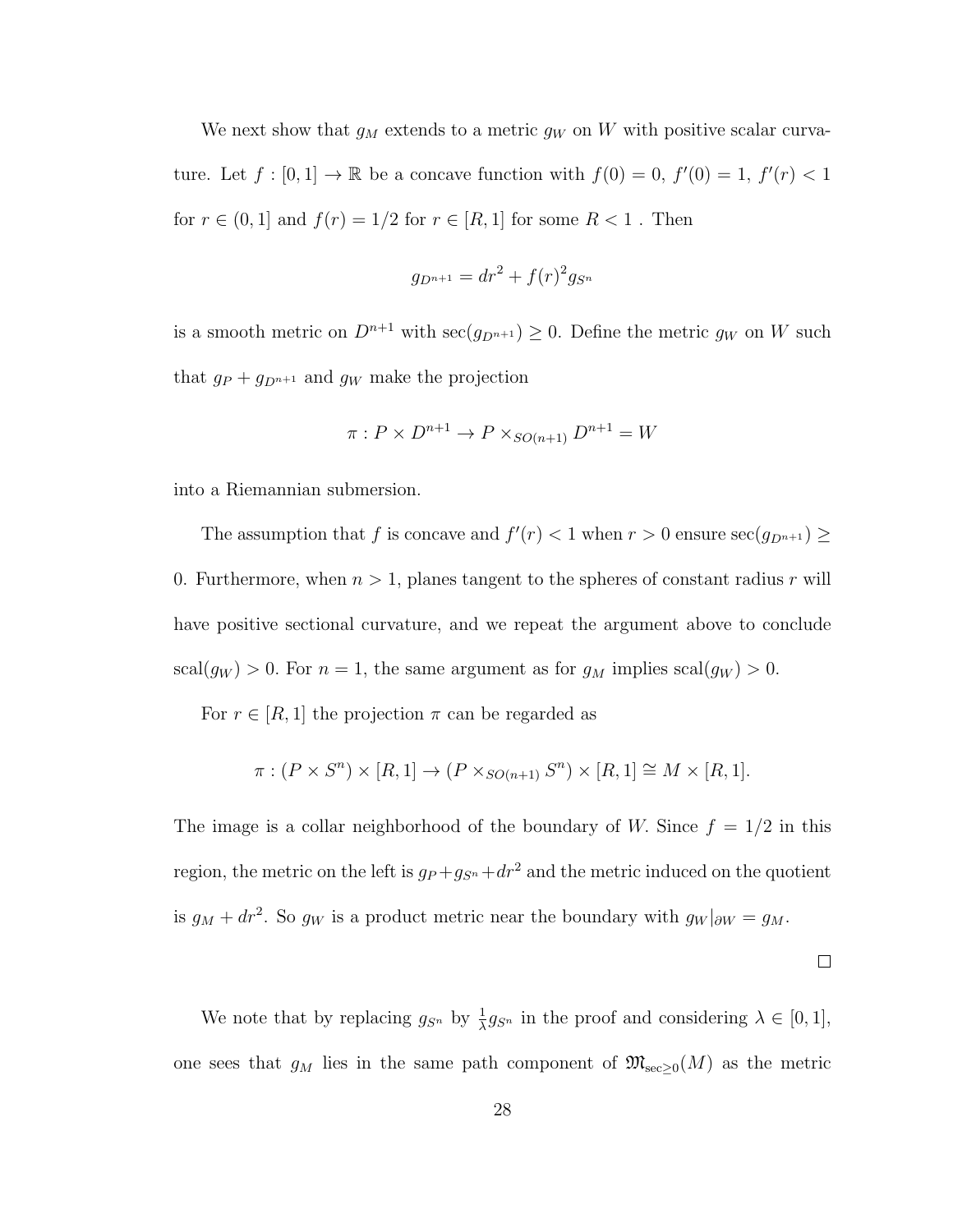induced by g<sub>P</sub> under the submersion  $P \to P/SO(n) \cong M$ . This is of particular interest when  $n = 1$  in which case  $P = M$ .

In the case of an  $S<sup>1</sup>$  bundle with totally geodesic fibers, Theorem 2.1.6 applies without requiring the disc bundle to be spin. The following theorem shows that some  $S<sup>1</sup>$  invariant metrics with nonnegative sectional curvature can be deformed to metrics with geodesic fibers while maintaining positive scalar curvature.

THEOREM 3.1.2. Let M be a manifold admitting a free  $S<sup>1</sup>$  action and a metric g of nonnegative sectional curvature, invariant under that action. Suppose that for each  $x \in M$  there is a 2-plane  $\sigma_x \subset T_xM$  orthogonal to the  $S^1$  orbit with  $sec(\sigma_x) > 0$ . Then M admits a metric h of positive scalar curvature such that  $S^1$ acts by isometries, the  $S<sup>1</sup>$  orbits are geodesics, and h and g are in the same path component of  $\mathfrak{M}_{\mathrm{scal}>0}(M)$ .

*Proof.* Since the set of 2-planes orthogonal to the  $S<sup>1</sup>$  orbits is compact, the maximum sectional curvature of such a plane at each point is a positive continuous function, and hence there exists  $C > 0$  such that we can choose  $\sigma_x$  with  $\sec(\sigma_x) > C$ . Let X be the action field of the  $S^1$  action on M and  $u = |X|_g$ . We fix  $0 < \epsilon < \inf_M(u)$ such that

$$
\sup_{x \in M, |Y|_g = 1} \left( \epsilon^2 \left| \frac{3Y(u)^2}{(u^2 - \epsilon^2)^2} - \frac{\text{Hess}_u(Y, Y)}{u(u^2 - \epsilon^2)} \right| \right) < \frac{C}{n - 1}.
$$

For each  $\lambda \in (0,1]$  we define  $v : M \to \mathbb{R}_{>0}$  by

$$
v_{\lambda} = \frac{\epsilon u}{\lambda \sqrt{u^2 - \epsilon^2}}
$$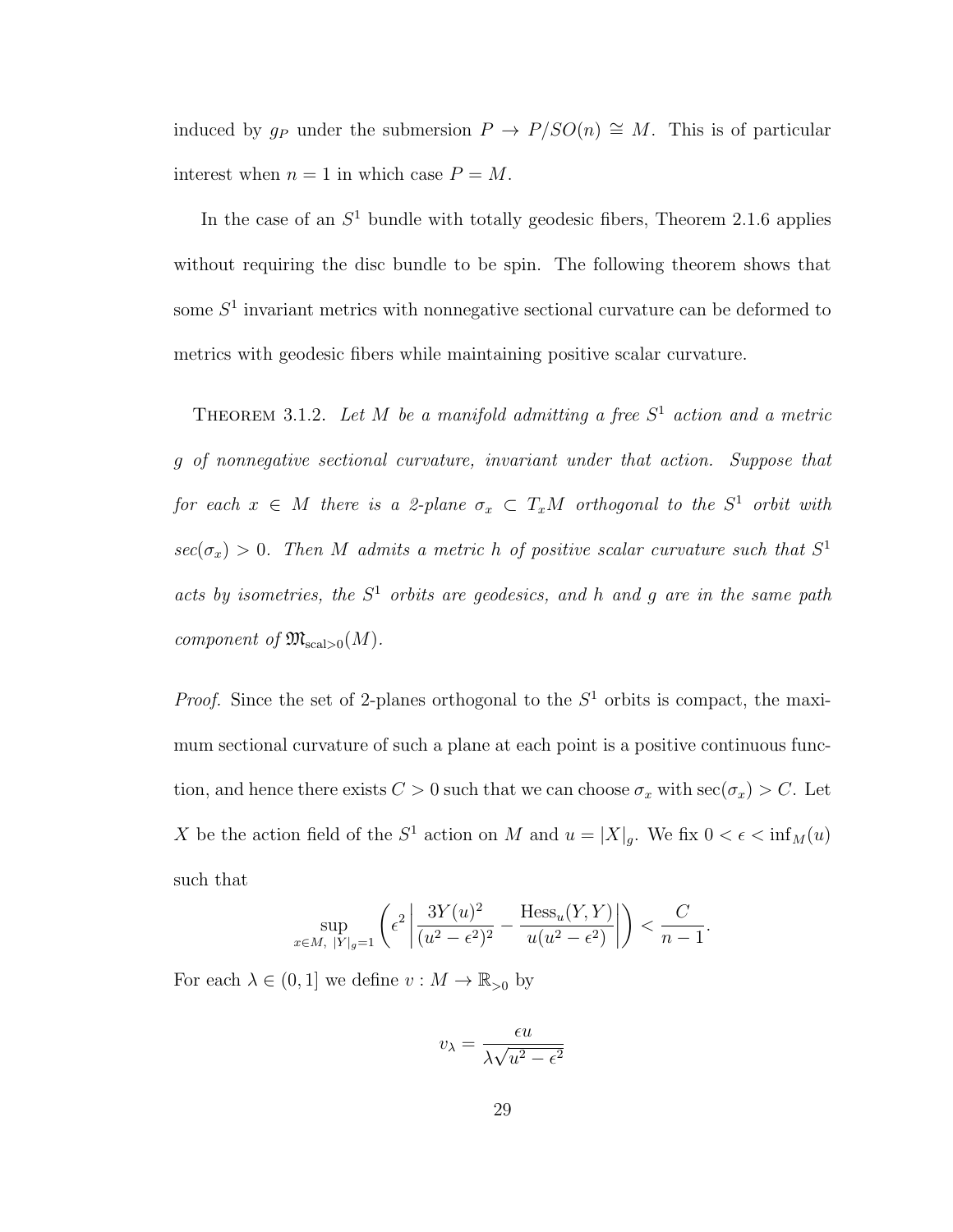and a warped product metric  $g_{\lambda}$  on  $M \times S^1$ :

$$
g_{\lambda} = g + v_{\lambda}^2 d\theta^2.
$$

Next define the metric  $h_{\lambda}$  on M such that  $g_{\lambda}$  and  $h_{\lambda}$  make the projection

$$
\pi:M\times S^1\to M\times_{S^1}S^1\cong M
$$

into a Riemannian submersion. The action

$$
z \cdot (x, y) \to (x, yz)
$$

of  $S^1$  on  $M \times S^1$  is by isometries of  $g_\lambda$ , commutes with the quotient action, and induces an action on  $M \times_{S^1} S^1$  which makes the diffeomorphism  $M \times_{S^1} S^1 \cong M$ equivariant. Thus  $S^1$  acts on M by isometries of  $h_{\lambda}$ .

We now show that  $\text{scal}(h_\lambda) > 0$  for all  $\lambda \in (0,1]$ . For a point  $x \in M$ let  $\{X_1, ..., X_{n-1}, X\}$  be an orthogonal basis of  $T_xM$  with  $|X_i|_g = 1$  and  $\sigma_x =$ span(X<sub>1</sub>, X<sub>2</sub>). Then we can find  $a, b \in \mathbb{R}$  and  $Z = (aX, b\partial_{\theta})$  such that

 $\{(X_1, 0), ..., (X_{n-1}, 0), Z\}$  is an orthonormal basis of the horizontal space of  $\pi$  at  $(x, y) \in M \times S^1$ . By the O'Neill formula

$$
scal(h_{\lambda}) \geq sec_{g_{\lambda}}((X_1, 0) \wedge (X_2, 0))
$$

+ 
$$
\sum_{(i,j)\neq(1,2)} \sec_{g_{\lambda}}((X_i,0) \wedge (X_j,0)) + \sum_{k=1}^{n-1} \sec_{g_{\lambda}}((X_k,0) \wedge Z).
$$

Since  $(M \times \{y\}, g)$  is totally geodesic,

$$
\sec_{g_{\lambda}}((X_1,0) \wedge (X_2,0)) = \sec_g(\sigma_x) > C
$$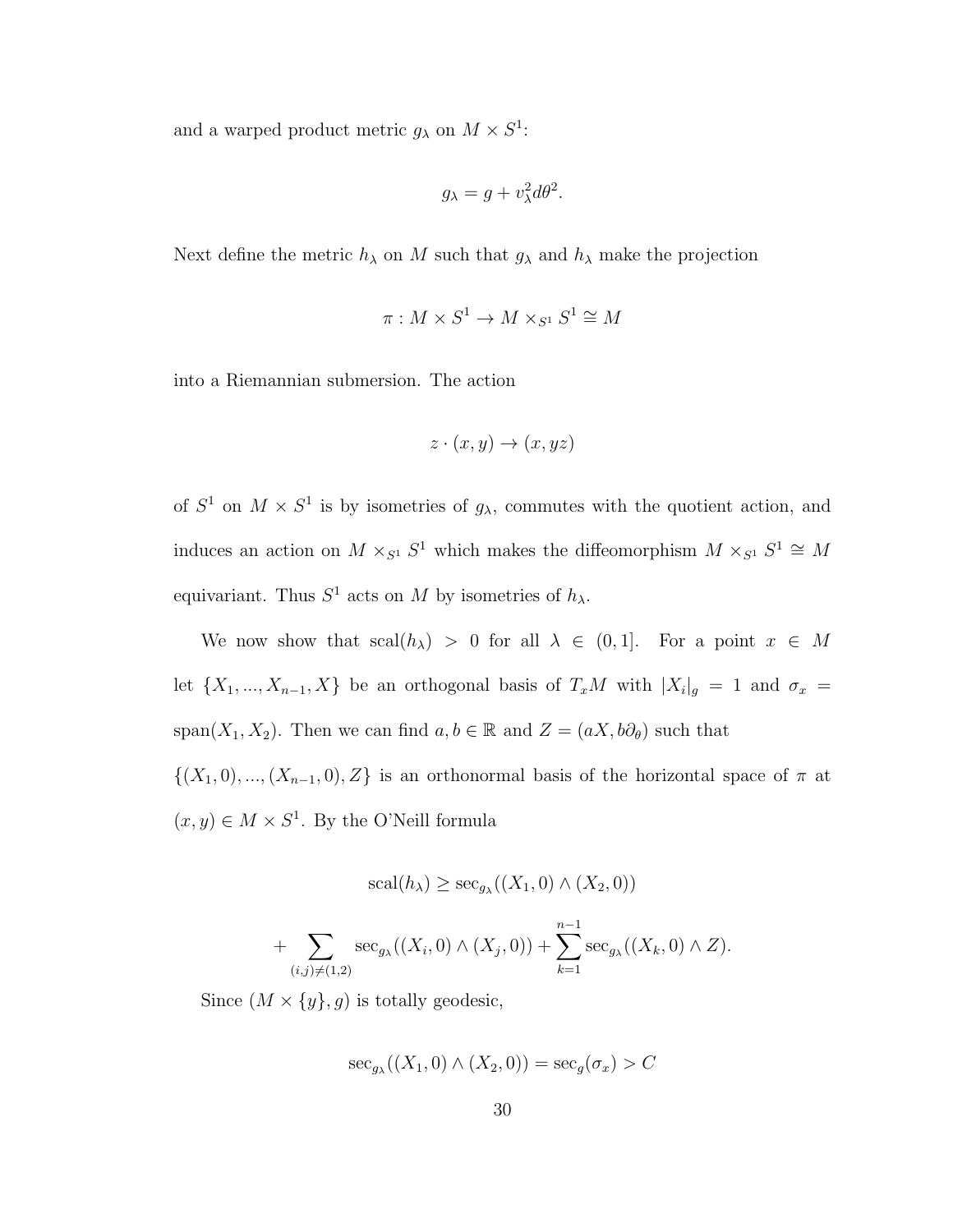and

$$
\mathrm{sec}_{g_{\lambda}}((X_i, 0) \wedge (X_j, 0)) = \mathrm{sec}_g(X_i \wedge X_j) \geq 0.
$$

Furthermore, using the basis  $\{(X_k, 0), \frac{1}{b}\}$  $\frac{1}{b}Z$ } for the plane  $(X_k, 0) \wedge Z$ 

$$
\sec_{g_{\lambda}}((X_k,0)\wedge Z) = \frac{\langle R_g(X_k, \frac{a}{b}X) \frac{a}{b}X, X_k \rangle_g + \langle R_{g_{\lambda}}((X_k,0), (0,\partial_{\theta}))(0,\partial_{\theta}), (X_k,0) \rangle_{g_{\lambda}}}{\frac{a^2}{b^2}u^2 + v_{\lambda}^2}
$$
  

$$
\geq -|\sec_{g_{\lambda}}((X_k,0)\wedge(0,\partial_{\theta}))| = -\left|\frac{1}{v_{\lambda}}\text{Hess}_{v_{\lambda}}(X_k, X_k)\right|.
$$

For details on the sectional curvatures of a warped product, used in the last equality, see [Ba] Section 9J. Applying the definition of  $v_\lambda$  we have

$$
\mathrm{scal}(h_{\lambda}) \ge C - \sum_{k=1}^{n-1} \epsilon^2 \left| \frac{3X_k(u)^2}{(u^2 - \epsilon^2)^2} - \frac{\mathrm{Hess}_u(X_k, X_k)}{u(u^2 - \epsilon^2)} \right| > 0.
$$

So  $h_{\lambda}$ ,  $\lambda \in (0, 1]$ , is a continuous path of metrics with positive scalar curvature. Each  $h_{\lambda}$  is identical to g on the orthogonal complement of X, while

$$
|X|_{h_{\lambda}}^{2} = \frac{u^{2}v_{\lambda}^{2}}{u^{2} + v_{\lambda}^{2}} = \frac{\epsilon^{2}u^{2}}{\lambda^{2}(u^{2} - \epsilon^{2}) + \epsilon^{2}}.
$$

Since X is a Killing vector field and  $|X|_{h_1} = \epsilon$  is constant, the integral curves of X, which are the orbits of the  $S^1$  action, are geodesics in  $h_1$ . Furthermore  $|X|_{h_0} = u$ , so  $h_0 = g$ . Thus  $h = h_1$  and g are in the same path component of  $\mathfrak{M}_{\text{scal}>0}(M)$ .

### $3.2$  $S^3$  bundles

In this section we prove Theorem A, starting with the simplest case.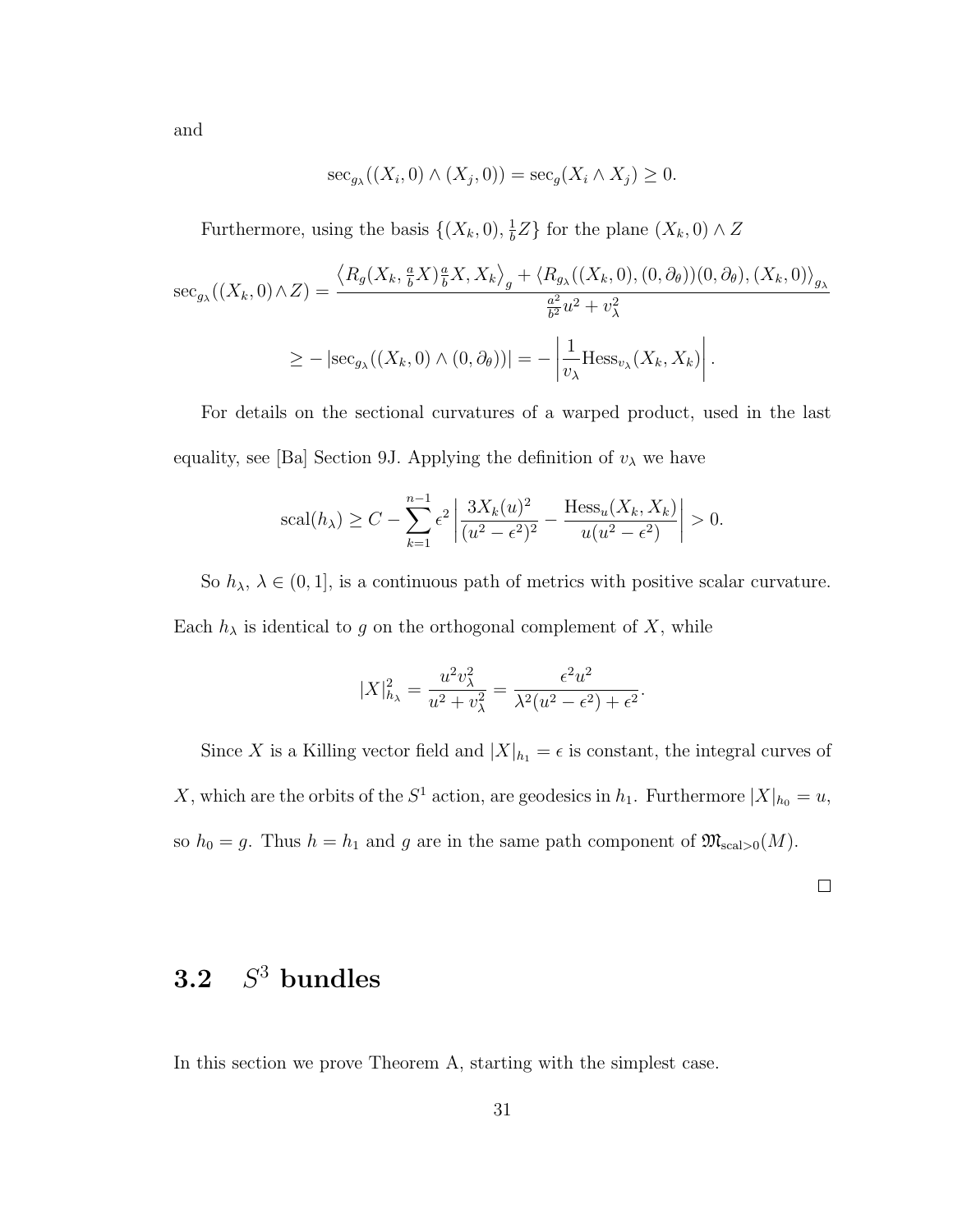#### $3.2.1$  $^3$  bundles over  $S^4$

S<sup>3</sup> bundles over S<sup>4</sup> are classified by elements of  $\pi_3(SO(4)) = \mathbb{Z} \oplus \mathbb{Z}$ . We use the basis for  $\pi_3(SO(4))$  given by the maps  $\mu(q)(v) = qvq^{-1}$  and  $\nu(q)(v) = qv$ . Here  $v \in \mathbb{R}^4$  viewed as the quaternions and  $q \in S^3$  viewed as the unit quaternions. Let  $M_{m,n}$  be the bundle classified by  $m\mu + n\nu \in \pi_3(SO(4))$ . In [GZ1] it is shown that the  $SO(4)$  principal bundle of every  $S^3$  bundle over  $S^4$  admits an  $SO(4)$  invariant metric of nonnegative sectional curvature, and hence the sphere bundles do as well.

Assume  $n \neq 0$ . From the homotopy long exact sequence one sees that

 $H^4(M_{m,n}, \mathbb{Z}) = \mathbb{Z}_n$ , so the rational Pontryagin classes of  $M_{m,n}$  vanish. Let  $W_{m,n}$  be the associated disc bundle. Then  $H^2(W_{m,n}, \mathbb{Z}_2) = H^2(S^4, \mathbb{Z}_2) = 0$  and hence  $W_{m,n}$ is a spin manifold. Theorem 3.1.1 and Theorem 2.1.4 imply that  $M_{m,n}$  has a metric  $g_{M_{m,n}}$  of nonnegative sectional and positive scalar curvature with s invariant given by (2.1.8). Crowley and Escher [CE] computed the invariants

$$
p_1^2(W_{m,n}) = \frac{4(n+2m)^2}{n}
$$

and  $sign(W_{m,n}) = 1$ . So

$$
s(M_{m,n}, g_{M_{m,n}}) = \frac{-(n+2m)^2 + n}{2^5 \cdot 7 \cdot n}.
$$

Corollary 1.6 of [CE] shows that  $M_{m,n}$  and  $M_{m,n}$  are diffeomorphic if  $m'=m$ mod 56n. So the manifolds in the sequence  $\{M_{m+56ni,n}\}\$ i are all diffeomorphic to  $M_{m,n}$ . Since *n* is constant in the sequence, the *s* invariant is a polynomial in *i*. It follows that there is an infinite subsequence of metrics with distinct s invariants.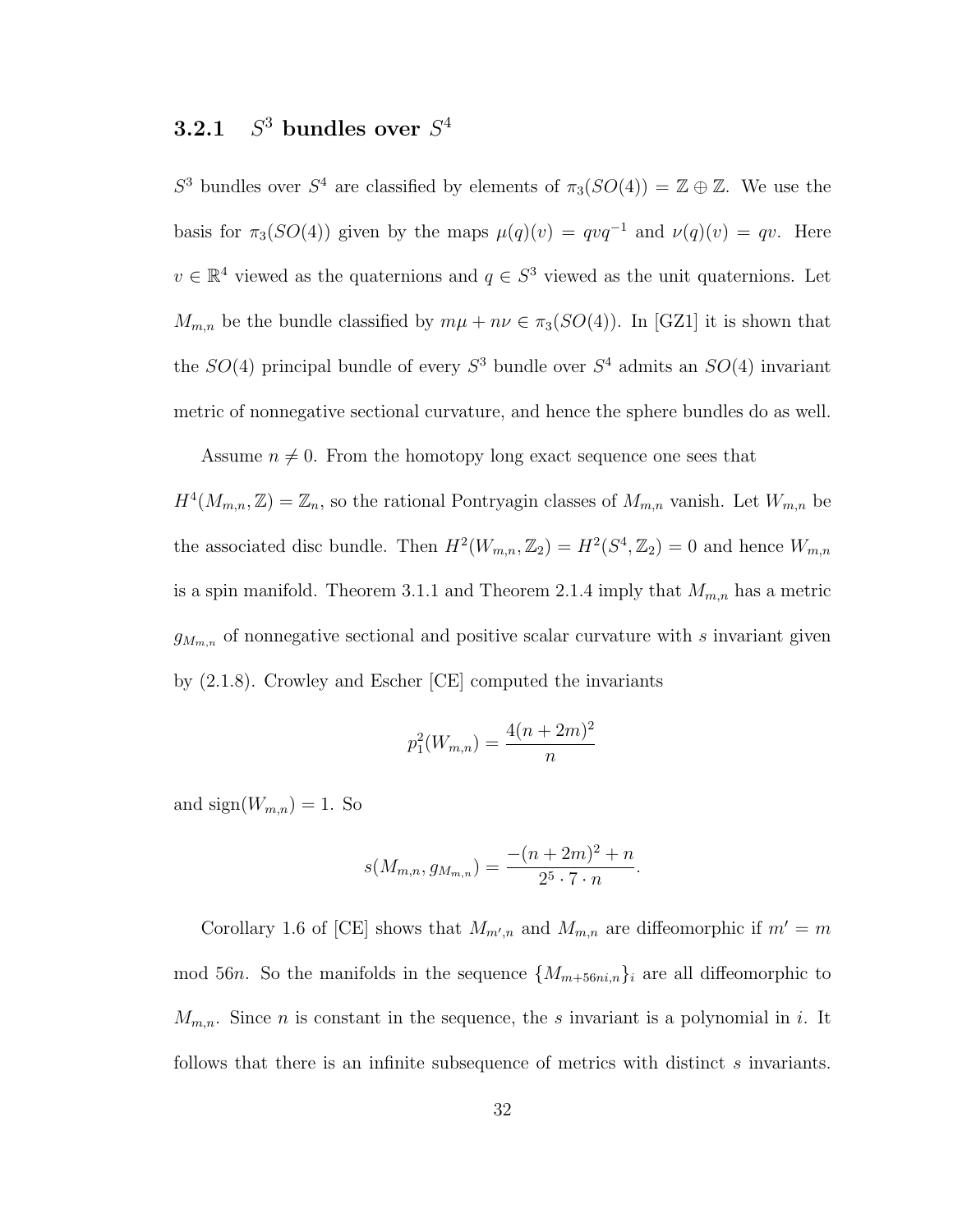Lemma 2.1.10 completes the proof of the first part of Theorem A.

Remark 3.2.1. Comparison to the 7-dimensional homogeneous spaces in [Ni] shows that  $M_{m,n}$  has the cohomology ring of such a space only when  $|n| = 1, 2$  or 10. The homogeneous candidates are  $S^7$ ,  $T_1S^4$  and the Berger space  $SO(5)/SO(3)$ with  $H^4 = 0, \mathbb{Z}_2$  and  $\mathbb{Z}_{10}$ .

### $3.2.2$ <sup>3</sup> bundles over  $\mathbb{C}P^2$

In [GZ3] it is shown that every principal  $SO(4)$  bundle over  $\mathbb{C}P^2$  with  $w_2 \neq 0$ admits an SO(4) invariant metric of nonnegative sectional curvature. Such bundles are classified by two integers  $a, b$  describing the first Pontryagin and Euler classes  $p_1 = (2a + 2b + 1)x^2$  and  $e = (a - b)x^2$ , where x is the generator of  $H^*(\mathbb{C}P^2, \mathbb{Z})$ . Let  $\pi : S_{a,b} \to \mathbb{C}P^2$  be the  $S^3$  bundle over  $\mathbb{C}P^2$  with these characteristic classes. If  $a \neq b$  then the Gysin sequence implies that  $H^4(S_{a,b}, \mathbb{Z}) = \mathbb{Z}_{|a-b|}$ , so the rational Pontryagin classes vanish.

Let  $E^4 \to \mathbb{C}P^2$  be the 4-plane bundle associated to  $S_{a,b}$  and  $W_{a,b} \subset E^4$  the associated disc bundle with projection  $\rho: W_{a,b} \to \mathbb{C}P^2$ . Then  $TW_{a,b} \cong \rho^*(E^4 \oplus E^4)$  $T\mathbb{C}P^2$ ) and  $w_2(TW_{a,b}) = \rho^*(w_2(E^4) + w_2(T\mathbb{C}P^2)) = 0$ . So  $W_{a,b}$  is a spin manifold. Theorem 3.1.1 and Theorem 2.1.4 imply that  $S_{a,b}$  has a metric  $g_{S_{a,b}}$  of nonnegative sectional and positive scalar curvature with s invariant given by  $(2.1.8)$ .

It is shown in [EZ] Proposition 4.3 that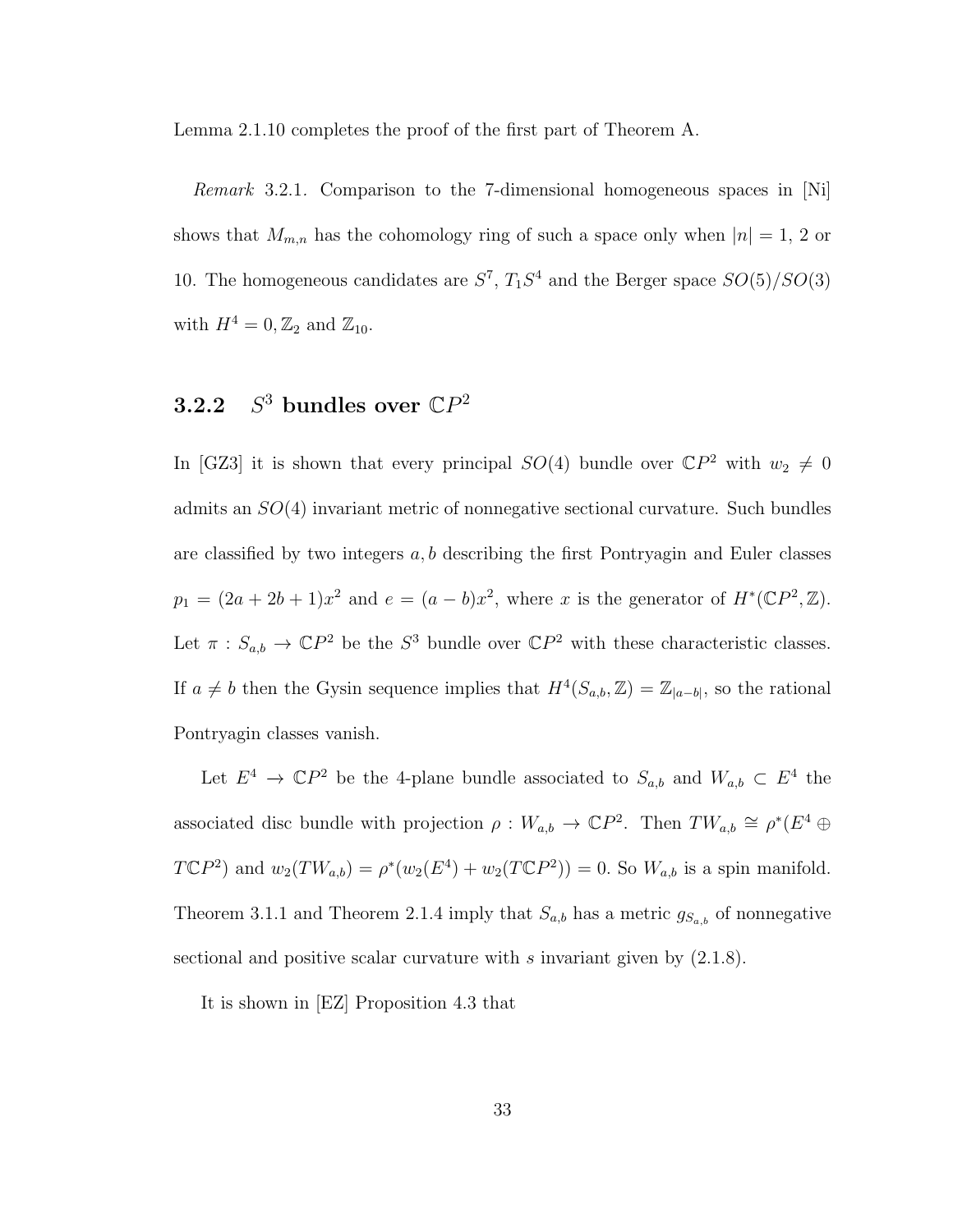$$
p_1^2(W_{a,b}) = \frac{1}{a-b}(2a+2b+4)^2
$$

and

$$
sign(W_{a,b}) = sgn(a-b).
$$

So

$$
s(S_{a,b}, g_{S_{a,b}}) = -\frac{(a+b+2)^2}{2^5 \cdot 7 \cdot (a-b)} + \frac{\text{sgn}(a-b)}{2^5 \cdot 7}.
$$

Corollary 4.5 of [EZ] implies that  $S_{a,b}$  and  $S_{a',b'}$  are diffeomorphic if  $a - b =$  $a'-b' > 0$  and  $a = a' \mod \lambda = 2^3 \cdot 3 \cdot 7 \cdot |a-b|$ . Thus the manifolds in the sequence  ${S_{a+i\lambda,b+i\lambda}}_i$  are all diffeomorphic to  $S_{a,b}$ . Here we may assume  $a - b > 0$  as  $S_{a,b}$ is diffeomorphic to  $S_{b,a}$ . Since  $a - b$  is constant for the sequence, the s invariant is a polynomial in  $i$ . So there is an infinite subsequence of metrics in this sequence with distinct s invariants. Lemma 2.1.10 completes the proof of the second part of Theorem A.

Remark 3.2.2. (a) The only 7-dimensional homogeneous spaces with the same cohomology ring as any  $S_{a,b}$  are the families  $N_{k,l}^7$  and  $W_{k,l}^7$  described in the introduction, see [Ni]. The quantities  $|H^4(N_{k,l}^7, \mathbb{Z})| = l^2$  and  $|H^4(W_{k,l}^7, \mathbb{Z})| = k^2 + l^2 + kl$ are always equal to 0 or 1 mod 3, so if  $|a - b| = 2 \text{ mod } 3$ ,  $S_{a,b}$  does not have the homotopy type of a 7-dimensional homogeneous space.

(b) By [EZ] Proposition 6.7,  $S_{-1,a(a-1)}$  is diffeomorphic to the homogeneous Aloff-Wallach space  $W_{a,1-a}^7$ . There also exist infinitely many positively curved Es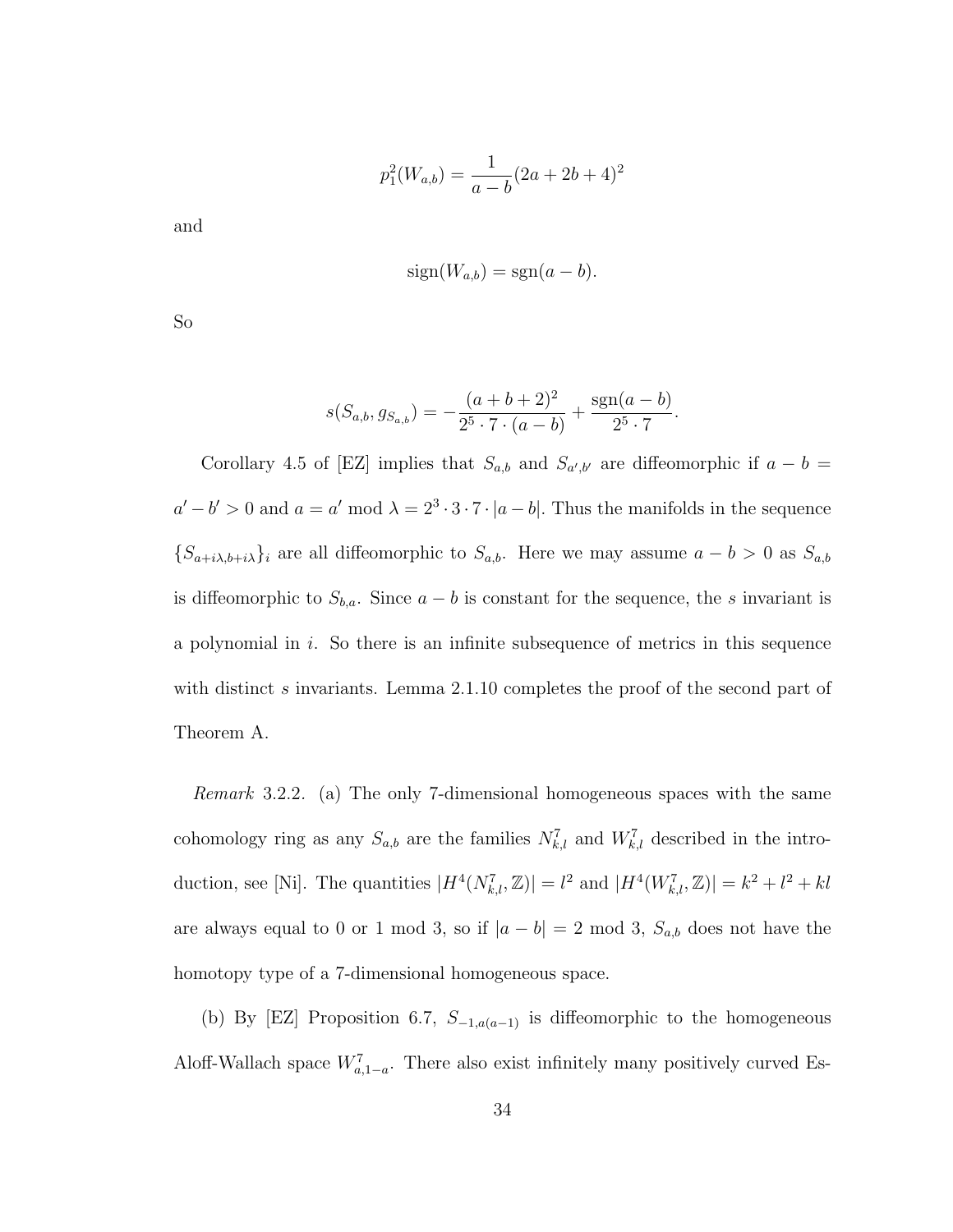chenburg spaces and many other Aloff-Wallach spaces which are diffeomorphic to  $S^3$  bundles over  $\mathbb{C}P^2$ , see [EZ] Theorem 8.1.

#### 3.3 S  $S^1$  bundles

We will use the diffeomorphism classification of  $[KS2]$  for the  $S<sup>1</sup>$  bundles described in this section. It applies to spin 7-manifolds with  $\pi_1(M) = 0$ ,  $H^2(M, \mathbb{Z}) =$  $\mathbb{Z}, H^3(M, \mathbb{Z}) = 0$  and  $H^4(M, \mathbb{Z})$  finite cyclic and generated by the square of a generator of  $H^2(M, \mathbb{Z})$ . For such manifolds Kreck and Stolz defined three invariants  $s_1(M), s_2(M), s_3(M) \in \mathbb{Q}/\mathbb{Z}$  and proved that two such spin manifolds M and M' are diffeomorphic if and only if  $|H^4(M, \mathbb{Z})| = |H^4(M', \mathbb{Z})|$  and  $s_i(M) = s_i(M')$ for  $i = 1, 2, 3$  ([KS2] Theorem 3.1).

Escher and Ziller  $[EZ]$  defined two families of 7-manifolds as follows. Let x be the generator of  $H^*(\mathbb{C}P^2,\mathbb{Z})$ . Define  $p: N_t \to \mathbb{C}P^2$  as the  $S^2$  bundle with Pontryagin and Stiefel-Whitney classes  $p_1(N_t) = (1 - 4t)x^2$  and  $w_2(N_t) \neq 0$ . They showed that  $N_t$  is diffeomorphic to the projectivization  $P(E_t)$  of the complex line bundle  $E_t$  over  $\mathbb{C}P^2$  with Chern classes  $c_1(E_t) = x$  and  $c_2(E_t) = tx^2$ . Furthermore if  $P_t$  is the principal  $U(2)$  bundle corresponding to  $E_t$ ,  $N_t$  is diffeomorphic to  $P_t/T^2$ , where  $T^2 \subset U(2)$ .

Let y be the first Chern class of the dual of the tautological line bundle over  $P(E)$ . By the Leray-Hirsch theorem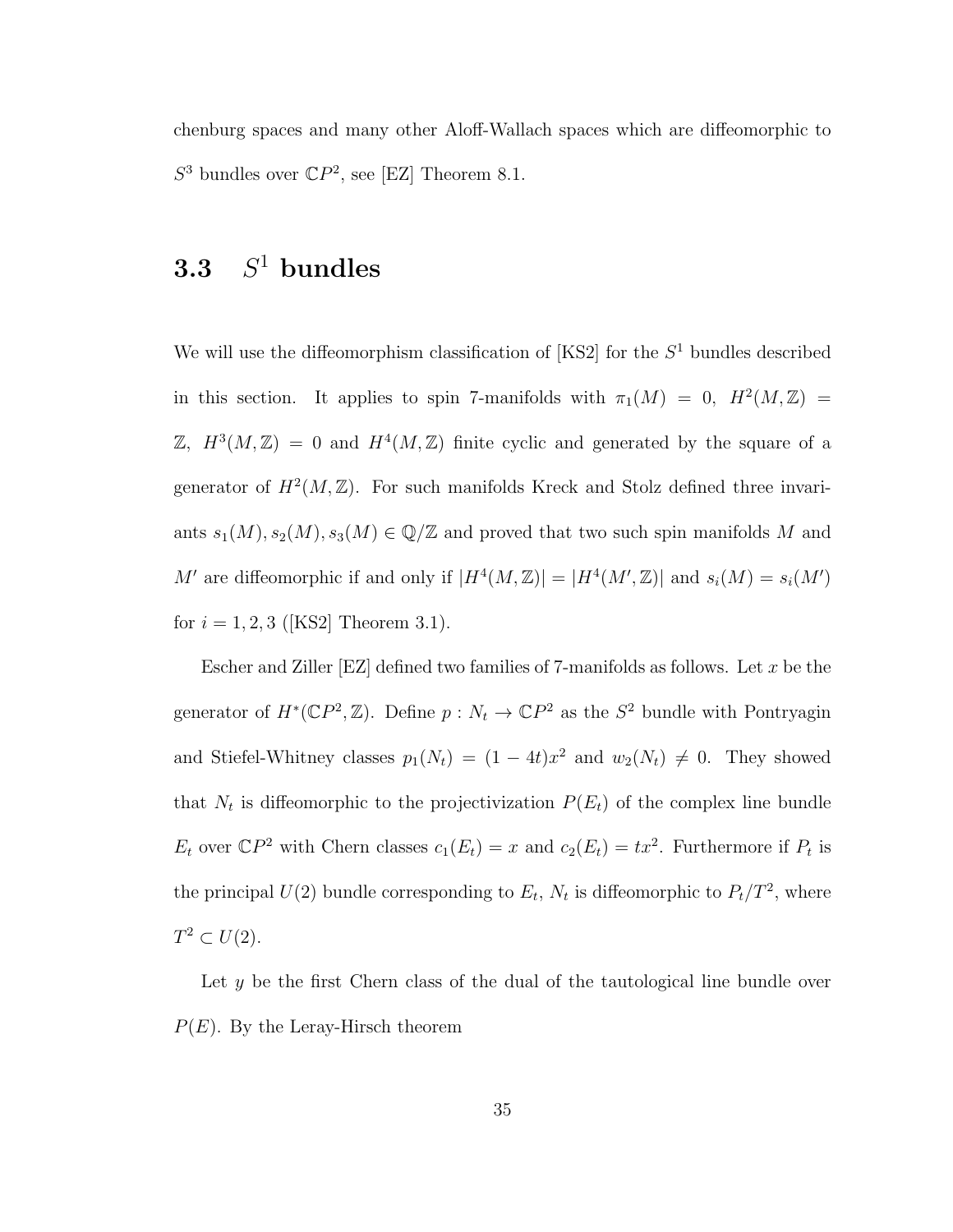$$
H^*(N_t) = \mathbb{Z}[x, y]/(x^3, y^2 + xy + tx^2).
$$

For simplicity, we denote  $p^*(x)$  again by x. Finally define the principal  $S^1$  bundle

$$
S^1 \to M_{a,b}^t \to N_t
$$
 with Euler class  $e = ax + (a+b)y$  and  $gcd(a, b) = 1$ .  
Proposition 6.1 in [EZ] shows that the bundle  $S^1 \to M_{a,b}^t \to N_t$  is equivalent to  
 $T^2/S_{a,b}^1 \to P_t/S_{a,b}^1 \to P_t/T^2 \cong N_t$  where  $S_{a,b}^1 = {\text{diag}(e^{ia\theta}, e^{ib\theta})} \subset U(2)$ . Since  
 $gcd(a, b) = 1$ , the total space is simply connected, and from the Gysin sequence it  
follows that the cohomology ring of  $M_{a,b}^t$  is of the form required by the diffeomor-  
phism classification of [KS2] as long as  $0 \neq |t(a+b)^2 - ab| = |H^4(M_{a,b}^t, \mathbb{Z})|$ .

Next define  $\bar{p} : \bar{N}_t \to \mathbb{C}P^2$  as the  $S^2$  bundle with Pontryagin and Stiefel-Whitney classes  $p_1(\bar{N}_t) = 4tx^2$  and  $w_2(\bar{N}_t) = 0$ . In this case  $\bar{N}_t$  is diffeomorphic to the projectivization  $P(\bar{E}_t)$  of the complex line bundle  $\bar{E}_t$  over  $\mathbb{C}P^2$  with Chern classes  $c_1(\bar{E}_t) = 2x$  and  $c_2(\bar{E}_t) = (1-t)x^2$ . If  $\bar{P}_t$  is the principal  $U(2)$  bundle associated to  $\bar{E}_t$ ,  $\bar{N}_t$  is diffeomorphic to  $\bar{P}_t/T^2$ . Let y be the first Chern class of the dual of the tautological line bundle over  $P(\bar{E}_t)$ . Then

$$
H^*(\bar{N}_t) = \mathbb{Z}[x, y]/(x^3, y^2 + 2xy + (1-t)x^2).
$$

Again we denote  $\bar{p}^*(x)$  by x. Finally define the principal  $S^1$  bundle

$$
S^1 \to \bar{M}_{a,b}^t \to \bar{N}_t \quad \text{with Euler class} \quad e = (a+b)x + by \quad \text{and } \gcd(a,b) = 1.
$$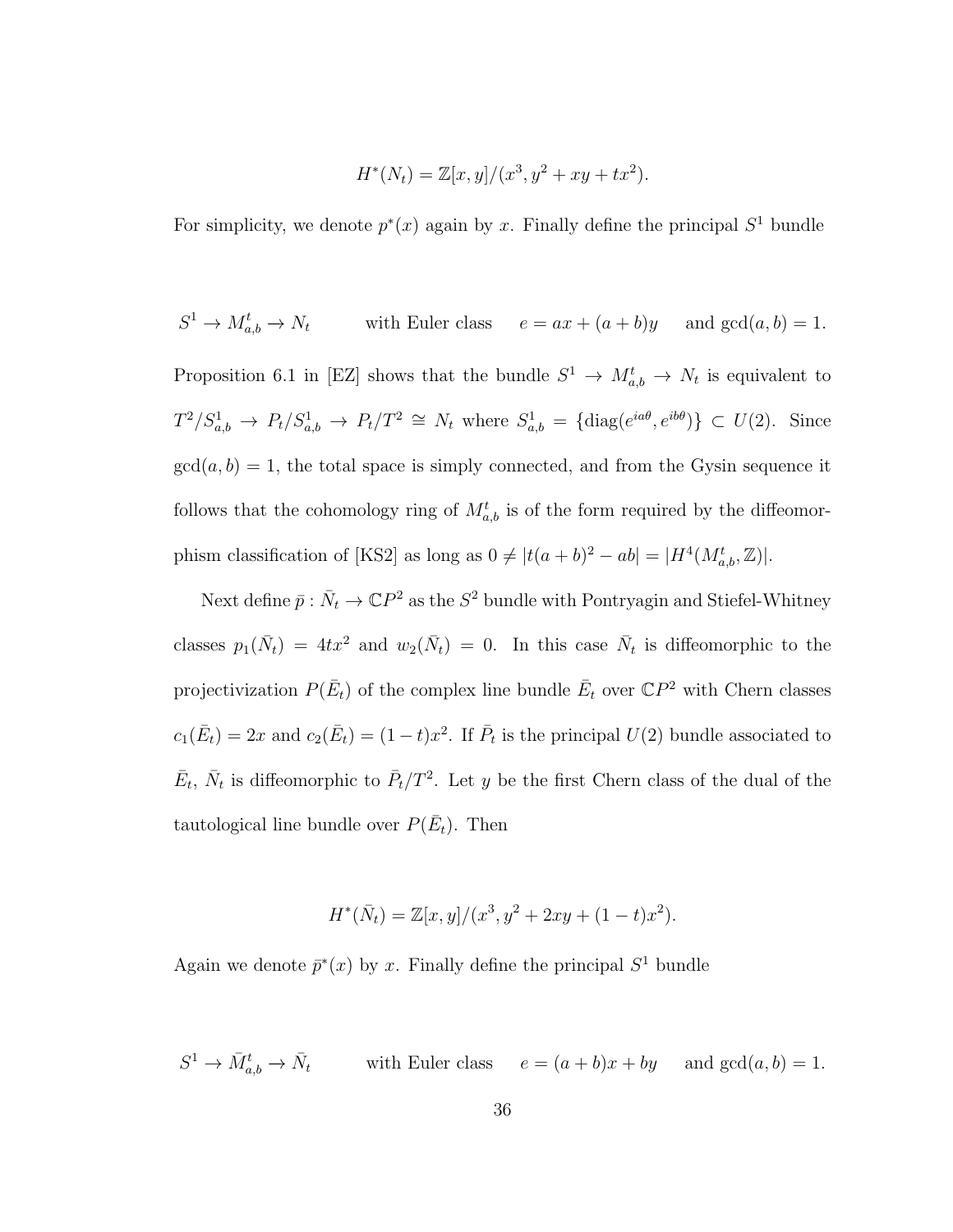In this case, one sees that  $\pi_1(\bar{P}_t) = \mathbb{Z}_2$  and  $\bar{P}_t$  has a two-fold cover  $\bar{P}'_t$  which is a principal  $S^1 \times S^3$  bundle over  $\mathbb{C}P^2$ . Furthermore  $\bar{N}_t \cong \bar{P}_t'/T^2$ , with  $T^2 =$  $\{(e^{i\theta}, e^{i\phi})\} \subset S^1 \times S^3$ . Proposition 7.5 in [EZ] shows that the bundle defining  $\bar{M}_{a,b}^t$  is equivalent to  $T^2/S_{-b,a}^1 \to \bar{P}_t'/S_{-b,a}^1 \to \bar{P}_t'/T^2$  where  $S_{-b,a}^1 = \{(e^{-ib\theta}, e^{ia\theta})\}.$ As before,  $\bar{M}_{a,2b}^{t}$  is simply connected and has the cohomology necessary for the diffeomorphism classification of [KS2], since a is odd and so  $|H^4(M^t_{a,2b})| = |a^2 - b^2|$  $4tb^2 \neq 0.$ 

Escher and Ziller showed that  $M_{a,b}^t$  and  $\bar{M}_{a,b}^{2t}$  admit  $S^1$  invariant metrics  $g_{a,b}^t$ and  $\bar{g}_{a,b}^{2t}$  respectively with nonnegative sectional curvature. In order to apply Theorem 3.1.1 and Theorem 3.1.2 we prove the following lemma.

LEMMA 3.3.1. At each point x of  $(M_{a,b}^t, g_{a,b}^t)$  and  $(\bar{M}_{a,b}^{2t}, \bar{g}_{a,b}^{2t})$  there exists a 2-plane  $\sigma_x$  orthogonal to the  $S^1$  orbit with  $sec(\sigma_x) > 0$ .

Proof. The metrics are constructed using cohomogeneity one actions, and we first recall the general description of such manifolds. We consider actions of a compact Lie group G on a manifold M such that the orbit space is the interval  $[-1, 1]$ . Let  $\pi : M \to [-1,1]$  be the projection onto the orbit space. Let  $H \subset G$  be the isotropy subgroup of a point in the principal orbit  $\pi^{-1}(0)$  and  $K^{\pm}$  the isotropy groups of points in the singular orbits  $\pi^{-1}(\pm 1)$ . The slice theorem implies that  $\pi^{-1}([-1,0])$ is equivariantly diffeomorphic to the disc bundle  $D_-=G\times_{K_+}D^{d_-}$  where K<sub>−</sub> acts linearly on  $D^{d-}$  and  $K_-/H$  is diffeomorphic to the sphere  $S^{d_- - 1}$ . Here  $d_-$  is the codimension of the singular orbit. Furthermore, the boundary of  $D_-\$  is  $G/H$ ,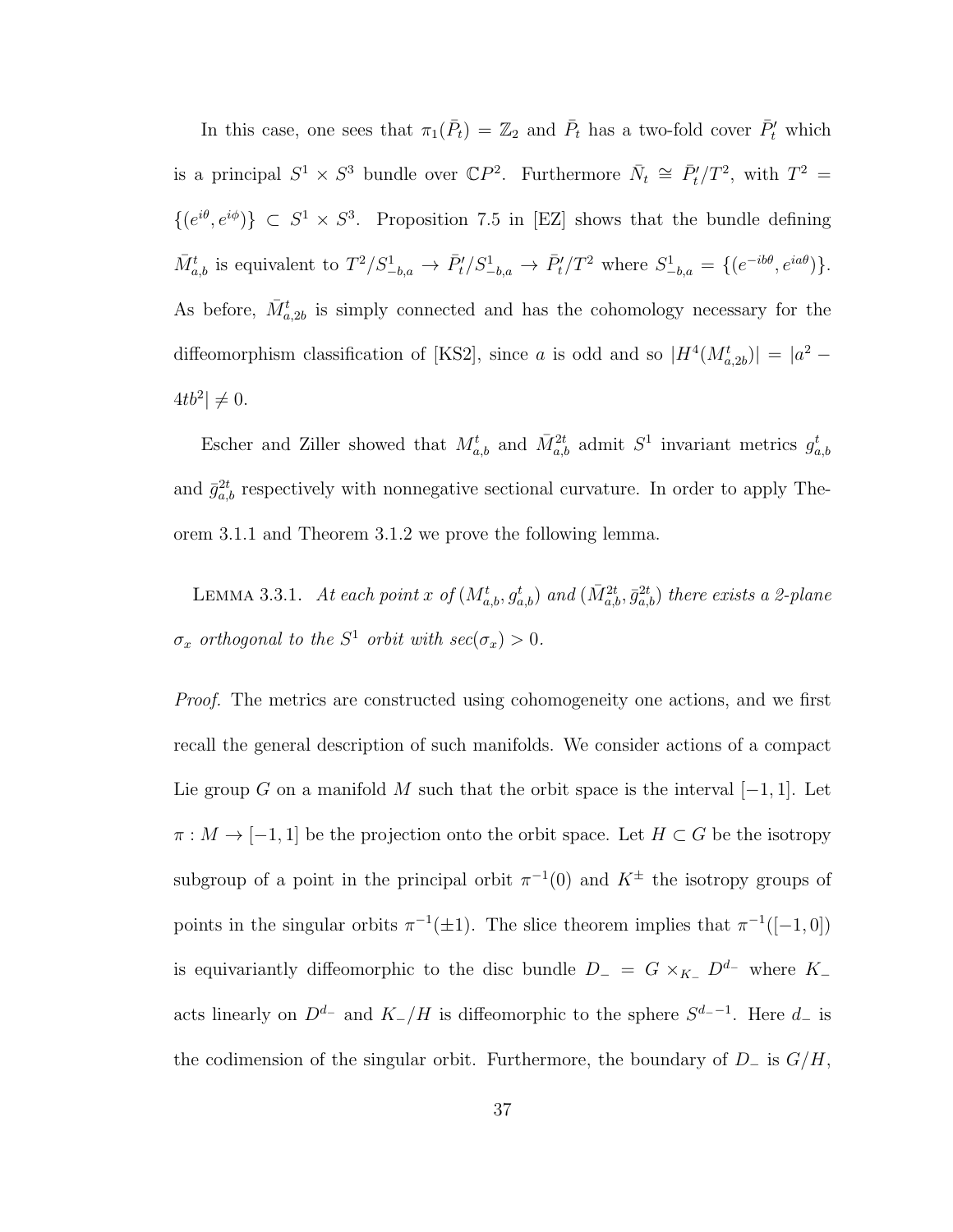diffeomorphic to the principal orbit  $\pi^{-1}(0)$ .  $D_+$  is described equivalently with the same boundary. Then M is diffeomorphic to the union  $D_-\cup_{G/H} D_+$ . Conversely, given Lie groups  $H \subset K_{\pm} \subset G$  with  $K_{\pm}/H \cong S^{d_{\pm}-1}$ , the action of  $K_{\pm}$  on  $S^{d_{\pm}-1}$ extends to a linear action on  $D^{d_{\pm}}$ . We can then define  $M = D_{-} \cup_{G/H} D_{+}$  as above, and M will admit a cohomogeneity one action by G with isotropy groups  $H \subset K_{\pm}$ .

If  $d_{\pm} = 2$ , it is shown in [GZ1] that one can define a metric with sec  $\geq 0$  on  $M$  as follows. Let  $\mathfrak{g}, \mathfrak{k}, \mathfrak{h}$  be the Lie algebras of  $G, K_-, H$  respectively and Q a bi-invariant metric on G. Choose  $\mathfrak{g} = \mathfrak{m} \oplus \mathfrak{k}$  and  $\mathfrak{k} = \mathfrak{h} \oplus \mathfrak{p}$  to be Q-orthogonal decompositions and  $Q_a$  the left invariant metric on G defined by

$$
\overline{Q}_a = Q|_{\mathfrak{m} \oplus \mathfrak{h}} + aQ|_{\mathfrak{p}}.
$$

Let  $f(r)$  be a concave function with  $f(0) = 0$ ,  $f'(0) = 1$  and  $f(r) = \sqrt{\frac{al^2}{a-r^2}}$  $rac{al^2}{a-1}$  for r near the boundary of  $D^2$ , where  $2\pi l$  is the length of  $K_-/H$  with respect to  $Q$ . In [GZ1] it is shown that the metric

$$
\overline{g} = \overline{Q}_a + dr^2 + f(r)d\theta^2
$$

on  $G\times D^2$  has nonnegative curvature as long as  $1< a\leq 4/3$  and hence induces a  $G$ invariant metric  $g_-\$  of nonnegative curvature on the quotient  $D_-\$ . Furthermore  $g_-\$ is a product near the boundary  $G/H$ , with the induced metric on  $G/H$  the same as that induced by Q. A similar metric can be put on  $D_{+}$ , and because of the boundary condition the two can be glued to form a smooth  $G$  invariant metric  $q$  of nonnegative sectional curvature on  $D_-\cup_{G/H} D_+ \cong M$ .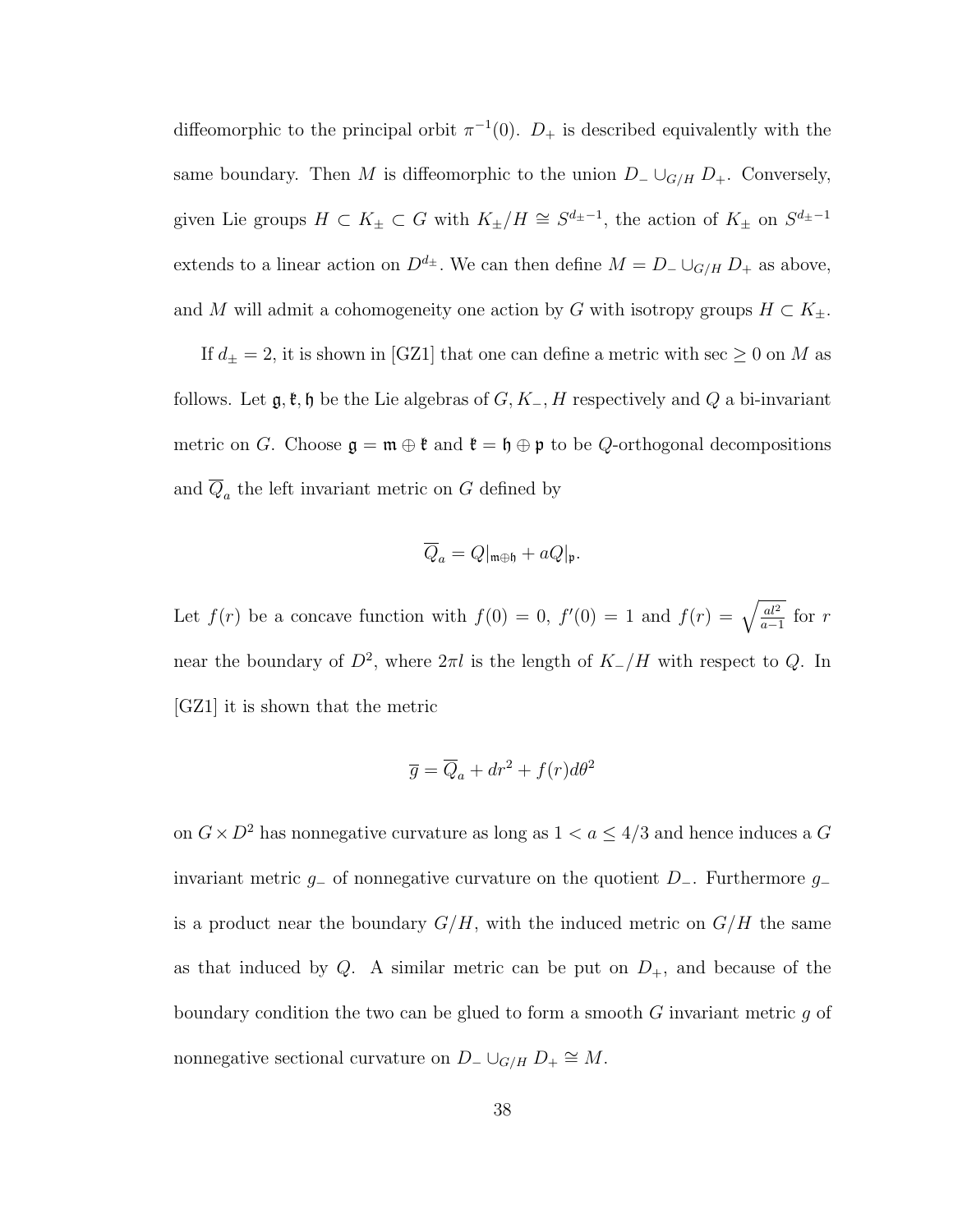In order to prove the claim, we need to describe the manifolds and metrics in a slightly different way than in [GZ3]. For  $p_-, p_+, q \in \mathbb{Z}$ ,  $p_+$  odd and  $p_- \neq q \mod 2$ , let  $P_{p_-,p_+,q}$  be the cohomogeneity one manifold defined by the following Lie groups:

$$
G = U(2) \times S^3
$$

$$
H = \mathbb{Z}_4 = \left\langle \left( \pm i^q \begin{bmatrix} 0 & 1 \\ -1 & 0 \end{bmatrix}, j \right) \right\rangle
$$

$$
K_- = H \cdot \left\{ \left( \text{diag} \left( e^{ip_- \theta}, e^{-ip_- \theta} \right), e^{i\theta} \right) \right\}
$$

$$
K_+ = \left\{ \left( e^{iq\theta} R(p_+ \theta), e^{j\theta} \right) \right\}
$$

where  $R(\phi)$  represents a 2 × 2 rotation matrix and the sign in H is chosen to make H a subgroup of  $K_+$ . One easily sees that  $U(2)$  acts freely on  $P_{p_+,p_-,q}$ . Since  $U(2)$ commutes with  $S^3$ , the quotient  $P_{p_+,p_-,q}/U(2)$  admits an action by  $S^3$  which is cohomogeneity one with the same isotropy groups as the action of  $S^3$  on  $\mathbb{C}P^2$  (see [GZ3] Figure 2.2.) Thus  $P_{p_+,p_-,q}$  is the total space of a principal  $U(2)$  bundle over  $\mathbb{C}P^2$ .

Suppose P is a principal  $U(2)$  bundle over  $\mathbb{C}P^2$ . From the spectral sequence of the fibration  $U(2) \to P \to \mathbb{C}P^2$ , one sees that  $H^2(P, \mathbb{Z}) \cong \mathbb{Z}_{|c_1|}$ , where  $c_1$  denotes the coefficient of x in the first Chern class  $c_1(P) \in H^2(\mathbb{C}P^2, \mathbb{Z})$ . Applying the Seifert-Van Kampen theorem to  $P_{p_-,p_+,q} = D_- \cup D_+$ , one shows that  $\pi_1(P_{p_-,p_+,q}) = \mathbb{Z}_q$ . By the universal coefficient theorem we conclude that  $H^2(P_{p_+,p_-,q},\mathbb{Z})=\mathbb{Z}_q$  and hence  $c_1(P_{p_+,p_-,q}) = qx.$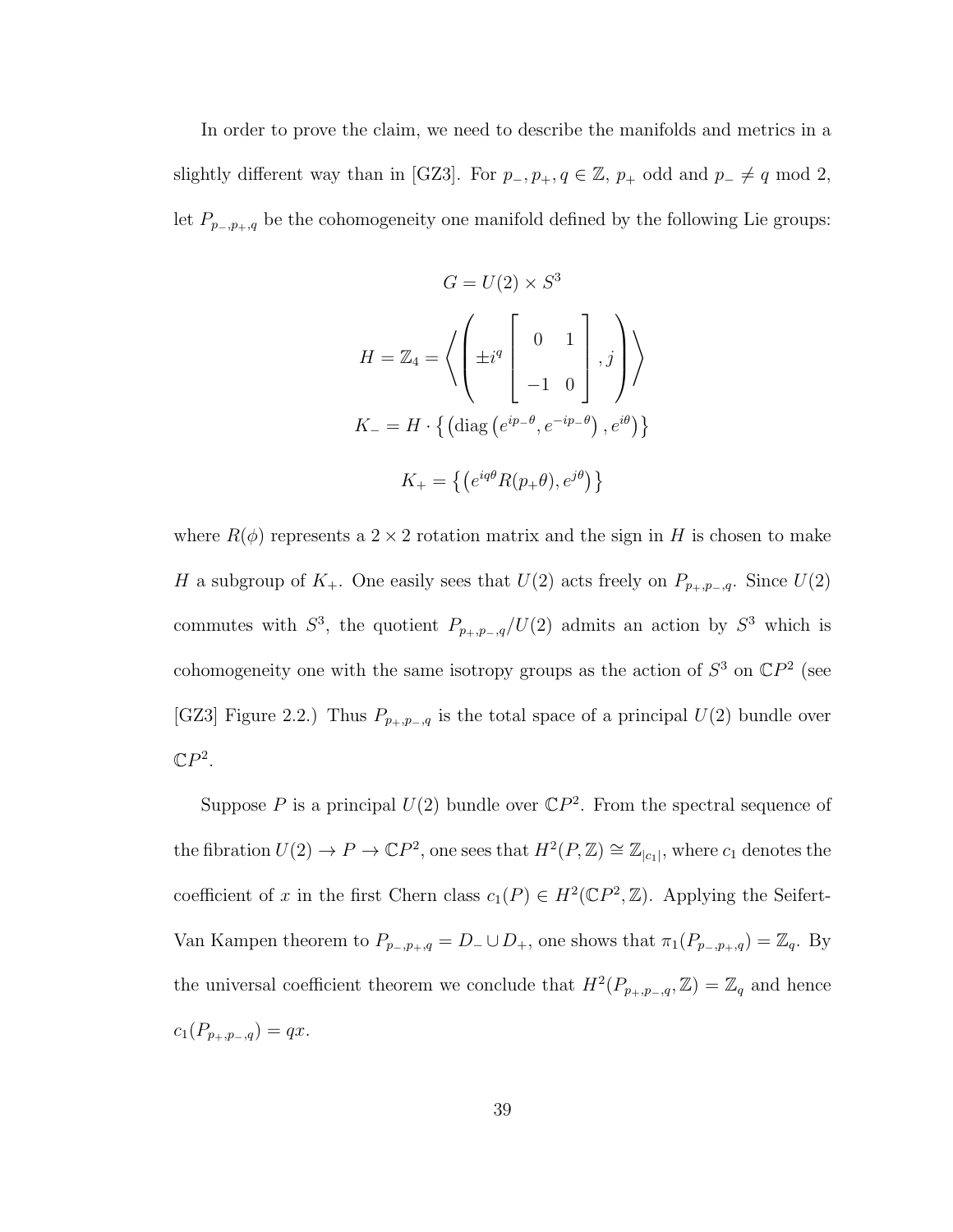Let Z be the center of  $U(2)$ . Since  $U(2)/Z \cong SO(3)$ ,  $P/Z$  is a principal  $SO(3)$ bundle over  $\mathbb{C}P^2$  with first Pontryagin class  $p_1(P/Z) = c_1(P)^2 - 4c_2(P)$ , see [EZ], 2.5, 2.6. In particular,  $P_{p_-,p_+,q}/Z$  admits a cohomogeneity one action by  $SO(3) \times S^3$ and one easily shows that the isotropy groups are

$$
H = \mathbb{Z}_4 = \langle (R_{1,3}(\pi), j) \rangle
$$
  

$$
K_- = H \cdot \left\{ (R_{2,3}(2p_-\theta), e^{i\theta}) \right\}
$$
  

$$
K_+ = \left\{ (R_{1,3}(2p_+\theta), e^{j\theta}) \right\}.
$$

Here  $R_{n,m} \in SO(3)$  is a rotation in the n, m plane of  $\mathbb{R}^3$ . By [GZ3] Theorem 4.7, this bundle has first Pontryagin class  $p_1(P_{p_-,p_+,q}/Z) = (p_+^2 - p_-^2)x^2$ . It follows that  $c_2(P_{2t}) = \frac{1}{4}(q^2 - p_+^2 + p_-^2)x^2.$ 

The description of the action on  $P_{p_-,p_+,q}$  has  $d_{\pm} = 2$ , so we can construct a  $U(2)$ -invariant metric g with sec  $\geq 0$  as above. We check that g has a 2-plane with sec > 0 orthogonal to the orbit of  $T^2 \subset U(2)$  at each point. We do this on each half  $D_{\pm} = G \times_{K_{\pm}} D^2$  separately. By the O'Neill formula it is necessary to find such a 2-plane orthogonal to the orbit of  $T^2 \times K_{\pm}$  at each point of  $G \times D^2$ . For  $D_{-}$  we have  $\mathfrak{g} = \mathfrak{u}(2) \oplus \mathfrak{su}(2), \mathfrak{k} = \mathfrak{p} = \text{span}\{(p_i, i)\}\$ and  $\mathfrak{h} = \{0\}.$  Here  $\{i, j, k\}$  is the standard basis of  $\mathfrak{su}(2)$  and  $\{l, i, j, k\}$  is the standard basis of  $\mathfrak{u}(2)$  with l the generator of the center.

Since  $T^2$  and  $K_-\text{ act }$  on G on the left and right respectively, the tangent space to the orbit at each point  $(y, z) \in G \times D^2$  is contained in

$$
dL_y(\mathfrak{k})+dR_y(\mathfrak{u}(2)\oplus\{0\})+T_zD^2.
$$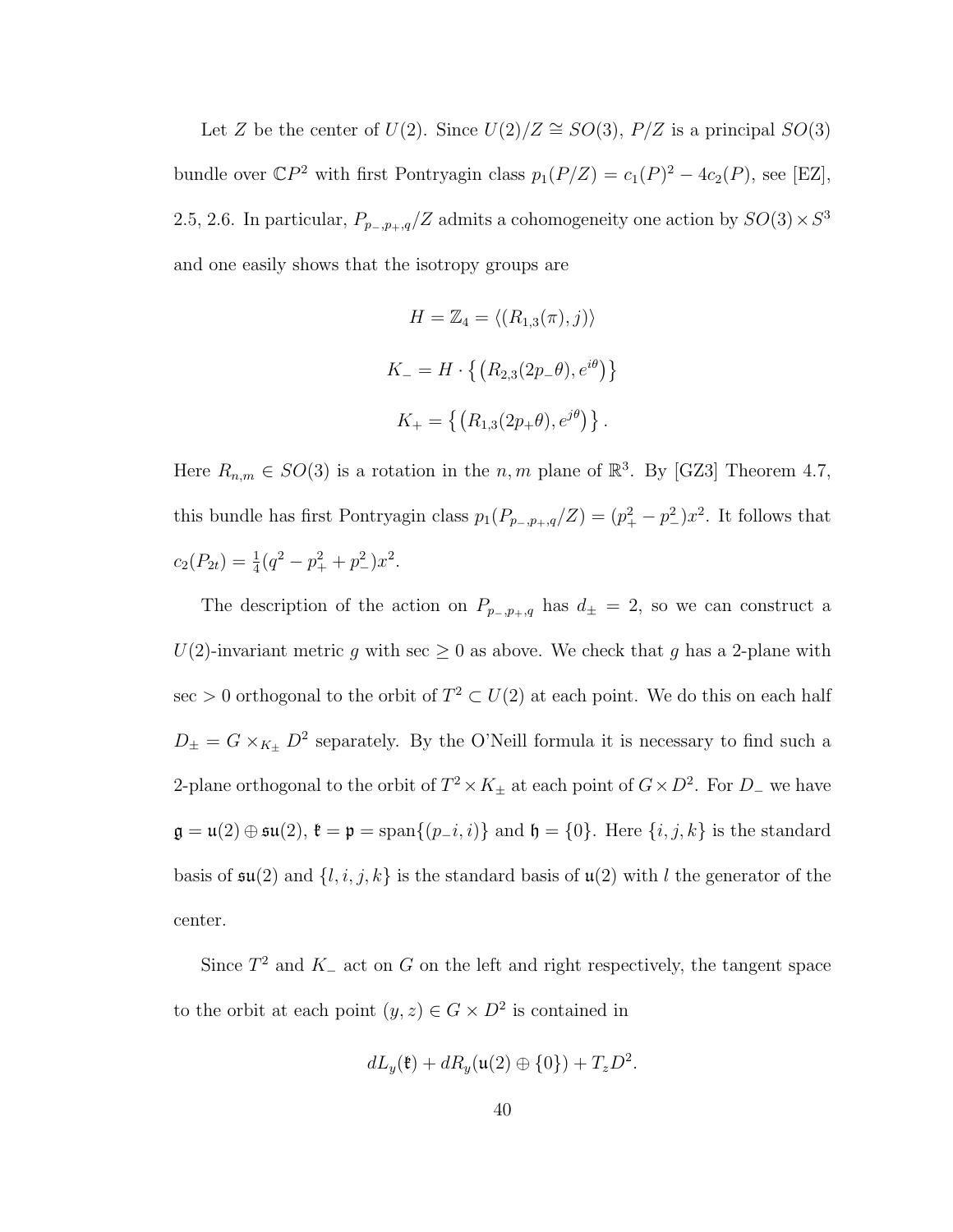Here  $L_y$  and  $R_y$  designate left and right translation on G. Since  $(0, j)$  and  $(0, k)$ are orthogonal to  $\mathfrak k$  and  $\mathfrak u(2) \oplus \{0\}$  with respect to the left invariant metric  $\overline{Q}_a$  and  $\mathfrak{u}(2) \oplus \{0\}$  is Ad-invariant,  $dL_y(0, j)$  and  $dL_y(0, k)$  are orthogonal to the orbit of  $T^2 \times K_{\pm}$ . Choose  $\tau_{[y,z]}$  to be the image of  $dL_y(0,j) \wedge dL_y(0,k)$ . By the O'Neill formula

$$
\label{eq:1} \sec_g(\tau_{[y,z]}) \geq \frac{3}{4} |[dL_y(0,j), dL_y(0,k)]^V|_{\bar g}^2 \geq 3 |dL_y(0,i)^V|_{\bar g}^2 > 0
$$

where  $dL_y(0, i)^V$  is the projection of  $dL_y(0, i)$  onto  $dL_y(\mathfrak{k})$ . The same argument can be made on  $D_+$  using  $dL_y(0, i) \wedge dL_y(0, k)$ .

To summarize,  $P_{p_-,p_+,q}$  is the  $U(2)$  principal bundle over  $\mathbb{C}P^2$  with Chern classes  $c_1 = qx$  and  $c_2 = \frac{1}{4}$  $\frac{1}{4}(q^2 - p_+^2 + p_-^2)x^2$  and it admits a  $U(2)$  invariant metric g and a 2-plane  $\tau_{\bar{x}}$  at each point  $\bar{x} \in P_{p_-,p_+,q}$  with  $\tau_{\bar{x}} \perp T^2 \cdot \bar{x}$  and  $\sec g(\tau_{\bar{x}}) > 0$ . In particular,  $P_{2t,1-2t,1} = P_t$  and  $P_{2t-1,2t+1,2} = \bar{P}_{2t}$ . The metric  $g_{a,b}^t$  is defined such that g and  $g_{a,b}^t$ make  $P_t \to P_t/S_{a,b}^1$  into a Riemannian submersion. Let g' be the locally isometric lift of g to the universal cover  $\bar{P}_{2t}$  of  $\bar{P}_{2t}$ . Note that the  $T^2 \subset U(2)$  action on  $\bar{P}_{2t}$ lifts to the  $T^2 \subset S^1 \times S^3$  action on  $\bar{P}_{2t}$ . Then  $\bar{g}_{a,b}^{2t}$  is defined such that g' and  $\bar{g}_{a,b}^{2t}$ make  $\bar{P}_{2t}' \to \bar{P}_{2t}' / S_{-b,a}^1$  into a Riemannian submersion.

On each manifold, the image  $\sigma_x$  of  $\tau_{\bar{x}}$  under the  $S^1$  quotient will be orthogonal to the orbits of  $T^2/S^1$ . Using the O'Neill formula once more it follows that  $\sec(\sigma_x) > 0$ with respect to  $g_{a,b}^t$  and  $\bar{g}_{a,b}^{2t}$ . We note that these metrics are invariant under the centralizer of  $S^1$ , which is isomorphic to  $S^1 \times S^3$  in each case. The groups acting effectively by isometries are  $S^1 \times SO(3)$  and  $U(2)$  respectively.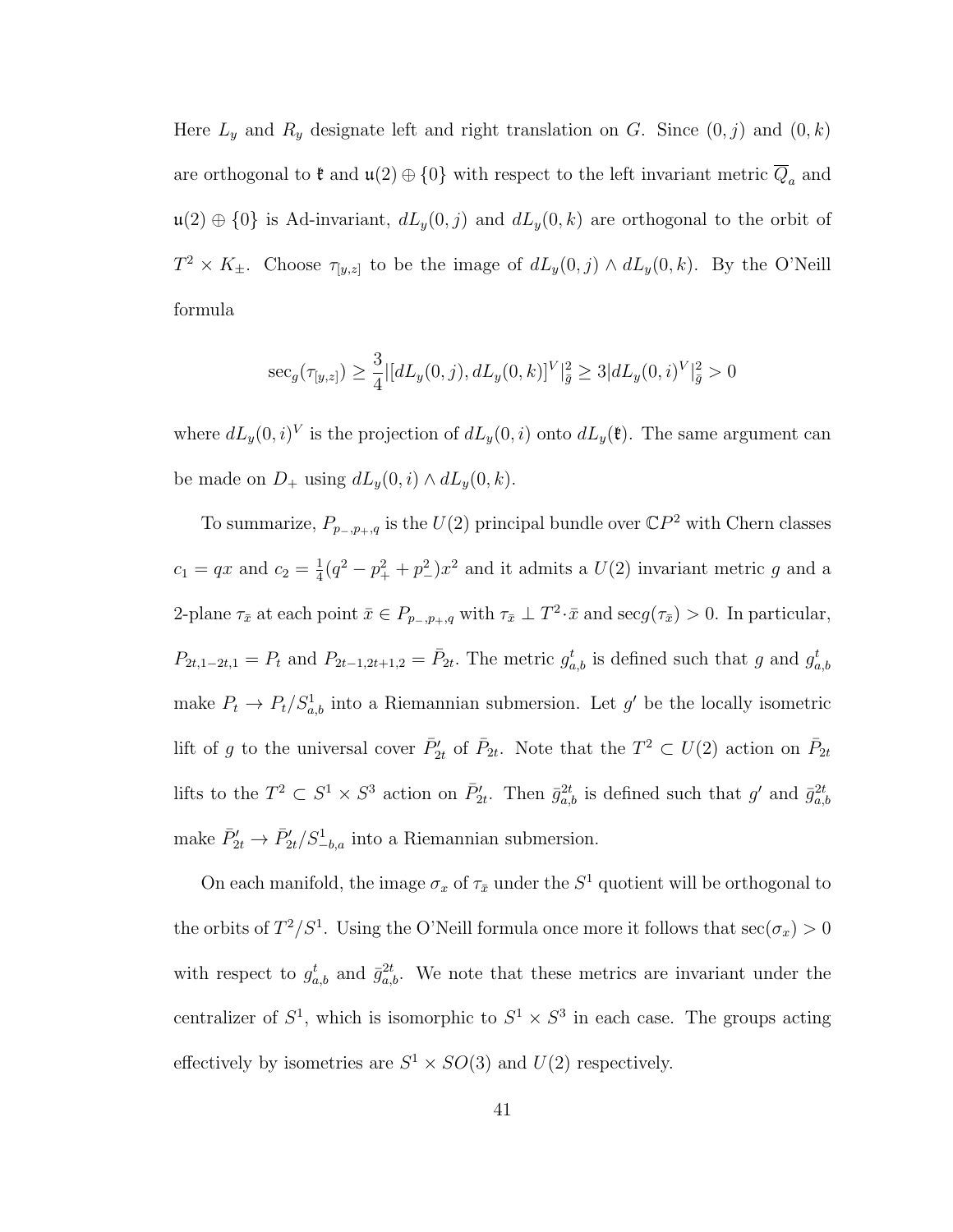Lemma 3.3.1 yields the metrics required to calculate the s invariant for the two families of  $S^1$  bundles.

### $3.3.1$ <sup>1</sup> bundles over spin  $S^2$  bundles over  $\mathbb{C}P^2$

Let  $\pi : \bar{E}^3 \to \mathbb{C}P^2$  be the 3-plane bundle associated to  $S^2 \to \bar{N}_t$  $\stackrel{\bar{p}}{\rightarrow} \mathbb{C}P^2$  and  $i$  the inclusion  $i: \bar{N}_t \to \bar{E}^3$ . Then  $T\bar{N}_t$  and the normal bundle V to  $\bar{N}_t$  span  $i^*(T\bar{E}^3)$ . Since  $T\bar{E}^3 \cong \pi^*(\bar{E}^3 \oplus T\mathbb{C}P^2)$  and V is trivial we have

$$
w_2(T\bar{N}_t) = \bar{p}^*(w_2(\bar{E}^3) + w_2(\mathbb{C}P^2)) = x.
$$

Next let  $E^2$  be the 2-plane bundle associated to  $\bar{M}^t_{a,b}$  and  $\bar{W}^t_{a,b} \subset E^2$  the disc bundle with projection  $\sigma: \bar{W}_{a,b}^t \to \bar{N}_t$ . We have the bundle isomorphism  $T\bar{W}_{a,b}^t \cong$  $\sigma^*(E^2 \oplus T\bar{N}_t)$  and second Stiefel Whitney class

$$
w_2(T\bar{W}_{a,b}^t) = w_2(E^2) + w_2(T\bar{N}_t) = e(\bar{M}_{a,b}^t) + w_2(T\bar{N}_t) = (a+b+1)x + by \mod 2.
$$

Here the notation  $\sigma^*$  is repressed since it is an isomorphism on cohomology. Thus when b is even, a is odd, and  $\bar{W}_{a,b}^t$  is a spin manifold. From the Gysin sequence one sees that  $H^4(\bar{M}^t_{a,b}, \mathbb{Z})$  is torsion so all the rational Pontryagin classes vanish.

Therefore for t and b even, using Lemma 3.3.1  $(\bar{M}^t_{a,b}, \bar{g}^t_{a,b})$  satisfies the hypotheses of Theorem 3.1.1 and Theorem 2.1.4, and  $s(\bar{M}^t_{a,b}, \bar{g}^t_{a,b})$  is given by (2.1.8).

In [EZ] it was shown that for  $\bar{W}^t_{a,b}$  we have

$$
p_1^2 = b \left( -\frac{(3+4t)^2}{a^2 - b^2t} + 6 + 8t + 3a^2 + tb^2 \right)
$$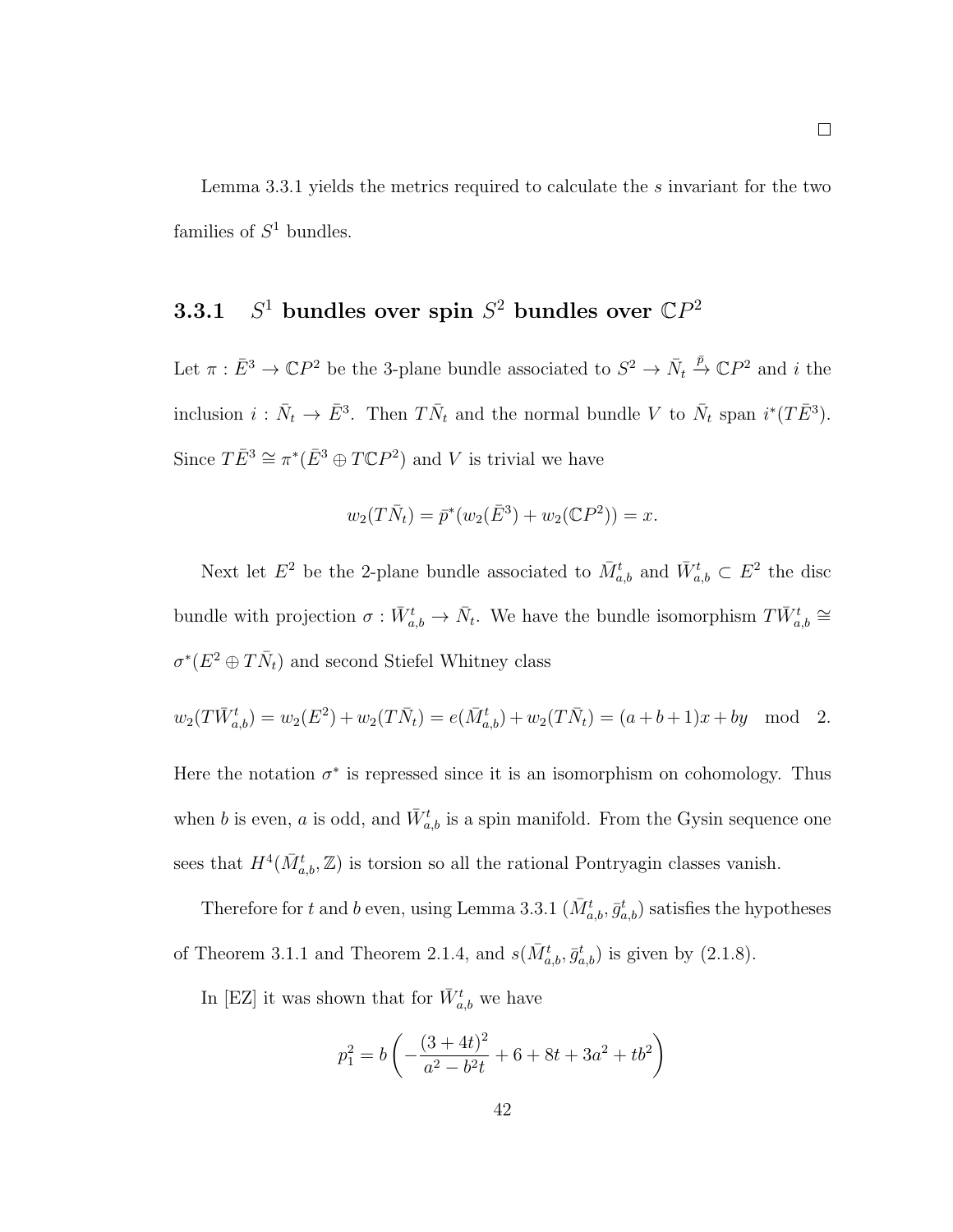and

$$
\text{sign}(\bar{W}_{a,b}^t) = \begin{cases} 0 & \text{if } a^2 - tb^2 > 0 \\ 2 & \text{if } a^2 - tb^2 < 0 \text{ and } b(1+t) > 0 \\ -2 & \text{if } a^2 - tb^2 < 0 \text{ and } b(1+t) < 0 \end{cases}
$$

Thus for  $t$  and  $b$  even

$$
s(\bar{M}^t_{a,b}, \bar{g}^t_{a,b}) = \frac{b}{2^7 \cdot 7} \left( \frac{(3+4t)^2}{a^2 - b^2 t} - 6 - 8t - 3a^2 - tb^2 \right) + \frac{1}{2^5 \cdot 7} sign(\bar{W}^t_{a,b}). \tag{3.3.2}
$$

When b is even,  $\bar{M}^t_{a,b}$  has the cohomology appropriate to calculate the Kreck-Stolz diffeomorphism invariants  $s_1, s_2, s_3 \in \mathbb{Q}/\mathbb{Z}$  [KS2]. These invariants are calculated in [EZ]:

$$
s_1(\bar{M}_{a,b}^t) = s(\bar{M}_{a,b}^t, g_{a,b}^t) \mod \mathbb{Z}
$$
  
\n
$$
s_2(\bar{M}_{a,b}^t) = -\frac{1}{2^4 \cdot 3} (b(n^2 + tm^2) - 2anm)
$$
  
\n
$$
-\frac{1}{2^4 \cdot 3 \cdot (a^2 - tb^2)} (4nm(an^2 + atm^2 + 2tbnm))
$$
  
\n
$$
-(3 + 4t - 2n^2 - 2tm^2)(bn^2 + btm^2 + 2anm))
$$

and

$$
s_3(\bar{M}_{a,b}^t) = -\frac{1}{2^2 \cdot 3} (b(n^2 + tm^2) - 2anm)
$$

$$
-\frac{1}{2^3 \cdot 3 \cdot (a^2 - tb^2)} (16nm(an^2 + atm^2 + 2tbnm))
$$

$$
-(3 + 4t - 8n^2 - 8tm^2)(bn^2 + btm^2 + 2anm))
$$

where  $m, n$  are such that  $ma + nb = 1$ .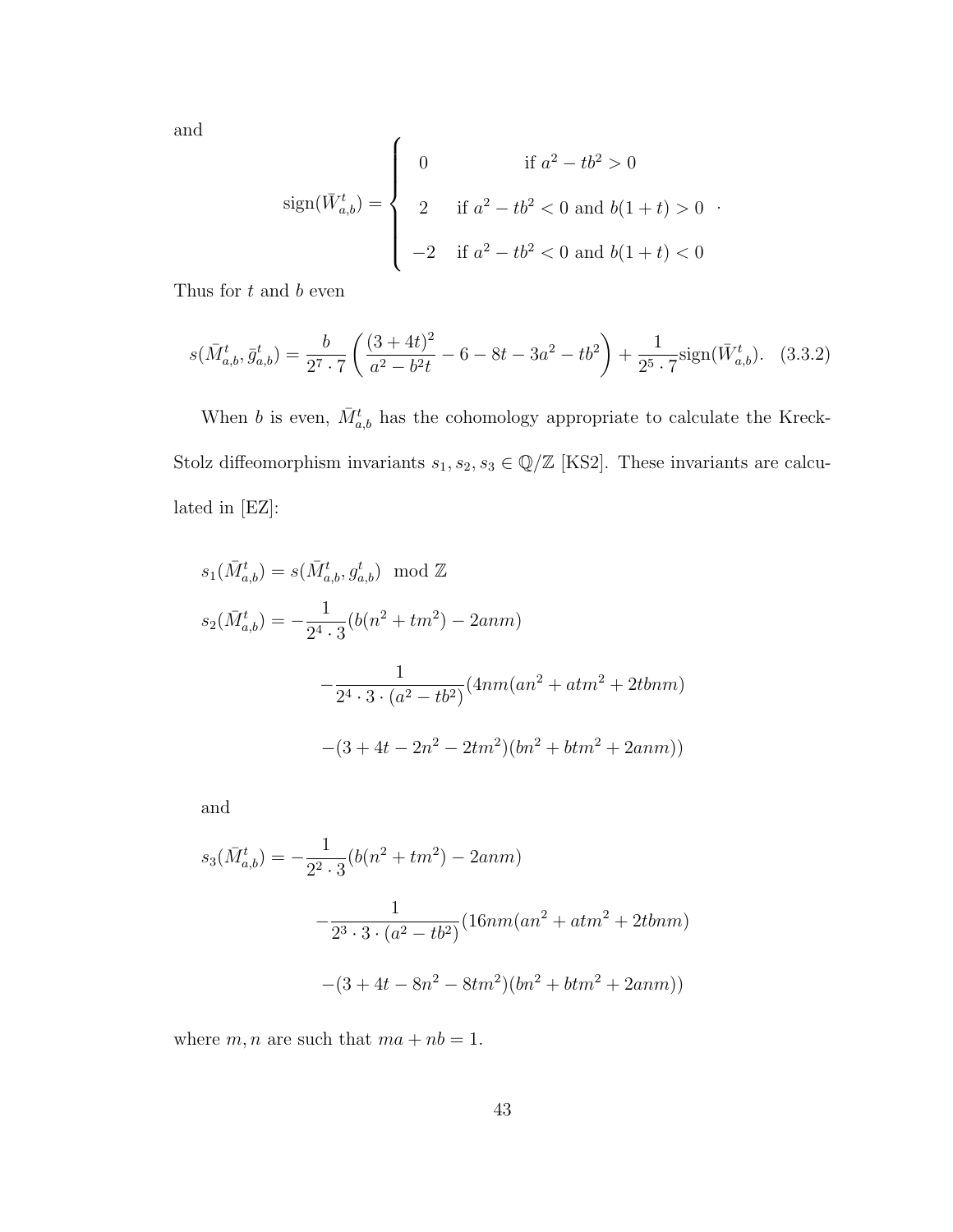Now set  $r = a^2 - 8tb^2$ ,  $\lambda = 2^7 \cdot 3 \cdot 7r$  and choose m, n such that  $ma + 2nb = 1$ . We then define

$$
a_k = a + 16b^2\lambda k, b_k = b, t_k = t + 4a\lambda k + 32b^2\lambda^2 k^2, m_k = m, n_k = n - 8b\lambda mk.
$$

We see that  $a_k^2 - 8t_k b_k^2 = r$ ,  $m_k a_k + 2n_k b_k = 1$ , and each of  $a_k, b_k, m_k, n_k, t_k$  is equal to the corresponding  $a, b, m, n, t \mod \lambda$ . When  $r < 0$  we have  $t, t_k > 0$ , so  $2b_k(1+2t_k)$ has the same sign as  $2b(1+2t)$ . It follows that  $sign(\bar{W}^{2t_k}_{a_k,2b_k}) = sign(\bar{W}^{2t}_{a,2b})$ . This is enough to ensure the numerators of  $s_i(M_{a,2b}^{2t})$  and  $s_i(M_{a_k,2b_k}^{2t_k})$  are equal modulo the denominators so  $s_i(M_{a,2b}^{2t}) - s_i(M_{a_k,2b_k}^{2t_k}) \in \mathbb{Z}$ . Thus the invariants  $s_i \in \mathbb{Q}/\mathbb{Z}$  and  $|H^4(M,\mathbb{Z})|$  are equal and  $M_{a_k,2b_k}^{2t_k}$  is diffeomorphic to  $M_{a,2b}^{2t}$  by [KS2] Theorem 3.1. Since  $a_k^2 - 8t_k b_k^2$  and  $sign(\bar{W}_{a_k,2b_k}^{2t_k})$  are constant for the sequence  $\{M_{a_k,2b_k}^{2t_k}\}_k$ , the s invariant is a polynomial in  $k$ , and there is an infinite subsequence of metrics with distinct s invariants. Lemma 2.1.10 completes the proof of Theorem B part (b).

### 3.2 <sup>1</sup> bundles over non-spin  $S^2$  bundles over  $\mathbb{C}P^2$

Let  $\pi : E^3 \to \mathbb{C}P^2$  be the 3-plane bundle associated to  $p : N_t \to \mathbb{C}P^2$ . By the bundle isomorphism of the previous section we have

$$
w_2(TN_t) = p^*(w_2(E^3) + w_2({\mathbb{C}}P^2)) = p^*(2x) = 0 \text{ mod } 2.
$$

Thus we can give  $M_{a,b}^t$  the spin structure induced from the bundle isomorphism  $TM_{a,b}^t \cong \rho^*TN_t \oplus V'$ , where V' is the bundle generated by the  $S^1$  action field and  $\rho: M_{a,b}^t \to N_t$ . From the Gysin sequence one sees that  $H^4(M_{a,b}^t, \mathbb{Z}) = \mathbb{Z}_{|t(a+b)^2 - ab|}$ , so the rational Pontryagin classes vanish when  $t(a + b)^2 - ab \neq 0$ .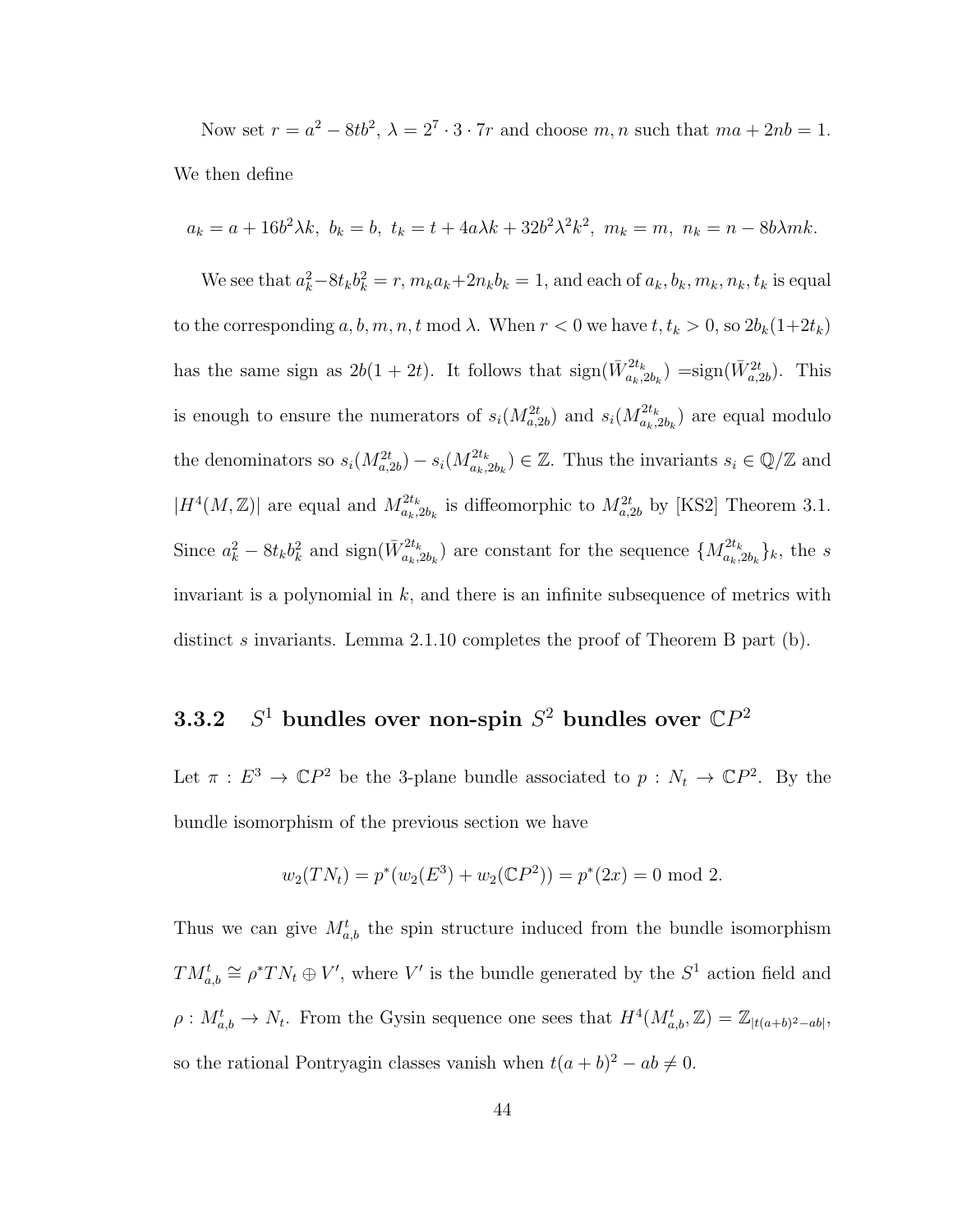By Lemma 3.3.1  $g_{a,b}^{t}$  satisfies the conditions of Theorem 3.1.2. It follows that  $s(M_{a,b}^t, g_{a,b}^t) = s(M_{a,b}^t, h)$  for an  $S^1$  invariant metric h with geodesic fibers. Then the circle bundle  $M_{a,b}^t \to N_t$  and h satisfy the hypotheses of Theorem 2.1.6 and  $s(M_{a,b}^t, g_{a,b}^t)$  is given by  $(2.1.9)$ .

In [EZ] the terms  $p_1^2$ ,  $p_1e^2$  and  $e^4$  are calculated for  $W_{a,b}^t$  and we have

$$
s(M_{a,b}^t, g_{a,b}^t) = \frac{(a+b)(1-t)^2}{2^3 \cdot 7 \cdot (t(a+b)^2 - ab)}
$$
  
+ 
$$
\frac{1}{2^5 \cdot 3 \cdot 7} (-3ab + (1-t)(8 + (a+b)^2)) + \frac{1}{2^5 \cdot 7} sign(W_{a,b}^t)
$$

where

$$
\text{sign}(W_{a,b}^t) = \begin{cases} 0 & \text{if } ab - t(a+b)^2 < 0 \\ 2 & \text{if } ab - t(a+b)^2 > 0 \text{ and } a+b > 0 \\ -2 & \text{if } ab - t(a+b)^2 > 0 \text{ and } a+b < 0 \end{cases}
$$

When  $t(a+b)^2 \neq ab$ ,  $M_{a,b}^t$  also has the cohomology ring necessary to define the diffeomorphism invariants  $s_i$ . They are calculated in [EZ] Proposition 5.2. Just as for  $\bar{M}^t_{a,b}$  they are given by rational functions with numerators depending on  $a, b, m, n, t$  and sign $(W_{a,b}^t)$ , where m, n are such that  $ma+nb = 1$ . The denominators divide  $2^5 \cdot 3 \cdot 7 \cdot |t(a+b)^2 - ab|$ . As these are the only relevant details, we omit the equations for brevity.

Let  $r = t(a+b)^2 - ab \neq 0$ ,  $\lambda = 2^5 \cdot 3 \cdot 7r$  and choose m, n such that  $ma + nb = 1$ . We set

$$
a_k = a + (a+b)^2 \lambda k, \ b_k = b - (a+b)^2 \lambda k, \ t_k = t - (a-b)\lambda k - (a+b)^2 \lambda^2 k^2,
$$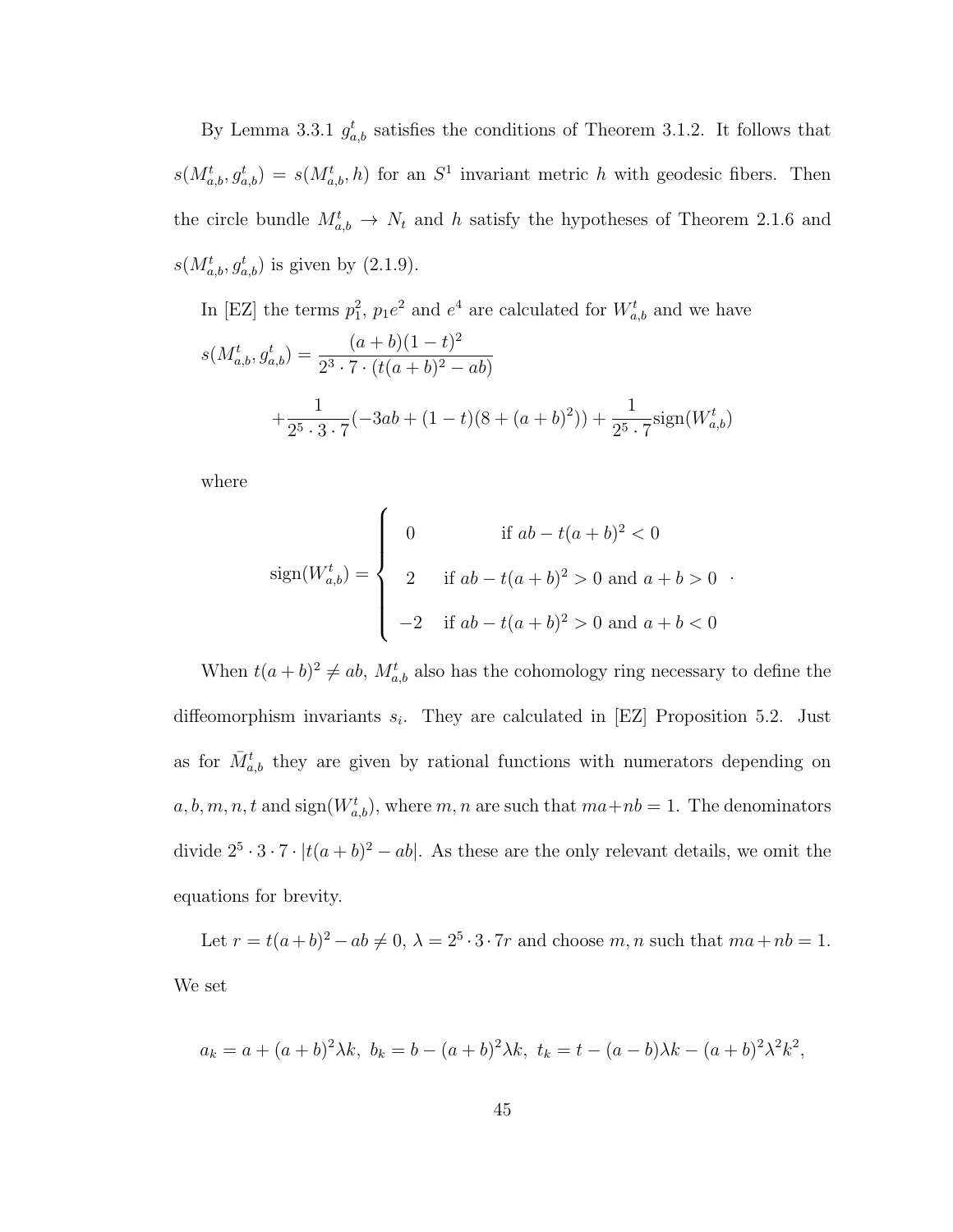$$
m_k = m + (n - m)(a + b)\lambda k, \ n_k = n + (n - m)(a + b)\lambda k.
$$

One checks that  $t_k(a_k + b_k)^2 - a_kb_k = r$ ,  $m_ka_k + n_kb_k = 1$ ,  $a_k + b_k = a + b$  and each of  $a_k, b_k, m_k, n_k, t_k$  is equal to the corresponding  $a, b, m, n, t \mod \lambda$ . It follows that  $M_{a_k, b_k}^{t_k}$  is diffeomorphic to  $M_{a,b}^t$  while  $s(M_{a_k, b_k}^{t_k}, g_{a_k}^{t_k})$  $a_{k,b_k}^{t_k}$ ) is a polynomial in k. This completes the proof of Theorem B.

Remark 3.3.3. (a) One easily sees that  $W_{a,b}^7$  is diffeomorphic to only finitely many other  $W_{k,l}^7$ , and no other homogeneous spaces. By [STa] Proposition 1.1 the space of G invariant metrics with nonnegative sectional curvature on a homogeneous space  $G/H$  is connected. Thus  $\mathfrak{M}_{\mathrm{sec}\geq 0}(W^7_{a,b})$  has infinitely many components by the corollary, but only finitely many of them contain homogeneous metrics. Each of those in turn contains a positively curved metric, except in the case of  $W_{1,0}$ . There are examples due to [KS3] where one has two components containing metrics with  $\sec$  > 0.

(b) One sees from the diffeomorphism invariants that no two of the Eschenburg spaces  $F_{a,b}$  are diffeomorphic, so we cannot use this set of metrics to prove that any  $\mathfrak{M}_{\mathrm{sec}>0}(F_{a,b})$  is not path connected.

(c) We saw in the proof Lemma 3.3.1 that  $S^1 \times SO(3)$  and  $U(2)$  respectively act by isometries on  $g_{a,b}^t$  and  $\bar{g}_{a,b}^{2t}$ , and we suspect each is the full identity component of the isometry group.

(d) The same argument as in Remark 3.2.2 shows that  $M_{a,b}^t$  and  $\bar{M}_{a,b}^{2t}$  do not have the homotopy type of a 7-dimensional homogeneous space if  $|t(a+b)^2 - ab|$  or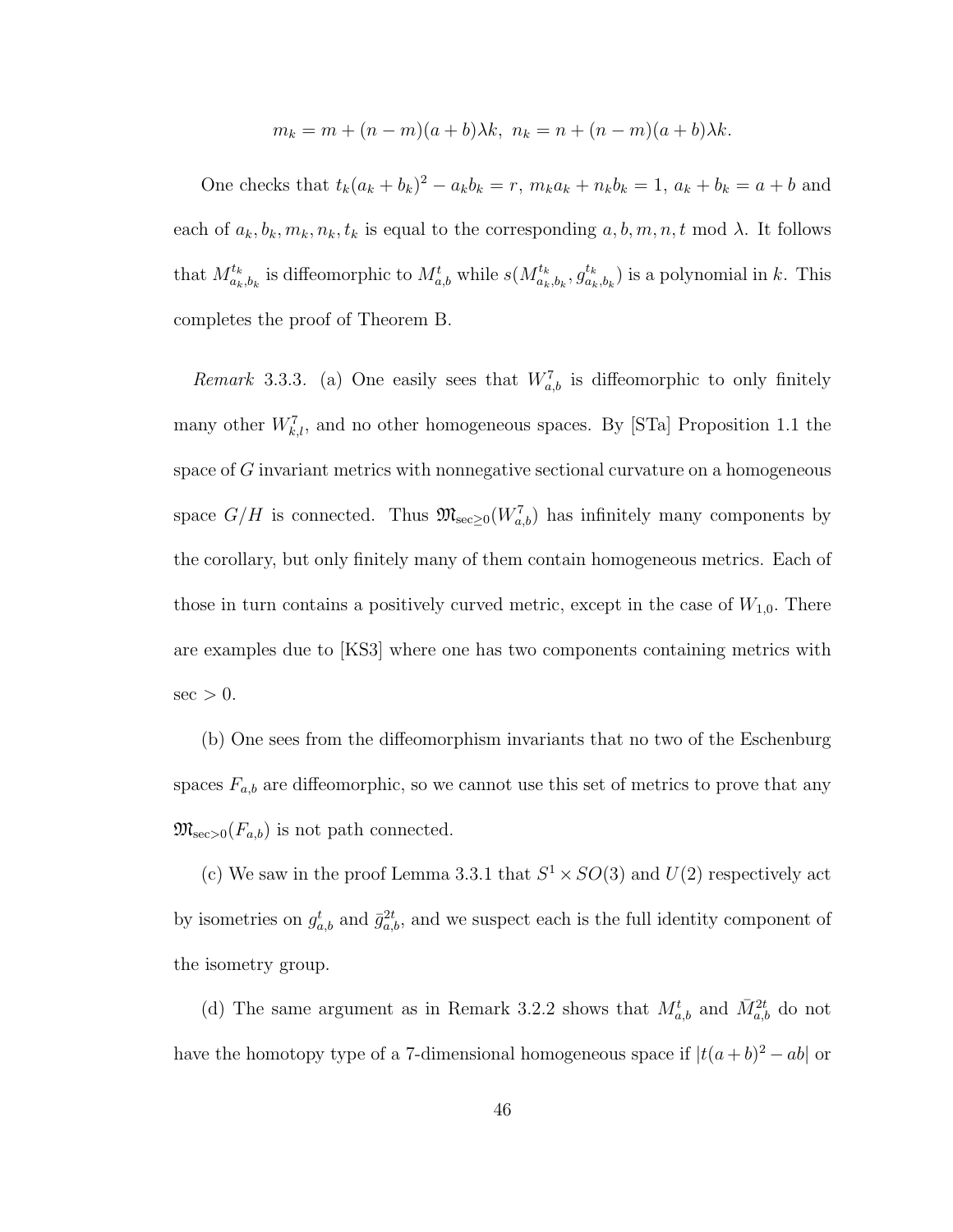$|a^2 - 2tb^2| = 2 \text{ mod } 3.$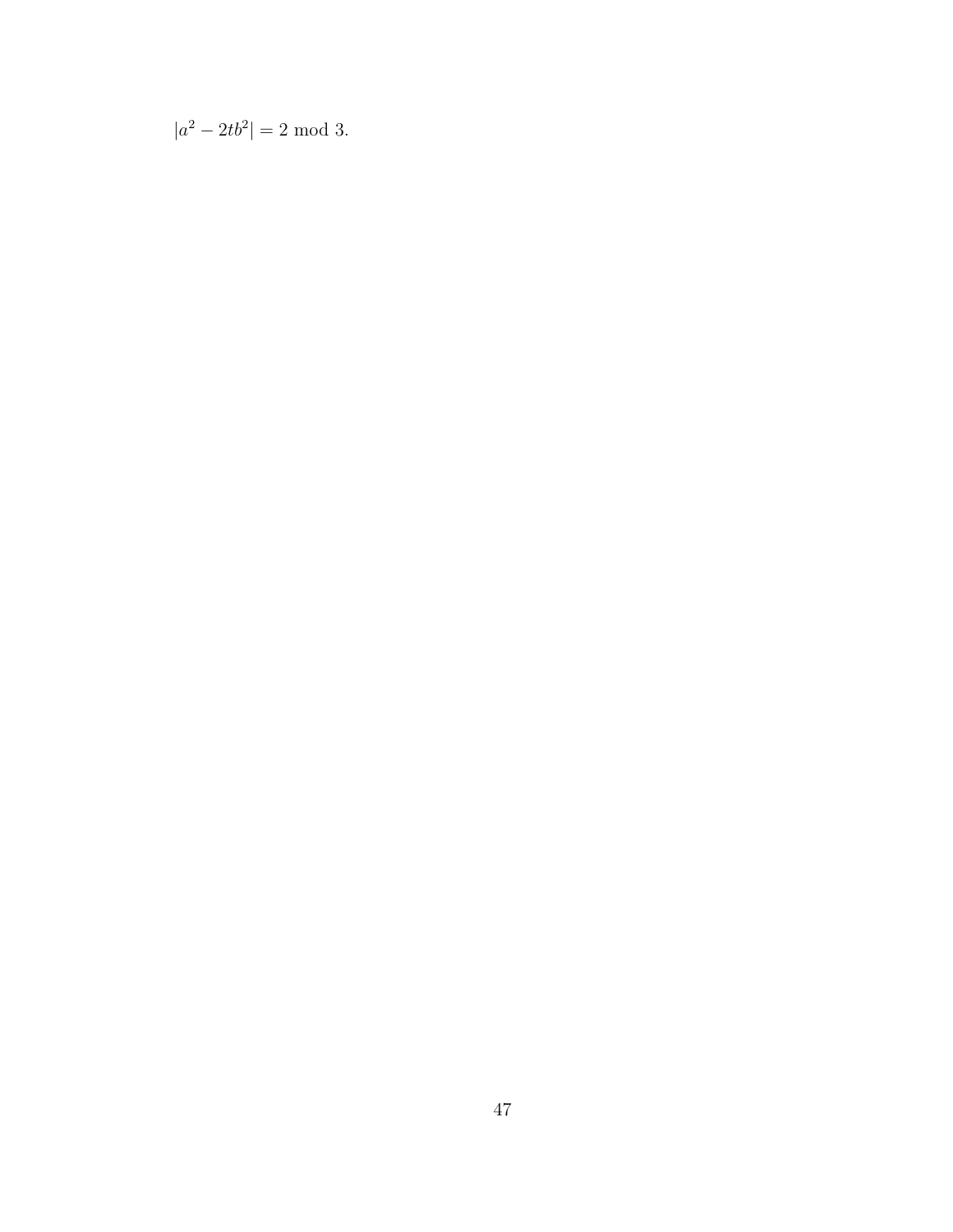## Chapter 4

## 5-Manifolds

# 4.1 Diffeomorphism Classification of 5 Manifolds with  $\pi_1 = \mathbb{Z}_2$

Our proof relies on a diffeomorphism classification of five manifolds with fundamental group  $\mathbb{Z}_2$  carried out by Hambleton and Su [HS]. Given a manifold  $M$  with fundamental group  $\mathbb{Z}_2$ , a characteristic submanifold  $P \subset M$  is defined as follows. Let  $f: M \to \mathbb{R}P^N$  be a classifying map of the universal cover, for N sufficiently large. We can choose f to be transverse to  $\mathbb{R}P^{N-1}$ , and hence  $P = f^{-1}(\mathbb{R}P^{N-1})$ is a smooth manifold. If furthermore  $w_2(TM) \neq 0$  and  $w_2(T\tilde{M}) = 0$ , where  $\tilde{M}$  is the universal cover of M, then P is well defined up to  $\text{Pin}^+(4)$  cobordism. Here  $Pin^{\pm}(4)$  is the extension of  $O(4)$  by  $\mathbb{Z}_2$  such that a preimage of a reflection squares to  $\pm 1$ . and  $\Omega_n^{\text{Pin}^{\pm}}$  is the cobordism group of n–manifolds with  $\text{Pin}^{\pm}(n)$  structures.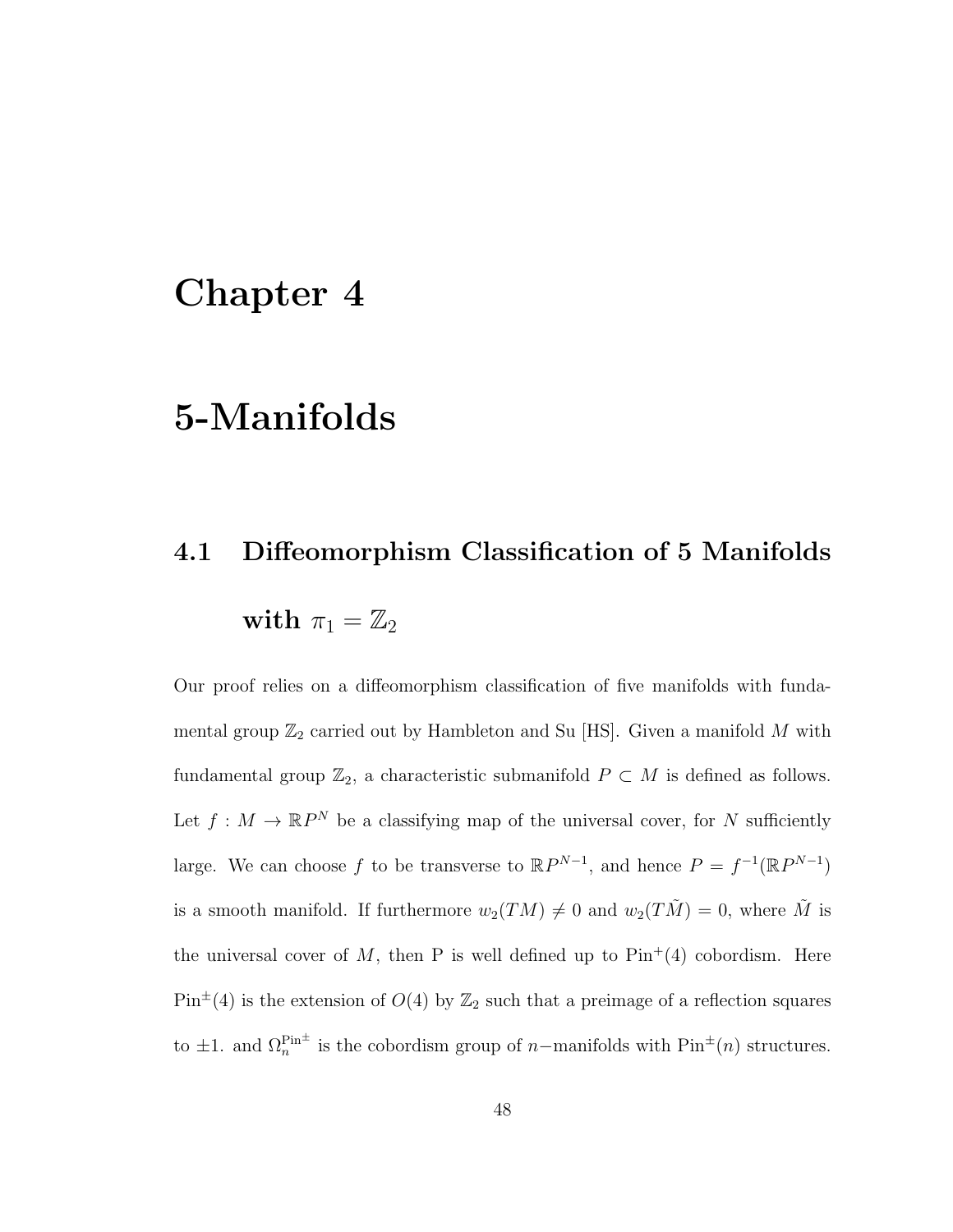For details, see [HS], [GT].

THEOREM 4.1.1. [HS] Let  $M_1, M_2$  be 5 manifolds such that  $\pi_1(M_i) = \mathbb{Z}_2, \pi_1(M_i)$ acts trivially on  $\pi_2(M_i)$ ,  $H_2(M_i, \mathbb{Z})$  is torsion free,  $w_2(M_i) \neq 0$ , and  $w_2(\tilde{M}_i) = 0$  for  $i = 1, 2$ , where  $\tilde{M}_i$  is the universal cover of  $M_i$ . Then  $M_1$  is diffeomorphic to  $M_2$  if and only if

$$
rank(H_2(M_1, \mathbb{Z})) = rank(H_2(M_2, \mathbb{Z}))
$$

and

$$
[P_1] = \pm [P_2] \in \Omega_4^{\text{Pin}^+}
$$

where  $P_i$  is the characteristic submanifold of  $M_i$ .

We are intersted in 5-manifolds which arise as the total space of principal circle bundles. Let B be a simply connected 4-manifold, d a primitive element of  $H^2(B, \mathbb{Z})$ such that  $w_2(TB) = d \mod 2$ , and  $S^1 \to M \stackrel{\pi}{\to} B$  the principal  $S^1$  bundle with first chern class 2d. From the long exact sequence of a fibration and the Gysin sequence one sees that  $\pi_1(M) = \mathbb{Z}_2$ ,  $\pi_1(M)$  acts trivially on  $\pi_2(M)$ , and  $H_2(M, \mathbb{Z})$ is torsion free with rank $(H_2(M, \mathbb{Z}) = \text{rank}(H_2(B, \mathbb{Z})) - 1$ . Furthermore,  $w_2(TM) =$  $\pi^*(w_2(TB)) = \pi^*d \mod 2 \neq 0$ . The universal cover  $\tilde{M}$  is the total space of the  $S^1$ bundle with first chern class d, and by a similar argument  $w_2(T\tilde{M}) = 0$ . Thus we can apply Theorem 4.1.1 to M.

 $\Omega_4^{\text{Pin}+}$  is isomorphic to  $\mathbb{Z}_{16}$  with generator  $[\mathbb{R}P^4]$ , while  $\Omega_2^{\text{Pin}-}$  is isomorphic to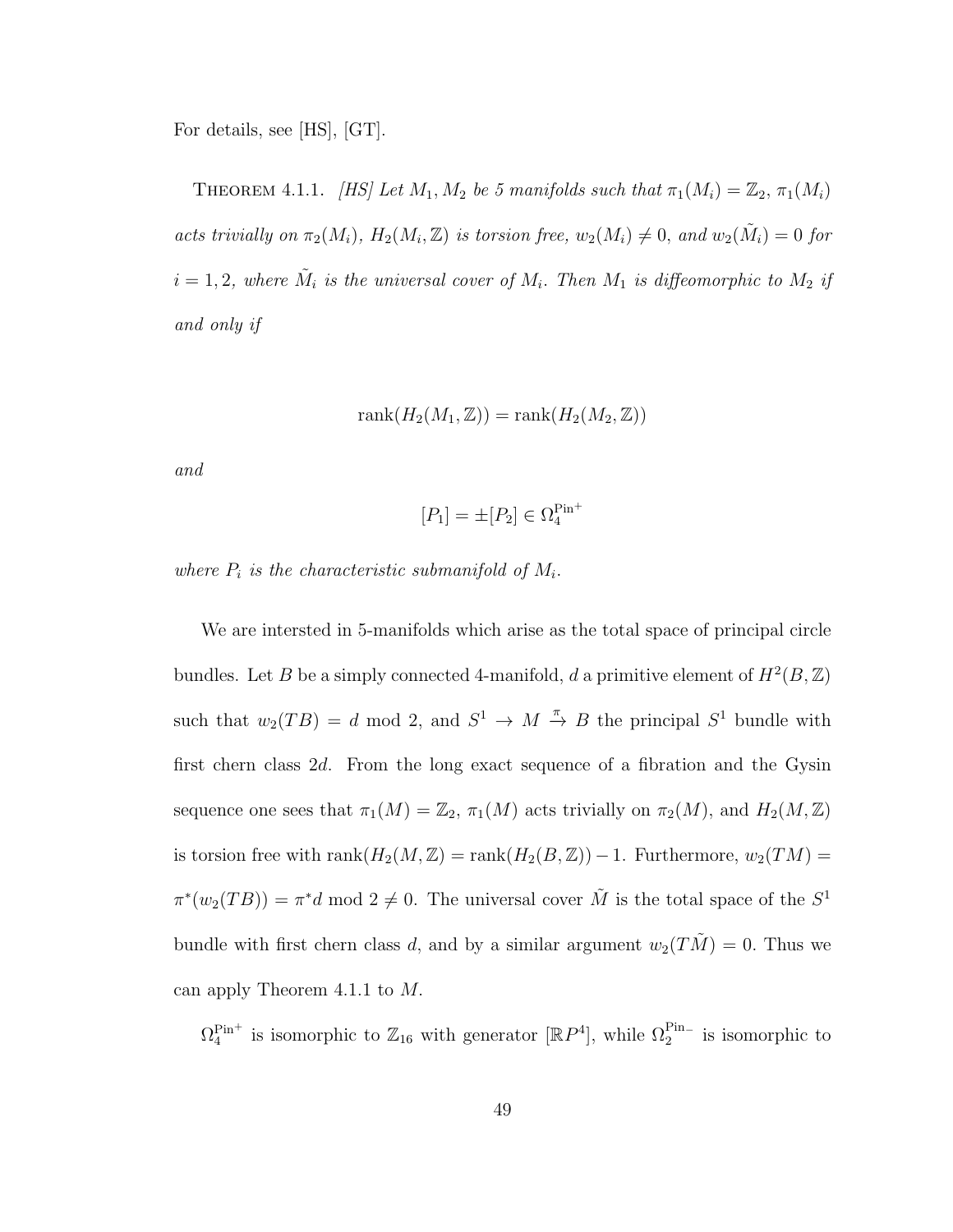$\mathbb{Z}_8$  with generator  $[\mathbb{R}P^2]$ . There is a short exact sequence

$$
0 \to \mathbb{Z}_2 \to \Omega_4^{\text{Pin}^+} \overset{\phi}{\to} \Omega_2^{\text{Pin}^-} \to 0
$$

where  $\phi$  is given by taking the cobordism class of a submanifold dual to  $w_1$ ; see [HS] and [KT] for details. Hambleton and Su proved the following under this isomorphism.

Theorem 4.1.2. [HS] Let B be a closed simply connected four manifold and  $S^1 \rightarrow M \stackrel{\pi}{\rightarrow} B$  the principal  $S^1$  bundle with first chern class 2d, where d is a primitive element such that  $w_2(TB) = d \mod 2$ . If P is a characteristic submanifold of M, then

$$
\phi([P]) = \pm \langle d^2, [B] \rangle \in \mathbb{Z}_8.
$$

### 4.2  $S^1$  bundles

In this section we prove Theorem C. We want to use the Atiyah-Patodi-Singer index theorem to calculate the  $\eta$  invariant of a metric on M. Many authors have computed  $\eta$  and related invariants on spin manifolds M by extending metrics to manifolds W with boundary diffeomorphic to  $M$ . If the extension has positive scalar curvature, the index of the Dirac operator will vanish. In the spin<sup>c</sup> case, we must also extend an auxiliary connection. A difficulty arises when the extended connection cannot be flat because the canonical class on the spin<sup>c</sup> structure on  $W$ is not torsion. Then the metric and connection must satisfy (2.0.2). The following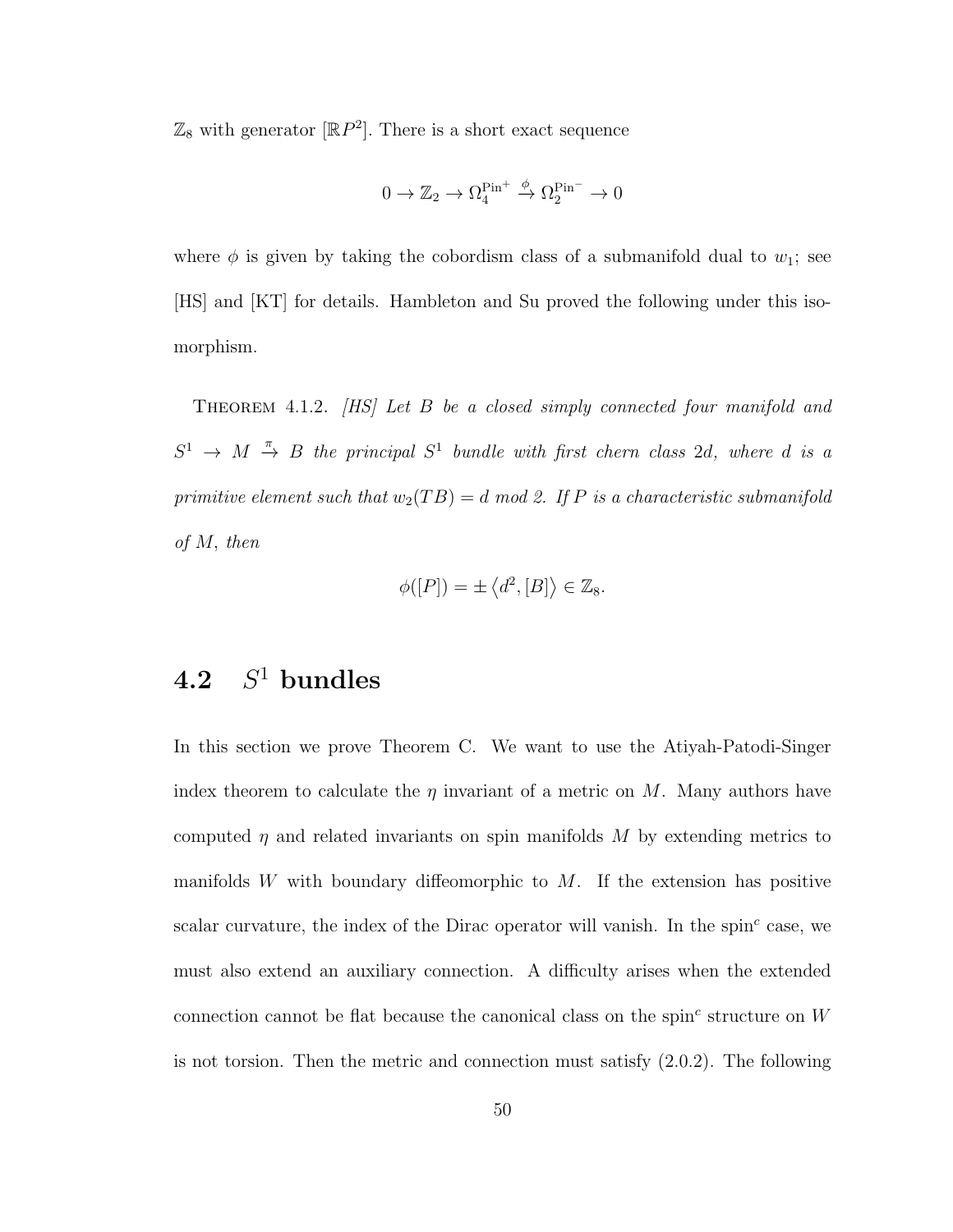theorem, which we prove in Section 4.3, illustrates how to use certain free  $S<sup>1</sup>$  actions on  $M$  to accomplish this.

THEOREM 4.2.1. Let  $S^1$  act freely on M by isometries of a Riemannian metric  $g_M$  with scal $(g_M) > 0$  and assume  $\pi_1(M)$  is finite. Let  $B = M/S^1$  the quotient and  $\rho: W = M \times_{S^1} D^2 \to B$  the associated disc bundle. Suppose the first Chern class of the principal  $S^1$  bundle  $\pi : M \to B$  is  $\ell d$  for  $d \in H^2(B, \mathbb{Z})$  and  $\ell \in \mathbb{Z}$ . If  $\lambda$  is the complex line bundle over W with first Chern class  $\rho^*d$ , then there exists a metric  $g_W$  on W and a connection  $\nabla$  on  $\lambda$  such that

$$
\text{scal}(g_W) > l | F^{\nabla} |_{g_W}. \tag{4.2.2}
$$

Furthermore there is a collar neighborhood  $V \cong M \times [0, N]$  of  $\partial W \cong M$  such that for  $t \in [0, N]$  near 0,  $g_W$  is a product metric

$$
g_W \cong g_M + dt^2 \tag{4.2.3}
$$

and

$$
\nabla \cong \text{proj}_{V,M}^* \bar{\nabla}
$$
\n(4.2.4)

where  $\overline{\nabla}$  is any flat unitary connection on  $\lambda|_{\partial W}$ .

Notice that here there are no restrictions on the dimension of  $M$  or Pontryagin classes of  $M$ ,  $d$  need not be primitive, and no spin<sup>c</sup> structure is required. We next use Theorem 4.2.1 and (2.0.4) to calculate  $\eta$  for  $S^1$  invariant metrics on certain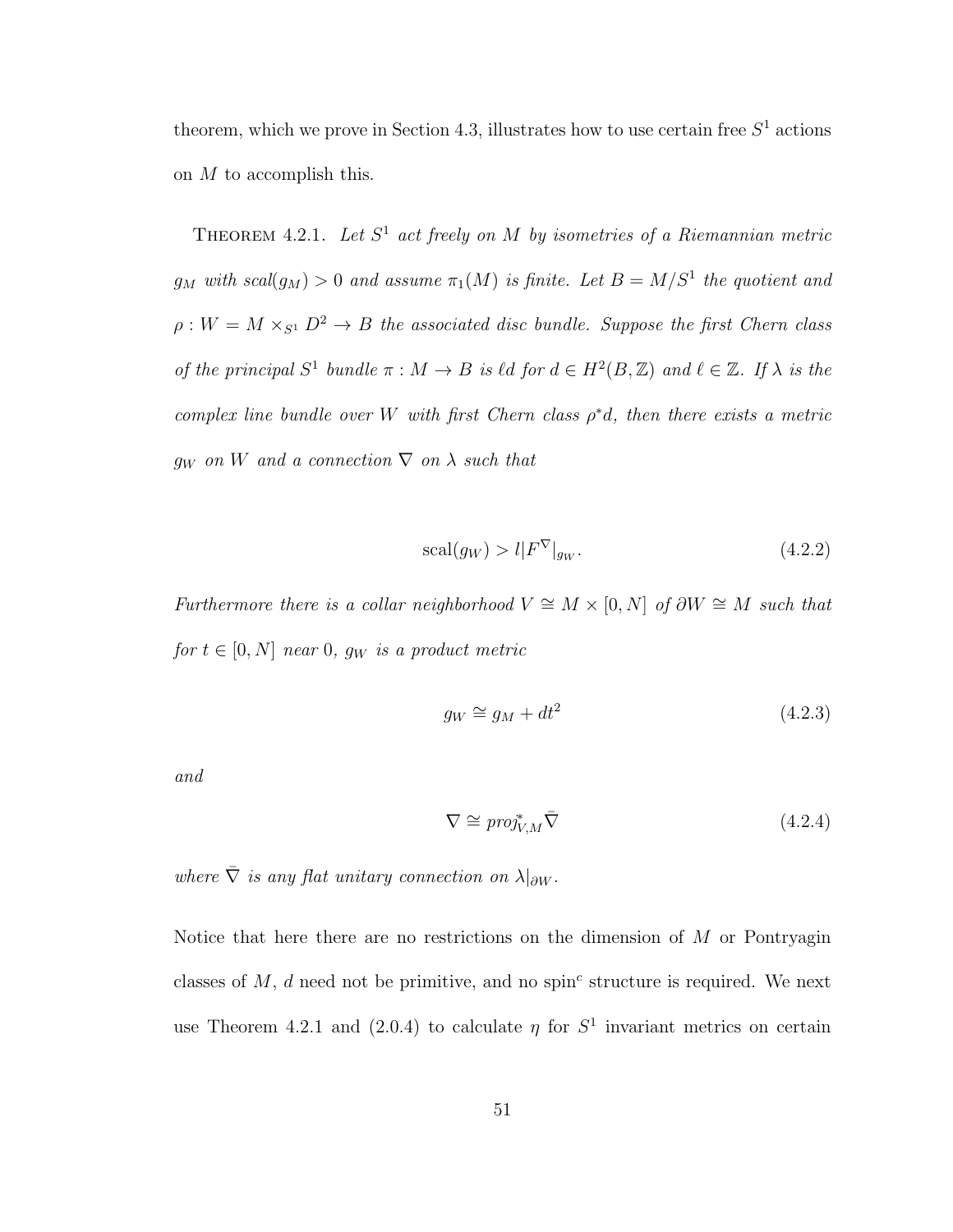spin<sup>c</sup> manifolds in dimensions  $4n + 1$ , proving Theorem 2.2.3 from Section 2, which we restate here.

THEOREM. Let  $S^1$  act freely on a  $4n+1$  manifold M by isometries of a Riemannian metric g with scal(g) > 0. Assume  $\pi_1(M)$  is finite and let  $B = M/S^1$  be the quotient. Suppose the first Chern class of the principal bundle  $S^1 \to M \stackrel{\pi}{\to} B$  is  $\ell d$ where  $\ell$  is a positive even integer and  $w_2(TB) = d \mod 2$ . Finally assume the real Pontryagin classes of  $M$  vanish. Then  $M$  admits a spin<sup>c</sup> structure with canonical class  $\pi^*d$ . If  $\overline{\nabla}$  is a flat connection on the canonical bundle of this spin<sup>c</sup> structure and  $D_{g,\tilde{\nabla}}^c$  is the spin<sup>c</sup> Dirac operator, then

$$
\eta(D_{g,\tilde{\nabla}}^c) = \left\langle \frac{\sinh(d/2)\hat{A}(TB)}{\sinh(\ell d/2)}, [B] \right\rangle.
$$

When  $n = 1$ ,

$$
\eta(D^c_{g,\tilde{\nabla}})=\left\langle -\frac{(\ell^2-1)d^2+p_1(TB)}{24\ell},[B]\right\rangle.
$$

*Proof.* Since TM is the direct sum of  $\pi^*TB$  and a trivial bundle generated by the action field of the  $S^1$  action,

$$
w_2(TM) = \pi^* w_2(TB) = \pi^* d \text{ mod } 2
$$

Let  $\mu$  be the complex line bundle over B associated to  $\pi : M \to B$ . Let  $W =$  $M \times_{S^1} D^2$  and let  $\rho: W \to B$  be the disc bundle associated to  $\pi: M \to B$ . Then  $TW = \rho^*(TB \oplus \mu)$  and since  $\ell$  is even

$$
w_2(TW) = \rho^*(d + \ell d) \text{ mod } 2 = \rho^* d \text{ mod } 2.
$$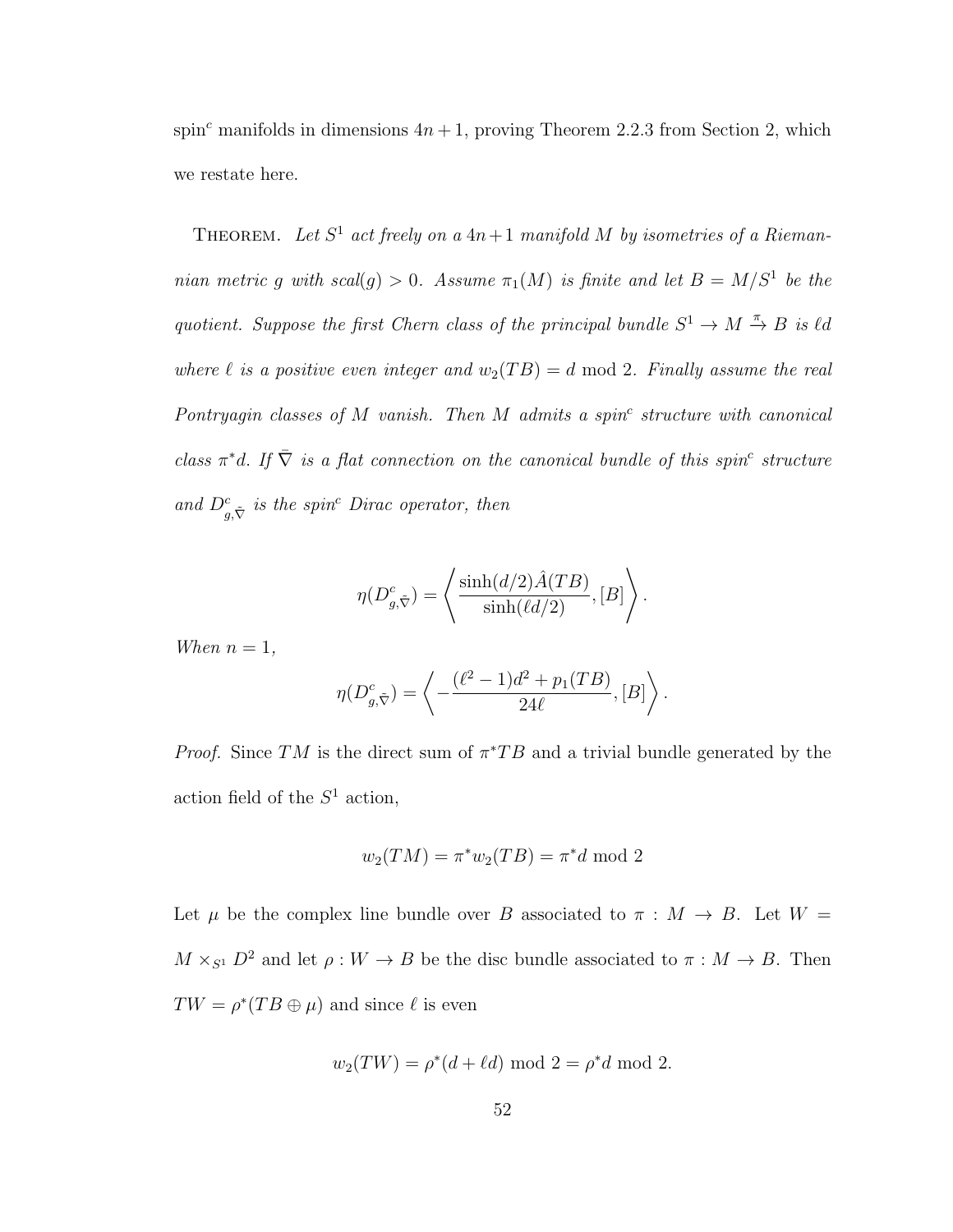It follows that W admits a spin<sup>c</sup> structure with canonical class  $\rho^*d$ . We call the canonical bundle  $\lambda$ . The spin<sup>c</sup> structure on W induces one on M with canonical class  $\pi^*d$ .

Then M, W, and  $\lambda$  satisfy the hypotheses of Theorem 4.2.1. We construct the metric  $g_W$  on W and connection  $\nabla$  on  $\lambda$  as in the theorem such that  $g_W|_M = g_M$  and  $\nabla|_M = \overline{\nabla}$ . Define the spin<sup>c</sup> Dirac operator  $D^c_{gw,\nabla}$  on W and  $D^c_{gw,\nabla}$  as in Section 2. Given that  $g_W$  and  $\nabla$  are product-like near  $\partial W$ , we can apply (2.0.4). Since  $\bar{\nabla}$  is flat

$$
\operatorname{scal}(g_M) > 2|F^{\bar{\nabla}}|_{g_M} = 0
$$

and by (4.2.2)

$$
\operatorname{scal}(g_W) > \ell |F^{\nabla}|_{g_W} \ge 2|F^{\nabla}|_{g_W}
$$

Then (2.0.1) implies that  $\text{ind}(D^c_{gw,\nabla})=0$  and  $\text{ker}(D^c_{g_M,\bar{\nabla}})=\{0\}$ . It follows from (2.0.4) that

$$
\eta(D_{g_M,\bar{\nabla}}^c) = 2 \int_W e^{c_1(\nabla)/2} \hat{A}(p(g_W)). \tag{4.2.5}
$$

To evaluate that integral, we use Lemma 2.1.3. Let  $\alpha = e^{c_1(\nabla)/2}$  and  $\beta =$  $\hat{A}(p(g_W))$ . Since  $g_W$  is product like near the boundary,  $p_i(g_W)|_{\partial W} = p_i(g_M)$ . For  $i > 0$   $p_i(g_M)$  is exact by the assumption on the Pontryagin classes of M. Since  $c_1(\nabla)|_{\partial W} = c_1(\overline{\nabla})$  and  $\overline{\nabla}$  is flat, we can choose  $\hat{\alpha} = 0$ . The form  $c_1(\nabla)$  represents the cohomology class  $c_1(\lambda) = \rho^* d$ . Thus

$$
\eta(D_{g,\bar{\nabla}}^c) = 2\left\langle j^{-1} \left[ e^{\rho^* d/2} \right] \cup j^{-1} \left[ \hat{A}(TW) \right], [W, \partial W] \right\rangle
$$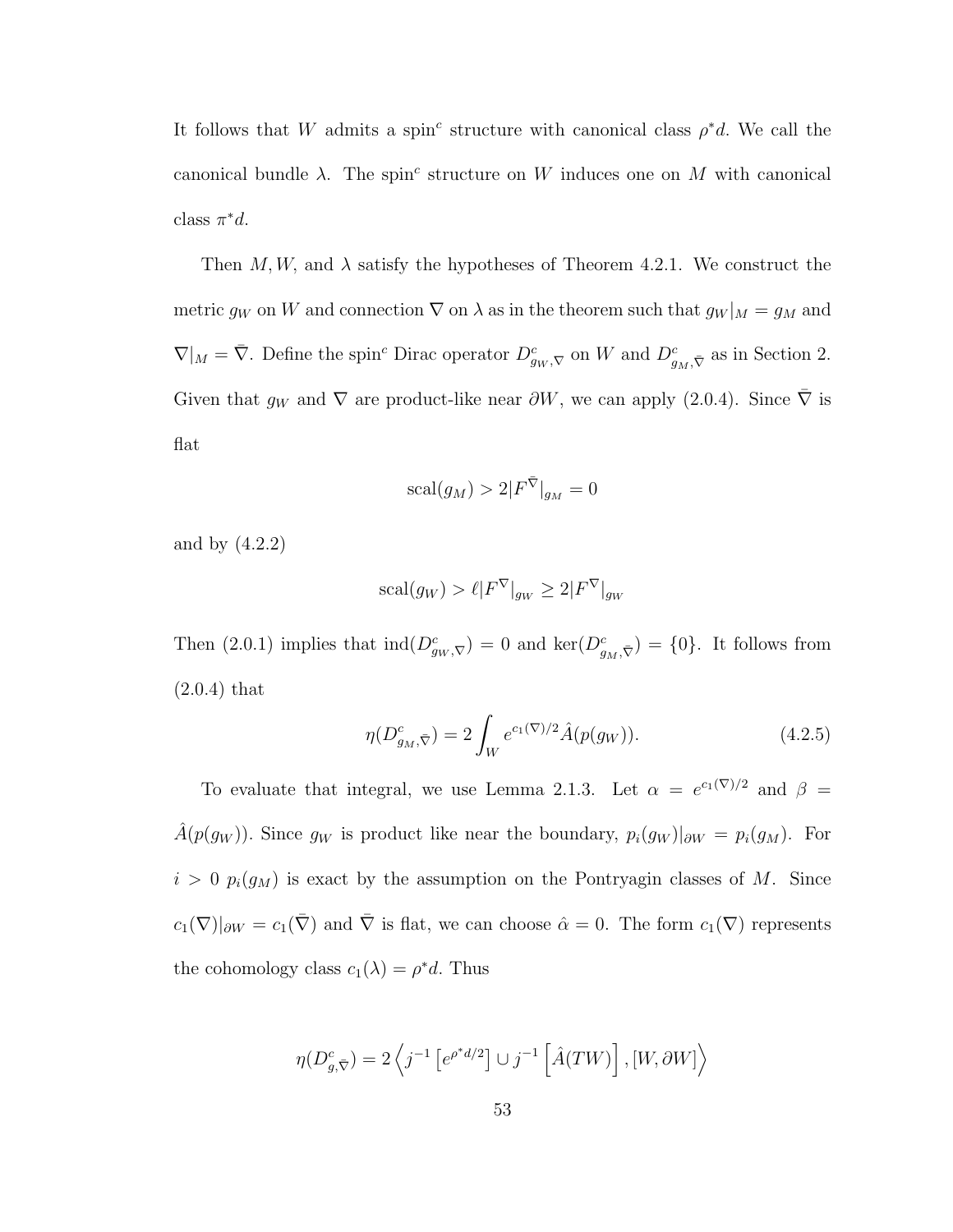The following cup product diagram commutes:

$$
Hs(W, \partial W) \oplus Ht(W, \partial W) \xrightarrow{\cup} Hs+t(W, \partial W)
$$
  
\n
$$
\downarrow_{(\text{Id}, j)} \qquad \qquad \downarrow
$$
  
\n
$$
Hs(W, \partial W) \oplus Ht(W) \xrightarrow{\cup} Hs+t(W, \partial W)
$$

Thus

$$
\eta(D^c_{g,\bar{\nabla}}) = 2\left\langle j^{-1} \left[ e^{\rho^*d/2} \right] \cup \left[ \hat{A}(TW) \right], \left[ W, \partial W \right] \right\rangle. \tag{4.2.6}
$$

Since the terms of  $\hat{A}(TW)$  have degree 4k,  $k \in \mathbb{Z}$ , and the dimension of W is  $4n + 2$ , only terms of degree  $4k + 2$  in  $e^{\rho^*d/2}$  will contribute. In those degrees,  $e^{\rho^*d/2} = \sinh(\rho^*d/2)$  as power series.

Since  $TW = \rho^*(TB \oplus \mu)$ ,  $\hat{A}(TW) = \rho^*(\hat{A}(TB)\hat{A}(\mu))$ . For the complex line bundle  $\mu$ , we have

$$
\hat{A}(\mu) = \frac{c_1(\mu)/2}{\sinh(c_1(\mu)/2)} = \frac{\ell d}{2 \sinh(\ell d/2)}
$$

as a formal power series. The series  $sinh(d/2)$  is divisible by d, so

$$
\rho^* \left( \frac{\sinh(d/2)}{\ell d} \right) \in H^*(W, \mathbb{Q}).
$$

Let  $\Phi \in H^2(W, \partial W, \mathbb{Z})$  be the Thom class of  $\rho : W \to B$ . Then  $j(\Phi) = \rho^* c_1(\mu) =$ 

 $\rho^*(\ell d)$ . By means of another commutative diagram

$$
H^*(W, \partial W) \oplus H^*(W) \xrightarrow{\cup} H^*(W, \partial W)
$$
  

$$
\downarrow_{(j, \text{Id})} \qquad \qquad \downarrow_j
$$
  

$$
H^*(W) \oplus H^*(W) \xrightarrow{\cup} H^*(W)
$$

we see

$$
j\left(\Phi \cup \rho^* \left(\frac{\sinh(d/2)}{\ell d}\right)\right) = \rho^* \left(\ell d \cup \frac{\sinh(d/2)}{\ell d}\right) = \rho^* \sinh(d/2).
$$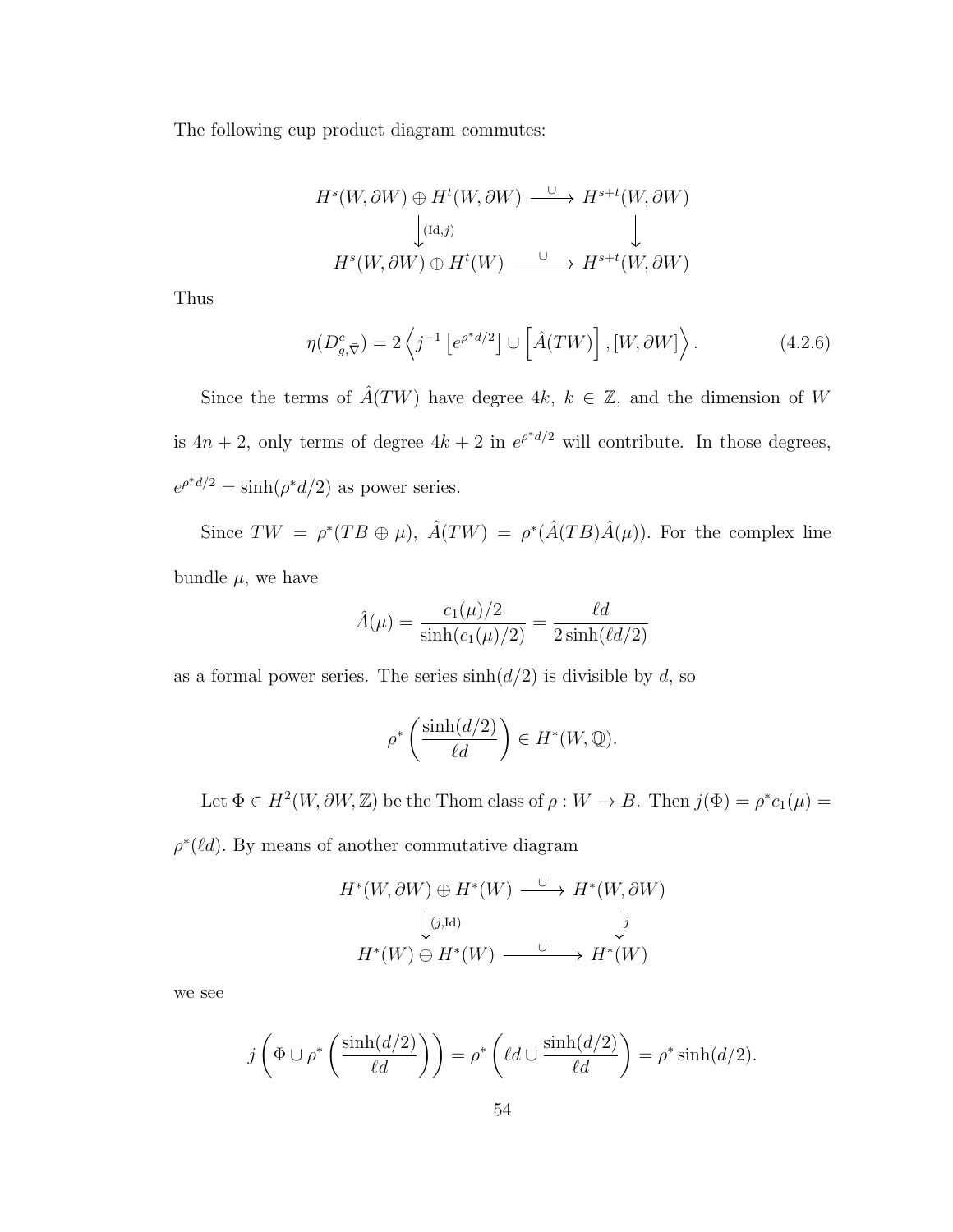Substituting into (4.2.6)

$$
\eta(D^c_{g,\bar{\nabla}}) = 2 \left\langle \Phi \cup \rho^* \left( \frac{\sinh(d/2)}{\ell d} \right) \cup \rho^* \left( \frac{\hat{A}(TB) \cdot \ell d}{2 \sinh(\ell d/2)} \right), [W, \partial W] \right\rangle.
$$
  
= 
$$
\left\langle \Phi \cup \rho^* \left( \frac{\sinh(d/2)\hat{A}(TB)}{\sinh(\ell d/2)} \right), [W, \partial W] \right\rangle.
$$

The Thom isomorphism yields

$$
\eta(D_{g,\bar{\nabla}}^c) = \left\langle \frac{\sinh(d/2)\hat{A}(TB)}{\sinh(ld/2)}, [B] \right\rangle
$$

.

 $\Box$ 

When  $n = 1$  the dimension of B is four and we have, as series in  $H^*(B, \mathbb{Z})$ 

$$
\hat{A}(TB) = 1 - \frac{p_1(TB)}{24}
$$

$$
\frac{\sinh(d/2)}{\sinh(ld/2)} = \frac{1}{\ell} \left( 1 - \frac{(\ell^2 - 1)d^2}{24} \right).
$$

Multiplying and isolating terms of degree 4 yields (2.2.4).

To prove Theorem C, let Let

$$
\{z_1, ..., z_a, w_1, ..., w_b\} \subset H^2(B, \mathbb{Z}) \cong \mathbb{Z}^{a+b}
$$

be a basis such that  $\{z_i\}$ , and  $\{y_i\}$  each correspond to the standard basis of a factor  $H^2(\mathbb{C}P^2,\mathbb{Z})$  or  $H^2(\overline{\mathbb{C}P^2},\mathbb{Z})$  respectively. Then

$$
w_2(TB) = \sum_{i=1}^{a} z_i + \sum_{j=1}^{b} w_j \mod 2
$$

and so

$$
d = \sum_{i=1}^{a} u_i z_i + \sum_{j=1}^{b} v_j w_j
$$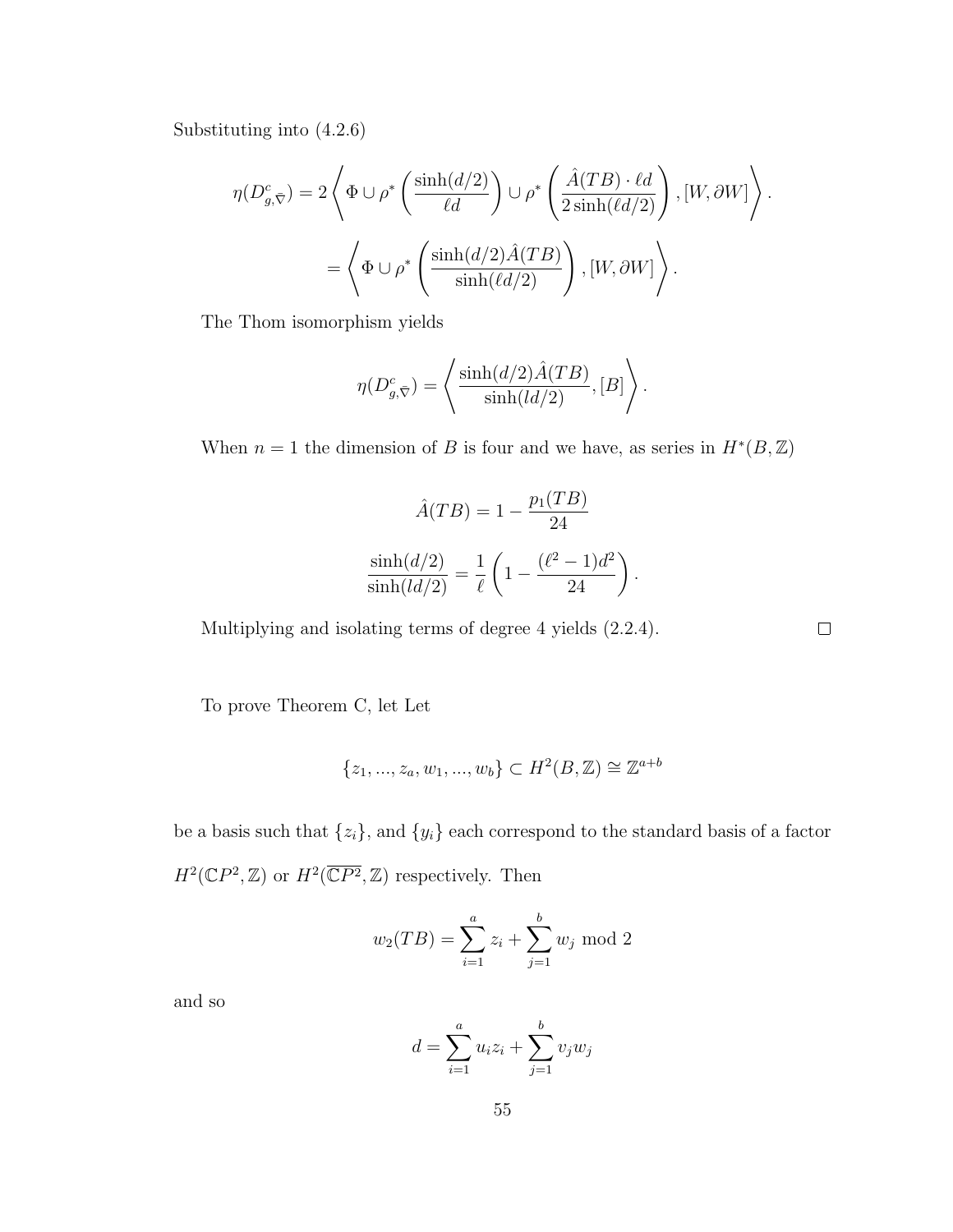for some odd integers  $u_i, v_j$ . For each  $q \in \mathbb{Z}$  let  $d_q = d + 4qz_1$  (if  $a = 0$ , replace  $z_1$ ) with  $w_1$  and adjust the proof accordingly). Note that  $w_2(TB) = d_q \text{ mod } 2$  for all q. Let  $S^1 \to M_q \stackrel{\pi_q}{\to} B$  be the principal bundle with first Chern class  $2d_q$ , so  $M_0 = M$ .

The discussion after Theorem 4.1.1 indicates that Theorem 4.1.1 applies to each  $M_q$ . Using the Gysin sequence and Universal Coefficient Theorem, we see that

$$
rank(H_2(M_q, \mathbb{Z})) = a + b - 1.
$$

If  $P_q$  is a characteristic submanifold of  $M_q$ , Theorem 4.1.2 implies that

$$
\phi([P_q]) = \pm \langle d_q^2, [B] \rangle \mod 8 = \pm \left( \sum_{i=1}^a u_i^2 + 8u_1q + 16q^2 - \sum_{j=1}^b v_j^2 \right) \mod 8
$$

$$
= \pm (a - b) \mod 8 = 4 \mod 8,
$$

since each  $z_i^2, w_k^2$  generates  $H^4(B, \mathbb{Z}), z_i^2 = -w_j^2, z_i z_j = w_i w_j = 0$  for  $i \neq j$ , and  $z_iw_j = 0$ . Thus, since  $\phi : \mathbb{Z}_{16} \to \mathbb{Z}_8$  is the quotient map,  $[P_q] = \pm 4 \in \mathbb{Z}_{16}$ . It follows from Theorem 4.1.1 that the manifolds  $M_q$  are all diffeomorphic. Let  $\phi_q : M \to M_q$ be such a diffeomorphism.

The tangent bundle TM is isomorphic to the direct sum of  $\pi^*TB$  and a trivial bundle generated by the  $S<sup>1</sup>$  action, so

$$
w_2(TM) = \pi^* w_2(TB) = \pi^* d \text{ mod } 2.
$$

Thus M admits a spin<sup>c</sup> structure with canonical class  $\pi^*d$ . Using  $\phi_q$  we give each  $M_q$ a spin<sup>c</sup> structure such that  $\phi_q$  is a spin<sup>c</sup> diffeomorphism. One sees from the Gysin sequence that  $\pi^*d$  and  $\pi_q^*d_q$  are the unique nontrivial torsion elements of  $H^2(M, \mathbb{Z})$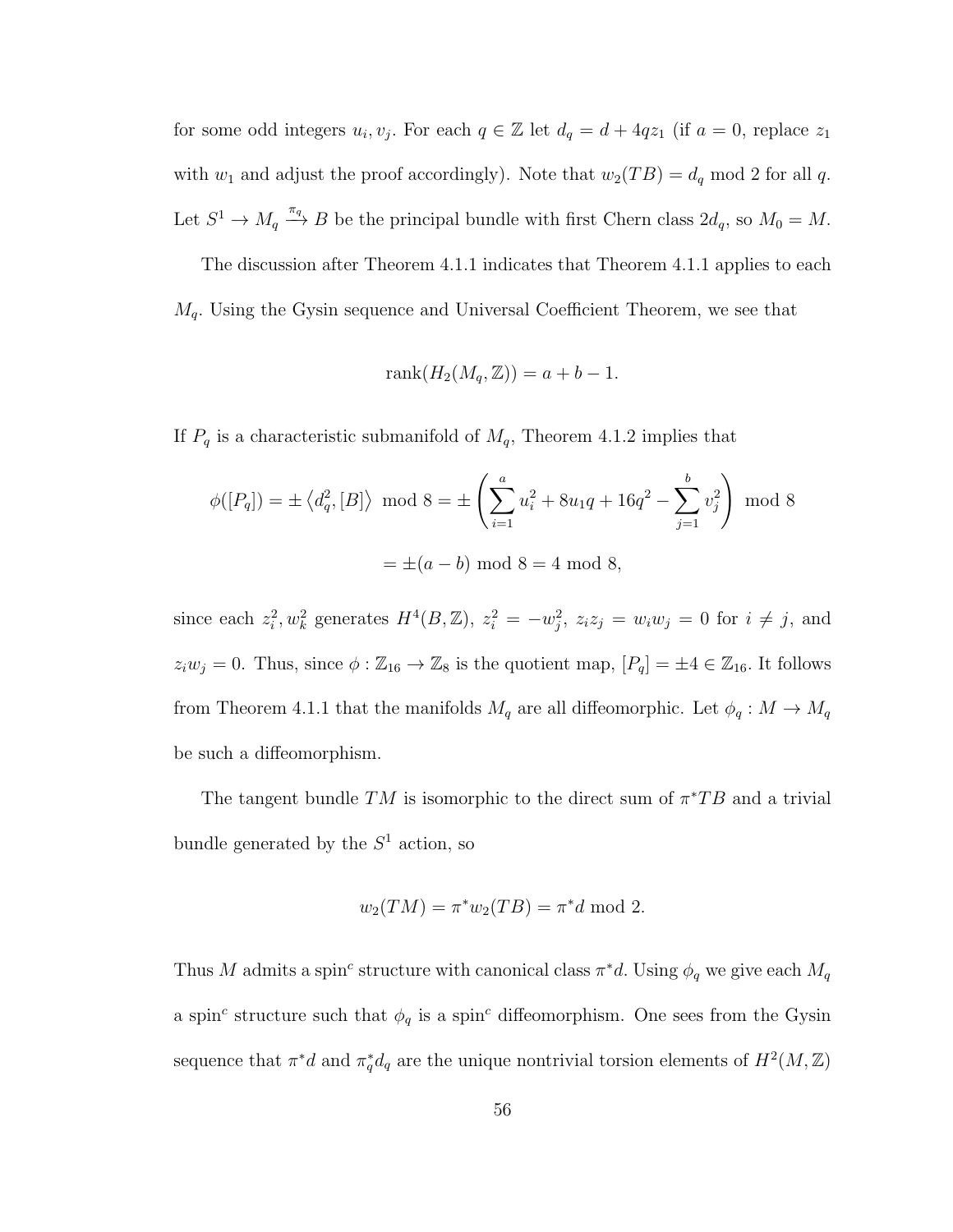and  $H^2(M_q, \mathbb{Z})$  respectively. Then  $\phi_q^* \pi_q^* d_q = \pi^* d$  and  $\pi_q^* d_q$  is the canonical class of the spin<sup>c</sup> structure on  $M_q$ .

Sha and Yang [SY2] constructed a metric with Ric> 0 on B. Gilkey, Park, and Tuschmann [GPT] showed that if  $B<sup>n</sup>$  admits Ric  $> 0$  and M is the total space of a principal bundle with compact connected structure group G and  $\pi_1(M)$  is finite, then M admits a G invariant metric with Ric > 0. Thus each  $M_q$  admits an  $S^1$ invariant metric  $g_q$  such that  $\text{Ric}(g_q) > 0$  and hence  $\text{scal}(g_q) > 0$ .

Using the Gysin sequence again it follows that  $H^4(M_q, \mathbb{R}) = 0$  and  $M_q, g_q$ , and B satisfy the hypotheses of Theorem 2.2.3 with  $M = M_q$ ,  $g_M = g_q$ ,  $d = d_q$ ,  $\ell = 2$ , and  $\bar{\nabla} = \nabla^q$  where  $\nabla^q$  is any flat connection on the canonical bundle of the spin<sup>c</sup> structure. Then, using the spin<sup>c</sup> diffeomorphism invariance and  $(2.2.4)$  we have

$$
\eta(D^c_{\phi_q^* g_q, \phi_q^* \nabla^q}) = \eta(D^c_{g_q, \nabla_q}) = -\frac{1}{16} \left( \sum_{i=1}^a u_i^2 + 8qu_1 + 16q^2 - \sum_{j=1}^b v_i^2 + a - b \right)
$$

using the fact that  $\langle p_1(TB)/3, [B] \rangle = \langle L(TB), [B] \rangle$  is equal to the signature of B.

Thus  $\eta(D^c_{\phi_q^*g_q, \phi_q^*\nabla^q})$  is a nontrivial polynomial in q and takes on infinitely many values. Theorem 2.2.2 implies that  $\mathfrak{M}_{\text{Ric}>0}(M)$  and  $\mathfrak{M}_{\text{scal}>0}(M)$  have infinitely many  $\Box$ components, completing the proof of Theorem C.

If  $a-b \neq 4 \mod 8$ , the diffeomorphism result of [HS]does not uniquely determine the diffeomorphism type, but a manifold with the same properties nonetheless exists.

THEOREM 4.2.7. Let  $B = \#^a \mathbb{C} P^2 \#^b \overline{\mathbb{C} P^2}$  with  $a + b > 1$ . Then there exists a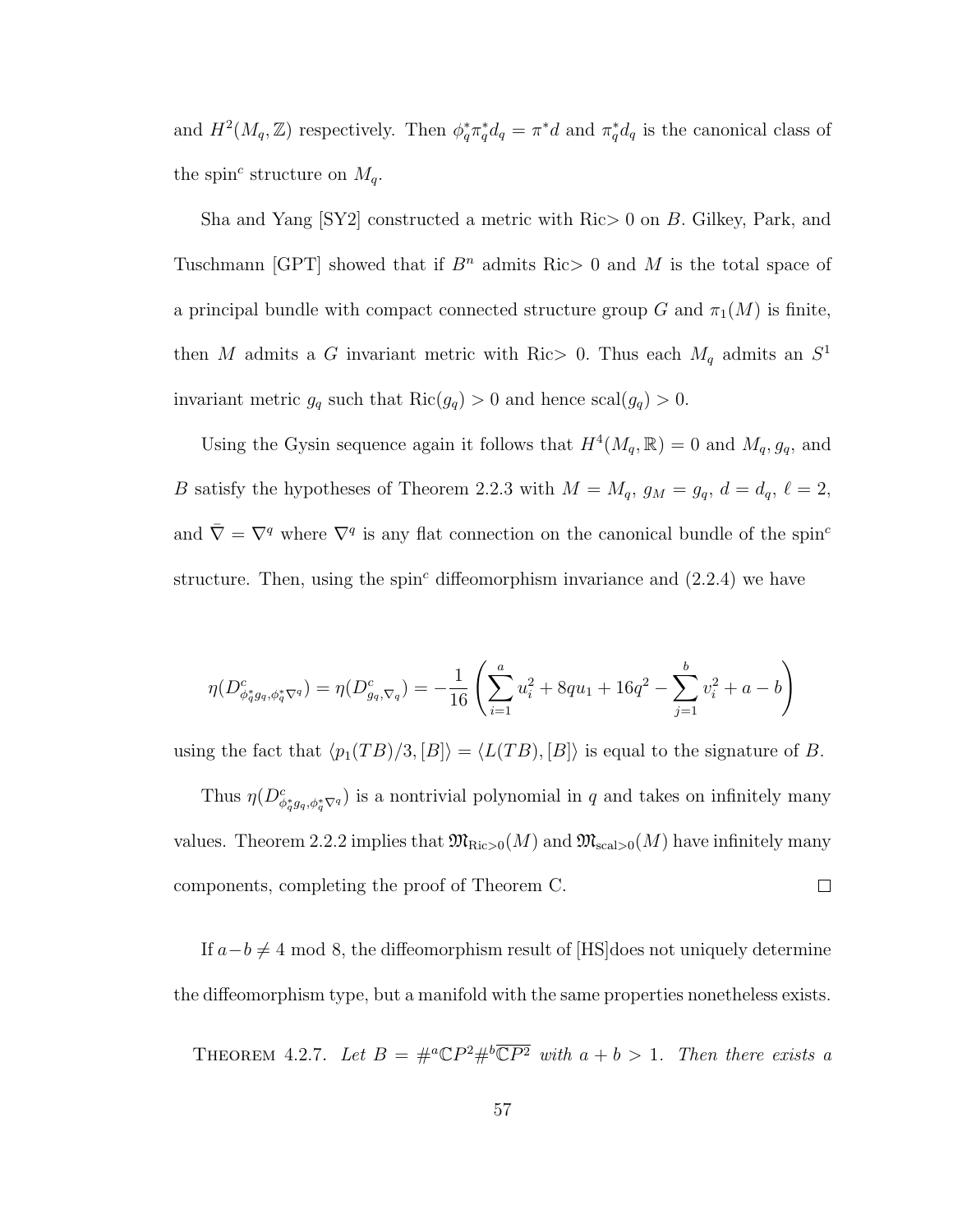principal bundle  $S^1 \to M \to B$  such that  $\mathfrak{M}_{Ric>0}(M)$  and  $\mathfrak{M}_{scal>0}(M)$  have infinitely many path components.

*Proof.* We proceed as in the proof of Theorem C. Hence  $\phi([P_q]) = \pm (a - b) \text{ mod }$ 8. Since  $a - b \neq 4 \mod 8$ , however, this does not uniquely identify  $\pm [P_q]$ , which is  $\pm(a-b)$  or  $\pm(a-b)+8$  in  $\mathbb{Z}_{16}$ . It follows that the manifolds  $M_q$  fall into two diffeomorphism classes. Thus some  $M_{q_0}$  is diffeomorphic to infinitely many other  $M_q$ , and the remainder of the proof of Theorem C implies that  $\mathfrak{M}_{\text{Ric}>0}(M_{q_0})$  and  $\mathfrak{M}_{\text{scal}>0}(M_{q_0})$  have infinitely many components.  $\Box$ 

## 4.3 Metric and Connection on Disc Bundles

In this section we prove Theorem 4.2.1. We first set up notation for the tangent space to W. We consider  $D^2$  to be the unit disc in  $\mathbb{C}$ . Let  $\sigma : M \times D^2 \to W$  be the quotient map so  $\sigma(p,x) = [p,x]$ . Then  $\rho([p,x]) = \pi(p)$ . The metric  $g_M$  and the  $S^1$ action induce an orthogonal splitting  $T_p M = \bar{H}_p \oplus \bar{V}_p$  into horizontal space  $\bar{H}_p$  and vertical space  $\bar{V}_p$  of  $\pi$ . Define horizontal and vertical spaces of  $\rho$  to be

$$
H_{[p,x]} = \sigma_*(\bar{H}_p \oplus \{0\})
$$

and

$$
V_{[p,x]} = \sigma_*(\{0\} \oplus T_x D^2)
$$

for  $p \in M$  and  $x \in D^2$ .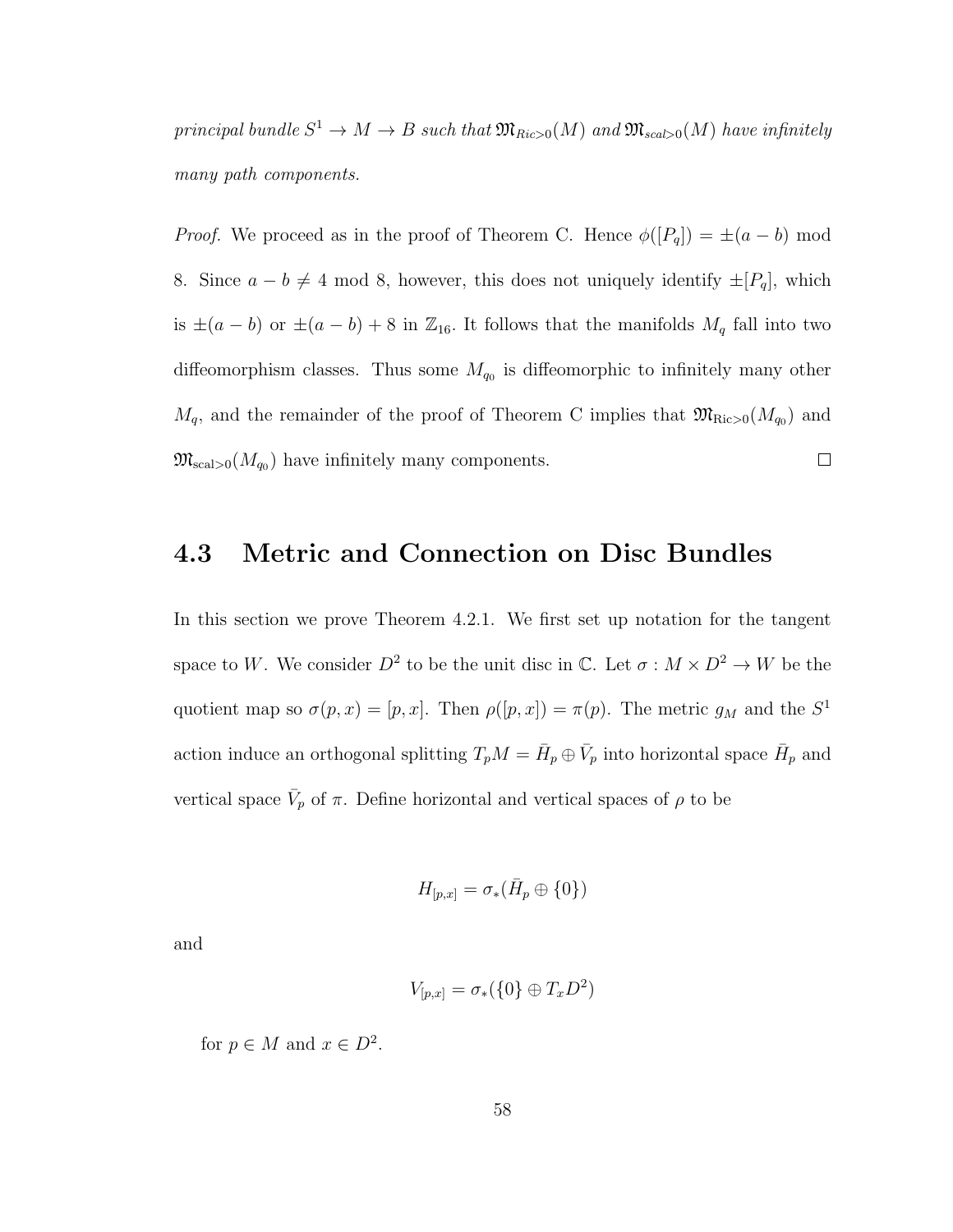These is well defined since for  $z \in S^1$ ,  $\bar{H}_{zp} = z_* \bar{H}_p$  and  $T_{zx}D^2 = z_*T_xD^2$ . One can use a local section of  $\sigma$  to see that  $H_{[p,x]}$  and  $V_{[p,x]}$  are smooth distributions on W. Note that  $V_{[p,x]}$  is the tangent space to the fiber  $\rho^{-1}(\pi(p)) = \sigma({p} \times D^2)$  and  $T_{[p,x]}W = H_{[p,x]} \oplus V_{[p,x]}$ . Away from the zero section of  $\rho$ ,  $V_{[p,x]}$  is spanned by

$$
W_r = \sigma_*(0, \partial_r)
$$
 and  $W_\theta = \sigma_*(0, \partial_\theta)$ .

These are well defined smooth vector fields since  $\partial_{\theta}$ ,  $\partial_{r}$  are  $S^{1}$  invariant vector fields on  $D^2$ .

Fix  $0 < L < 1$  and define a diffeomorphism

$$
\tau: M \times [L, 1] \hookrightarrow M \times D^2 \xrightarrow{\sigma} W
$$

of  $M \times [L, 1]$  to a collar neighborhood U of  $\partial W$ . Let t be the coordinate on [L, 1] and, in a slight abuse of notation, let  $\mathrm{proj}_{U,M}:M\times [L,1]\rightarrow M$  be the projection. Thus

$$
\rho \circ \tau = \pi \circ \text{proj}_{U,M}
$$

$$
\tau_*(\bar{H}_p \oplus \{0\}) = H_{[p,x]}
$$

$$
\tau_*(0, \partial_t) = W_r
$$

Let  $X^*(p) = \frac{d}{dt}\Big|_{t=0} e^{it} \cdot p$  be the action field of the  $S^1$  action on M, which spams  $\bar{V}_p$ . Then, since  $\sigma_*(X^*, \partial_\theta) = 0$ ,

$$
\tau_*(X^*,0) = -W_{\theta}.
$$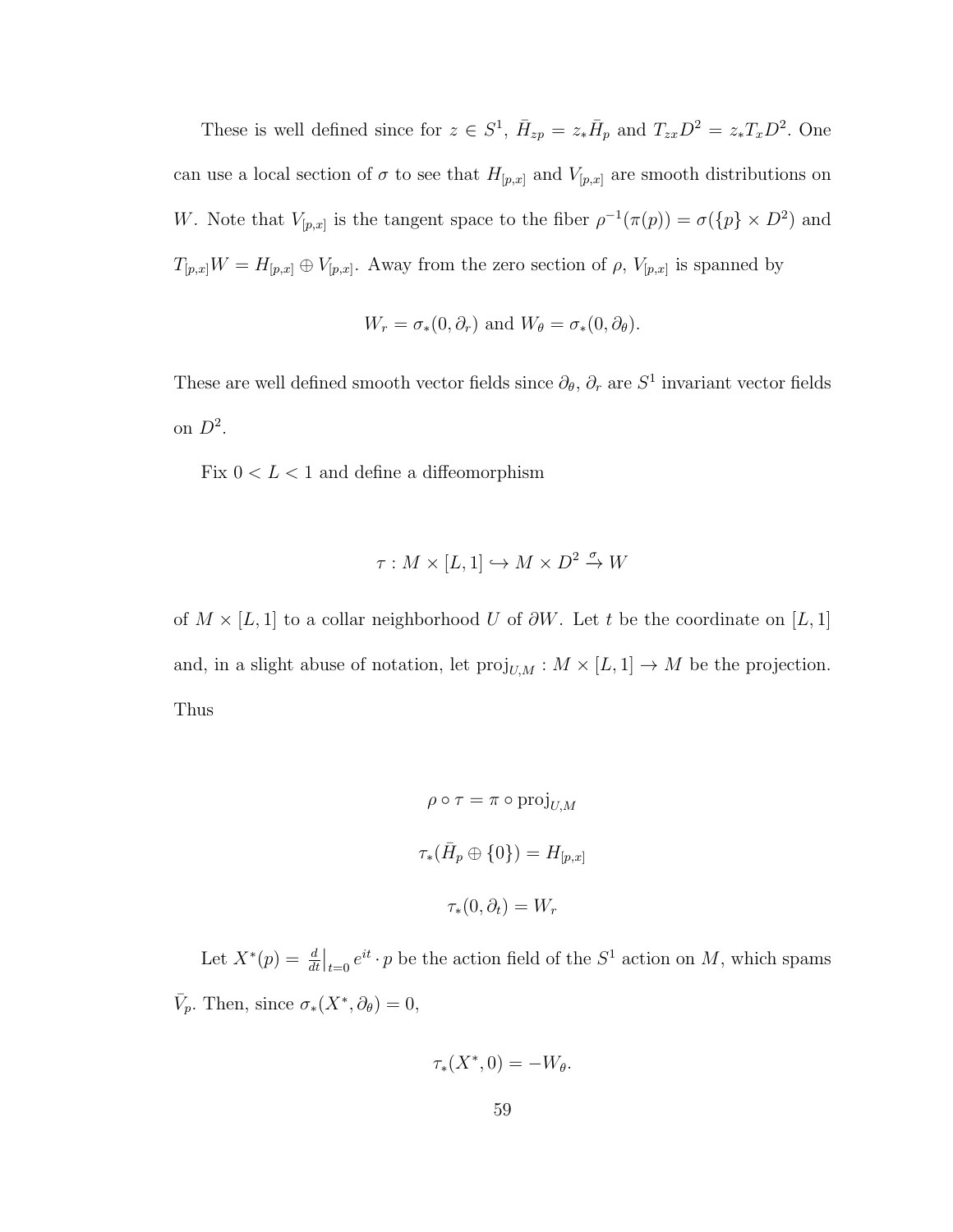Furthermore  $\tau|_{M\times\{1\}}$  identifies M and  $\partial W$ , sending  $\bar{H}_p$  to  $H_{[p,1]}$  and  $X^*$  to  $-W_\theta$ .

We keep track of the maps in the following diagram.



To construct  $g_W$  and  $\nabla$  we will use two smooth functions on the interval [0, 1]. Let  $f_1:[0,1]\rightarrow[0,1]$  be a smooth monotone function which is  $0$  in a neighborhood of 0 and 1 in a neighborhood of  $[L, 1]$ .

For a constant  $\epsilon > 0$ , let

$$
f_2(r) = -\frac{1}{2} \int_0^r f_1(t)dt - \epsilon r^3 + r.
$$

One easily sees that  $f_2 > 0$  on  $(0, 1]$  for small  $\epsilon$ .

### 4.3.1 Metric

We define a Riemannian metric at a point  $(p, (r, \theta)) \in M \times D^2$ , where  $r, \theta$  are polar coordinates on  $D^2$ , by

$$
g_{M\times D^2}(p,(r,\theta)) = g_M(p) + \epsilon^2 |X^*(p)|_{g_M}^2 \left( dr^2 + \frac{f_2(r)^2}{1 - \epsilon^2 f_2(r)^2} d\theta^2 \right).
$$

By converting to Cartesian coordinates on  $D^2$ , one sees that  $g_{M\times D^2}$  is smooth as long as

$$
\frac{1}{r^4} \left( \frac{f_2^2}{1 - \epsilon^2 f_2^2} - r^2 \right)
$$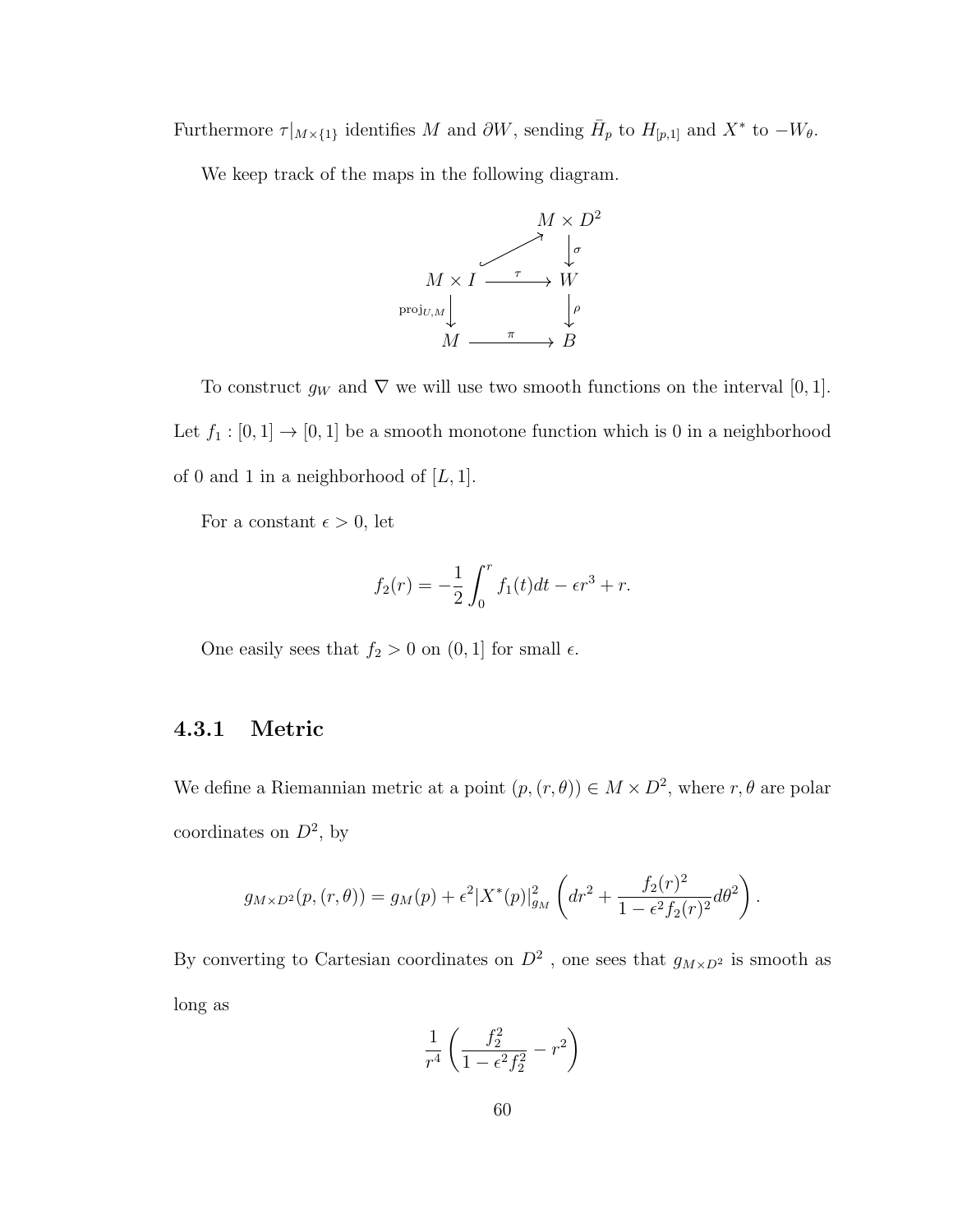is a smooth function of  $r \in [0, 1]$ . This is easily seen to hold since for r near 0,  $f_2(r) = r - \epsilon r^3$ . Since  $g_{M \times D^2}$  is invariant under the diagonal action of  $S^1$  on  $M \times D^2$ , it induces a metric  $g_W$  on W such that  $g_{M\times D^2}$  and  $g_W$  make  $\sigma$  into a Riemannian submersion. Similarly, let  $g_B$  be the metric on B such that  $g_M$  and  $g_B$  make  $\pi$  into a Riemannian submersion.

LEMMA 4.3.1.  $g_W$  and  $g_B$  make  $\rho$  into a Riemannian submersion.

*Proof.* With respect to  $g_{M\times D^2}$ ,  $\bar{H}_p \oplus \{0\}$  is orthogonal to  $X^*$  and  $TD^2$ . Thus  $\bar{H}_p \oplus \{0\}$ is orthogonal to the vertical space of  $\sigma$ , which is spanned by  $(X^*, \partial_{\theta})$ , and to the horizontal projection of  $TD^2$  as well. It follows that with respect to  $g_W$ ,  $H_{[p,x]}$  is orthogonal to  $V_{[p,x]}$  and is the horizontal space of  $\rho$ . Finally, we have

$$
g_W|_{H_{[p,x]}} \cong g_{M \times D^2}|_{\bar{H}_p \oplus \{0\}} \cong g_M|_{\bar{H}_p} \cong g_B|_{T_{\pi(p)}B}.
$$

 $\Box$ 

We first describe the induced metric on the  $D^2$  fibers of  $\rho$ .

Lemma 4.3.2.

$$
g_W|_{\rho^{-1}(\pi(p))} \cong \epsilon^2 |X^*(p)|_{g_M} (dr^2 + f_2(r)^2 d\theta^2)
$$

Proof.  $\sigma|_{\{p\}\times D^2}: D^2 \to \rho^{-1}(\pi(p))$  is a diffeomorphism such that  $\partial_r, \partial_\theta$  are mapped to  $W_r, W_\theta$ . Since  $\sigma$  is a Riemannian submersion with vertical space generated by  $(X^*, \partial_{\theta})$ , we calculate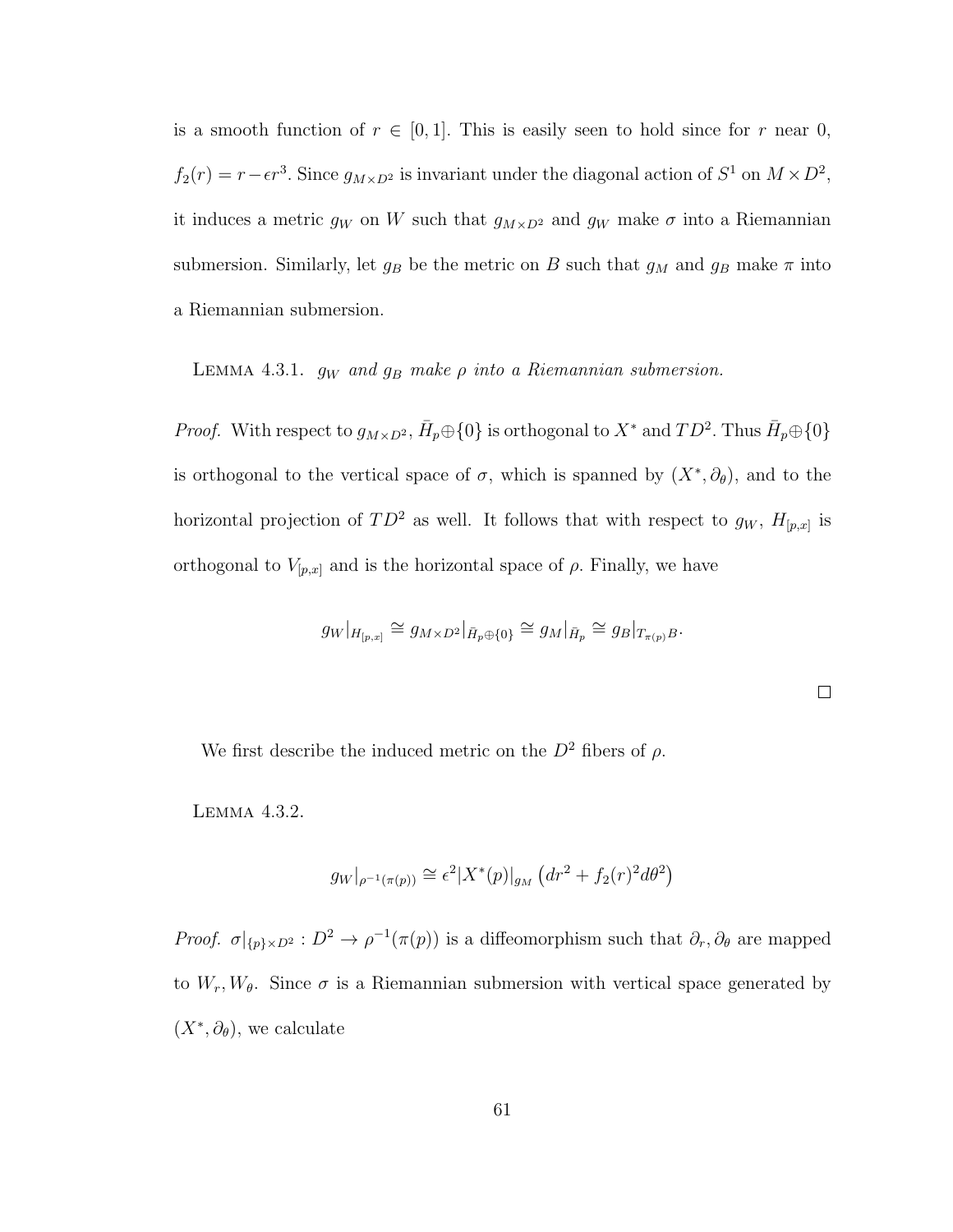$$
|W_r|_{g_W}^2 = |(0, \partial_r)|_{g_{M \times D^2}}^2 = \epsilon^2 |X^*|_{g_M}^2
$$
  
\n
$$
|W_{\theta}|_{g_W}^2 = |(0, \partial_{\theta})|_{g_{M \times D^2}}^2 - \frac{\langle (0, \partial_{\theta}), (X^*, \partial_{\theta}) \rangle_{g_{M \times D^2}}^2}{\langle (X^*, \partial_{\theta}), (X^*, \partial_{\theta}) \rangle_{g_{M \times D^2}}}
$$
  
\n
$$
= \epsilon^2 |X^*|_{g_M}^2 \left( \frac{f_2(r)^2}{1 - \epsilon^2 f_2(r)^2} \right)
$$
  
\n
$$
- \epsilon^4 |X^*|_{g_M}^4 \left( \frac{f_2(r)^2}{1 - \epsilon^2 f_2(r)^2} \right)^2 \left( \frac{1}{|X^*|_{g_M}^2 + \epsilon^2 |X^*|_{g_M}^2} \left( \frac{f_2(r)^2}{1 - \epsilon^2 f_2(r)^2} \right) \right)
$$
  
\n
$$
= \epsilon^2 |X^*|_{g_M}^2 f_2(r)^2
$$
  
\n
$$
\langle W_r, W_{\theta} \rangle_{g_W} = \langle (0, \partial_r), (0, \partial_{\theta}) \rangle_{g_{M \times D^2}} = 0.
$$

 $\Box$ 

We next modify  $g_W$  to have the desired product structure near  $\partial W$ . We use a technique of Wraith, which allows deformations of metrics with positive mean curvature at the boundary.

Lemma 4.3.3. ∂W has positive mean curvature with respect to an inward normal vector.

*Proof.* Let  $\bar{X}_i$  be local  $S^1$ -invariant vector fields extending an orthonormal frame of  $\bar{H}_p$  and define  $X_i = \sigma_*(\bar{X}_i, 0)$ . At a point  $[p, 1]$ ,  $\{X_i, \frac{1}{\epsilon |X^*|g_M f_2}W_{\theta}\}\)$  is an orthonormal basis of T∂W and  $-\frac{1}{e^{\frac{1}{x}}}$  $\frac{1}{\epsilon |X^*|_{g_M}} W_r$  is an inward pointing unit normal vector. Since

$$
[X_i, W_r] = [\sigma_*(\bar{X}_i, 0), \sigma_*(0, \partial_r)] = \sigma_*[(\bar{X}_i, 0), (0, \partial_r)] = 0
$$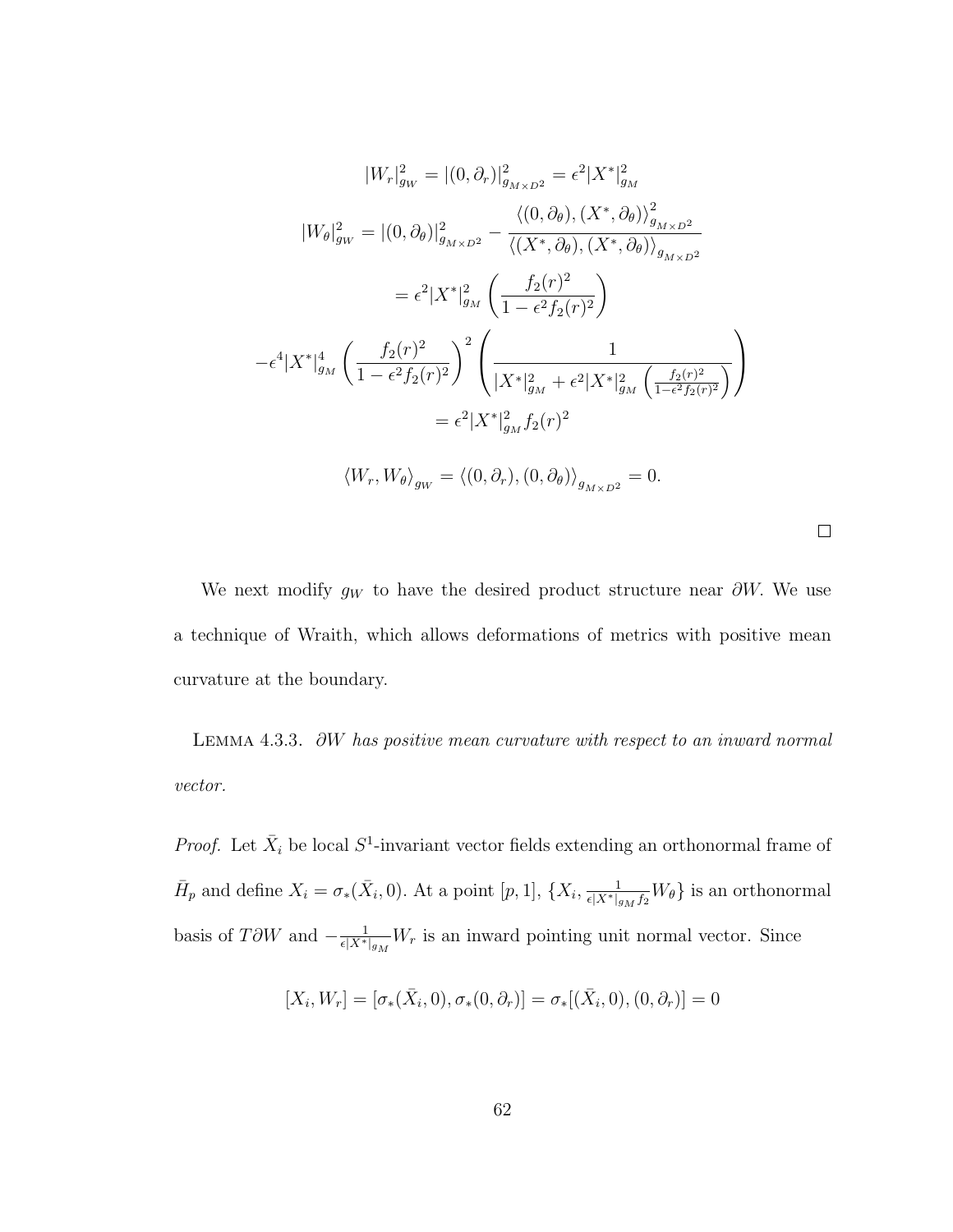and  $|X_i|=1$ ,

$$
\frac{1}{\epsilon |X^*|_{g_M}} \langle \nabla_{X_i} X_i, -W_r \rangle = \frac{1}{\epsilon |X^*|_{g_M}} \langle X_i, \nabla_{X_i} W_r \rangle = \frac{1}{\epsilon |X^*|_{g_M}} \langle X_i, \nabla_{W_r} X_i \rangle = 0.
$$

Thus

$$
\frac{1}{\epsilon^3 |X^*|_{g_M}^3 f_2(1)^2} \langle \nabla_{W_\theta} W_\theta, -W_r \rangle = \frac{1}{2\epsilon^3 |X^*|_{g_M}^3 f_2(1)^2} W_r(|W_\theta|^2) = \frac{f'_2(1)}{\epsilon |X^*|_{g_M} f_2(1)}.
$$

Evaluating that quantity at  $r = 1$  we see the the mean curvature is

$$
\frac{1/2-3\epsilon}{\epsilon|X^*|_{g_M}f_2(1)}>0
$$

for sufficiently small  $\epsilon$ .

We see that  $g_W|_{\partial W}$  is obtained from  $g_M$  by shrinking the  $S^1$  fibers of  $\pi$ , a process which preserves positive scalar curvature.

LEMMA 4.3.4. There exists a smooth path of metrics  $g_M(s)$  on  $M$ ,  $s \in [\epsilon^2 f_2(1)^2, 1]$ , such that  $g_M(\epsilon^2 f_2(1)^2) = g_W|_{\partial W}$ ,  $g_M(1) = g_M$ , and  $scal(g_M(s)) > 0$ for all s.

*Proof.* We recall that  $\tau|_{M\times \{1\}}:M\to \partial W$  is a diffeomorphism. We see that

$$
\left(\left(\tau|_{M\times\{1\}}\right)^*g_W\right)|_{\bar{H}_p}=g_W|_{H_{[p,1]}}=g_M|_{\bar{H}_p}
$$

and

$$
|X^*(p)|^2_{(\tau|_{M\times\{1\}})^*g_W}=|W_\theta([p,1])|^2_{g_W}=\epsilon^2f_2(1)^2|X^*(p)|^2_{g_M}.
$$

Thus defining

$$
g_M(s)=g_M|_{\bar H_p}+sg_M|_{\bar V_p}
$$

 $\Box$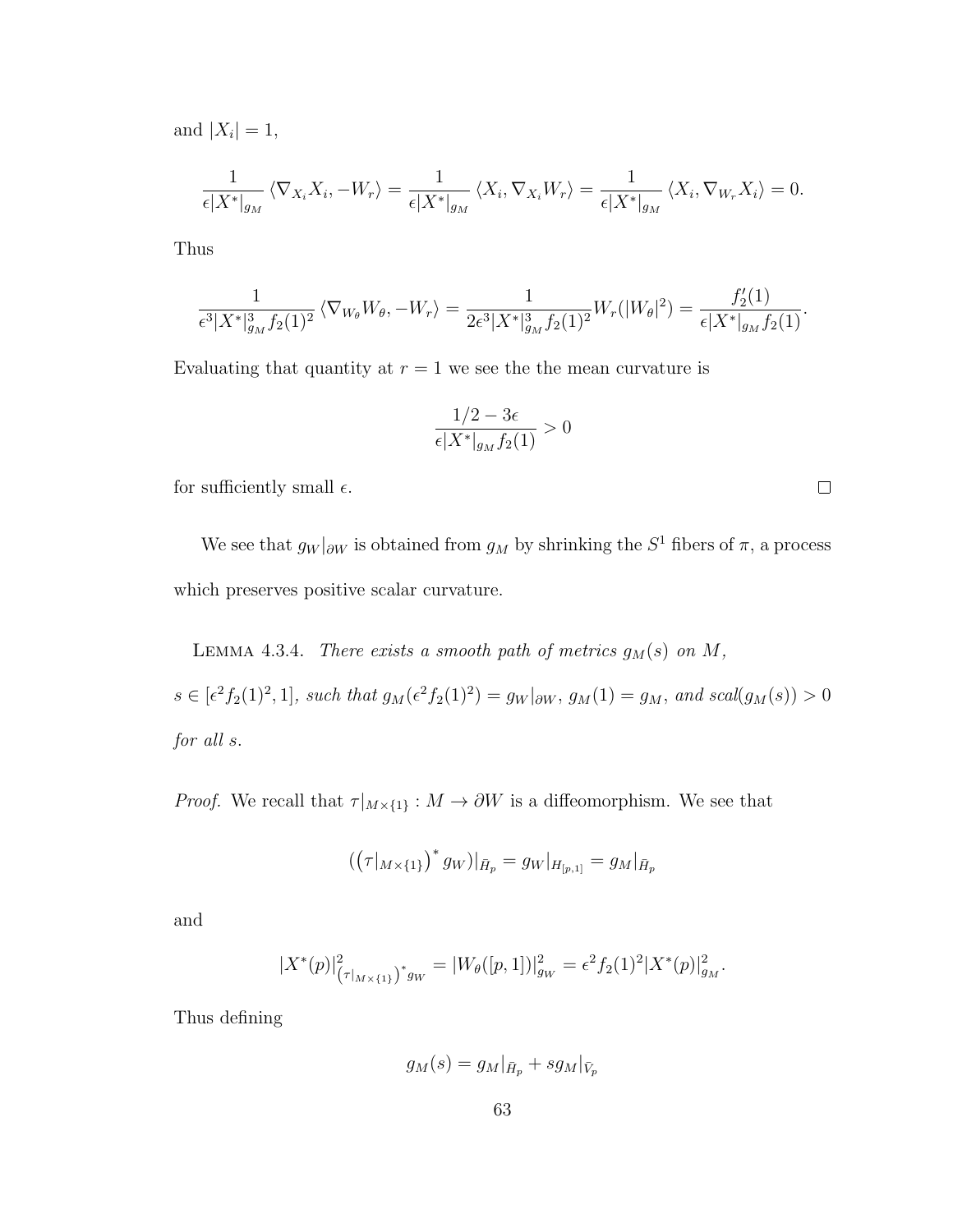we have, for  $\epsilon$  small enough, that  $\epsilon^2 f_2(1)^2 < 1$ ,  $g_M(\epsilon^2 f_2(1)^2) = (\tau|_{M \times \{1\}})^* g_W$ , and  $g_M(1) = g_M$ . Since the metric is not changing on the horizontal space of  $\pi$ , each  $g_M(s)$  makes  $\pi$  into a Riemannian submersion with  $g_B$ . The O'Neil formula [Bes] then implies

$$
scal(g_M(s)) = scal(g_B) - s|A_{\pi}|^2 - |T_{\pi}|^2 - |N_{\pi}|^2 - 2\delta N_{\pi} \ge scal(g_M) > 0
$$

where  $A_{\pi}, T_{\pi}, N_{\pi}$  are the tensors defined for the Riemannian submersion  $\pi$  with  $\Box$ respect to  $g_M$ .

Use the normal exponential map from  $\partial W$  to define a collar neighborhood  $V \cong$  $M \times [0, N]$ , where  $t \in [0, N]$  is the distance to  $\partial W$ . We choose N small such that  $V \subset U$ . Using this identification,  $g_W$  has the form

$$
g_W = g(t) + dt^2
$$

where  $g(t) = g_W|_{M \times t}$  is a smooth path of metrics on M. Since  $g(0) = g_W|_{\partial W}$  has positive scalar curvature, we can choose N small such that  $\text{scal}(g(t)) > 0$  for all  $t \in [0, N].$ 

LEMMA 4.3.5. We can alter  $g_W$  inside of V such that it is product like near  $\partial W$ with  $g_W|_{\partial W} = g_M$  and  $scal(g_W|_V) > 0$ 

*Proof.* We use the paths  $g_M(s)$  and  $g(s)$  and the following lemma from [W3] to replace  $g_W$  near the boundary with a product metric restricting to  $g_M$  at the boundary.

LEMMA 4.3.6. [W3] Let  $g(t) + dt^2$  be a metric of positive scalar curvature on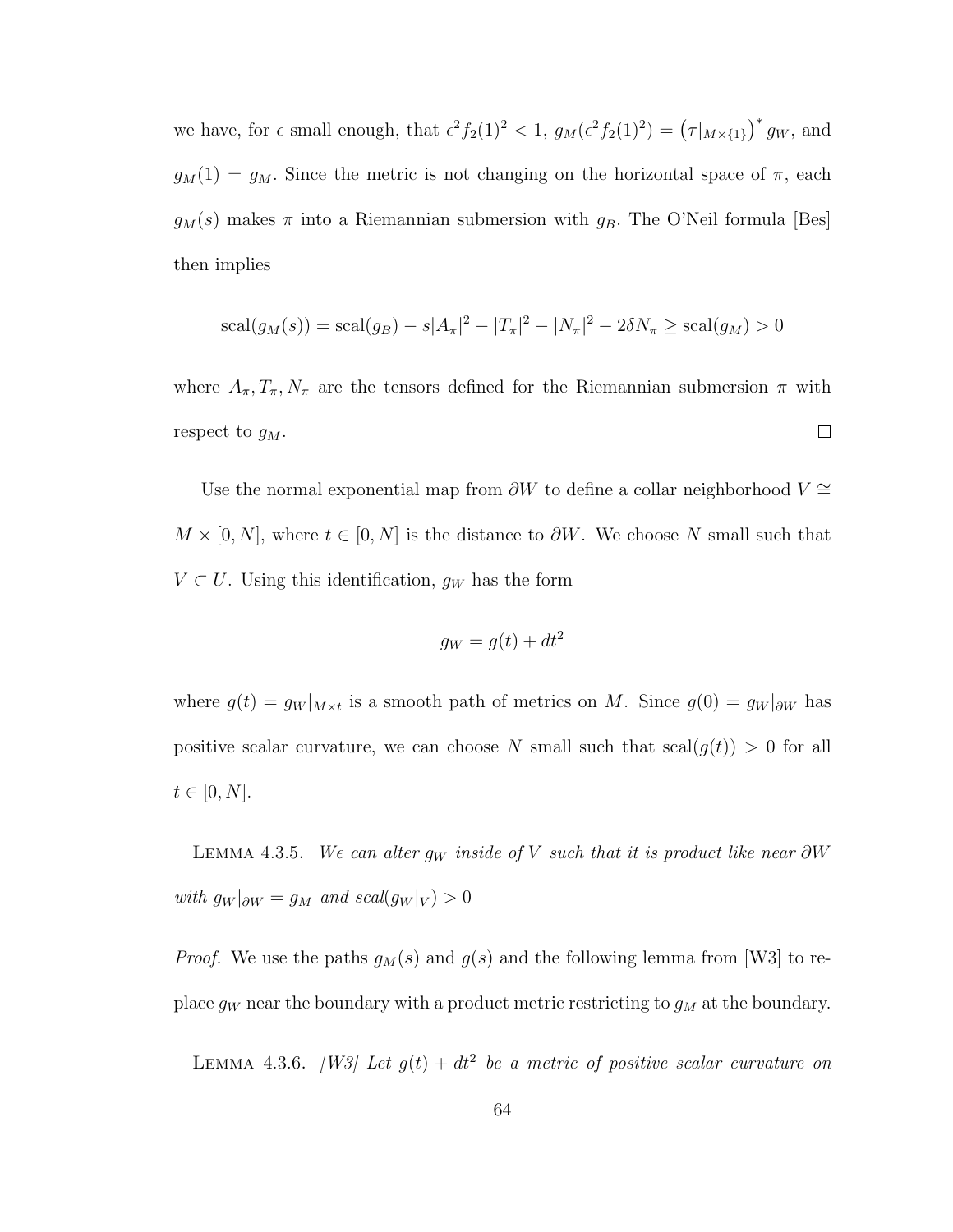$M \times [0, N]$  such that scal( $g(t)$ ) > 0 and  $M \times \{0\}$  has positive mean curvature with respect to the inward normal vector  $\partial_t$ . Let  $\bar{g}(t)$  be a smooth path of metrics on M such that  $scal(\bar{g}(t)) > 0$  for  $t \in [0, N]$  and  $\bar{g}(t) = g(t)$  for t in a neighborhood of N. Then there exists a function  $\beta : [0, N] \to \mathbb{R}_+$  such that  $\beta = 1$  for t in a neighborhood of N,  $\beta = \beta(0)$  is constant for t in a neighborhood of 0, and  $\bar{g}(t) + \beta(t)dt^2$  has positive scalar curvature.

To define our replacement path  $\bar{g}$ , we define two smooth functions.

$$
\chi_1 : [0, N/2] \to [\epsilon^2 f_2(1)^2, 1]
$$

such that  $\chi_1(t) = 1$  for t near 0 and  $\chi_1(t) = \epsilon^2 f_2(1)^2$  for t near  $N/2$ , and

$$
\chi_2 : [N/2, N] \to [0, 1]
$$

such that  $\chi_2(t) = 0$  fort near  $N/2$  and  $\chi_2(t) = t$  for t near N. We then define a smooth path of metrics

$$
\bar{g}(t) = \begin{cases} g_M \circ \chi_1(t) & t \in [0, N/2] \\ g \circ \chi_2(t) & t \in [N/2, N] \end{cases}
$$

.

By Lemma 4.3.4 and the definition of g,  $\operatorname{scal}(\bar{g}(t)) > 0$  for all t. Then Lemma 4.3.3 and Lemma 4.3.6 imply that  $\bar{g}(t) + \beta(t)dt^2$  has positive scalar curvature for the function  $\beta(t)$  given by Lemma 4.3.6. For t near N,  $\bar{g}(t) = g(t)$  and  $\beta(t) = 1$ , so  $\bar{g}(t) + \beta(t)dt^2 = g_W$ . Thus replacing  $g_W|_V$  with this metric results in a new smooth metric, for which we reuse the notation  $g_W$ . Since  $\bar{g}(t) = g$  and  $\beta(t)$  is constant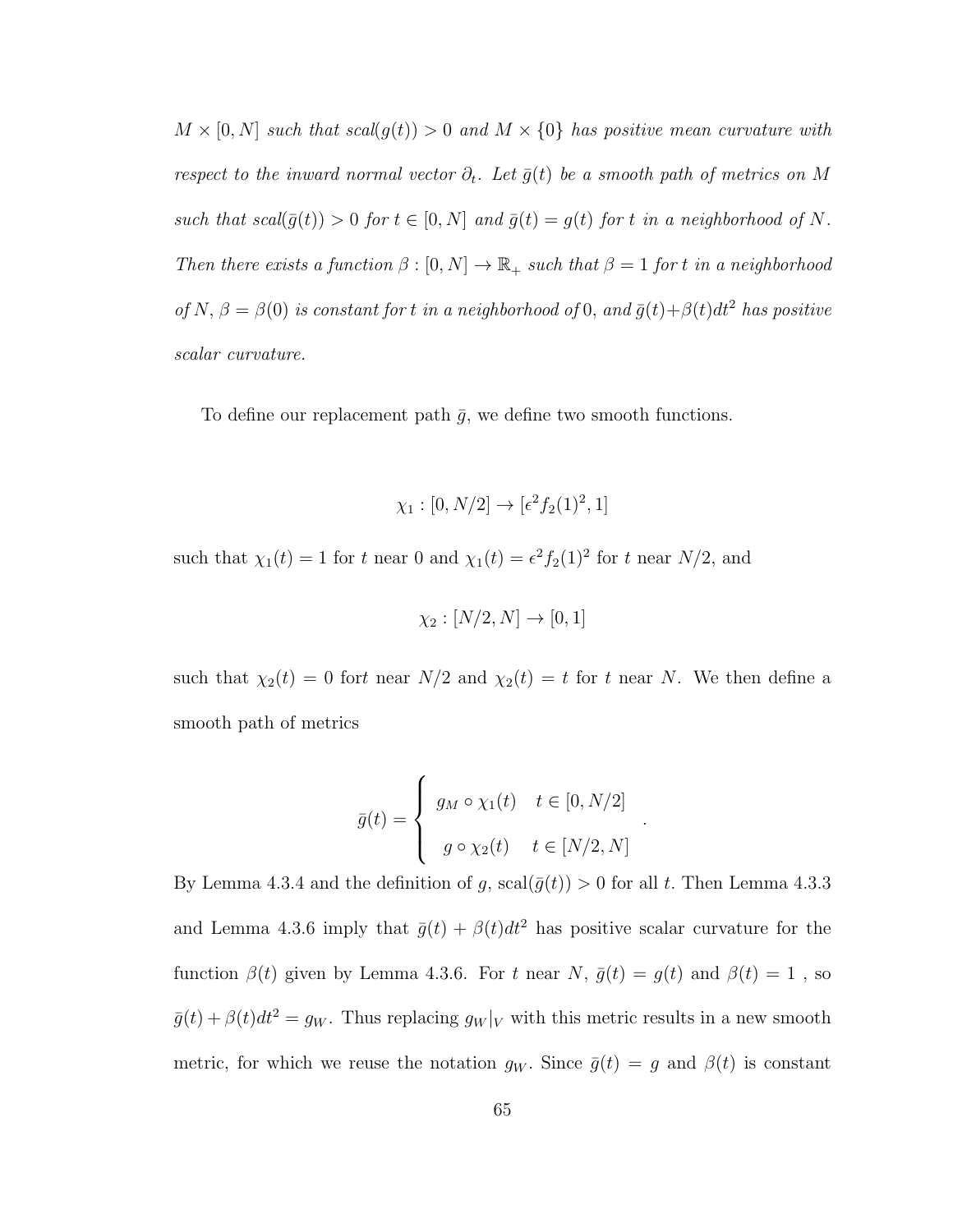for t near 0,  $\bar{g}(t) + \beta(t)dt^2$  has the desired product structure (4.2.3). This proves Lemma 4.3.5.

### 4.3.2 Connection

Let  $\beta \in \Omega^2(B)$  represent the image of  $\ell d$  in  $H^2(B,\mathbb{R})$ . The Gysin sequence for an S<sup>1</sup> bundle shows that  $\pi^*ld = 0$ , so we can choose  $\alpha \in \Omega^1(M)$  such that  $\pi^*\beta = d\alpha$ . Since  $\pi^*\beta$  is  $S^1$  invariant, we can choose  $\alpha$  to be  $S^1$  invariant by averaging.

LEMMA 4.3.7.  $\alpha(X^*) = -\frac{1}{2i}$  $2\pi$ 

*Proof.* Let  $\Phi \in \Omega^2(W)$  be a Thom form of the disc bundle  $\rho: W \to B$ . Since

$$
[\Phi] \mapsto \rho^*ld
$$

under the long exact sequence map  $H^2(W, \partial W) \to H^2(W)$ , We have

$$
\rho^*\beta - \Phi = d\bar{\alpha}
$$

for some  $\bar{\alpha} \in \Omega^1(W)$ . Since  $\Phi$  vanishes near  $\partial W$ ,

$$
d\bar{\alpha}|_M = \rho^* \beta|_M = \pi^* \beta = d\alpha.
$$

Since  $\pi_1(M)$  is finite,  $\bar{\alpha}|_M - \alpha$  is exact. By the defining property of the Thom form, for any point  $q \in B$ ,  $\int_{\rho^{-1}(q)} \Phi = 1$ . We use Stokes' theorem to compute

$$
-1 = \int_{\rho^{-1}(q)} \rho^* \beta - \Phi = \int_{\rho^{-1}(q)} d\bar{\alpha} = \int_{\pi^{-1}(q)} \bar{\alpha} = \int_{\pi^{-1}(q)} \alpha = 2\pi \alpha(X^*).
$$

 $\Box$ 

 $\Box$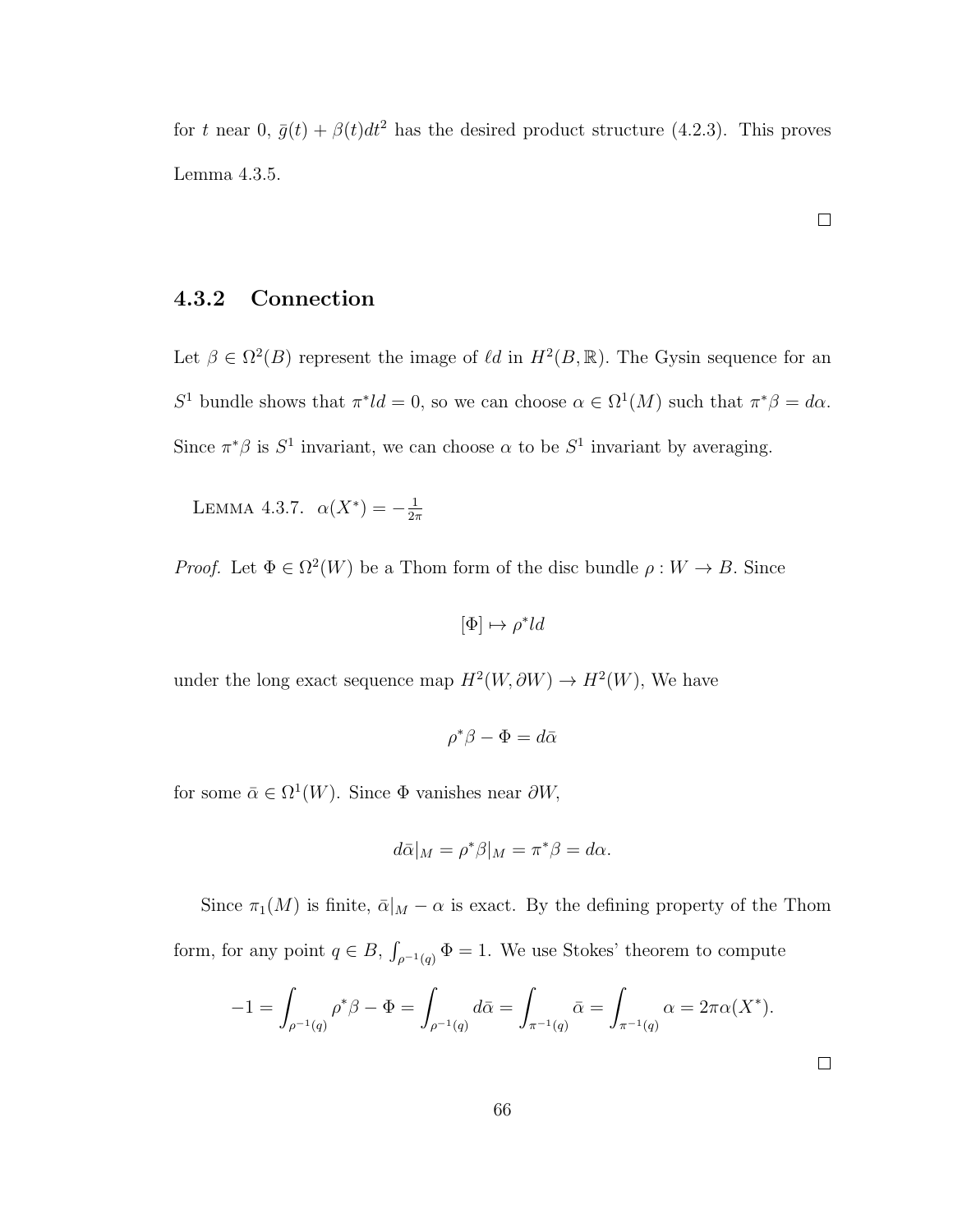We next construct a form  $\gamma \in \Omega^1(W)$  extending  $2\pi \alpha/\ell$ . We first define a form  $\bar{\gamma} \in \Omega(M \times D^2).$ 

At  $(p, x) \in M \times D^2$ ,  $x \neq 0$ , set

$$
\bar{\gamma}|_{\bar{H}_p \times \{0\}} = \frac{2\pi}{\ell} \alpha_{\bar{H}_p} \quad \bar{\gamma}(X^*, 0) = -\frac{f_1(r)}{\ell}
$$

$$
\bar{\gamma}(0, \partial_r) = 0 \quad \bar{\gamma}(0, \partial_\theta) = \frac{f_1(r)}{\ell}.
$$

where r is the radial coordinate on  $D^2$ . This form extends smoothly to the origin of  $D^2$  since  $f_1$  is zero in a neighborhood of  $r = 0$ . Since  $r, \bar{H}_p \oplus \{0\}, \alpha, \partial_r, \partial_\theta$ ,  $X^*$  are all preserved by the  $S^1$  action,  $\bar{\gamma}$  is  $S^1$  invariant. The vertical space of  $\sigma$  is generated by  $(X^*, \partial_{\theta})$ , and so  $\bar{\gamma}$  vanishes on the vertical space. It follows that there is a unique form  $\gamma \in \Omega(W)$  such that  $\sigma^* \gamma = \overline{\gamma}$ .

LEMMA 4.3.8.  $\tau^*\gamma = \frac{2\pi}{\ell}$  $\frac{2\pi}{\ell}$ proj $^*_{U,M} \alpha$ 

*Proof.* Recall that  $f_1(r) = 1$  for r in the image of  $\tau$  and note that

 $\tau^*\gamma = (\sigma^*\gamma)|_{M \times [L,1]} = \bar{\gamma}|_{M \times [L,1]}$ . Thus:

$$
\tau^* \gamma|_{\bar{H}_p \oplus \{0\}} = \bar{\gamma}|_{\bar{H}_p \oplus \{0\}} = \frac{2\pi}{\ell} \alpha_{\bar{H}_p}, \qquad \tau^* \gamma(X^*, 0) = \bar{\gamma}(X^*, 0) = -\frac{f_1(r)}{\ell} = \frac{2\pi}{\ell} \alpha(X^*)
$$
  
and 
$$
\tau^* \gamma(0, \partial_t) = \bar{\gamma}(0, \partial_r) = 0 = \frac{2\pi}{\ell} \alpha(\text{proj}_{M^*}(0, \partial_t)).
$$

Let  $\lambda_B$  be the complex line bundle with  $c_1(\lambda_B) = d$ . Given a differential form in the de Rahm cohomology class of  $2\pi i$  times the first Chern class of a complex line bundle, there is a unitary connection on the line bundle whose curvature is that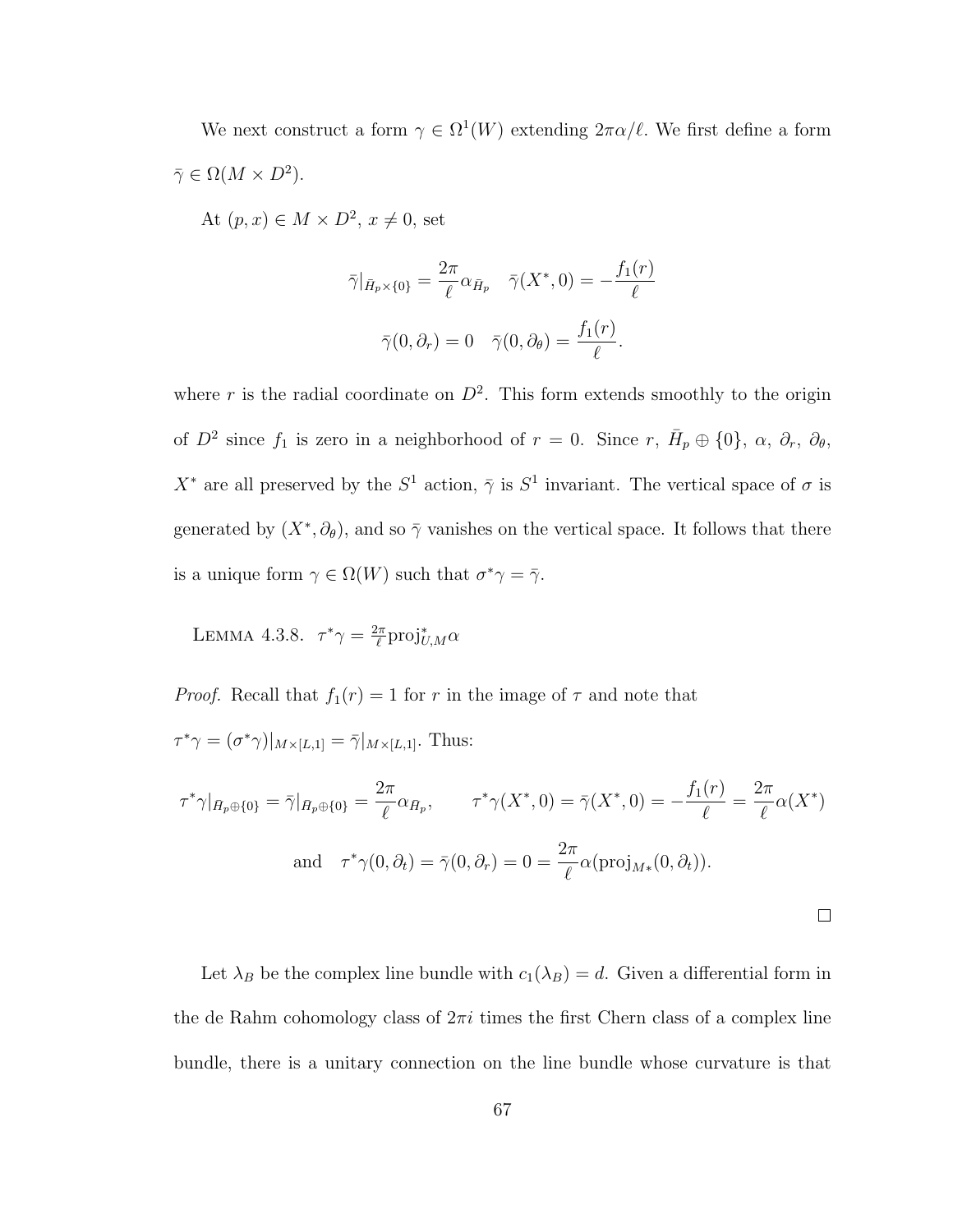differential form. Thus, since  $\beta$  represents  $\ell d$ , let  $\nabla_B$  be a unitary connection on  $\lambda_B$  with curvature

$$
F^{\nabla_B} = \frac{2\pi i}{\ell} \beta.
$$

We now define a connection on  $\lambda$ 

$$
\nabla = \rho^* \nabla_B - i\gamma.
$$

LEMMA 4.3.9.  $\nabla$  is flat on U.

*Proof.* We need to show that  $F^{\tau^*\nabla} = 0$ . Using Lemma 4.3.8 it follows that

$$
\tau^* \nabla = \tau^* \rho^* \nabla_B - i \tau^* \gamma
$$

$$
= \text{proj}_{U,M}^* \left( \pi^* \nabla_B - \frac{2\pi i}{\ell} \alpha \right)
$$

and hence the curvature of the term in the parentheses is

$$
\frac{2\pi i}{\ell}\pi^*\beta - \frac{2\pi i}{\ell}d\alpha = 0.
$$

 $\Box$ 

We finish the construction of  $\nabla$  by modifying it so that it is product like near  $\partial W$  and restricts to  $\overline{\nabla}$  at  $\partial W$ . Let  $proj_{V,M}^* : V \to M$  be the projection defined by the identification  $V \cong M \times [0, N]$  from Section 4.3.1. Note that while  $V \subset U$ ,  $\mathrm{proj}_{V,M}$  and  $\mathrm{proj}_{U,M}$  will not in general agree (the later was defined independently of h and the former using h.) Since  $V \subset U$ ,  $\nabla$  is flat on V. Since  $\text{proj}_{V,M}$  and the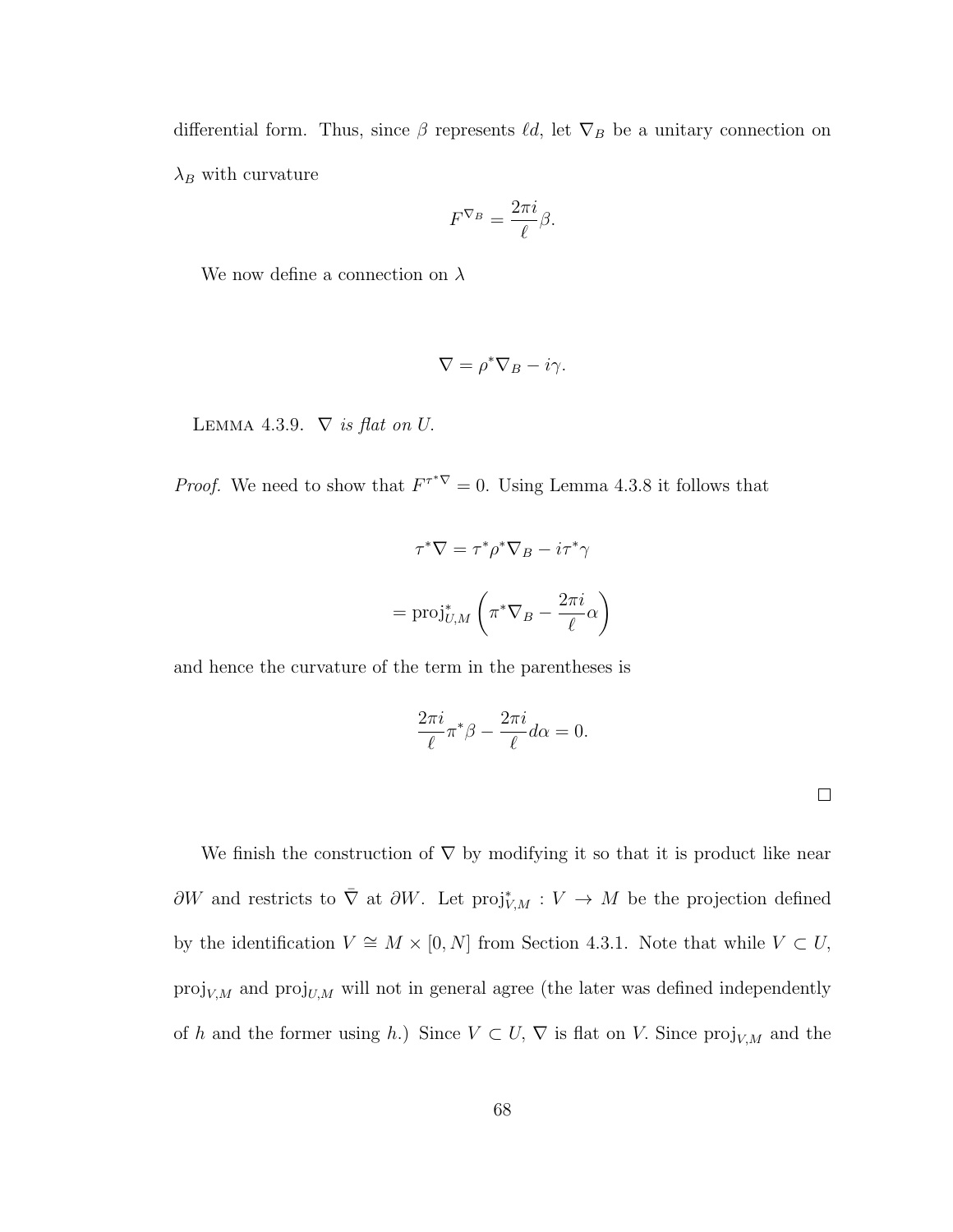inclusion of  $\partial W \cong M \times \{0\}$  are homotopy inverses,  $proj_{M,V}^*(\lambda|_M) = \lambda|_V$ . Thus  $\nabla|_V$ and  $\text{proj}_{V,M}^* \bar{\nabla}$  are both flat unitary connections on  $\lambda|_V$  and

$$
\text{proj}_{V,M}^*(\bar{\nabla}) - \nabla|_V = i\delta
$$

for some closed form  $\delta \in \Omega^1(V)$ . Since  $\pi_1(V) = \pi_1(M)$  is finite,  $\delta = df$  for a smooth function f on V. We modify f to a function  $\bar{f}$  which is equal to f near  $\partial W \cong M \times \{0\}$  and equal to 0 near  $M \times \{N\}$ . We then replace  $\nabla$  with  $\nabla + id\bar{f}$  on V. We see that  $\nabla$  is still smooth, flat on V, and near  $\partial W$ ,  $\nabla = \text{proj}_{V,M}^* \overline{\nabla}$ , satisfying (4.2.4)

## 4.3.3 Curvature

We complete the proof of Theorem 4.2.1 by showing that  $(4.2.2)$  holds. On V,  $\nabla$ is flat and by Lemma 4.3.5  $\text{scal}(g_W) > 0$ , so the inequality is satisfied. For the remainder of the proof we consider  $W\backslash V$ . Then  $\text{scal}(g_W)$  is given by Lemma 4.3.1 and the O'Neil formula for the scalar curvature of Riemannian submersion.

$$
scal(g_W) = scal(g_W|_{\rho^{-1}(\pi(p))}) + scal(g_B) - |A_{\rho}|^2 - |T_{\rho}|^2 - |N_{\rho}|^2 - 2\delta N_{\rho}.
$$

As  $\epsilon \to 0$ ,  $|A_{\rho}| \to 0$ , while the final three terms remain constant. By Lemma 4.3.2,

scal 
$$
(g_W|_{\rho^{-1}(\pi(p))}) = -\frac{2}{\epsilon^2 |X^*|_{g_M}^2} \left(\frac{f_2''}{f_2}\right).
$$

Therefore, as  $\epsilon \to 0$ ,

scal
$$
(g_W)
$$
 =  $-\frac{2}{\epsilon^2 |X^*|_{g_M}^2} \left(\frac{f_2''}{f_2}\right) + O(1).$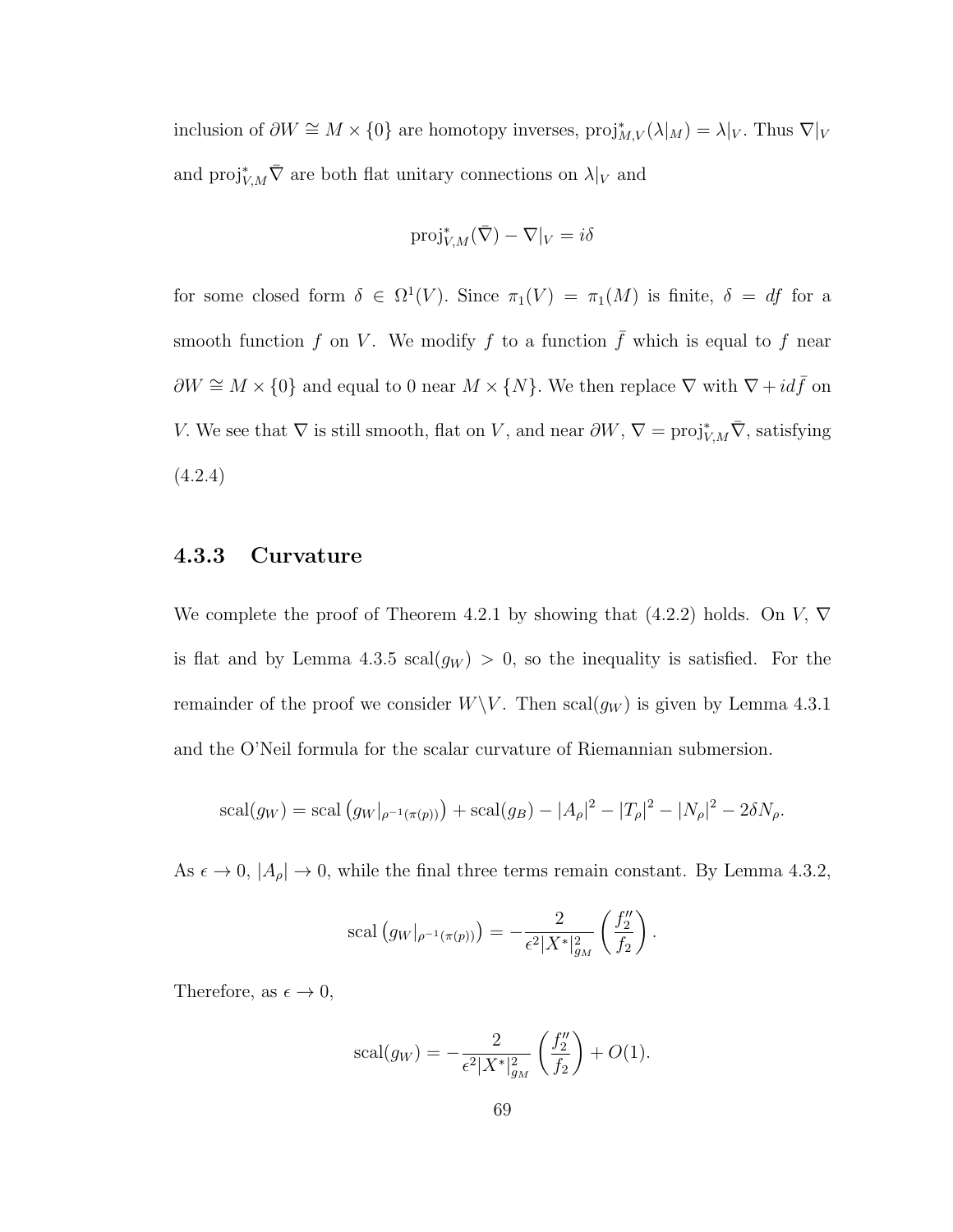Let  $\bar{X}_i$  be an orthonormal basis of  $\bar{H}_p$  with respect to  $g_M$ . Let  $X_i = \sigma_*(\bar{X}_i, 0)$ . Then  $\{X_i\}$  is an orthonormal basis of  $H_{[p,x]}$  with respect to  $g_W$  outside of V. Away from the zero section  $\frac{1}{\epsilon^{N^*}}$  $\frac{1}{\epsilon |X^*|_{g_M}} W_r, \frac{1}{\epsilon |X^*|_{g_M} f_2} W_\theta$  is an orthonormal basis of  $V_{[p,x]}$ . Neither the  $\bar{X}_i$  nor  $\nabla$  depend on  $\epsilon$ . Then as  $\epsilon \to 0$ , using (2.0.3)

$$
|F^{\nabla}|_{g_M} \leq \frac{1}{\epsilon^2 |X^*|_{g_M}^2 f_2} |F^{\nabla}(W_r, W_\theta)| + \sum_i \frac{1}{\epsilon |X^*|_{g_M}} |F^{\nabla}(W_r, X_i)|
$$

$$
+ \frac{1}{\epsilon |X^*|_{g_M} f_2} |F^{\nabla}(W_\theta, X_i)| + O(1).
$$

LEMMA 4.3.10.  $F^{\nabla}(W_r, W_{\theta}) = -i f'_1(r) / \ell$ ,  $F^{\nabla}(W_r, X_i) = F^{\nabla}(W_{\theta}, X_i) = 0$ .

Proof. Since  $\rho_* W_r = \rho_* W_\theta = 0$ ,

$$
F^{\nabla}(W_r, W_{\theta}) = -id\gamma(W_r, W_{\theta}) = -id\gamma(\sigma_*(0, \partial_r), \sigma_*(0, \partial_{\theta}))
$$
  
=  $-i\sigma^*d\gamma((0, \partial_r), (0, \partial_{\theta})) = -id\bar{\gamma}((0, \partial_r), (0, \partial_{\theta})) = -i\partial_r\bar{\gamma}(0, \partial_{\theta}) = -i\frac{f'_1(r)}{\ell}$ 

similarly

$$
\mathbf{F}^{\nabla}(W_r, X_i) = -id\bar{\gamma}((0, \partial_r), (\bar{X}_i, 0)) = -i\left(\partial_r\left(\frac{2\pi}{\ell}\alpha(\bar{X}_i)\right) - \bar{X}_i\left(\frac{f_1(r)}{\ell}\right)\right) = 0
$$

and

$$
F^{\nabla}(W_{\theta}, X_i) = -id\bar{\gamma}((0, \partial_{\theta}), (\bar{X}_i, 0)) = -i\left(\partial_{\theta}\left(\frac{2\pi}{\ell}\alpha(\bar{X}_i)\right)\right) = 0.
$$

Lemma 4.3.10 implies that as  $\epsilon \to 0,$ 

$$
scal(g_W) - \ell |F^{\nabla}|_{g_M} = \frac{1}{\epsilon^2 |X^*|_{g_M}^2} \left( \frac{-2f_2'' - f_1'}{f_2} \right) + O(1)
$$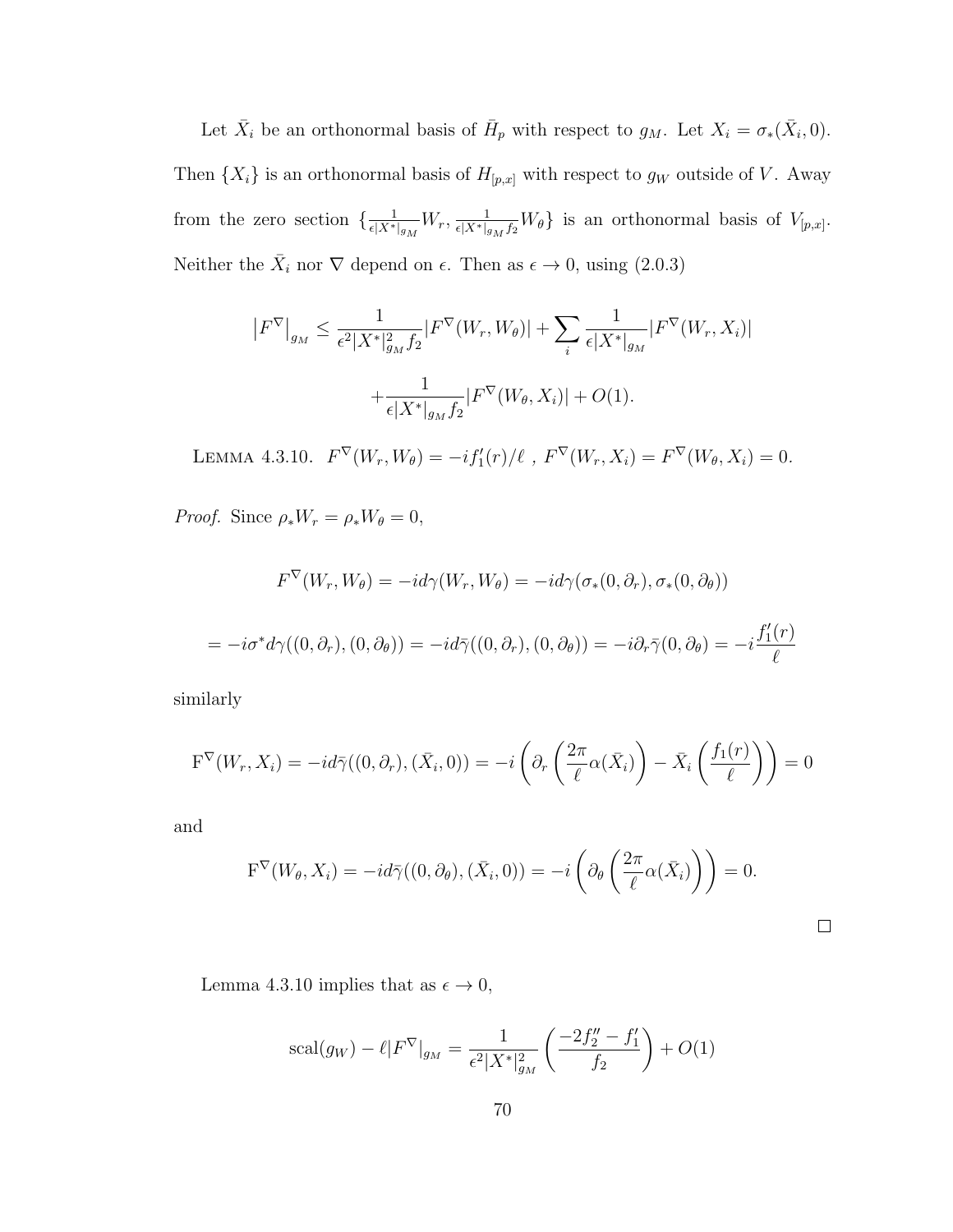$$
= \frac{12}{\epsilon |X^*|_{g_M}^2} \left(\frac{r}{f_2}\right) + O(1)
$$

From the definition of  $f_2$  one sees that  $r/f_2 \to 1$  as  $r \to 0$ . It follows that we can choose  $\epsilon$  small enough that (4.2.2) holds, completing the proof of Theorem 4.2.1.  $\Box$ 

In [KS3] Lemma 4.2, Kreck and Stolz constructed positive scalar curvature metrics on associated disc bundles in order to calculate their invariant for spin manifolds with free  $S^1$  actions. In their proof, they needed to assume that the  $S^1$  orbits were geodesics. The metric  $g_W$  constructed in Theorem 4.2.1 generalizes their method to a free isometric  $S<sup>1</sup>$  action without the geodesic condition.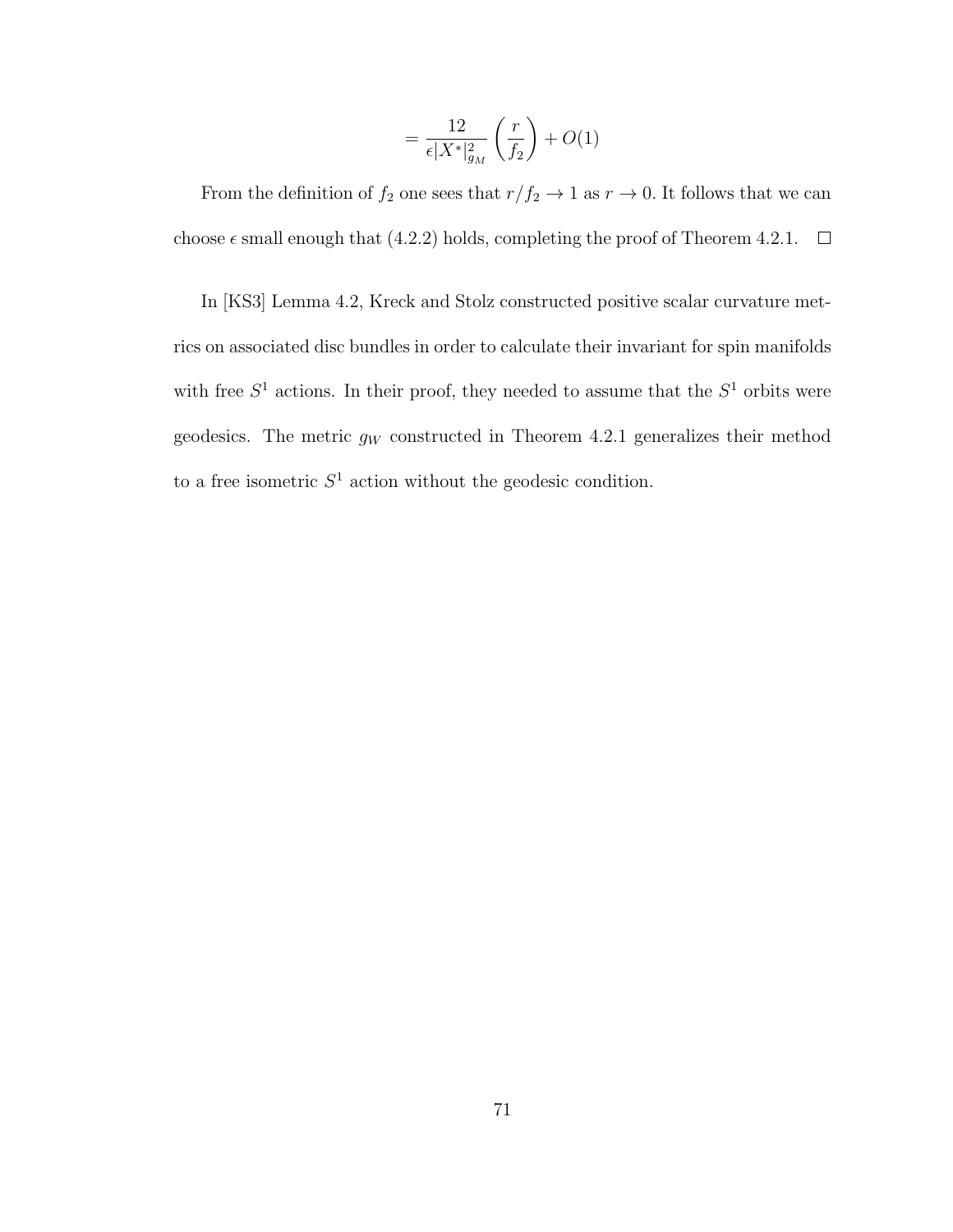## Bibliography

- [APS1] M. F. Atiyah, V. K. Patodi and I. M. Singer, Spectral asymmetry and Riemannian geometry. I, Math. Proc. Cambridge Philos. Soc. 77 (1975), 43–69.
- [APS2] M. F. Atiyah, V. K. Patodi and I. M. Singer, Spectral asymmetry and Riemannian geometry. II, Math. Proc. Cambridge Philos. Soc. 78 (1975), 405– 432.
- [Ba] D. Barden Simply connected five-manifolds, Ann. of Math. 82 (1965), 365–385.
- [Bes] A. L. Besse, Einstein Manifolds, Springer-Verlag, 1987.
- [Ber] V. N. Berestovskii, Homogeneous Riemannian manifolds of positive Ricci curvature Mat. Zametki 58 (1995), 334–340.
- [BG1] B. Botvinnik, P. Gilkey,The eta invariant and metrics of positive scalar curvature, Math. Ann. **302** (1995), 507–517.
- [BG2] B. Botvinnik, P. Gilkey, Metrics of positive scalar curvature on spherical space forms, Canad. J. Math. 48 (1996), 64–80.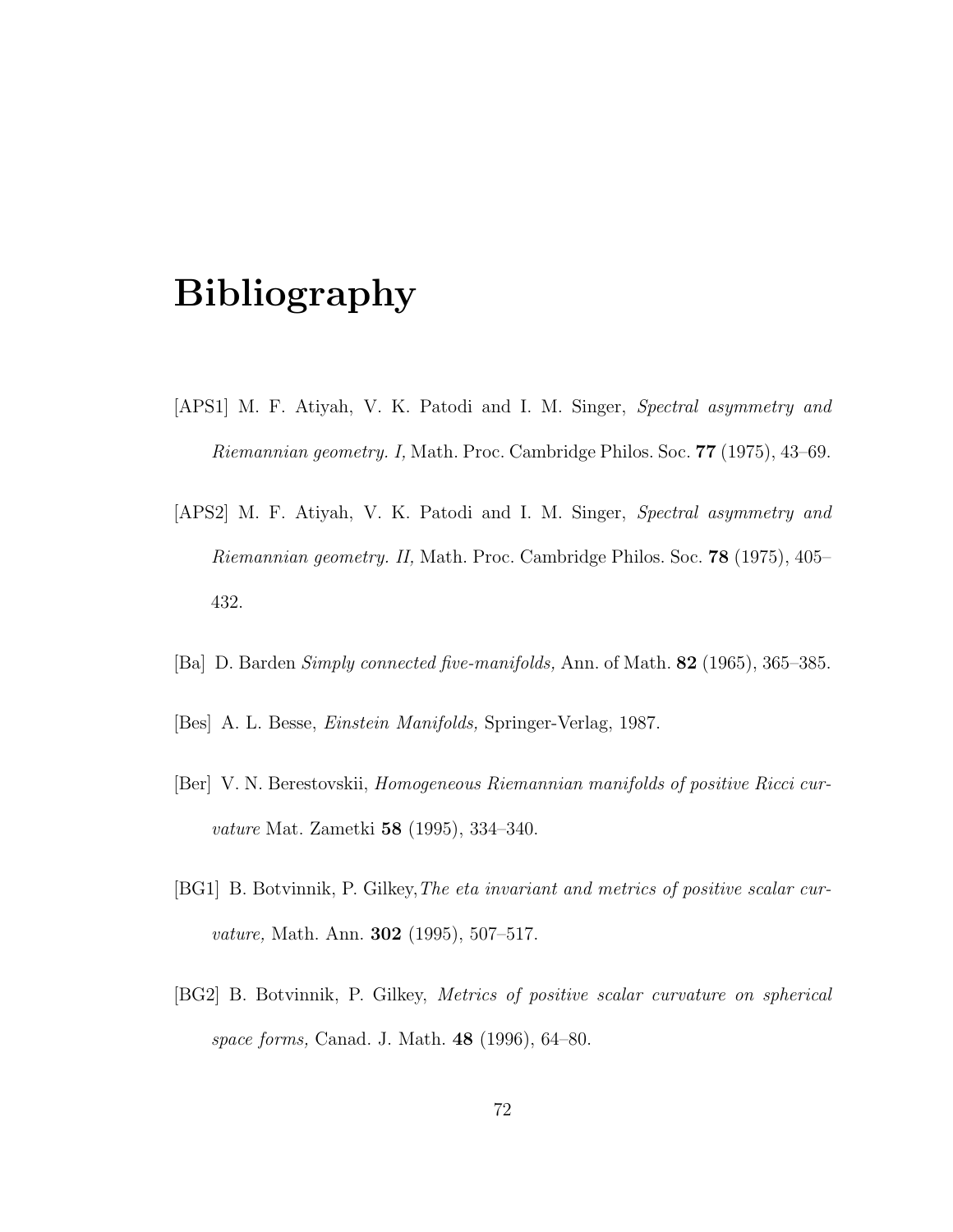- [BKS] I. Belegradek, S. Kwasik and R. Schultz, Moduli spaces of non-negative sectional curvature and non-unique souls, J. Diff. Geom. 89 (2011), 49–86.
- [Bo] J.P. Bourguignon, Une stratification de l'espace des structures riemanniennes, Compositio Math. 30 (1975), 1–41.
- [BW] C. Böhm and B. Wilking, *Nonnegatively curved manifolds with finite funda*mental groups admit metrics with positive Ricci curvature, Geom. Funct. Anal. 17 (2007), 665–681.
- [CE] D. Crowley and C. Escher, A classification of  $S^3$ -bundles over  $S^4$ , Differential Geom. Appl. 18 (2003), 363–380.
- [CEZ] T. Chinburg, C. Escher and W. Ziller, Topological properties of Eschenburg spaces and 3-Sasakian manifolds, Math. Ann. 339 (2007), 3–20.
- [CG] D. Corro and F. Galaz-Garcia Positive Ricci curvature on simply-connected manifolds with cohomogeneity-two torus actions, (2019) arXiv:1609.06125v3.
- [D] A. Dessai, On the moduli space of nonnegatively curved metrics on Milnor spheres, (2017) arXiv:1712.08821v2.
- [DG] A. Dessai and D. González-Álvaro Moduli space of metrics of nonnegative sectional or positive Ricci curvature on homotopy real projective spaces, (2019) arXiv:1902.08919v3, to appear in Trans. Amer. Math. Soc.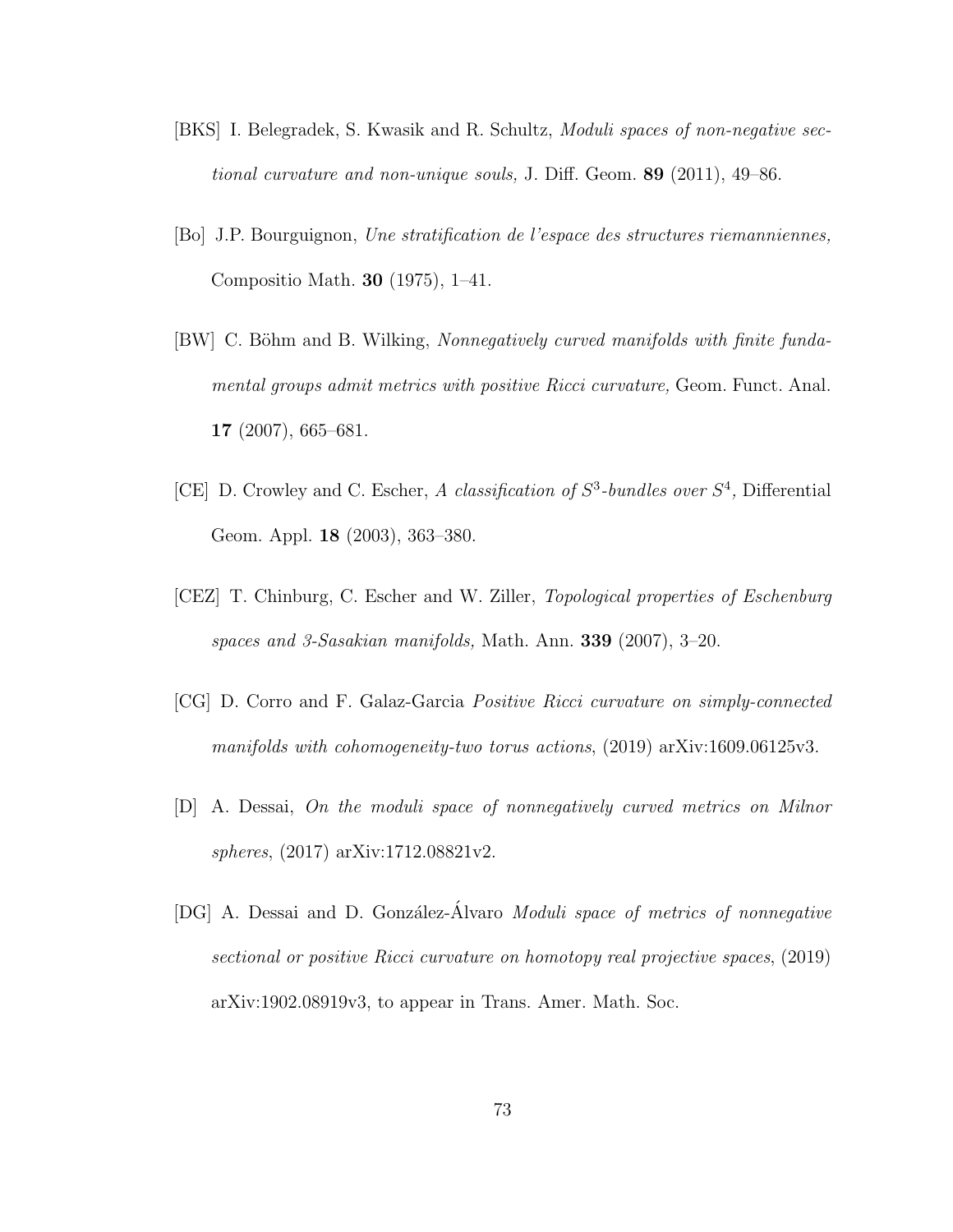- [DKT] A. Dessai, S. Klaus and W. Tuschmann, Nonconnected Moduli Spaces of Nonnegative Sectional Curvature Metrics on Simply Connected Manifolds, (2017) arXiv:1601.04877v4, to appear in Bull. Lond. Math. Soc.
- [E] D. Ebin, The manifold of Riemannian metrics. 1970 Global Analysis (Proc. Sympos. Pure Math., Vol. XV, Berkeley, Calif., 1968) pp. 11–40 Amer. Math. Soc., Providence, R.I.
- [Es] J.H. Eschenburg, Freie isometrische Aktionen auf kompakten Lie-Gruppen mit positiv gekrümmten Orbiträumen, Schriftenreihe des Mathematischen Instituts der Universität Münster 32 (1984).
- [EZ] C. Escher and W. Ziller, Topology of non-negatively curved manifolds, Ann. Global Anal. Geom. 46 (2014), 23–55.
- [G] M. Goodman, On the moduli spaces of metrics with nonnegative sectional curvature, Ann. Global Anal. Geom. (2020).
- [GL] M. Gromov and H.B. Lawson, Positive scalar curvature and the Dirac operator on complete Riemannian manifolds, Inst. Hautes Études Sci. Publ. Math. 58 (1983), 83–196.
- [GPT] P. Gilkey, J.H. Park, W. Tuschmann, Invariant metrics of positive Ricci curvature on principal bundles, Math. Z. 227 (1998), 455–463.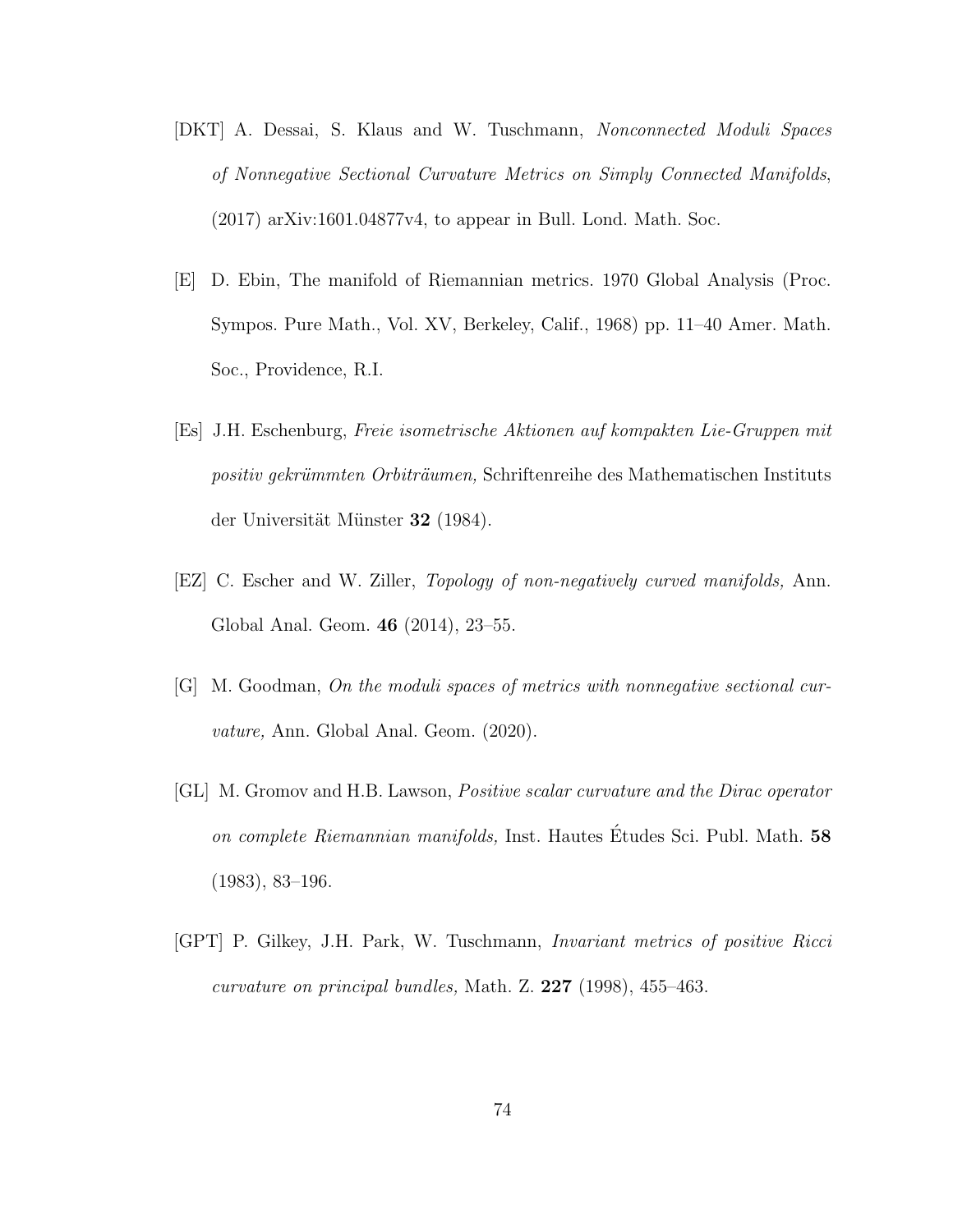- [GT] H. Geiges and C. B. Thomas, Contact topology and the structure of 5 manifolds with  $\pi_1 = \mathbb{Z}_2$ , Ann. Inst. Fourier (Grenoble) 48 (1998), 1167-1188.
- [GZ1] K. Grove and W. Ziller, Curvature and symmetry of Milnor spheres, Ann. of Math. (2) **152** (2000), 331-367.
- [GZ2] K. Grove and W. Ziller Cohomogeneity one manifolds with positive Ricci curvature Invent. Math. 149 (2002), 619–646.
- [GZ3] K. Grove and W. Ziller, Lifting group actions and nonnegative curvature, Trans. Amer. Math. 363 (2011), 2865–2890.
- [H1] R. Hamilton, Three-manifolds with positive Ricci cirvature, J. Differential Geom. **17** (1982), 255-306.
- [H2] R. Hamilton, Four-manifolds with positive curvature operator, J. Differential Geom. **24** (1986), 153-179.
- [HS] I. Hambleton and Y. Su, On certain 5-manifolds with fundamental group of order 2, Q. J. Math. **64** (2013), 149–175.
- [KPT] V. Kapovitch, A. Petrunin and W. Tuschmann, Non-negative pinching, moduli spaces and bundles with infinitely many souls, J. Differential Geom. 71 (2005), 365–383.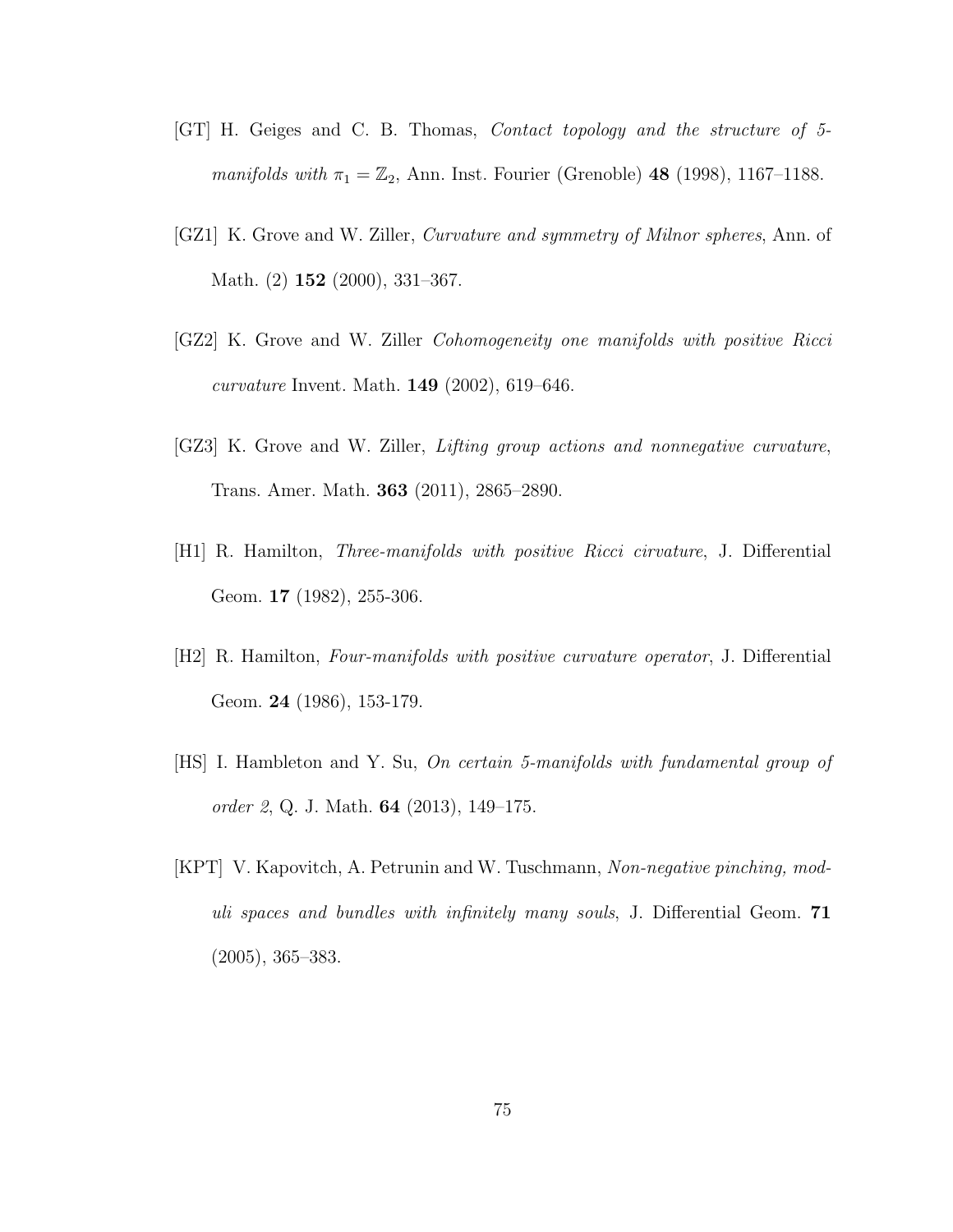- [KS1] M. Kreck and S. Stolz, A diffeomorphism classification of 7-dimensional homogeneous Einstein manifolds with  $SU(3) \times SU(2) \times U(1)$ -symmetry, Ann. of Math. (2) 127 (1988), 373–388.
- [KS2] M. Kreck and S. Stolz, Some nondiffeomorphic homeomorphic homogeneous 7-manifolds with positive sectional curvature, J. Differential Geom. 33 (1991), 465–486.
- [KS3] M. Kreck and S. Stolz, Nonconnected moduli spaces of positive sectional curvature metrics, J. Amer. Math. Soc. 6 (1993), 825–850.
- [KT] R. C. Kirby and L. R. Taylor, Pin structures on low-dimensional manifolds, Geometry of Low- Dimensional Manifolds, 2 (Durham, 1989), London Mathematics Society, Lecture Note Series 151, Cambridge University Press, Cambridge, 1990, 177–242.
- [L] S. López de Medrano, Involutions on manifolds. Springer-Verlag, New York-Heidelberg, 1971, Ergebnisse der Mathematik und ihrer Grenzgebiete, Band 59.
- [LM] H. Lawson and M. Michelsohn, Spin geometry, Princeton University Press, Princeton, NJ, 1989, Princeton Mathematical Series, 38.
- [M] F. Marques, Deforming three-manifolds with positive scalar curvature, Ann. of Math. **176** (2012), 815–863.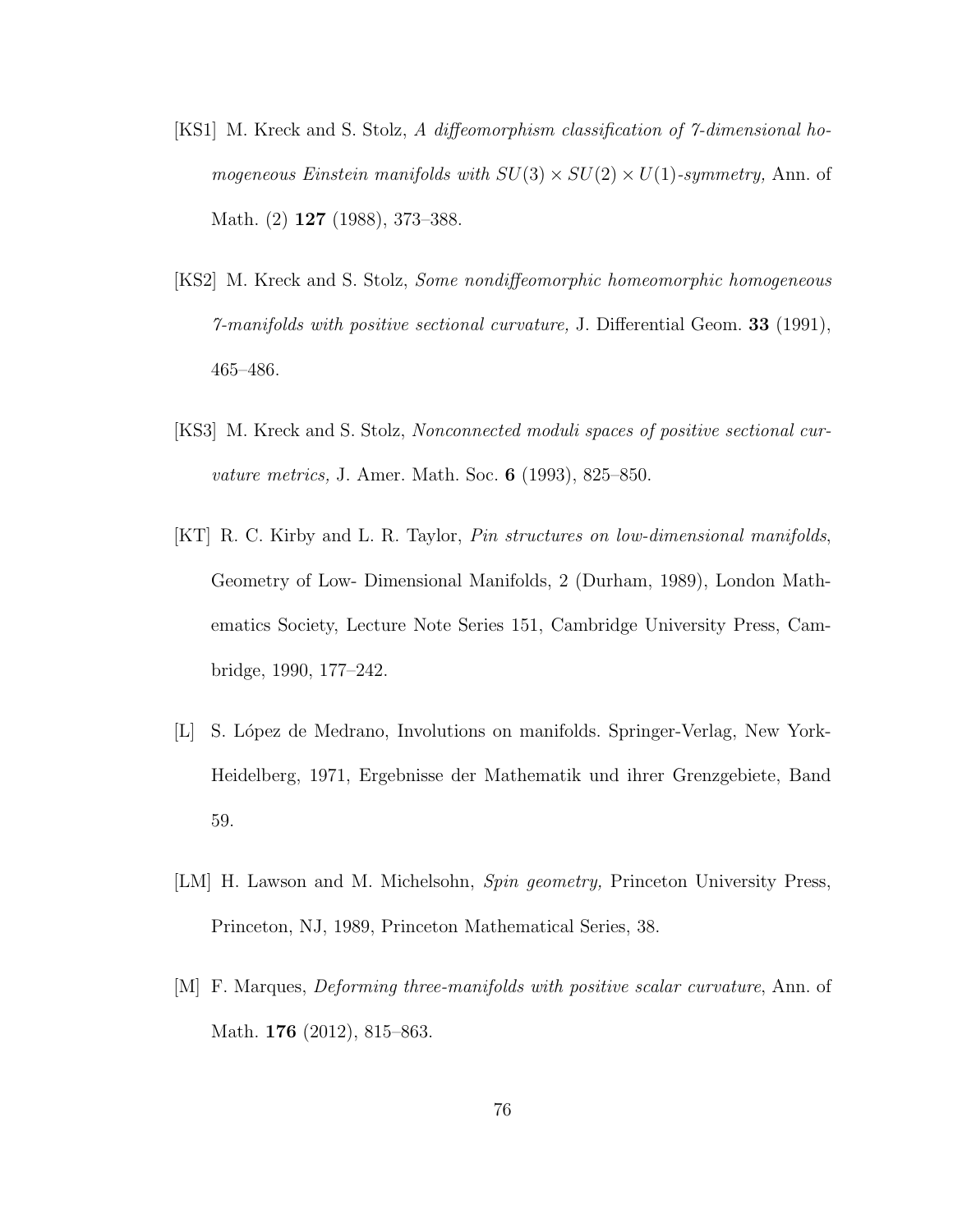- [Na] J. Nash, Positive Ricci curvature on fibre bundles, J. Differential Geom. 14 (1979), 241–254.
- [Ni] Y. Nikonorov, Compact homogeneous Einstein 7-manifolds, Geom. Dedicata 109 (2004), 7–30.
- [STa] L. Schwachhöfer and K. Tapp, *Homogeneous metrics with nonnegative cur*vature, J. Geom. Anal. **19** (2009), 929–943.
- [STu] L. Schwachhöfer and W. Tuschmann, Metrics of positive Ricci curvature on quotient spaces, Math. Ann. **330** (2004), 59-91.
- [SW] C. Searle and F. Wilhelm, How to lift positive Ricci curvature, Geom. Topol. 19 (2015), 1409–1475.
- [SY1] J.P. Sha and D. Yang, Positive Ricci curvature on the connected sums of  $S^{n} \times S^{m}$ , J. Differential Geom. **33** (1991), 127-137.
- [SY2] J.P. Sha and D. Yang, Positive Ricci curvature on compact simply connected 4-manifolds, Proc. Sympos. Pure Math., 54 (1993), 529–538.
- [Tu] W. Tuschmann, Spaces and moduli spaces of Riemannian metrics, Front. Math. China 11 (2016), 1335–1343.
- [TW] W. Tuschmann and D. Wraith, Moduli spaces of Riemannian metrics, Birkhäuser Verlag, 2015.